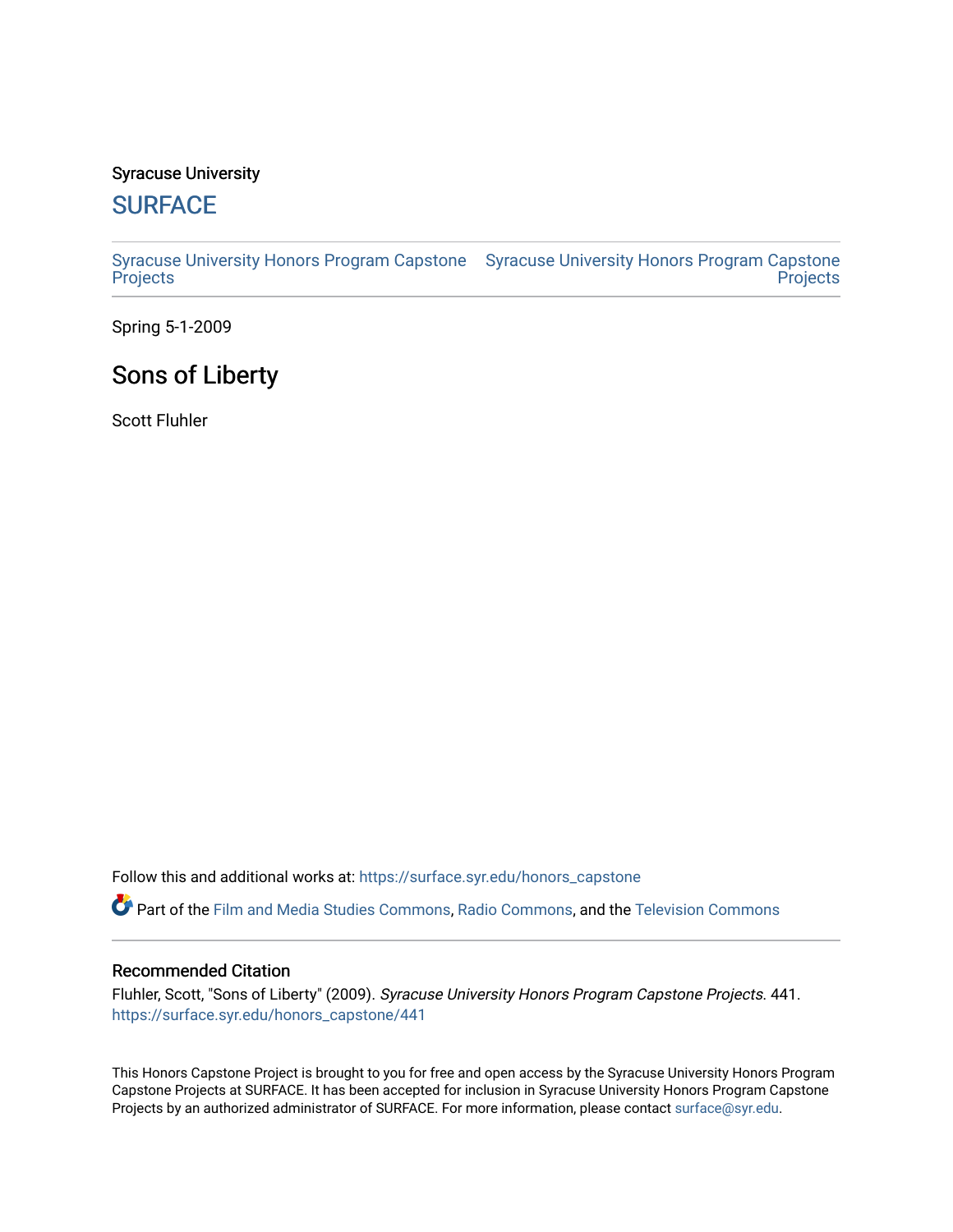Sons of Liberty

by Scott Fluhler

Current Revisions by Scott Fluhler, April 17th 2009

Scott Fluhler 831 Sumner Ave. Syracuse, NY 13210 847-778-3245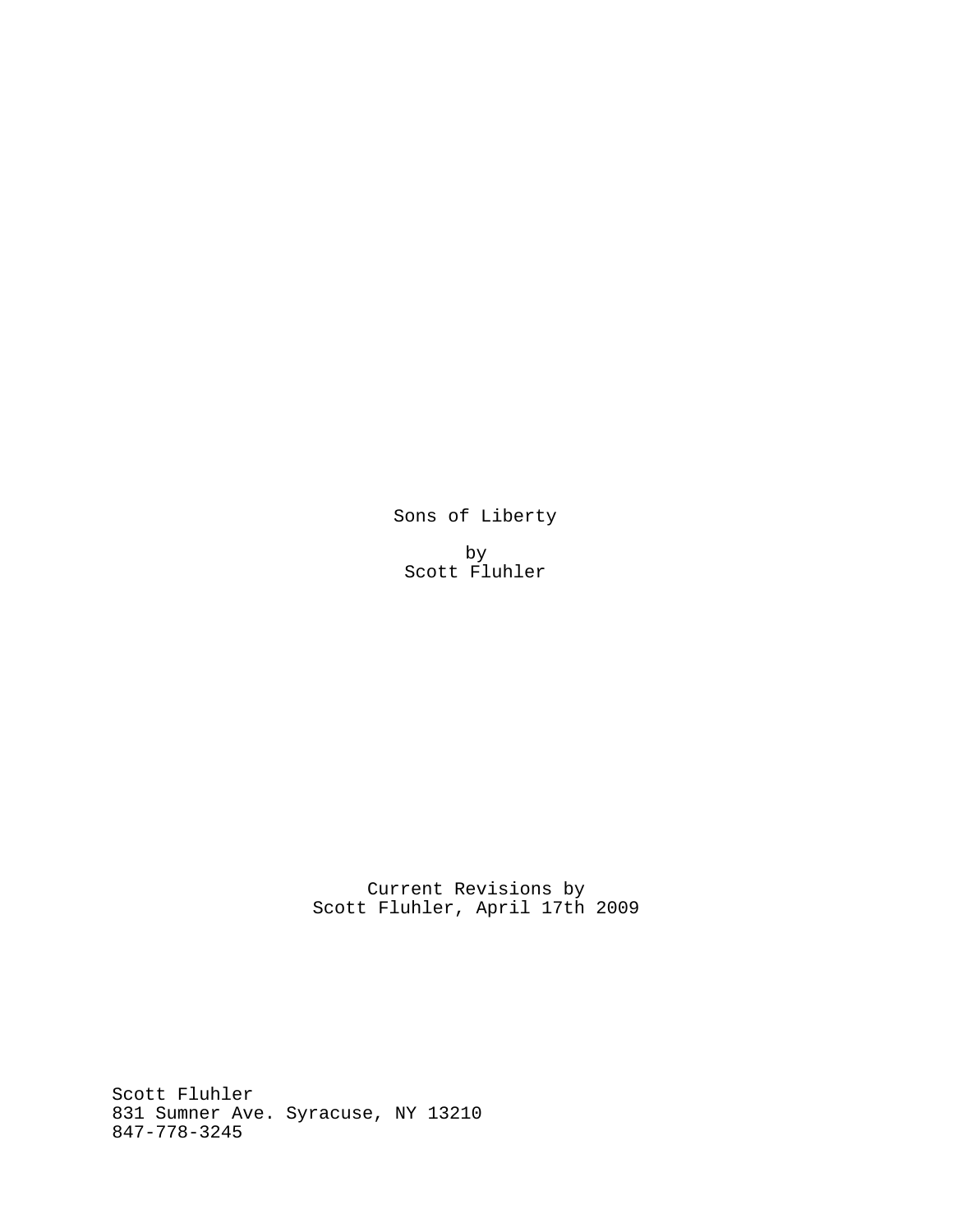#### EXT. HAWTHORNE HOUSE - DAY

BOSTON - MARCH 1770 (Title written as if by pen)

BENJAMIN HAWTHORNE (14), and his best friend, ELIJAH YOUNG (13), scurry around the house playing a variation of cowboys and indians. They fire wooden pistols and dart in and out of cover.

> BEN (mimicking a pistol) Chff! Chff! I got you!

Elijah takes cover behind a shrub.

ELIJAH Then why am I still standing?!

Ben crouches behind a half-finished brick wall and drops his pistol to make a snowball.

> BEN Still standing, huh?

Elijah looks out curiously at Ben whose actions are covered by the wall. Seeing the pistol on the ground, Elijah tenuously tiptoes over to investigate. When he gets a few paces away, Ben pops up, pelts him in the chest with a snowball and charges Elijah. Ben tackles him into the snow pile sitting by the front walk.

> BEN There we go. Not standing anymore are ya?

Elijah, currently pinned to the ground, flips Ben over into the snow and rubs some snow in his face. Ben sputters as Elijah dashes away to make a snowball of his own.

As soon as Ben gets up, his older brother AARON (18) rounds the corner. Aaron pauses, panting, and the two boys stop their friendly scuffle.

BEN

Aaron?

Aaron holds up a finger.

AARON Customs office...gotta go...something big...come on!

Aaron gathers himself and the three take off into the alleyways of Boston.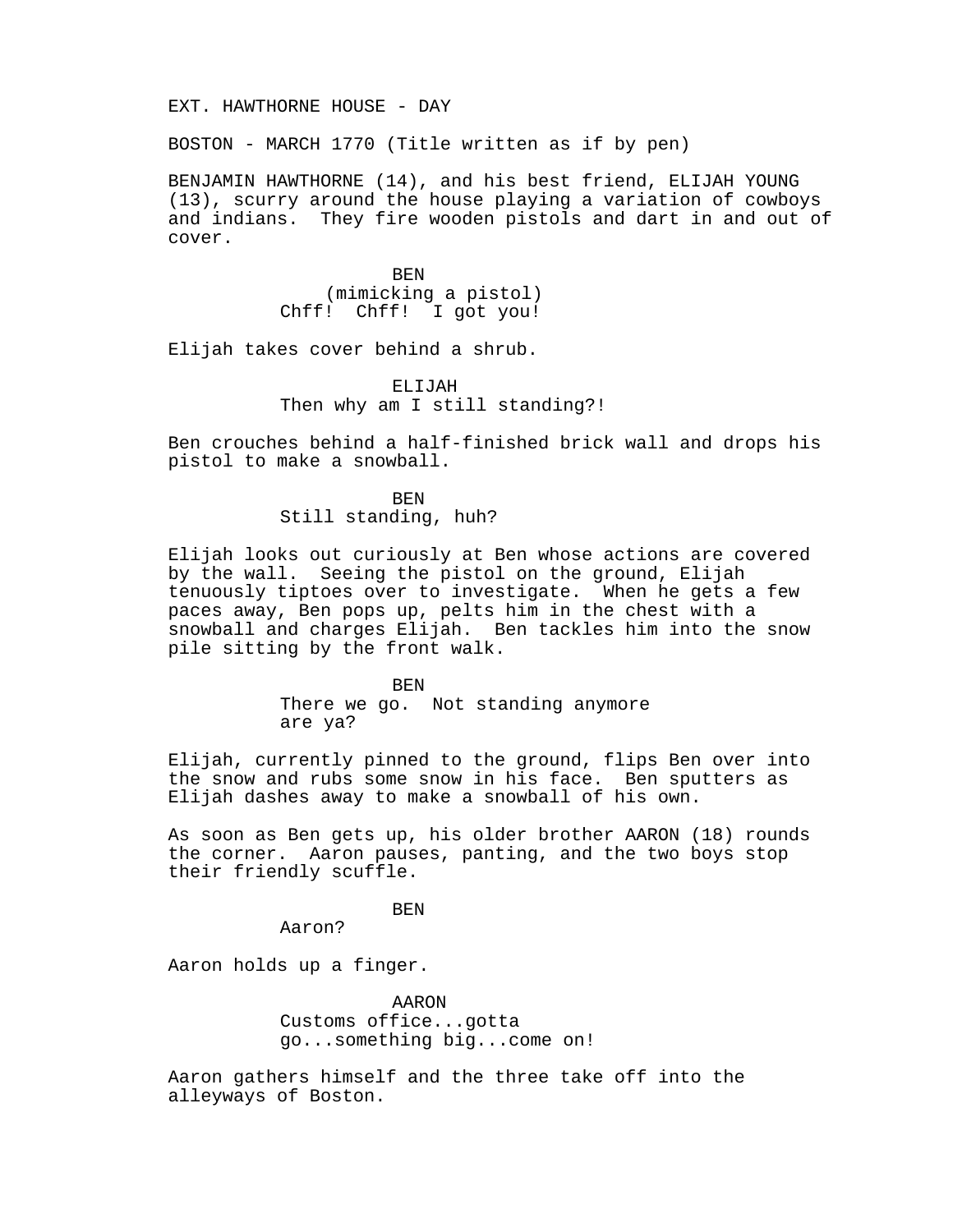CREDITS ROLL OVER THE FOLLOWING: (Credits written as if by pen)

Soft sounds of pages flipping underneath action:

The boys dashing past the HAWTHORNE SHOEMAKER SHOP

The boys darting in and out of the shadows

The boys disappearing behind walls and re-emerging in alleyways

Chaotic, fast-paced dodging down shortcuts

Finally, the boys emerge into the clearing before the Customs Office.

CRANE UP over crowd and move to British flag outside customs office, waving in the breeze.

TITLE OVER CU FLAG

(beat)

EXT. CLEARING OUTSIDE CUSTOMS OFFICE - CONTINUOUS

The three boys hunch over to catch their breath. Ben straightens up to try and see over the constantly growing CROWD. People emerge from random alleyways and quickly join the commotion. The occasional snowball is lobbed from the masses towards the front but all the action is hidden. Curses and shouts fly out from the raucous men.

### AARON

<sighs> I can barely...

Aaron turns to the boys, now straightened up trying to see but to no avail.

> AARON (CONT'D) Just...can't see.

Aaron motions the boys over to a nearby stoop.

AARON (CONT'D) Try over there.

Aaron starts pushing into the crowd.

BEN What? Why can't we go with you?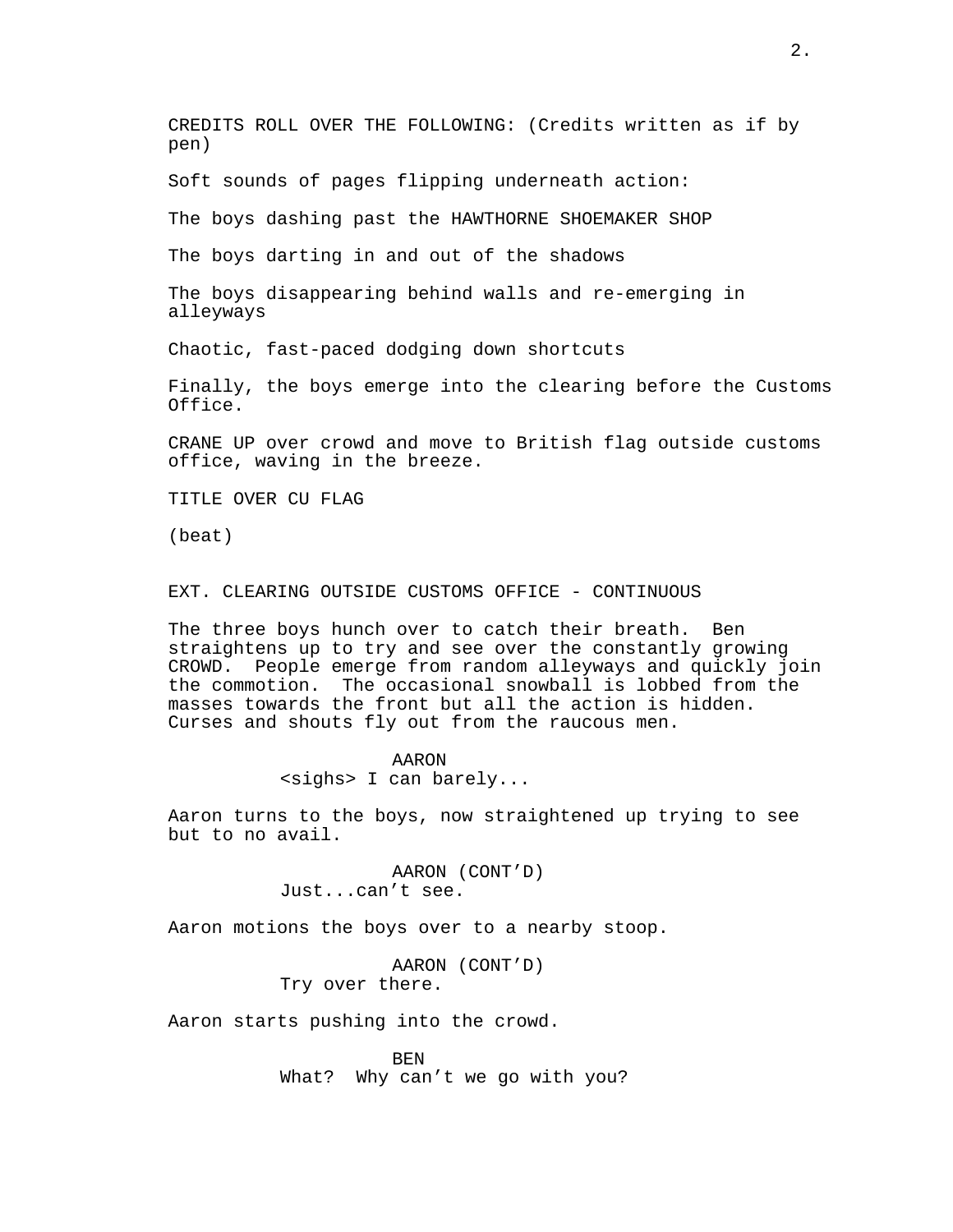AARON They've got rifles drawn, Ben. (craning to see) Please...I'll meet you back here.

ELIJAH Come on, Ben, we wouldn't see anyway.

Aaron forces his way into the crowd and is lost amongst the mob. Elijah and Ben run over to the stoop and climb up. The view hasn't improved, but the faint outlines of British soldiers with rifles aimed can be made out. Their targets are unclear.

# EXT. FRONT OF MOB OUTSIDE CUSTOMS OFFICE

Aaron pushes his way to the front and is struck by the reality of the situation. A line of humbly dressed COLONISTS stand, slightly separated from the mob. On the other side stands the line of BRITISH SOLDIERS, with looks of reserved fear on their faces. The occasional snowball flies by their heads but they remain surprisingly still.

The air is filled with a symphony of noises; steeple bells ring, curses from the colonists, orders from the British officer, whistling, shouts of FIRE from the crowd.

> BRITISH OFFICER Please! Please everyone just--

MOB MEMBER #1 Fire! Come on, Fire!

MOB MEMBER #2 They won't do it! Fire!

BRITISH OFFICER Hold! Hold!

CU BRITISH OFFICER, trying to calm the mob and his soldiers. Things are spiralling out of control.

### EXT. BACK OF MOB BY STOOP

Elijah and Ben stand on the stoop. Ben is holding a snowball and about to unload it into the mob. Just as Ben is about to whip it, Elijah grabs his arm.

> ELIJAH What are you doing?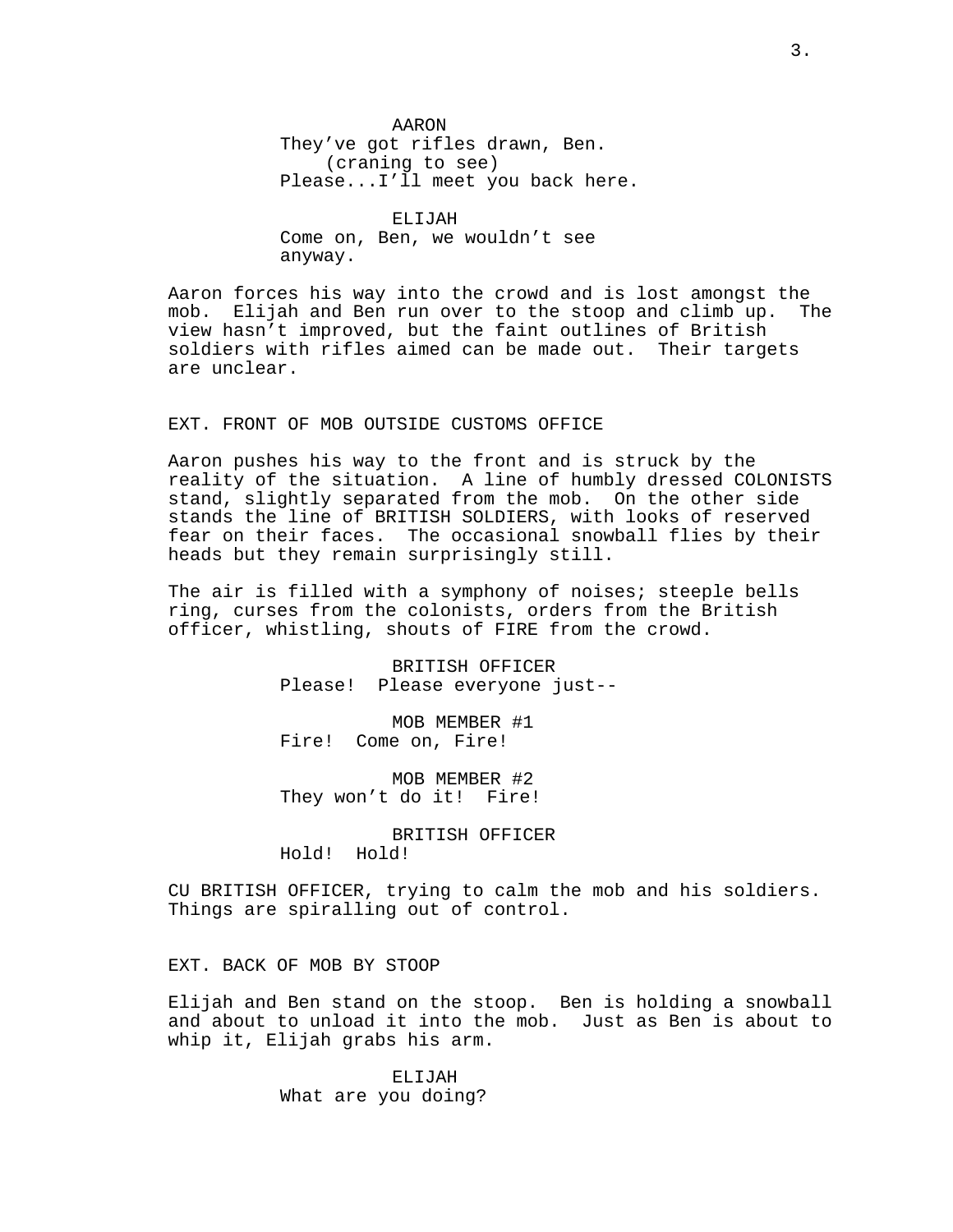# Me? Everyone else is. Look.

A snowball here and there is lobbed onto the guards.

# ELIJAH What's that going to help?

### BEN

It's just a snowball.

Ben winds up again, except, just as he is about to release, the soldiers' guns fire into the mob. Chaos. People scatter everywhere, screaming and shrieking. Ben and Elijah are completely shell-shocked.

### **BEN**

Aaron!

Ben, still clutching the snowball, runs into the mess of people. He scans the faces and the ground frantically.

# **BEN**

Aaron!

#### EXT. CUSTOMS OFFICE

Ben nears the site of the shooting and catches a glimpse of the bodies on the ground. The British soldiers withdraw into the Customs office. The crowd thins except for a few that clutch the dead and injured on the ground. Ben's face drains of all hope as he sees Aaron's sprawling, lifeless body. Ben stands over him and looks deep into his brother's terrified, blank eyes.

Elijah emerges from behind with a similar look of shock. Ben gives Aaron a nudge in the chest with his fist. Nothing.

#### ELIJAH

Ben?

Ben, unaware he is still clutching the now bloodied snowball, turns on his heels and bolts back into the alleyways.

# EXT. BOSTON ALLEYS

Ben runs faster than ever before. Half panting, half crying.

He passes some of the landmarks from the opening, still holding his snowball.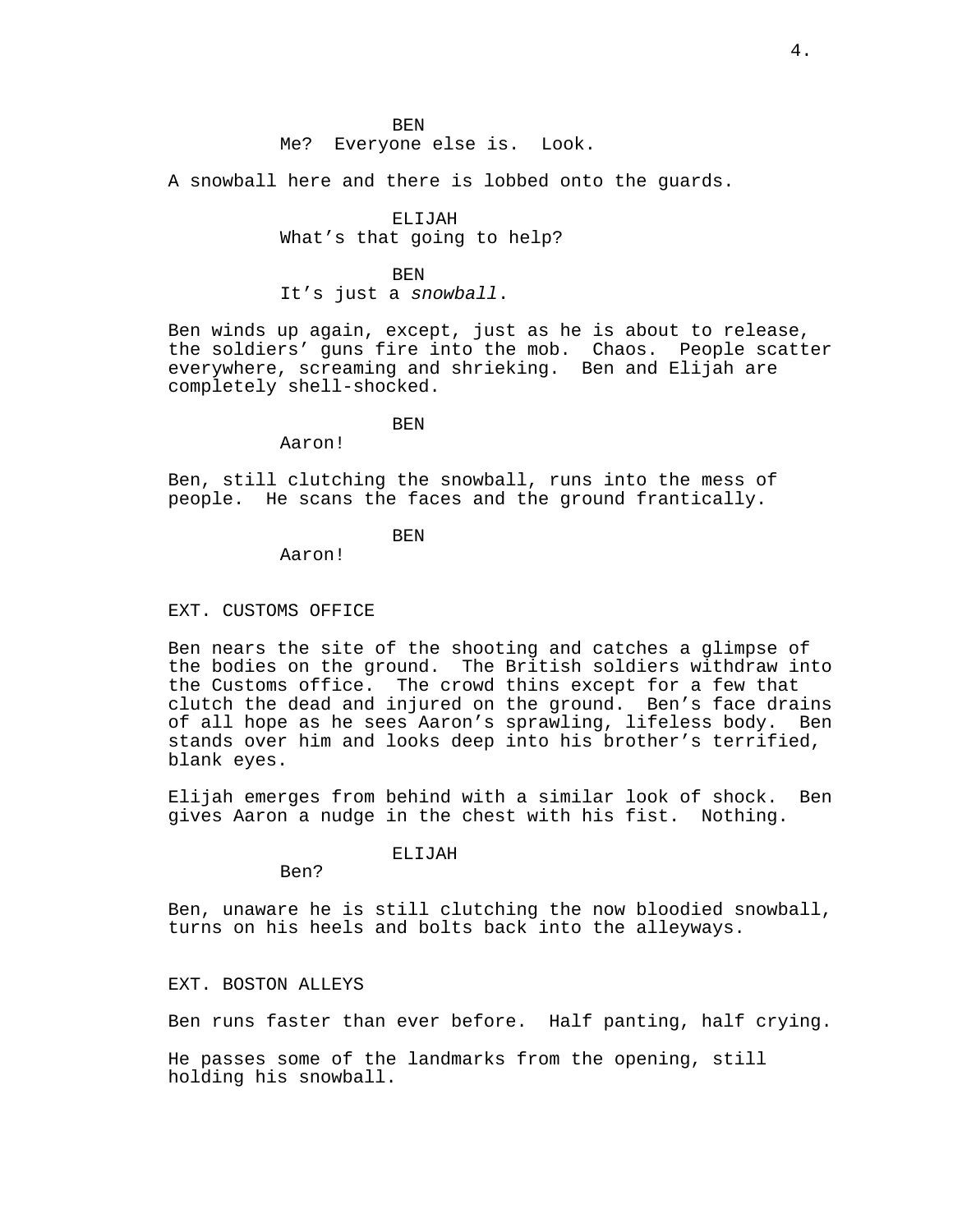### EXT. HAWTHORNE HOUSE

Ben reaches his front yard/clearing and stumbles to a walk. One hand covers his tear-filled eyes.

INSERT AARON'S LIFELESS FACE

Ben looks down into his hand and sees the snowball.

<beat>

The ball drifts off his fingers and falls to the ground. Just as it is about to hit...

INT. BENJAMIN'S ROOM - MORNING - TWO YEARS LATER

Benjamin (17) is jolted awake to the sound of a plate crashing from the other room.

Benjamin has broken into a cold sweat from the nightmare and wipes his forehead dry. He takes a deep breath and closes his eyes for a moment, calming himself. He pulls off his covers and opens the shades on his window. Sounds of a woman grumbling and scurrying about the kitchen are heard in the background.

> MARY (O.S.) Stay back!

EXT. HAWTHORNE HOUSE

BOSTON - MARCH 1772 (Title written as if by pen)

Outside is the hustle and bustle of early morning Boston. Wagons pull by, people stop each other for chats on the street, children dash around their mothers' dresses.

### INT. HAWTHORNE KITCHEN

MARY HAWTHORNE (49) sweeps the broken shards of a porcelain plate into a pan. Mary, a larger woman, wears a plain dress with little frill. She motions her daughter, ABIGAIL (5), to move away from the mess. Abigail, a pretty girl, holds the hand of her well-used doll and playfully jumps back.

> MARY Abigail! Did I not tell you to step back?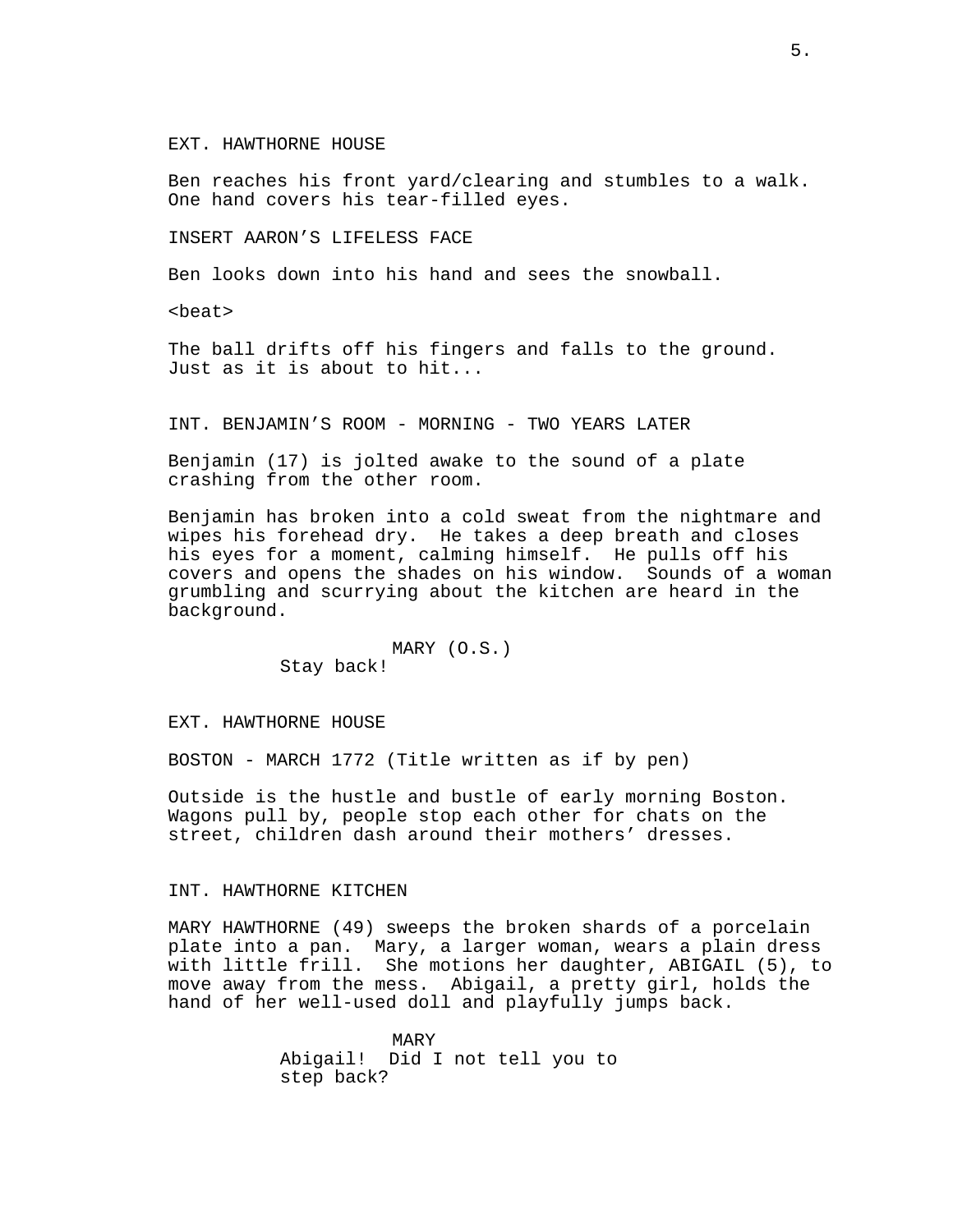ABIGAIL (giggles) I just want to see, mum.

MARY See what? It's a broken plate.

Mary rises and dumps the pieces in a pail.

MARY Go finish up. Food's gettin' cold.

Benjamin walks out of his room, dressed, scratching his head in a state of morning grogginess. Abigail lights up.

> ABIGAIL Happy Birthday! Happy Birthday!

Abigail darts out of her chair and squeezes Benjamin's waist.

BEN Thanks, Abby.

MARY Certainly made full use of your birthday morning?

Ben opens his eyes extra wide to wake himself up.

BEN How late am I gonna be?

MARY Don't matter, your father can deal<br>with it. Sit, sit. Sit, sit.

Ben takes a seat at the rustic wooden table. The place settings and atmosphere are middle-class and conservative. No real extravagance but the Hawthornes are certainly not poor. Mary serves Ben some breakfast.

> ABIGAIL (mouth full) Wanna see your present?

Mary glops some oatmeal into Ben's bowl and points the spoon at Abigail.

> MARY Not with your mouth full.

Abigail forces down the food, eager to speak.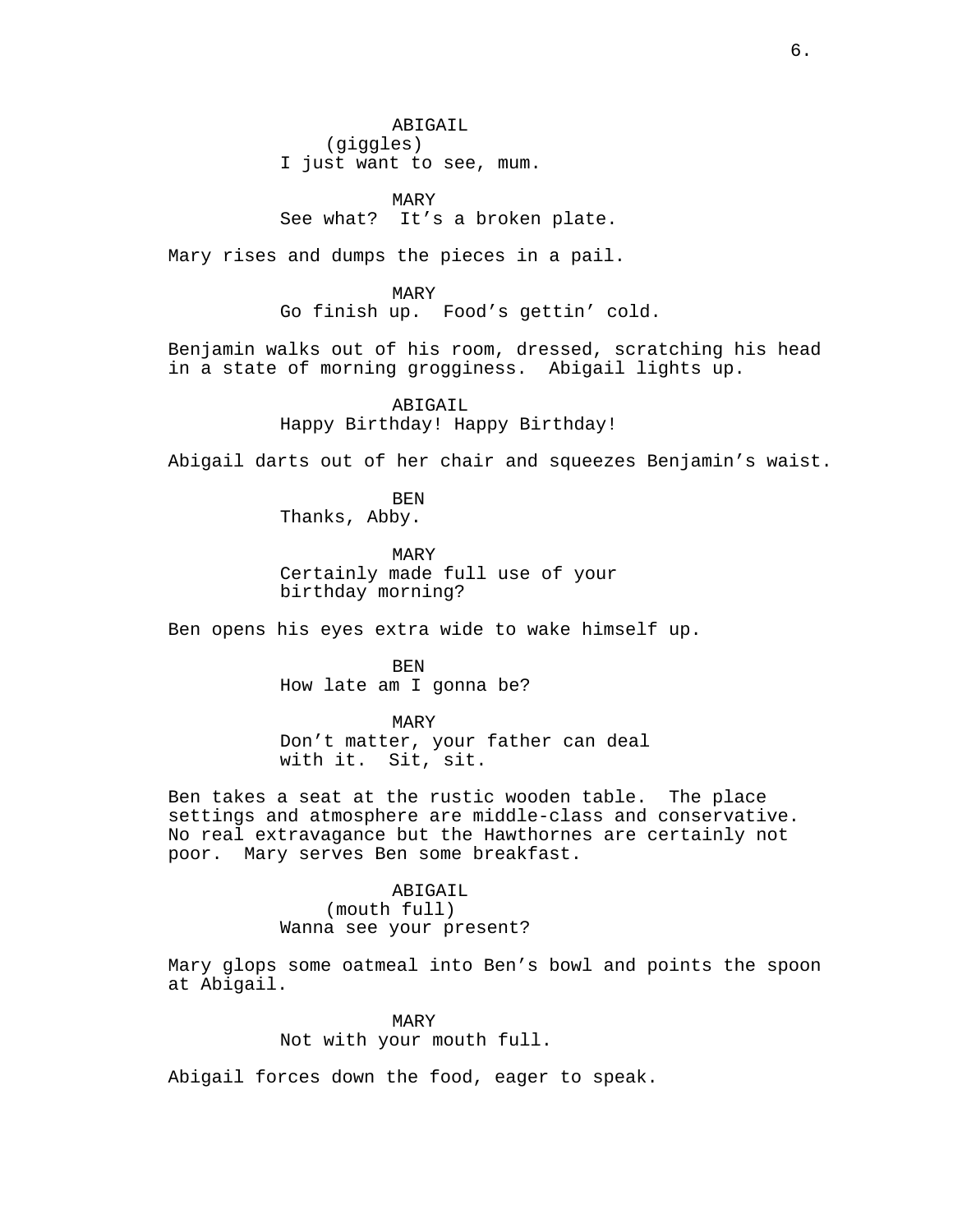ABIGAIL Want to see your present?

BEN Umm...well I guess I--

MARY We should wait for your father. It'll still be there.

Mary sends a smirk to Ben. Abigail slumps back in defeat.

EXT. BOSTON STREETS - MORNING

Elijah (16) weaves in and out of the crowded walkways carrying a leather bag.

In the distance, Ben emerges from his house waving back goodbye.

## BEN

Thanks again.

Ben sees Elijah working his way down the street and waves emphatically. Elijah pays no attention.

### **BEN**

Elijah!

Elijah stops in his tracks and searches for the source of his name. The crowd swirls around Elijah and Ben is lost in the crowd. From behind, the crowd parts to reveal Ben with his hand out like a gun, pointed at Elijah.

# BEN

Chff!

Ben breaks into a huge smile and Elijah shakes his head and continues walking. Ben scurries after.

> BEN You're late.

# ELIJAH

Thank you, Ben.

Ben chuckles at Elijah, who is clearly more distraught than himself.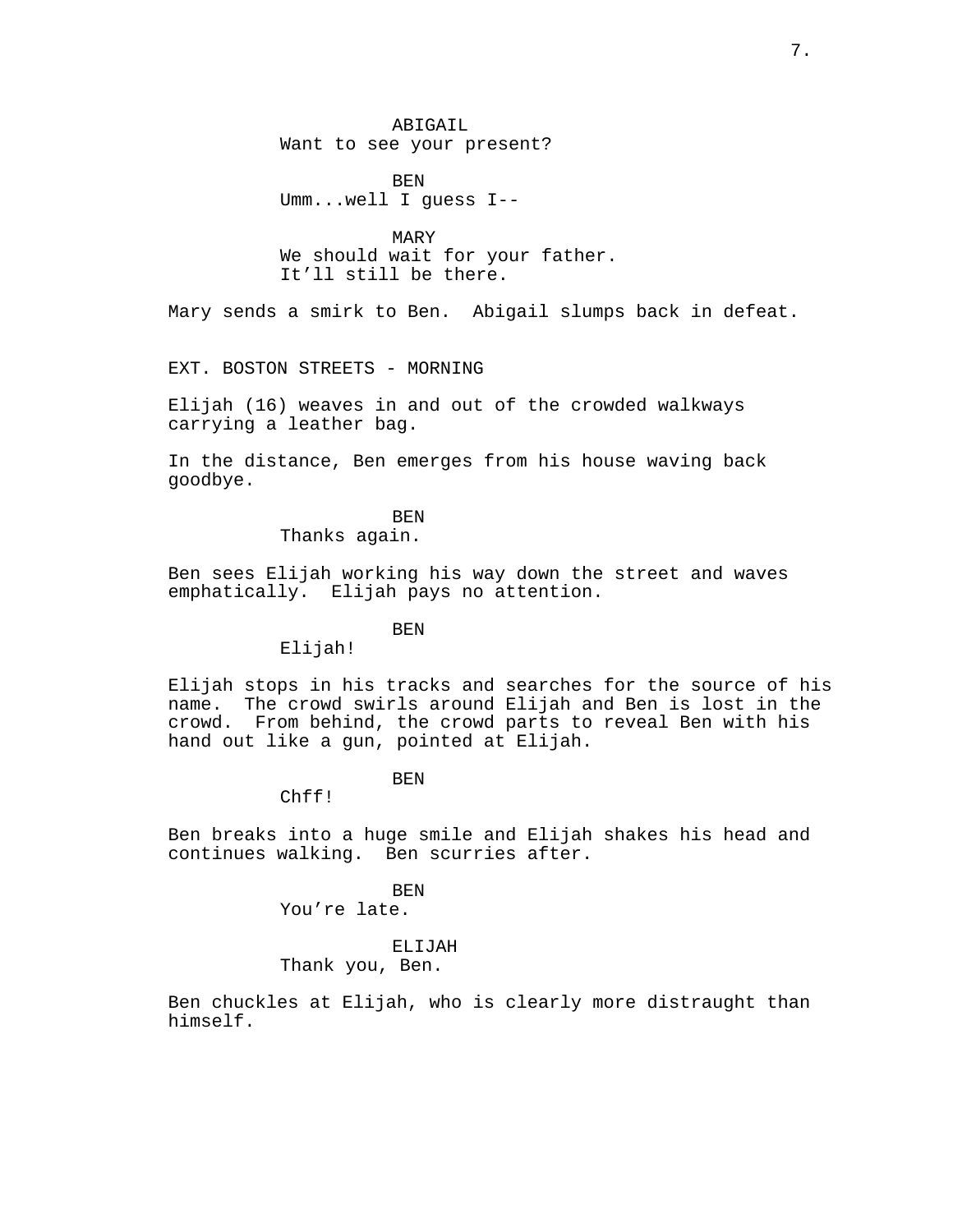BEN

Hey, speaking of being late. Never guess what happened last night. I'll tell ya. Finally kissed Anna!

Ben is positively giddy.

ELIJAH That has nothing to do with being late.

BEN

I know, I just needed a way to change subjects. But, come on, Anna! You don't have anything to say?

ELIJAH Congratulations, handsome.

Ben is very pleased with himself.

BEN

Thank you.

ELIJAH When you seein' her again?

BEN Yea, well, might not...work out.

ELIJAH

Here we go.

BEN I mean, I was kissing her, things were going smoothly. And so I tried to, uh, you know.

Ben makes a scoop-like motion with his hands as if trying to feel breasts.

> ELIJAH No, no. Please tell me, no.

BEN Couldn't stop myself. It was my birthday and I was caught up. I mean, come on Elijah, she's got great breasts!

A passing WOMAN sends a dirty glance at the boys as they walk by. Ben throws his hands up.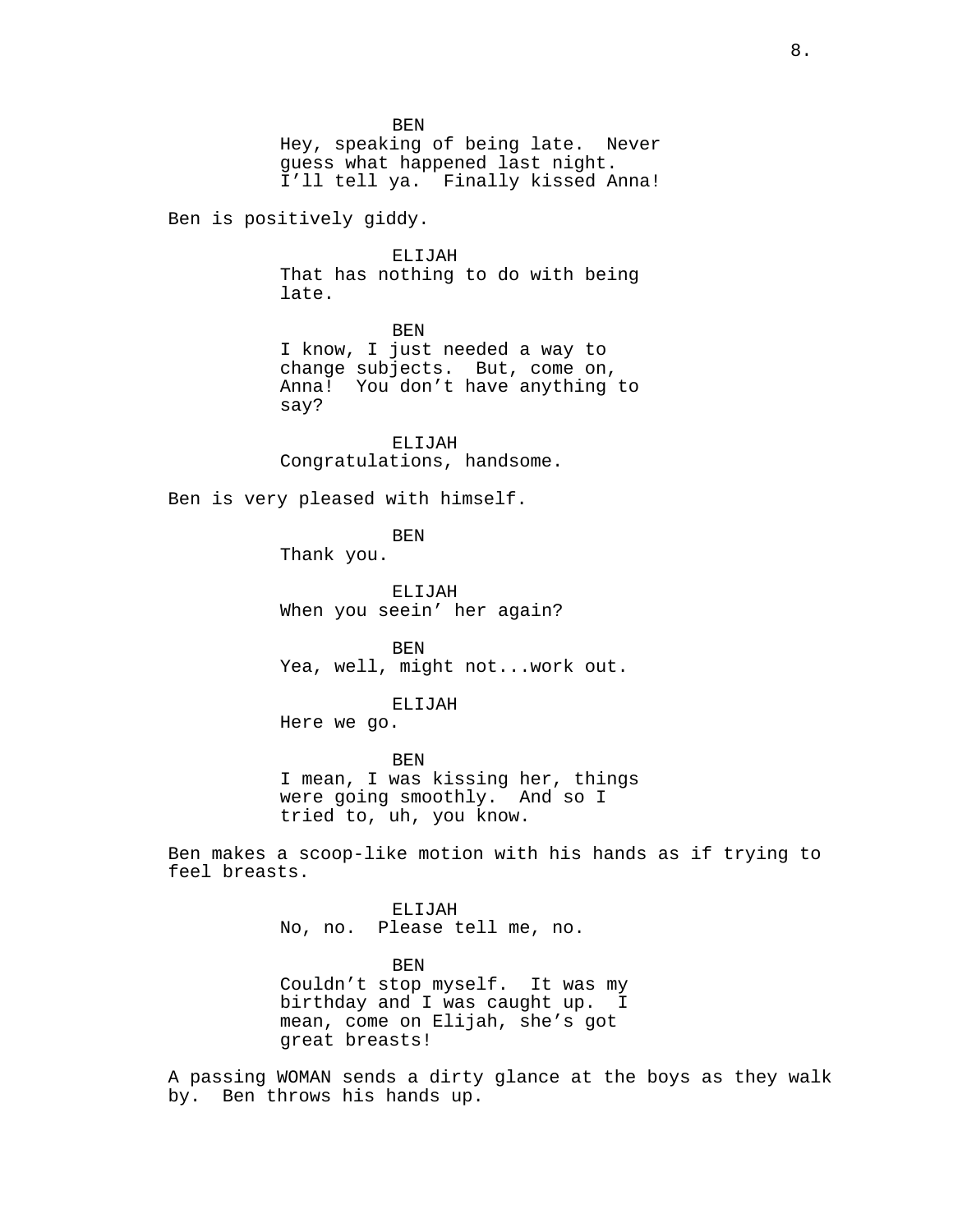# BEN (to woman) She does!

Elijah and Ben round a corner and the Hawthorne Shoemaker Shop comes into view. The shop is respectable and fairly large. DANIEL HAWTHORNE (40's), Benjamin's father, sits hunched over by the small paneled window, working on a pair of shoes. His glasses sit on the tip of his large nose as he focuses completely on the task at hand.

> BEN Anna wasn't pleased.

ELIJAH Ben, Ben, Ben.

BEN But I got the kiss!

ELIJAH It's the small victories.

# INT. HAWTHORNE SHOEMAKER SHOP

A bell rings as the boys enter the shop. Daniel delicately and precisely takes off his glasses and sets them down along with his work.

> DANIEL Benjamin? Didn't expect you for another hour. And Elijah?

ELIJAH So sorry, Mr. Hawthorne. I'll make it up I promise.

Elijah scurries off to the back of the shop and begins assembling supplies for the day's work.

> BEN Look, I'm sure he has a real good--

> > DANIEL

Excuse? Ben, you see, when someone actually comes to work, on time, every day, there's no need. On the other hand, when it's once every other week?

BEN You gave me permission today!?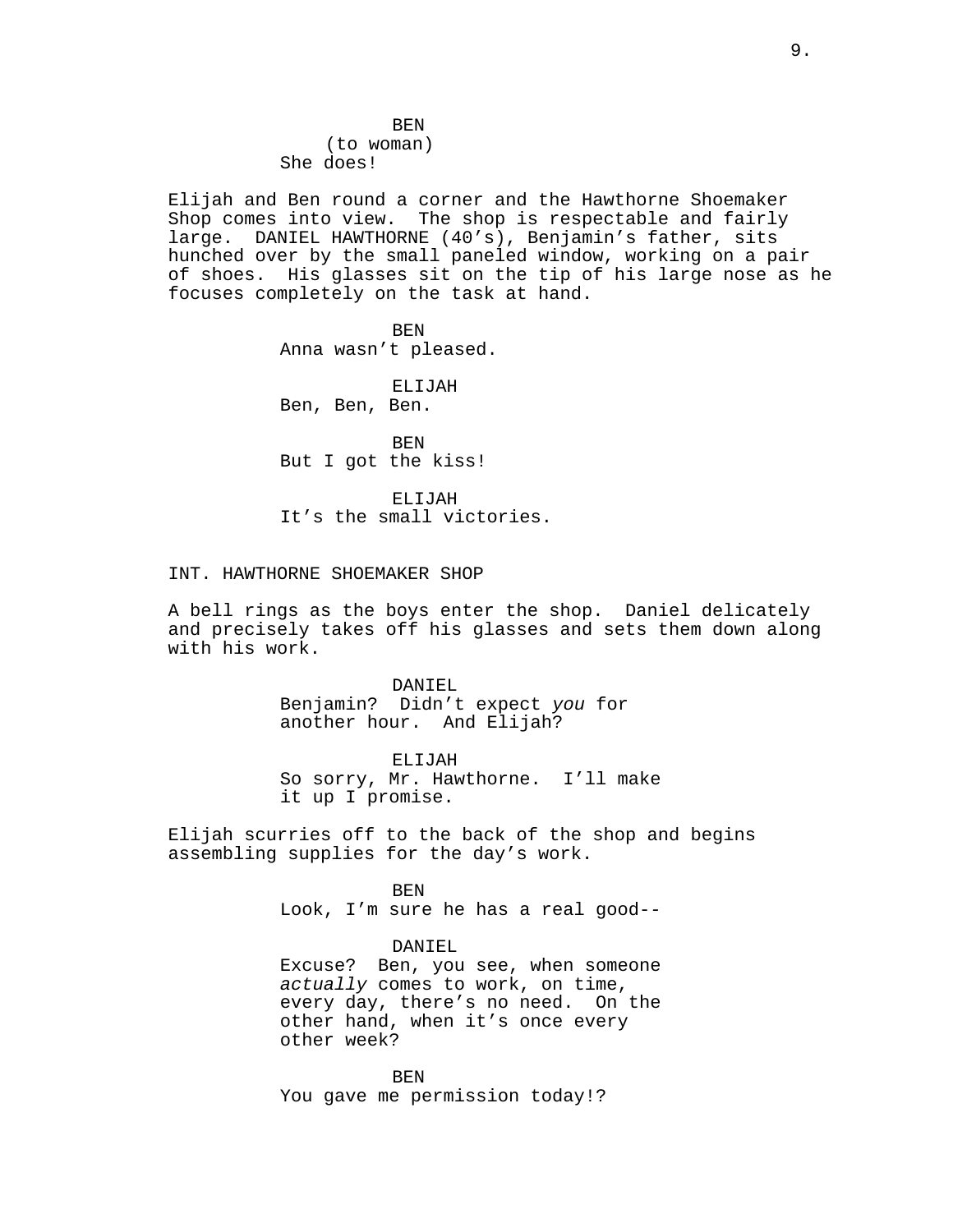# DANTEL. I did...and happy birthday, son. Still, doesn't change the facts.

Daniel smiles knowingly at Ben. Ben rolls his eyes and starts off towards the back of the shop.

#### BEN

(sarcastically) Ha ha ha.

He and Elijah slip on their work aprons. Elijah eyes Ben and Ben shakes his head back as if to say "No big deal".

INT. HAWTHORNE SHOEMAKER SHOP - LATER

It begins to rain outside and the foot traffic from earlier that morning has calmed down significantly.

The room is silent except for the pattering of rain outside. Benjamin, Elijah and Daniel are all seated on stools working on pairs of shoes. Benjamin grabs the foot mold from behind him and slips it in to check his work.

The silence is broken by a man in a customs uniform walking in the door, the bell rings. JACK COLLINS walks with a sense of entitlement.

### DANIEL

Mr. Collins. A pleasure.

Elijah sets down his work and watches the two from the back of the store.

> JACK Wish I could say the same. It's like cats and dogs out there.

Daniel pulls one of the finished pairs of shoes from the counter. He hands them over to Jack who slips them into a leather bag.

> DANIEL And how is everything with the customs work?

JACK The usual, mostly, but these rabblerousing patriots have been making things unimaginably difficult.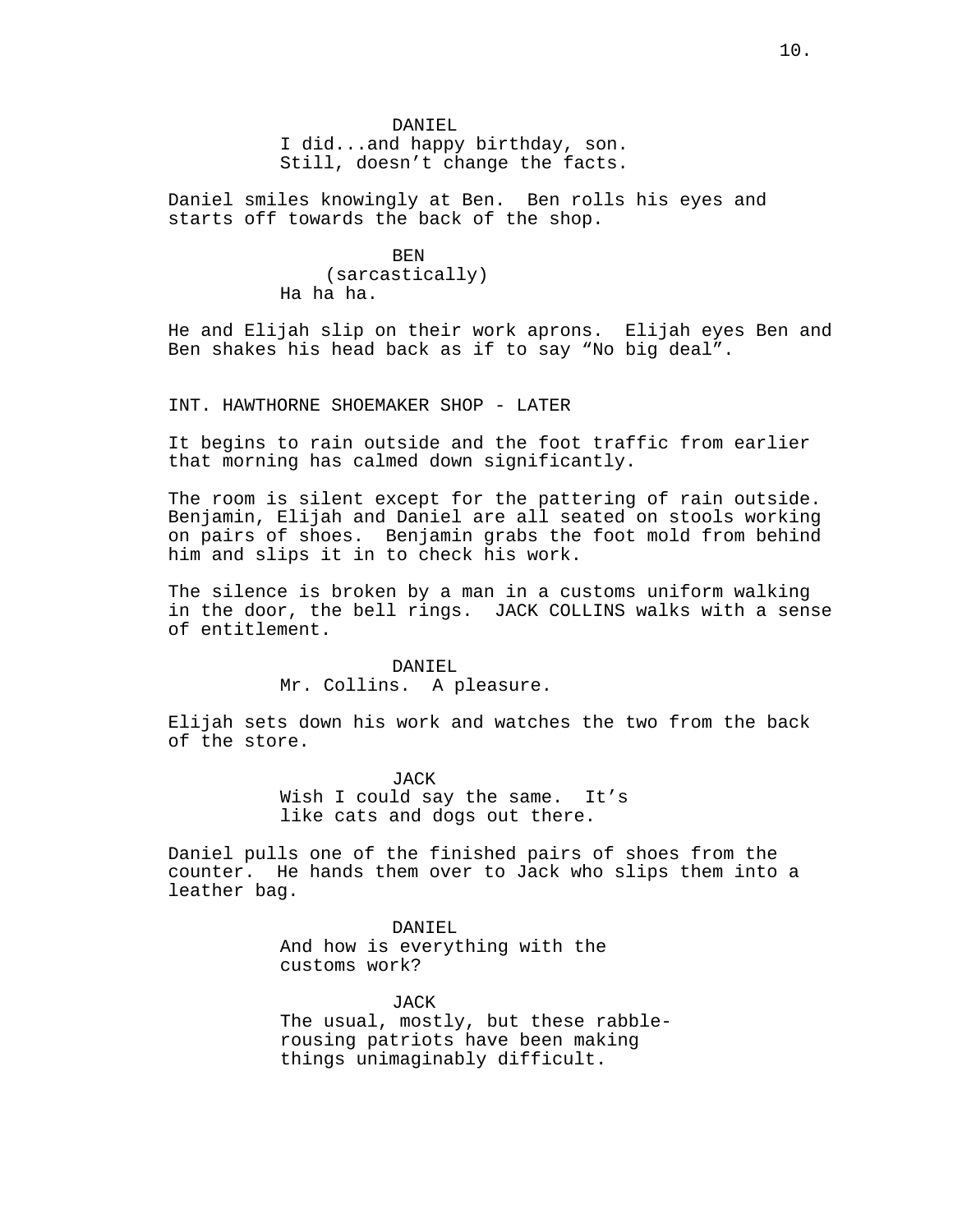JACK (CONT'D) Call themselves, Sons of Liberty. Of liberty? Criminals if you ask me.

Jack notices Elijah in the back of the store and his face contorts as he tries to remember how he knows him.

> JACK (CONT'D) You look familiar. It's Alexander, yes?

Elijah, slightly embarrassed, looks up from the piece of leather he is cutting.

> ELIJAH Elijah, actually. I was in earlier this morning.

> > JACK

The new recruits, yes! I will be seeing you very soon then.

Benjamin glares at Elijah as he now knows the real reason for his tardiness. Elijah nods back.

> ELIJAH Apparently so.

JACK

Splendid, splendid. Thanks as always, Daniel.

Jack tips his hat to everyone.

JACK (CONT'D)

Boys.

Jack leaves the store. Immediately after the door closes, Benjamin spins to glare at Elijah.

> BEN The customs office!? Please tell me this isn't why you were late this morning.

> > DANIEL

Benjamin.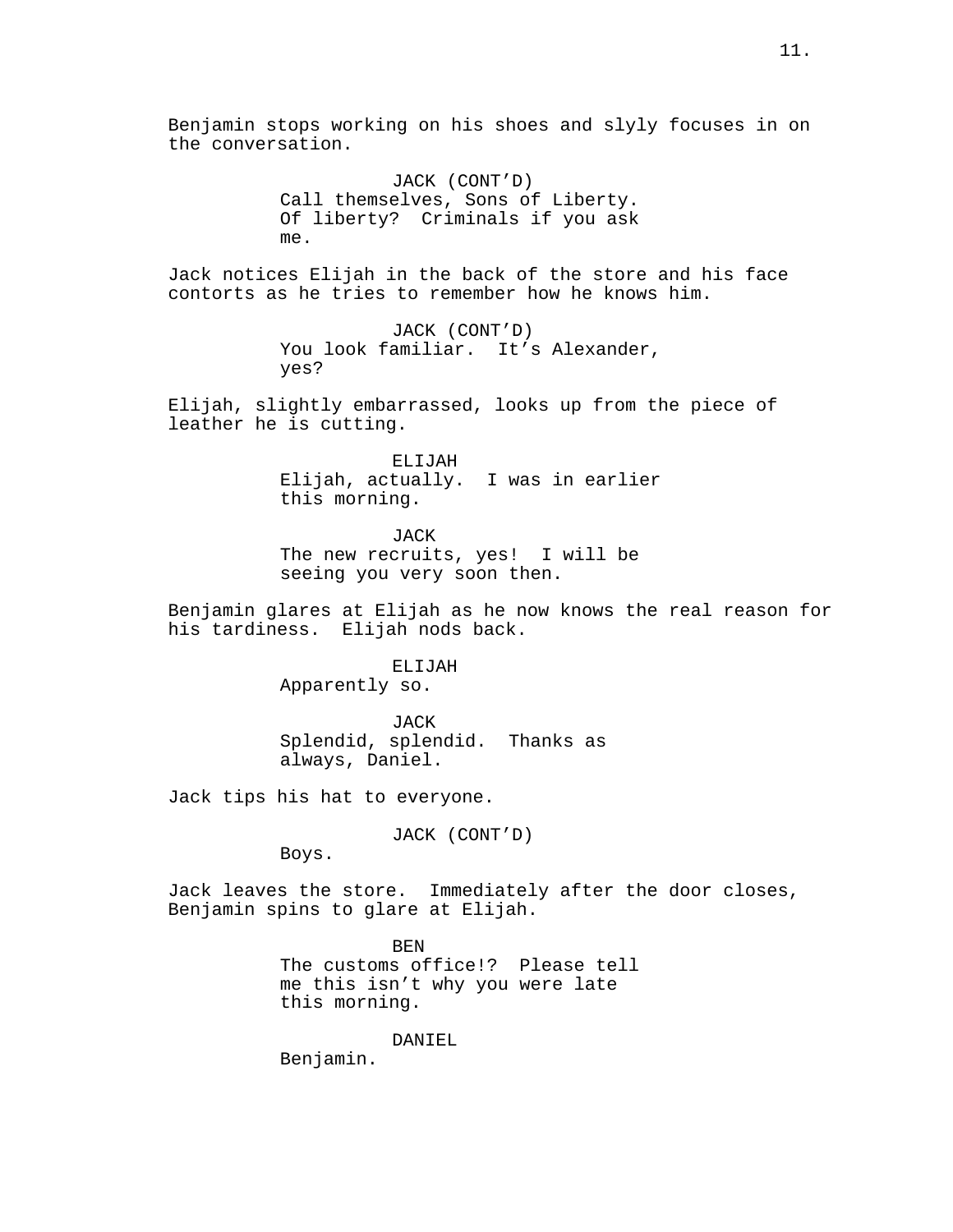ELIJAH

I have considered doing this for a while, and, well...

BEN Customs? The same men who would try taxing the air we breathe!

### DANIEL

Benjamin!

BEN Sorry, father, but he must be joking.

## DANIEL

He's not. He told me a few weeks ago that this was an option. It looks like he's made up his mind.

BEN And you're fine with this? He works for you, father.

ELIJAH I do. But he generously said that I have the right to leave if I found something better.

The bell rings again as the door swings open and CARL MEAD walks in carrying a pair of tired looking shoes. Carl, stout with an elv-ish charm, approaches Daniel near the front.

BEN

Better?!

DANIEL Quiet Benjamin. Back to work, both of you. (to Carl) Good day sir. How can I help you?

ANGLE ON Ben and Elijah at the back of the store.

BEN (hushed) These are the same people who shot my brother Elijah. You were there! How can you do this?

Carl peeks over to Benjamin, intrigued by their conversation but he pretends not to hear.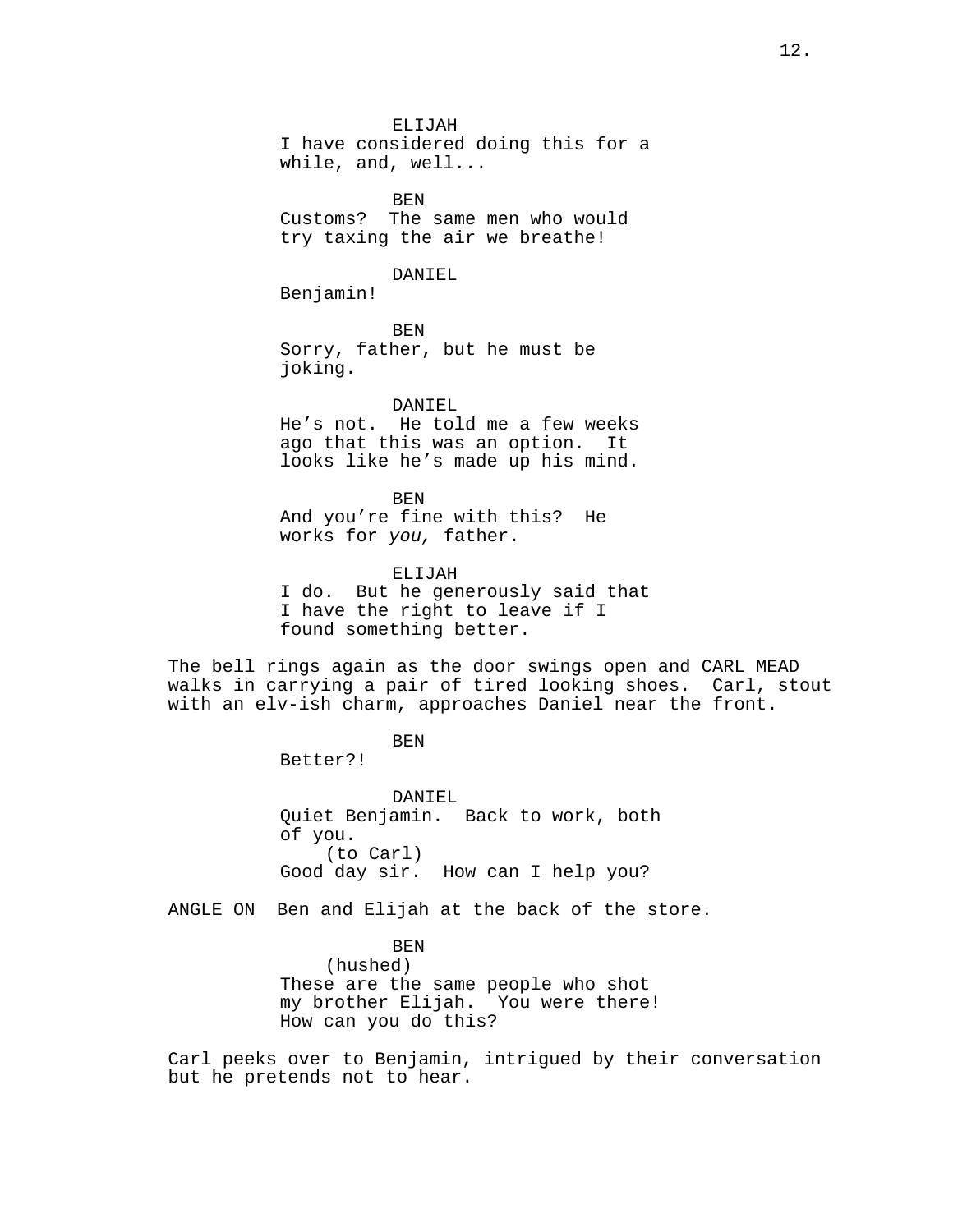CARL I would like to get these mended please?

Daniel takes the pair of shoes and begins inspecting them. Elijah checks to see if Daniel is looking before speaking.

> ELIJAH (hushed) I refuse to go over this again with you. The only person left from that day is Officer Wallace, that's all.

Daniel sends an annoyed glare to the back of the store but it is ignored.

> DANIEL Yes of course. I will need a deposit, (pulls at the leather) And you will also need to choose a new leather it appears.

Daniel points to some heavy damage near the front of the shoe.

> BEN Wallace...what a little pisshole!

Daniel holds a hand up to Carl and leans so he can see Benjamin in the back.

> DANIEL Enough you two! Back to work and not another word! Sorry sir, please forgive them. They are being terribly rude.

Daniel sends another glare back to the boys.

CARL No, no. No mind. So you can fix them then? Wonderful.

Carl takes out his money pouch and begins laying some coins on the table.

> DANIEL. Let's say, midday on Friday.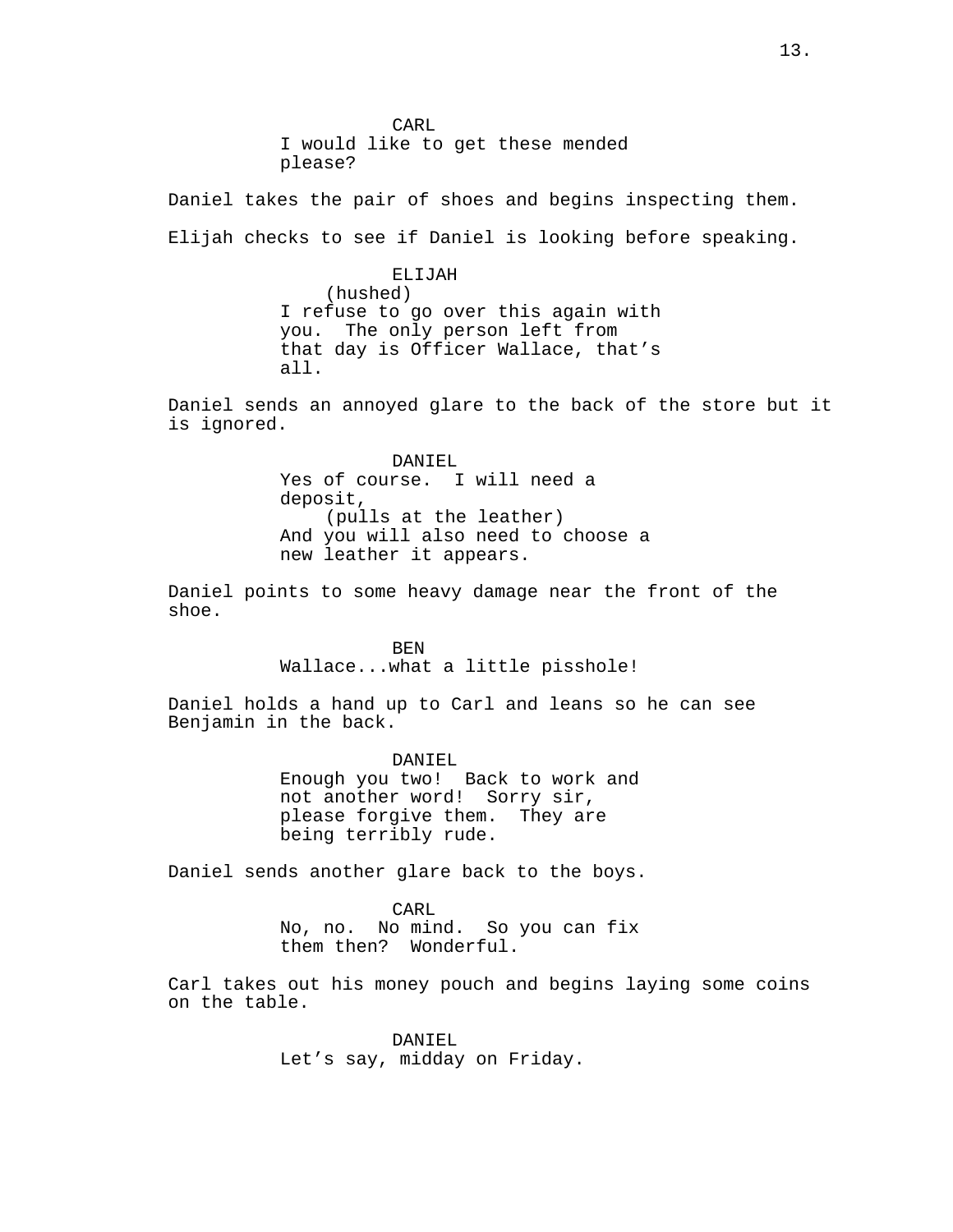Benjamin shakes his head in disappointment at Elijah and sighs deeply.

# BEN

I'm going for a quick walk.

Benjamin, livid, walks briskly out the door into the rain.

# BEN

I'll be ba--

The door cuts off his words as it slams shut. Carl watches concerned as Ben leaves.

# CARL Midday Friday. Thank you again.

Carl hurries out the door, leaving Daniel and Elijah in silence.

# EXT. BOSTON STREETS - CONTINUOUS

Carl jogs after Benjamin who is a few paces ahead walking in the cold rain. Benjamin is huddled over as he walks, trying to blow off some steam. He kicks a rock down a deserted alleyway as Carl comes up to his side.

CARL

Pardon me.

BEN

Yes?

CARL Excuse my boldness but I couldn't help but overhear your argument back in the shop.

**BEN** Lard, I apologize, honestly I do.

CARL No. I umm...actually I think I might know a few, well, quite a few people who think the same as yourself.

Benjamin stops and turns to Carl.

CARL (CONT'D) Your convictions are not unreasonable.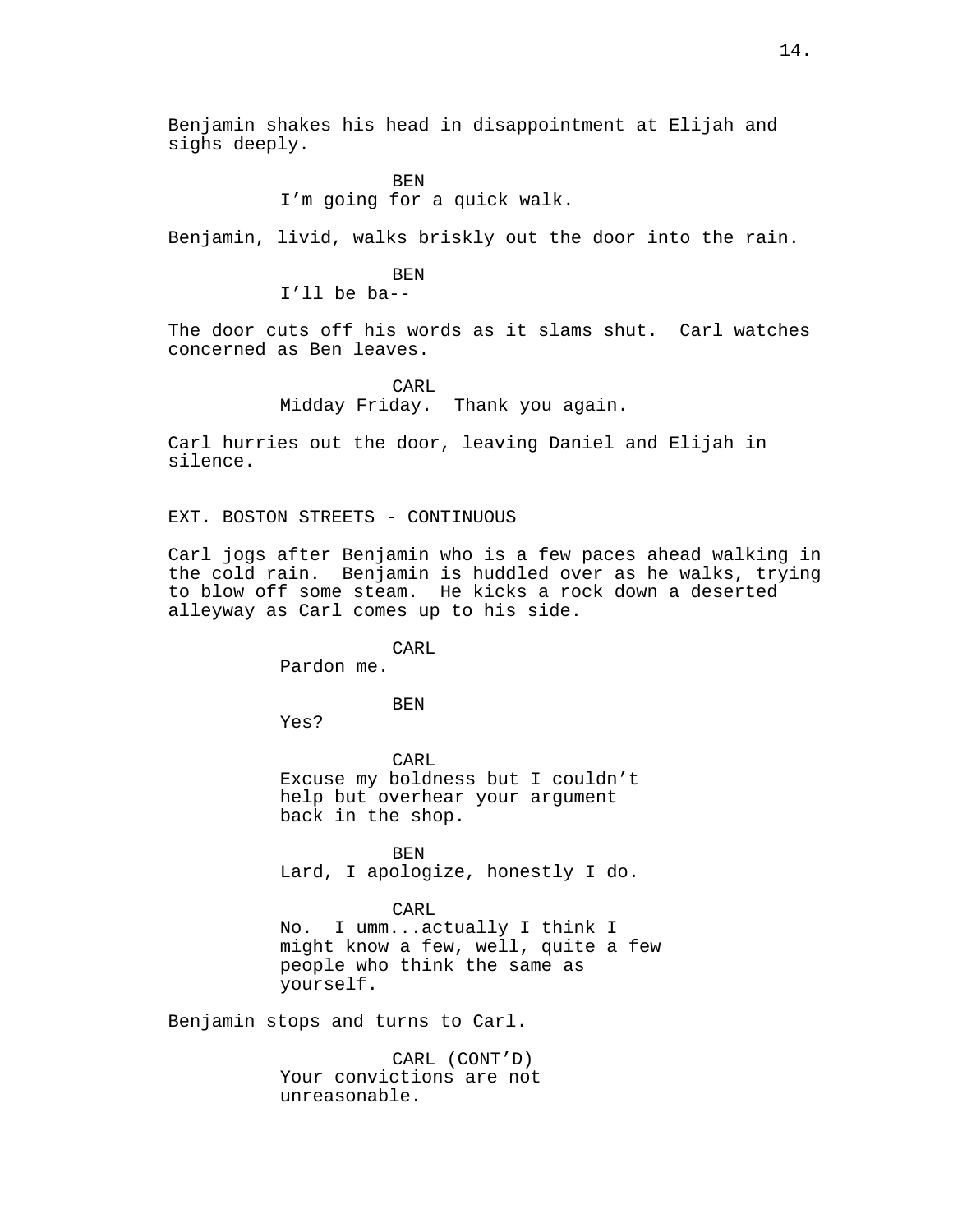BEN Feels like it.

CARL

Takes some real courage to speak so boldly. I could have been anyone, back in that shop.

BEN

So if you're not anyone, who are you?

CARL A friend. And if you wish to know more, it'll be worth your while to come by Foxborough tomorrow around sundown.

BEN Foxborough? What is this, some secret?

CARL Perhaps. Just something to think over.

Carl looks over his shoulder and sees a COUPLE huddled together walking towards them.

> CARL I should be off. We'd love to have you.

Carl walks off down a side street and disappears into the increasingly rainy air. Benjamin stands drenched and watches, intrigued.

BEN

We?

<beat> On the rain cascading over Ben's face as he continues to stand in the street.

# INT. HAWTHORNE KITCHEN

The room is lit by the warming glow of candlelight and fire. The Hawthorne family, Mary, Abigail, Ben and Daniel, sit around the table with their glasses raised for a toast.

> MARY To seventeen years.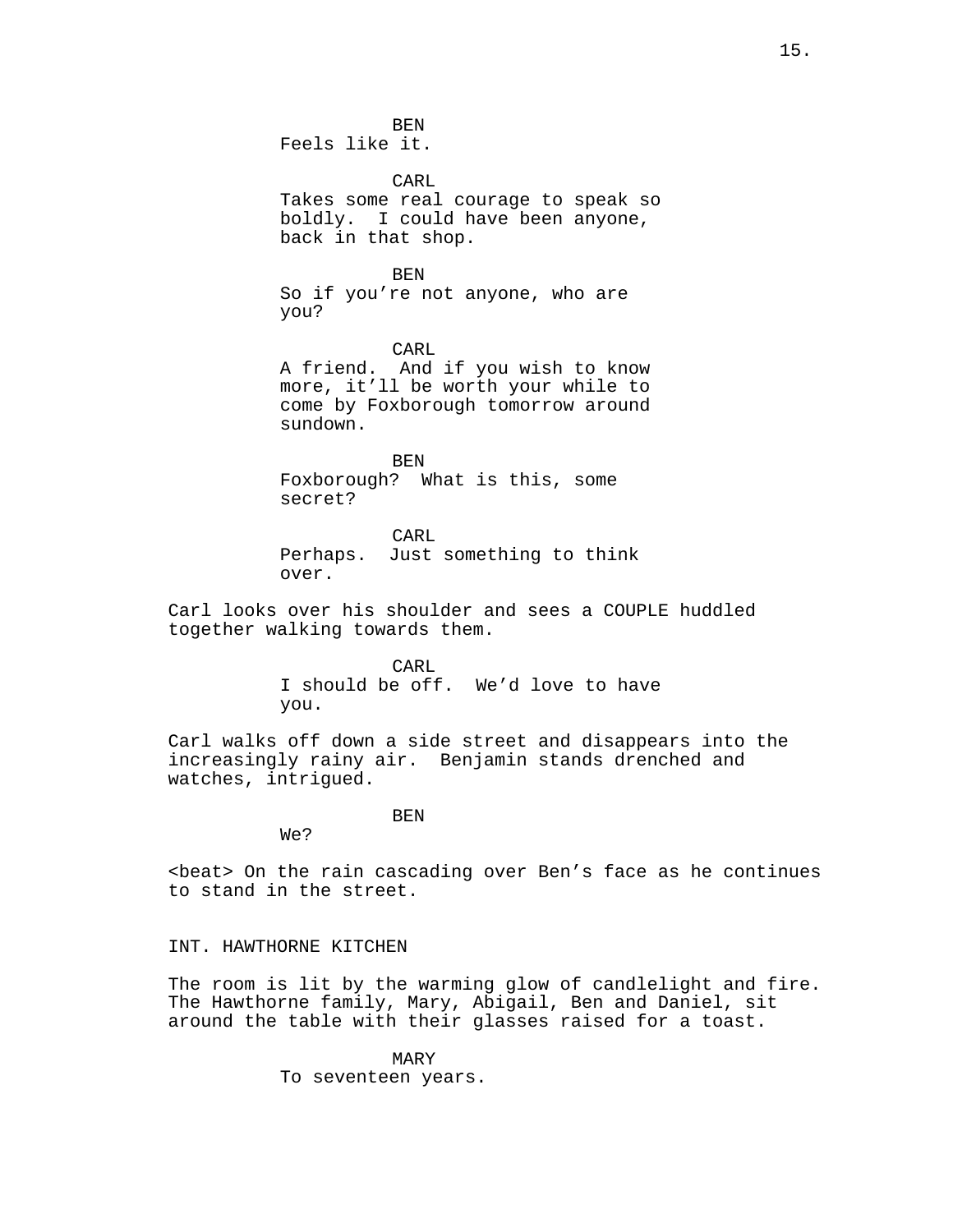Everyone clinks glasses together and has a sip.

MARY (CONT'D) Happy birthday, Benjamin.

Daniel sets his glass of whiskey down and Benjamin reaches over to try and steal a sip. Daniel slams his hand down to cover the glass.

> DANIEL A valiant attempt.

BEN You will have to give in eventually.

Daniel looks to Mary, who looks away and raises her hands in defeat.

> BEN (CONT'D) What's one sip?

Daniel lifts his hand and Ben takes a sip. He is overwhelmed by the taste and his eyes tear up but he tries to mask his disgust with a smile.

> DANIEL Clears your head right up, eh?

BEN Delicious.

Ben opens his eyes wide and blows out the taste of the whiskey.

> BEN (CONT'D) Shall we?

MARY Yes, yes. Please.

The family digs in to the food. Bowls of vegetables, meat and bread are passed in every which way across the table.

INT. YOUNG DINING ROOM

The room has a cold, earthy feel to it. Everything is lit by candles and fire but it somehow seems darker than the Hawthorne House. Tapestries hang on the walls and silver dinner-ware is laid out precisely.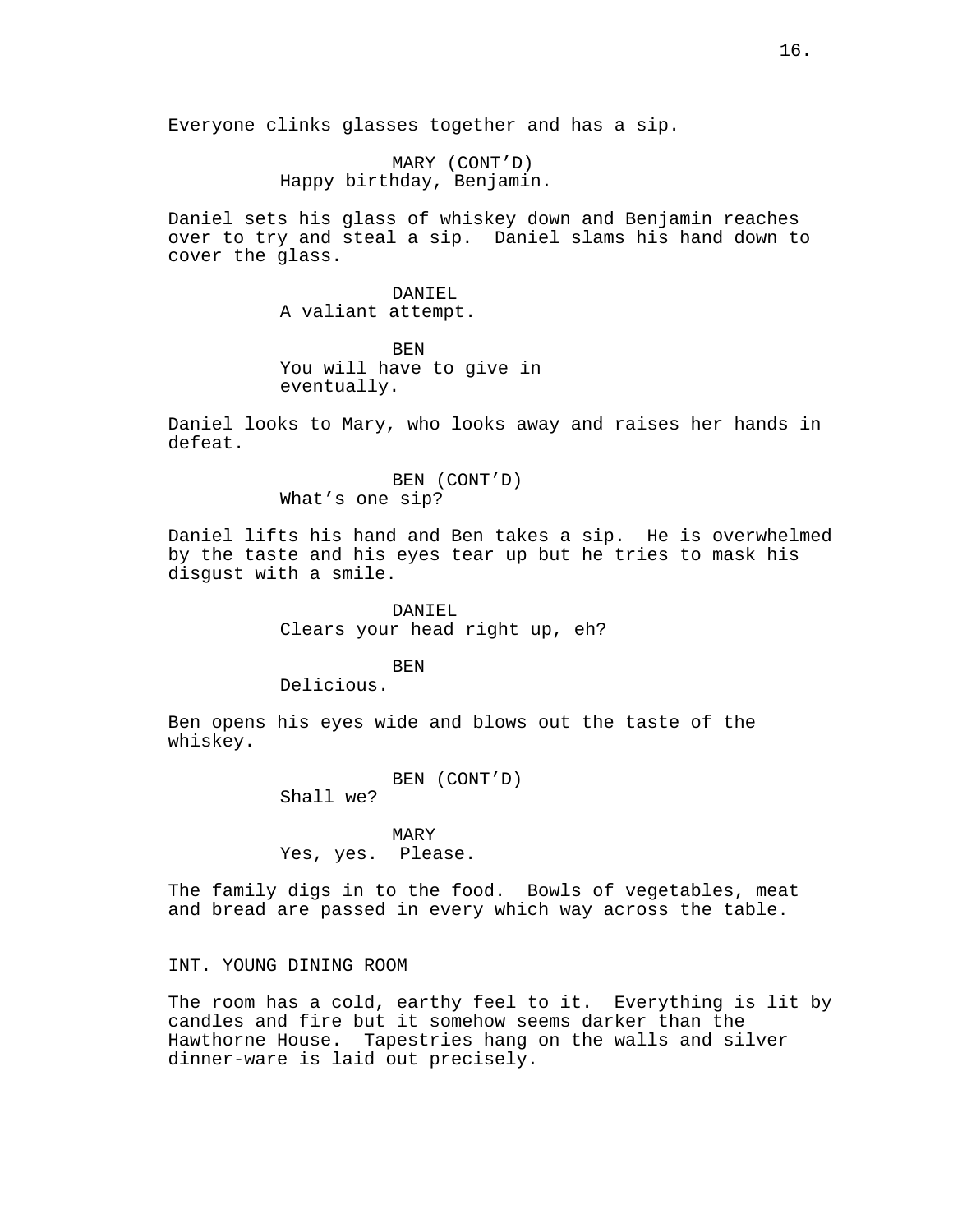Elijah sits in the middle of the table. His father, EDWARD YOUNG, sits at the head. He is an intimidating man who always looks slightly irritated. SARAH YOUNG, Elijah's mother, sits across from Elijah. She is a beautiful woman, sitting straight and proper in an expensive looking gown. Dinner in the Young household is an elegant affair.

#### SARAH

Elijah dear, please pass the rolls.

ELIJAH Here you are, mother.

The fire crackles in the corner as the Young family sits in silence. Elijah clinks his fork against the plate and the sounds echo around the dining room.

<beat>

EDWARD Jack Collins told me he stopped by the shop today?

SARAH Ooh, really?

ELIJAH Mmhmm. He said he would be at the recruitment meeting tomorrow.

EDWARD Six o'clock. You should arrive ten minutes early. Tardiness is not tolerated.

ELIJAH

Of course.

<beat>

EDWARD The carrots are delicious, darling.

More stiff silence continues.

INT. HAWTHORNE KITCHEN

Daniel puts a big bite of meat in his mouth and turns to Mary.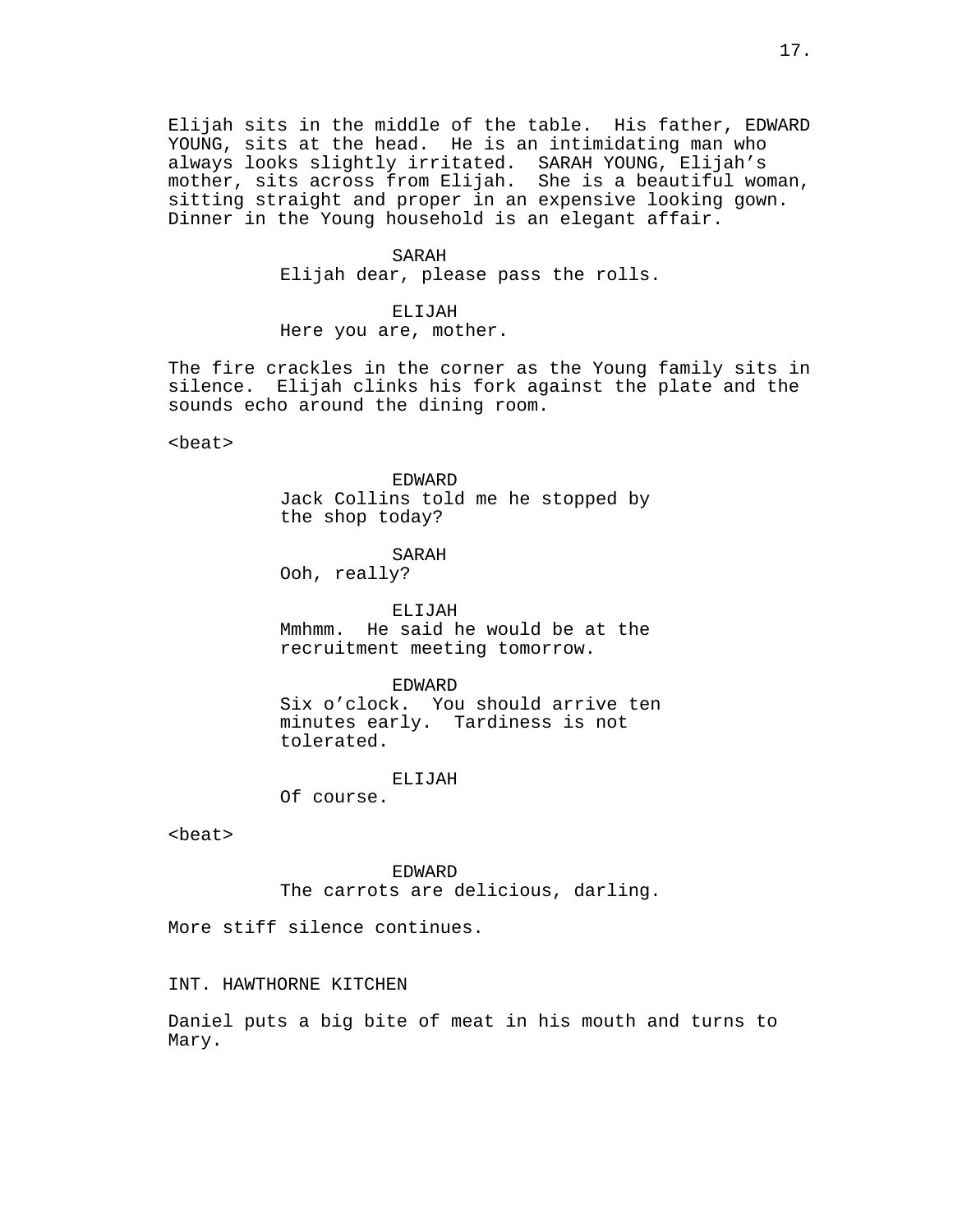DANTEL. (mouth full) Mmm. Meat...so juicy. Delicious as always. **BEN** Perfect, ma, couldn't have asked for more. MARY Thank you, boys. Mary grabs the bowl of potatoes and serves more to everyone to finish off the bowl. MARY (CONT'D) Anything exciting at the shop today? DANIEL Collins came by and, (looks to Elijah) well, your son decided that would be a nice time to go after Elijah again-- BEN Can't blame me, he's gonna work for the King? DANIEL Made a huge scene, Mary. Nearly scared the man right off.

Abigail leaps off her chair.

ABIGAIL

Ooh!

She rushes off into the other room and no one pays her any attention.

> BEN I apologized. And besides, I ran into him outside just after. Didn't seem put off at all, invited me to some sort of meeting at Foxborough, actually.

Daniel sends a concerned look over to Mary.

BEN (CONT'D) Might stop by.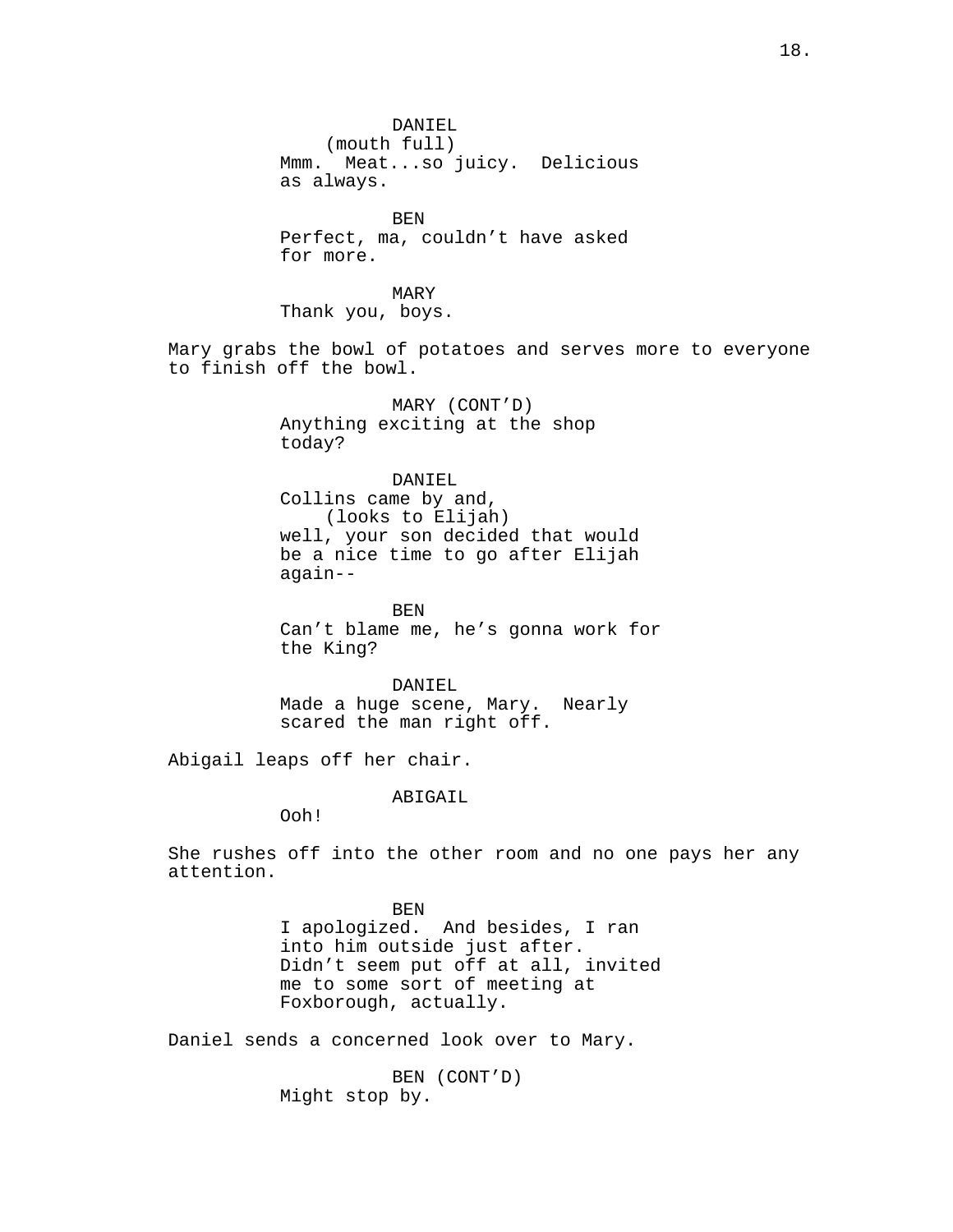MARY

Foxborough? I don't know how I feel about that. Daniel?

DANIEL He say anything more? Who they were, what they're doing?

BEN

Not really, seemed kinda secretive.

Abigail runs back into the room with a wrapped brown package. A piece of rope is tied around the outside and into a bow on top.

DANIEL

Foxborough isn't exactly an elegant establishment.

ABIGAIL Got your present, Ben!

Abigail plops it down next to Ben's plate and smiles

expectantly.

BEN I can handle this. If it turns sour I'll leave. Just something about him I trusted, I don't know.

ABIGAIL

Present.

DANIEL After dinner, Ben.

ABIGAIL

Present!

DANIEL Fine! Abby, yes, present. Open it up before Abby loses her head.

# INT. YOUNG DINING ROOM

Silence, as the Youngs finish up the final bits of their<br>meals. Edward delicately cleans his plate with the last Edward delicately cleans his plate with the last piece of roll and eats it. He leans back in his chair and sighs.

> SARAH I'll take everyone's plates.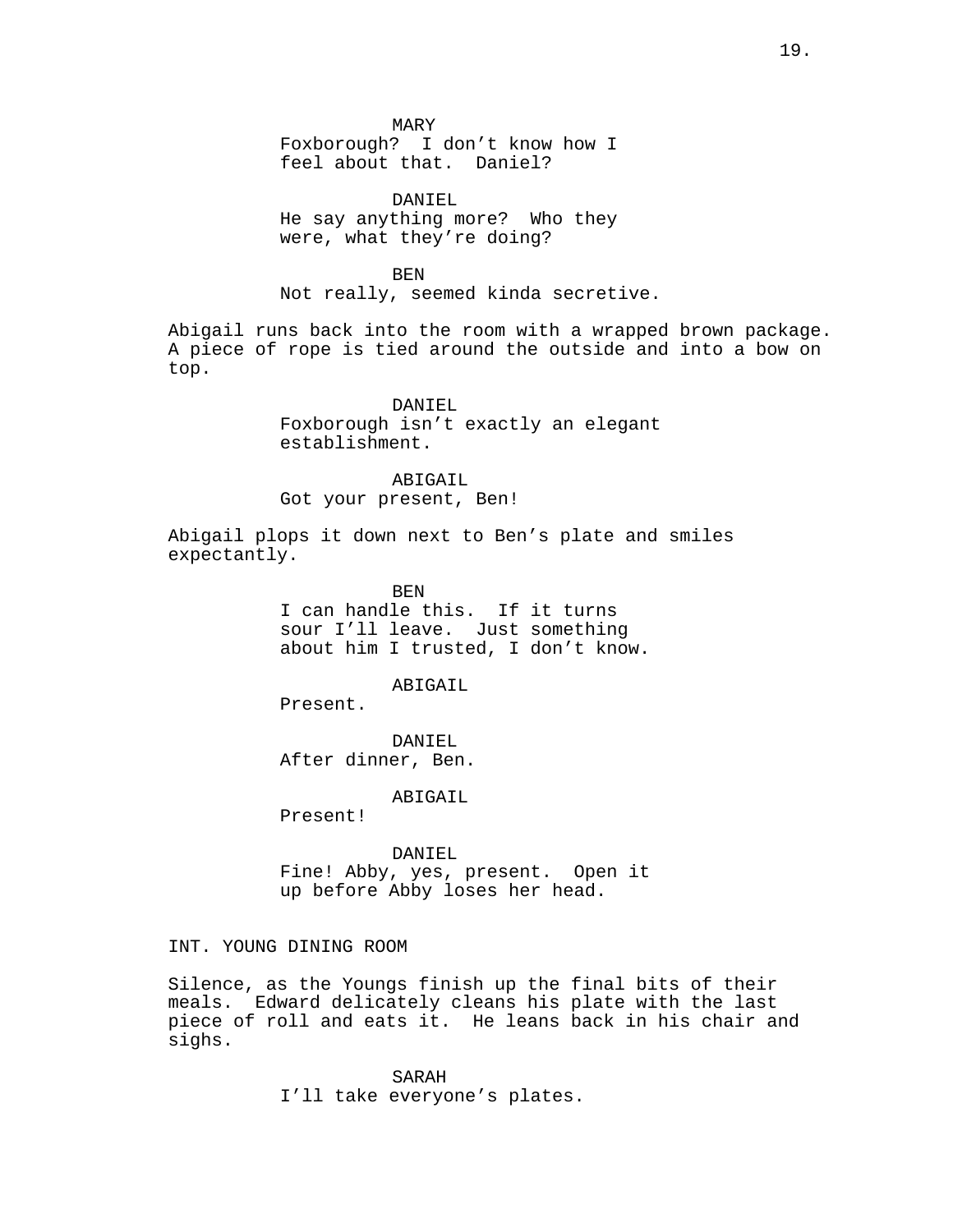EDWARD Excited to finally work under your father, Elijah?

ELIJAH

Oh, yes.

Sarah returns and stacks up their plates.

EDWARD You don't seem enthused.

Sarah glances at Elijah with some concern but takes the plates back into the kitchen.

ELIJAH

No, it's not that. I just got into a little argument with Benjamin over it.

EDWARD Let him worry about himself.

Sarah returns to collect the food dishes and piles them up in the middle.

### ELIJAH

I suppose. But I still feel guilty, especially with what happened, to Aaron.

EDWARD Elijah, that was years ago. It was an obvious mistake and something that will never happen again.

SARAH

Your father is right. Grudges are dangerous things. Isn't Wallace the only one left from then anyway?

### EDWARD

And you know him, he's as tame as they come. I will be there as well, you trust me don't you?

ELIJAH

I do.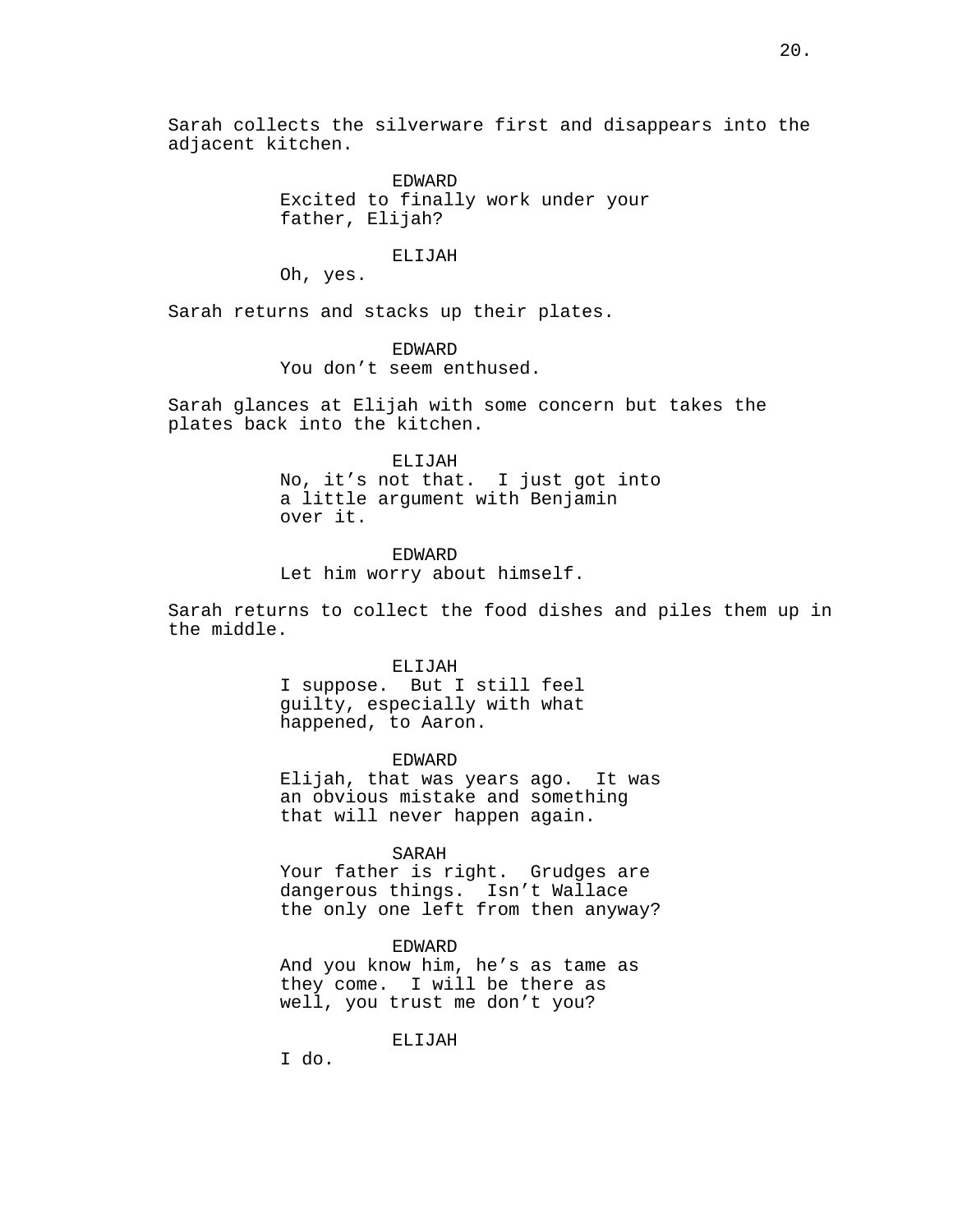# EDWARD See. Don't let it bother you. Stick with me and you'll be fine.

Edward winks at Elijah and finishes off his wine.

# INT. HAWTHORNE KITCHEN

Benjamin sits silent as he looks down at his unwrapped present. It is a full set of shoe-making tools, harnessed in a leather wrap. Benjamin looks up to see his father, waiting half in anticipation and half still concerned over their previous conversation.

> BEN Thank you, father. They're great.

MARY Right in your father's footsteps. I say.

DANIEL Those are nice tools too there, Benjamin. Use them well and someday you can take over for me.

Mary wears a motherly smile as she watches Daniel, watching Ben. Ben eeks out a courteous smile. Daniel accepts this as gratitude and smiles contently. Abigail bounces on her chair in excitement over the simple idea of presents.

> ABIGAIL I love birthdays!

<beat> Daniel looks at the tools and turns them over in his hands.

INT. YOUNG DINING ROOM

Elijah sits alone, the table cleared and the light even dimmer than before.

<beat> Elijah looks at his hands and turns his thumbs over each other.

EXT. BOSTON STREETS - DUSK

Benjamin is one of only a few people out walking the streets. Ben wears a long coat with the collar turned up to mask the side of his face.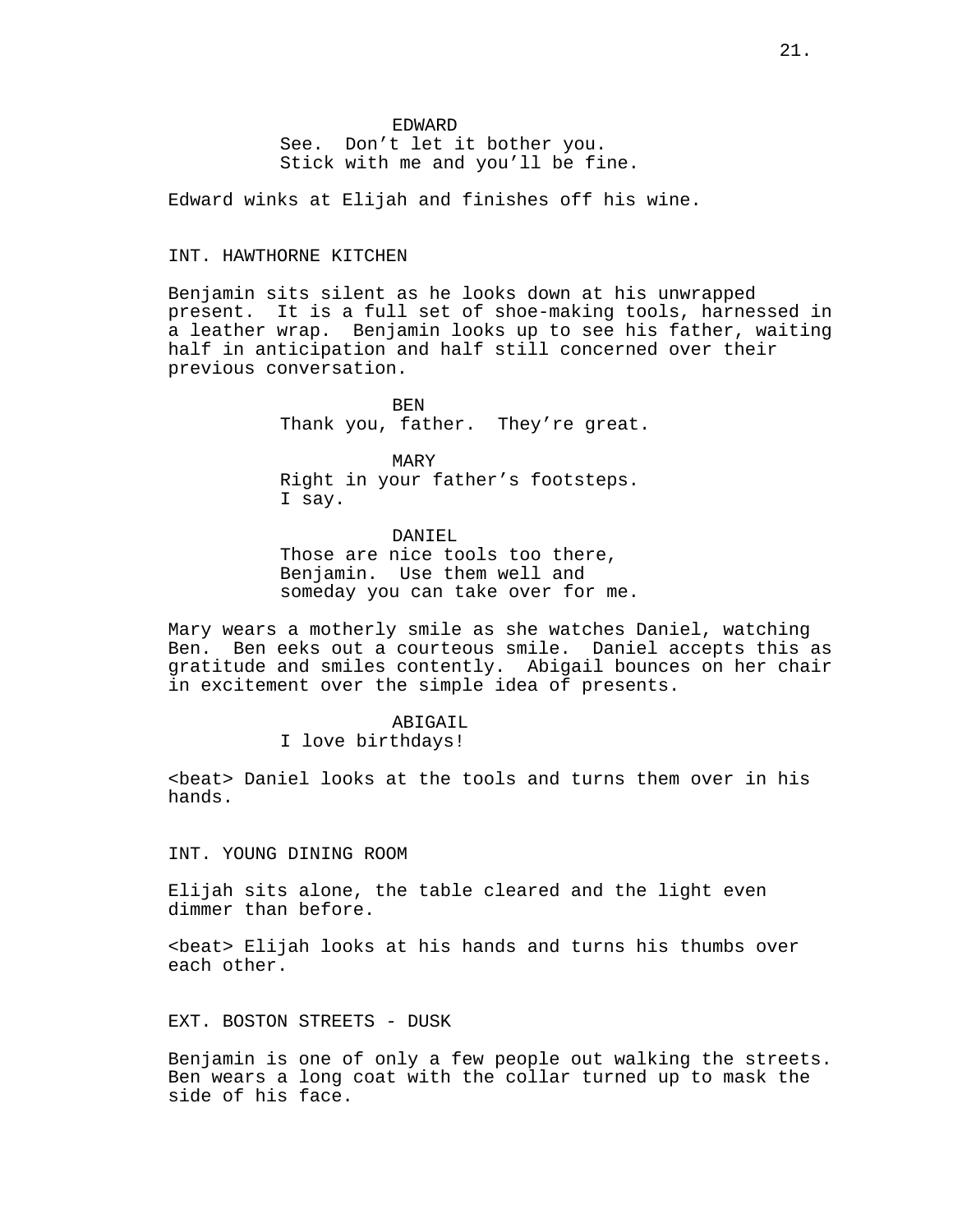He sneaks a few looks around the streets as he walks; he looks somewhat frightened. He passes by a lantern in a window which illuminates his shifty eyes for a brief second before plunging back into darkness.

In the distance a warm glow emerges from the Foxborough pub and a faint sound of chatter grows louder as Ben approaches.

A COUPLE come out from around the corner arm-in-arm and startle Benjamin. He nods his head as they pass.

# BEN

Hello...hello.

He checks over his shoulder as they walk by. The couple barely pays him any attention and Ben sighs in relief.

Ben stops outside the door and looks up at the pub's sign swaying in the breeze.

INT. FOXBOROUGH PUB

A smoky haze permeates the rustic scene. MEN of all sizes and shapes are scattered about the tables. An electric anticipation fills the cloudy air and men steal glances at one another waiting for someone to begin.

A nervous, yet excited, Ben enters the pub but only a few people turn to see who has entered. Most are caught up in their own thoughts and conversations.

Ben slowly shuffles up to a table. His only company is a older, SMARY MAN smoking a pipe. The man simply grunts in acknowledgement of his company. Ben's leg jitters as his head swivels around the pub.

From the table behind, RUFUS, a slightly inebriated and very hairy man, slams his hand on his neighbor's back in encouragement.

> RUFUS Have faith, my friend, they'll soon be here.

Rufus spins around on the bench and hops over to sit next to Ben. Rufus motions towards Ben's leg.

> RUFUS (to smarmy old man) A jittery one eh?

The old man just shrugs, puffs and turns to the side.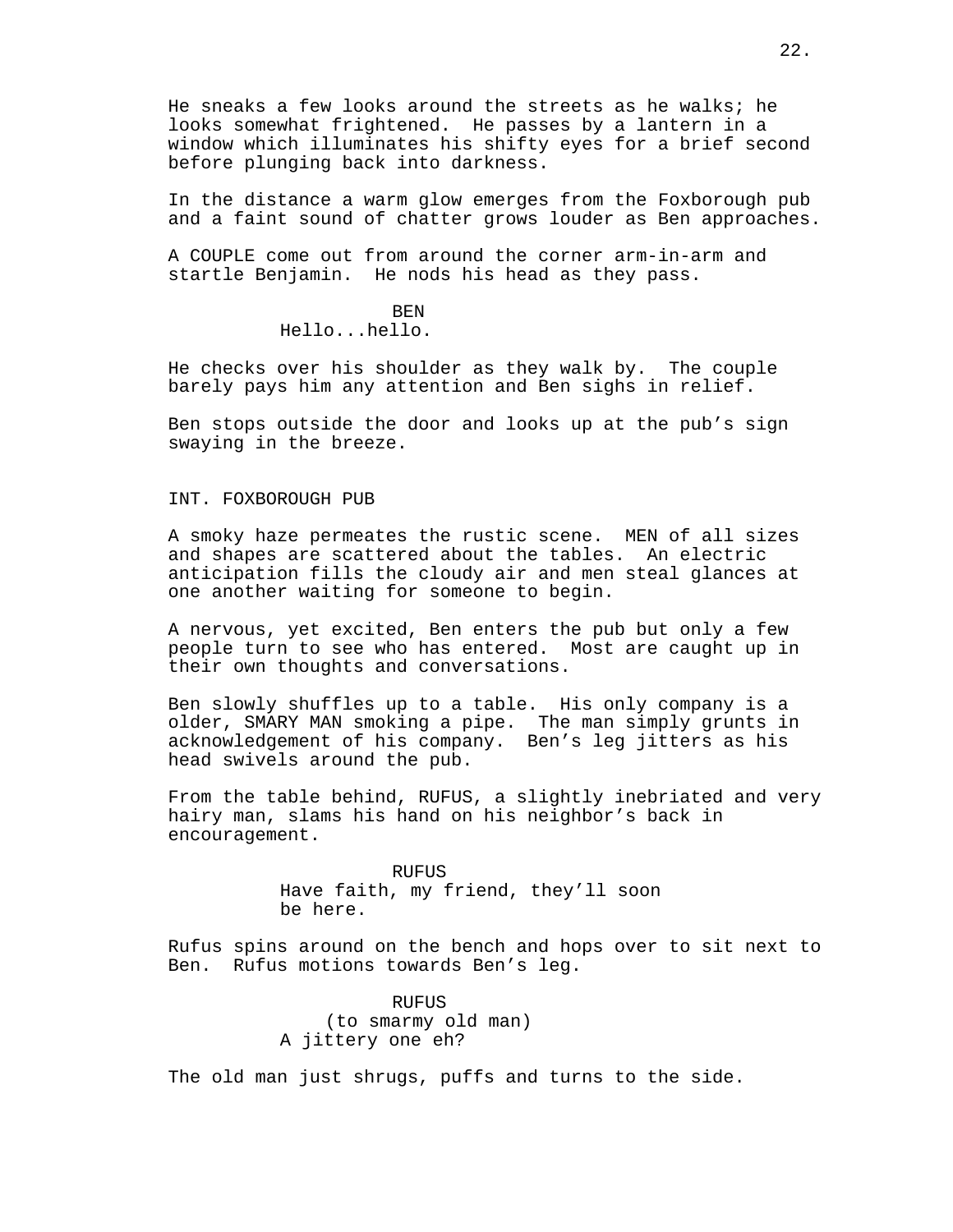RUFUS (reassuringly) Everyone here is a friend. 'Cept for this crotchety fella.

The old man grunts.

BEN Oh, I wasn't worried.

RUFUS Sure sure. Course you aren't. Why would you be? Drink?

Rufus spins around and grabs his pint from the table behind him and slams it back in front of Ben. The glass is 3/4 gone. Ben eyes the glass in reserved disgust.

> BEN No, no. Won't take your drink.

RUFUS My drink?! Ha, found this in the corner. Not even mine.

Rufus slams down the rest of the pint and extends his weathered, stubby hand for a shake.

RUFUS (CONT'D)

Rufus.

Ben returns the shake.

BEN

Benjamin.

RUFUS

Benjamin...

Rufus takes a look over both his shoulders and leans uncomfortably close to Benjamin.

> RUFUS (CONT'D) Let me put you in on this secret. Most of these...

Rufus rolls his eyes.

RUFUS (CONT'D) Men...think they want this. But, if I were a bettin' man, I wouldn't put--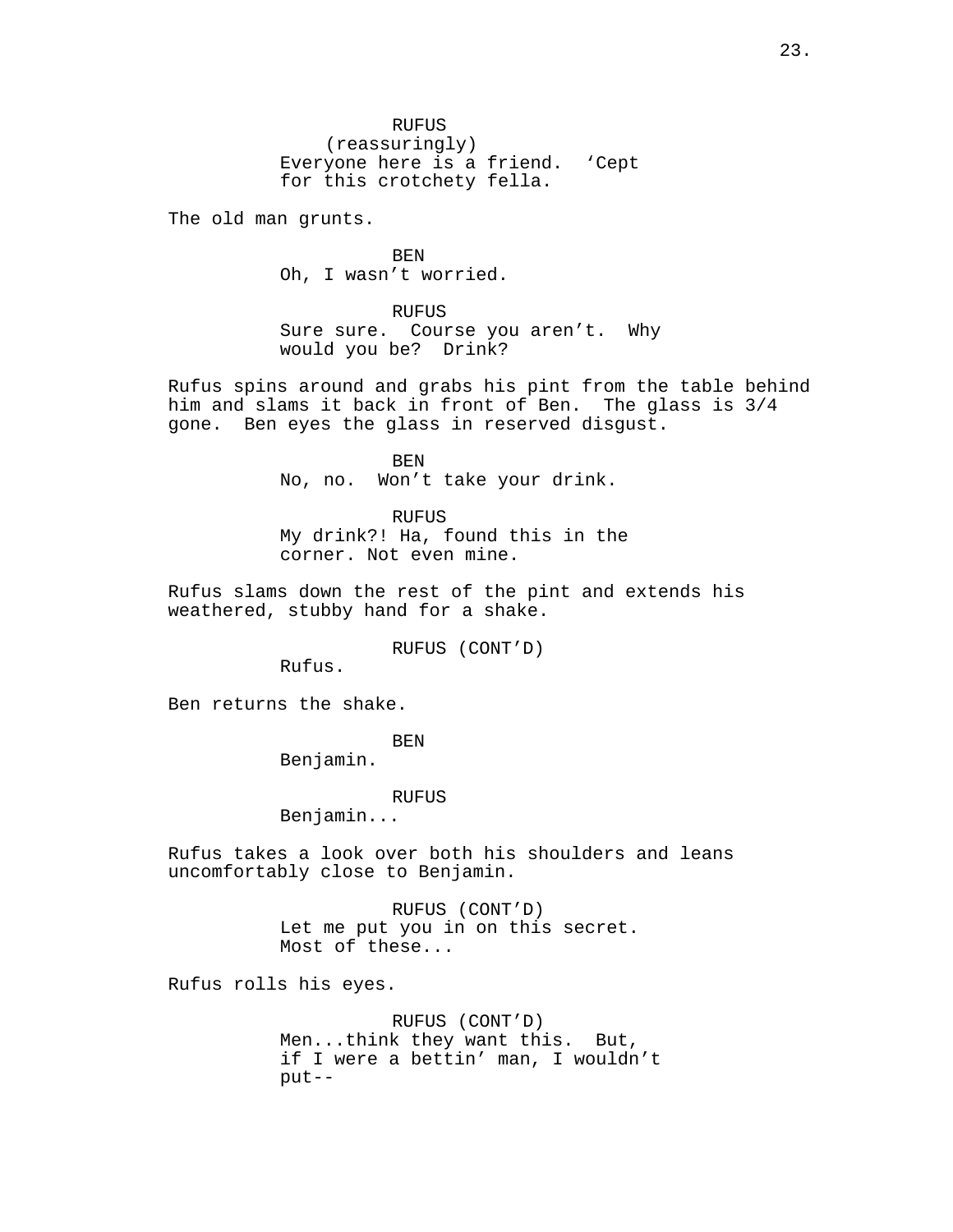#### **RUFUS**

PAUL!

Ben recoils at Rufus' exclamation directly into his ear.

All ambient action screeches to a halt. Paul catches Rufus' eye and b-lines straight to their table. Paul's walk overflows with confidence.

> PAUL Rufus! Been quite a while my friend. Are you well?

**RUFUS** Well, but could be well-er with another pint?

PAIII. Save it for another day. Going to need your help here.

Paul turns and faces the room of peering eyes.

ANGLE ON: Rufus leans back to Ben.

RUFUS

It's Paul Revere right there.

Ben eyes widen.

BEN What is this, anyway?

Rufus gets a grin from ear to ear and chuckles.

PAUL

Welcome. Welcome to all. As most know, I am Paul, and we are here to discuss some matters of great importance. Not a long-winded man myself...

A spattering of men around the room snicker at this.

PAUL (CONT'D) So why don't we all move back here. Let Q get on in peace.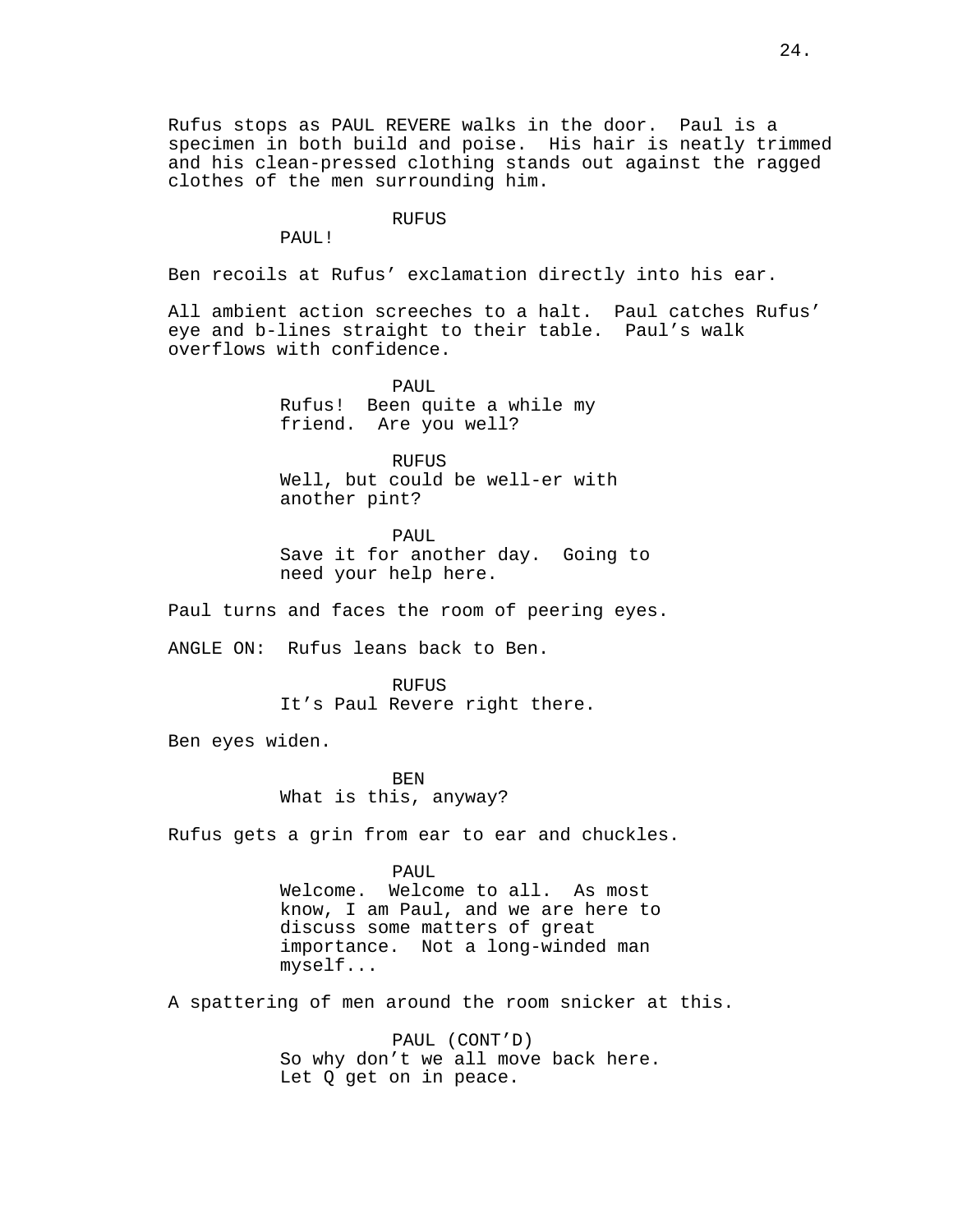QUENTIN, the exhausted, gangly bartender, nods in approval and returns to filling a pint.

### INT. CUSTOMS OFFICE BOARDROOM

An OFFICER fills a cup of tea in the corner and returns to sit at a long table in the middle of the room.

MEN line all sides of the table with perfect spacing between each chair, every man sitting straight and proper in a polite, stiff silence. On one side are the new RECRUITS to the Customs Office and on the other are OFFICERS staring them down.

Elijah sits near the middle, flanked by a nervous, PUDGY TEEN and a YOUNG MAN whose face reads no emotion. Elijah covers a yawn as he looks up and down the table.

The tall doors at the end of the boardroom burst open and OFFICER SHEPPARD charges into the room. Sheppard is a tall, skinny man who slumps over when he walks. He looks exhausted. Everyone jolts awake from their daze and follow Sheppard with their eyes. Sheppard is the head of the Customs Office and is clearly not where he wants to be.

> OFFICER SHEPPARD Let's get this over with. Wallace?

OFFICER WALLACE, a well-dressed man with a puckered face, stands and arranges his papers in front of him.

OFFICER WALLACE

Sir?

OFFICER SHEPPARD Start us off.

Sheppard grabs his seat at the head of the table and motions for an orderly to get him a cup of tea.

> OFFICER WALLACE Of course, sir. (turns to recruits) Boys.

Wallace points to the pudgy young man next to Elijah.

OFFICER WALLACE Straighten up!

The pudgy kid has already broken into a mild sweat and his face turns bright red as he straightens.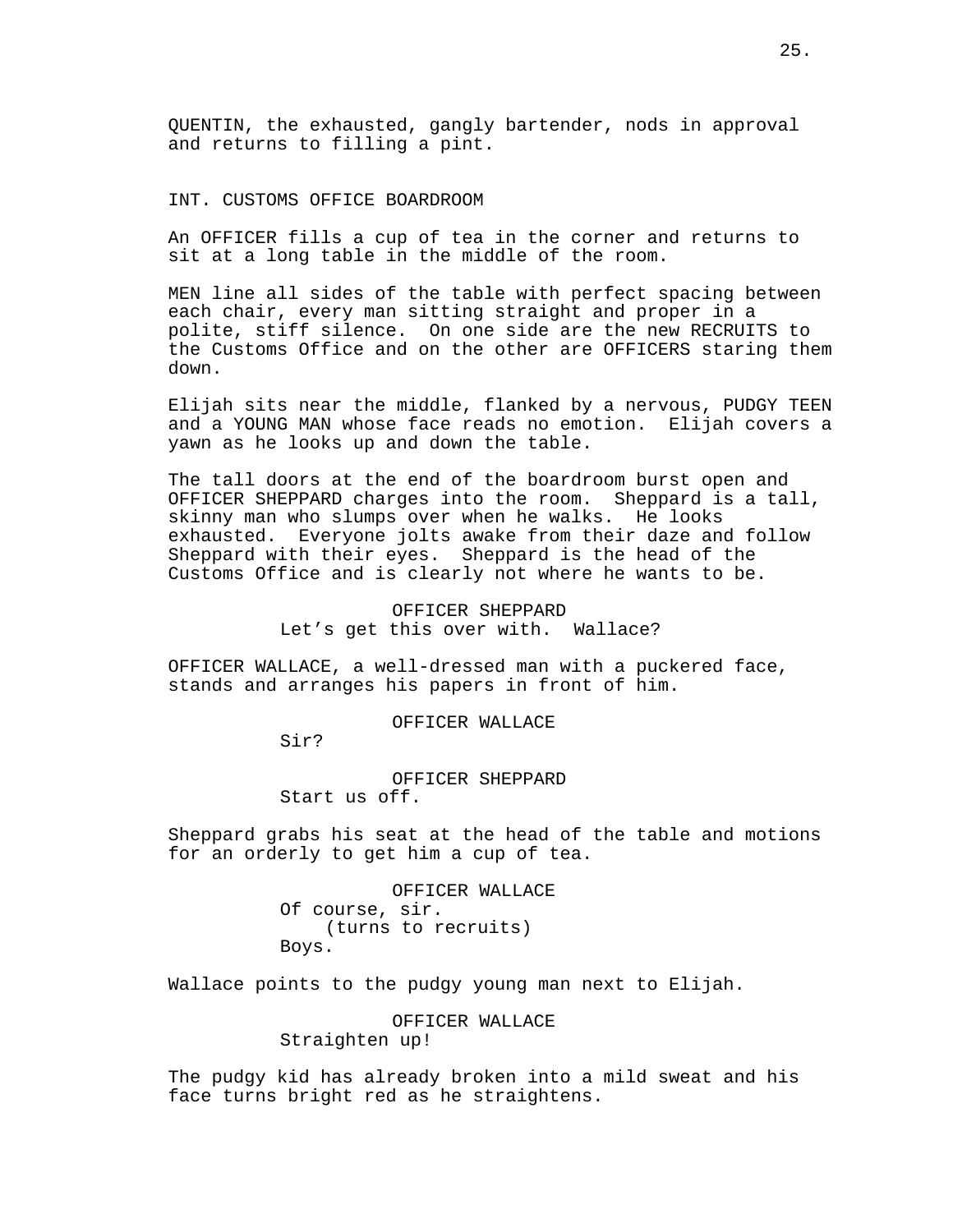OFFICER WALLACE You are all here because you would like to serve his Majesty. What we do is protect and collect that which is His Majesty's. Now, listen up, as I will list the duties of a respectful and proper employee at the British Customs Office of Boston.

Sheppard slinks back in his chair and sips his tea. The recruits show eager attentiveness as Wallace drones on.

> OFFICER WALLACE (CONT'D) One, an employee of the British Customs Office of Boston works for His Majesty above all. All orders are directed from the King in some form or another. Two,

Elijah's drowsy eyes blink.

INT. FOXSBOROUGH PUB

Benjamin's enthusiasm pours from his eyes.

The men are clustered near the rear of the pub. They sit on every use-able piece of furniture and listen as if Jesus himself is giving a sermon. Benjamin is sandwiched between Rufus and a spindly, toothless man but Ben could care less. Paul addresses the men from the middle of the sermon circle.

> PAUL And he is exploiting us beyond reason. Are we not British citizens?

A few men from the group grunt and nod in approval.

### PAUL (CONT'D)

Well then why must we be treated as if we are not? I come here tonight to argue that, perhaps, we are different. Perhaps there is more than just an ocean between us. We deserve more and we deserve to choose how we live. How can a man, who sits on a throne thousands of miles away, know what is best for us?

More men grunt and nod in approval.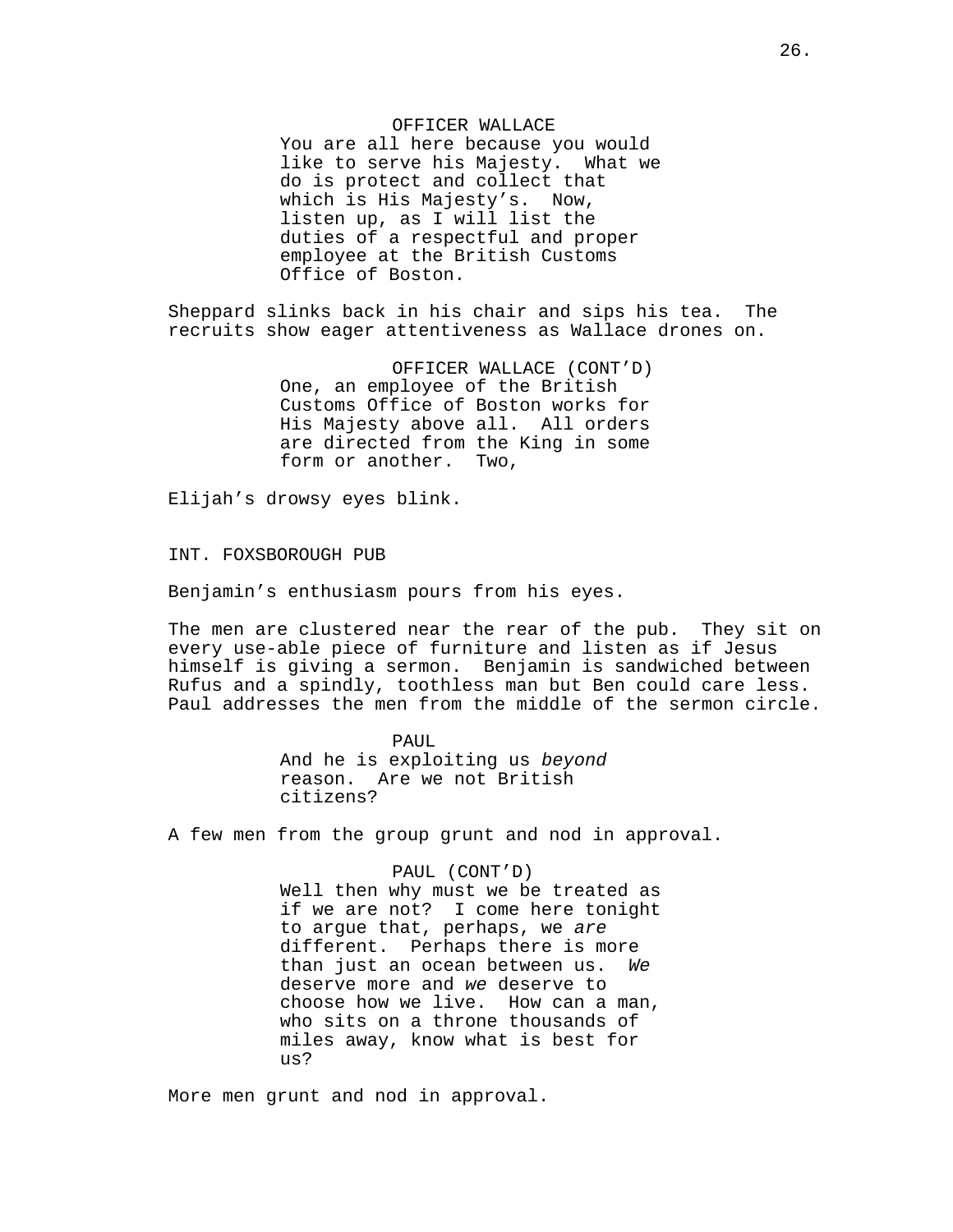The answer is simple. He can't.

Benjamin joins the chorus of approvals and looks to a silent, smiling Rufus.

INT. CUSTOMS OFFICE BOARDROOM - HALF HOUR LATER

Elijah looks to his pudgy neighbor who sits in sweaty silence.

Officer Wallace continues to drone on as Officer Sheppard finishes the last of his tea.

> OFFICER WALLACE Fifteen, the actions of any employee directly reflect the actions and reputation of his majesty. Therefore, always uphold the utmost--

OFFICER SHEPPARD That is all, Wallace. Your point is made.

Sheppard rises and faces the recruits as a peeved Wallace sits.

> OFFICER SHEPPARD (CONT'D) The day you accept the duties of working for His Majesty is the day you become the living, breathing face of England. Some men do not agree with our practice and will try to interrupt our work. When these...situations, arise, know that you are England. Disrespect towards you is disrespect to the country that has allowed us this colony. If this is what you truly want, then welcome.

> > (MORE)

INT. FOXSBOROUGH PUB

PAUL And if this is what you truly want, then welcome. But, let it be known, that our greatest strength is our organization and secrecy.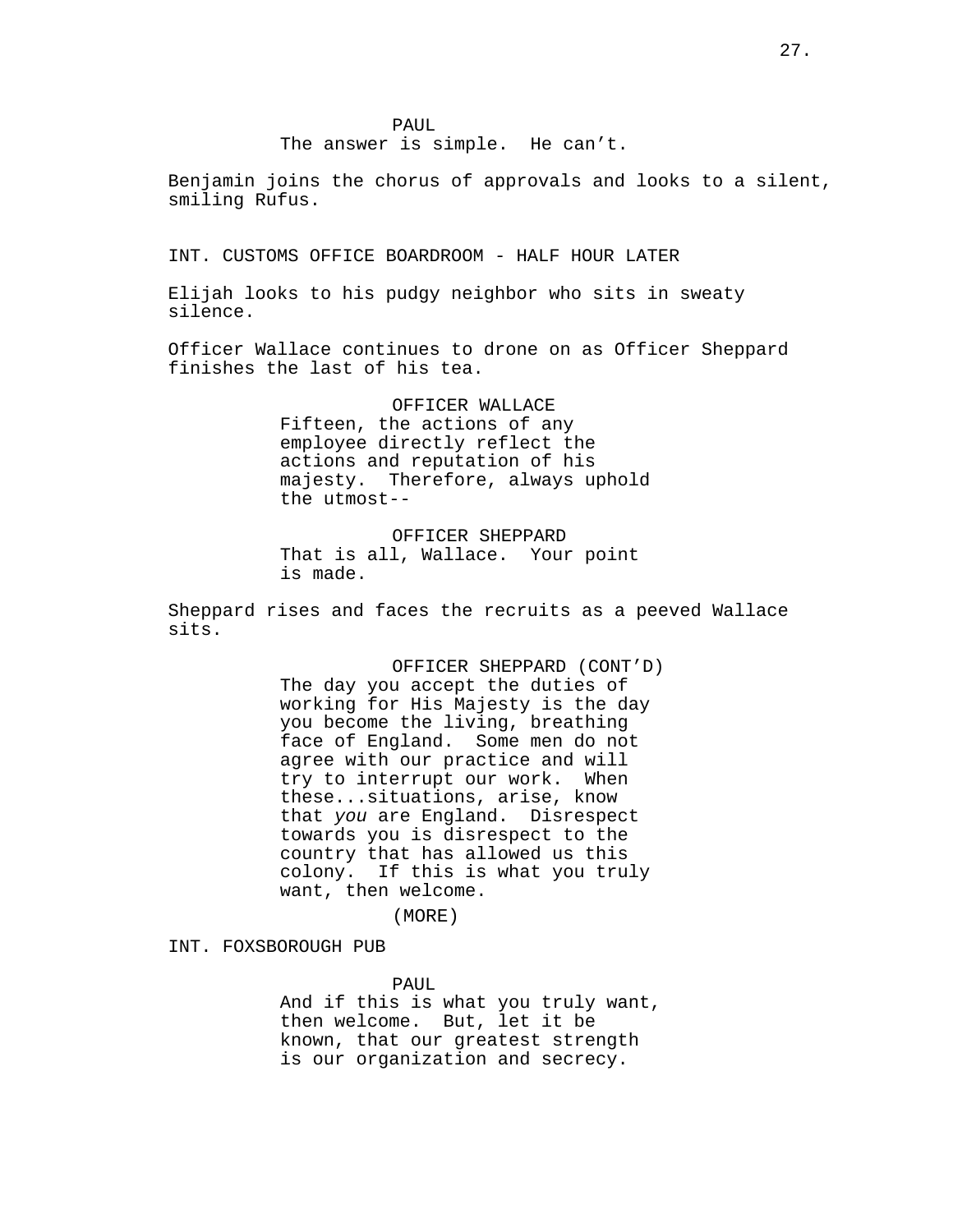### PAUL(cont'd)

If you are not chosen today, it is not personal but rather a simple question of need. So if you will, line up for Rufus and our selection can begin.

### INT. CUSTOMS OFFICE BOARDROOM

Officer Wallace stands facing the young men at the table, holding a sheet with names written on it.

> OFFICER WALLACE Jonathan, Er-got.

The silent, young man, sitting by Elijah straightens up and stands in place.

#### JONATHON

It's Er-go, sir.

Officer Wallace writes down the new pronunciation on his paper.

> OFFICER WALLACE Er...go. Yes. Proceed.

### JONATHON

I accept the duties, handed to me by his Majesty, as long as I bear the crest of this office and any office here after. I will serve with all my heart and all my energies to fulfill my duties and bring honor to his majesty's crown.

OFFICER WALLACE Thank you, Jonathon Er-got, or...rather Er-go.

Jonathon takes his seat.

OFFICER WALLACE Caleb, Finner.

A well-built boy, stands at the end of the table.

## INT. FOXSBOROUGH PUB

Rufus slouches back in his seat at the pub table and a line stretches out in front of him. The next young man, who looks eerily similar to Caleb Finner from the Customs Board Room, steps up and takes a seat across from Rufus.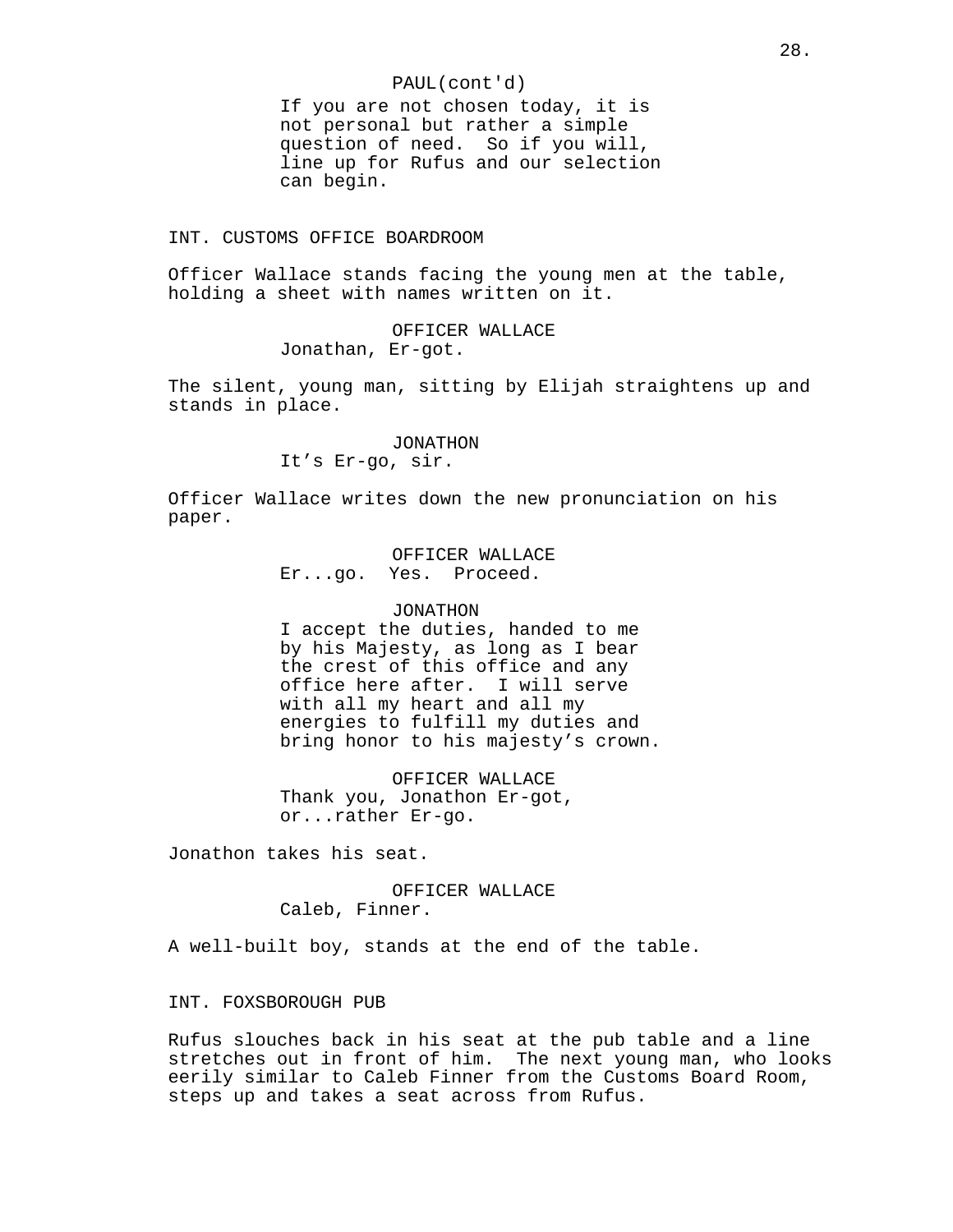Rufus has nothing but a pint in front of him. He eyes the young man who just sat down.

RUFUS

Name?

GRANT Grant Finner, sir.

RUFUS And what brings you round here?

GRANT

Well, sir, I share quite the same convictions as yourself. And, think it's my time to stand up and fight for what I believe.

RUFUS

Where ya' from?

## GRANT

Virginia, sir. Just moved up with my brother, Caleb and my mother, Sue.

RUFUS And your father?

GRANT No, sir. He done left us a few years back.

RUFUS So what do you think you can do for us?

### GRANT

If my father done one thing right, sir, it's teach his boys how to shoot. Been huntin' since I could hold a gun, and I do say I've got quite the shot...Sir.

Rufus sits and contorts his face in concentration. His eyes wander around the ceiling as if searching for the answer in the rafters. He sniffs, finishes his mug and looks back at Grant.

#### RUFUS

I like you, Grant. I can't place quite what it is, but I like you. We head out in two mornings, and I think you should join us.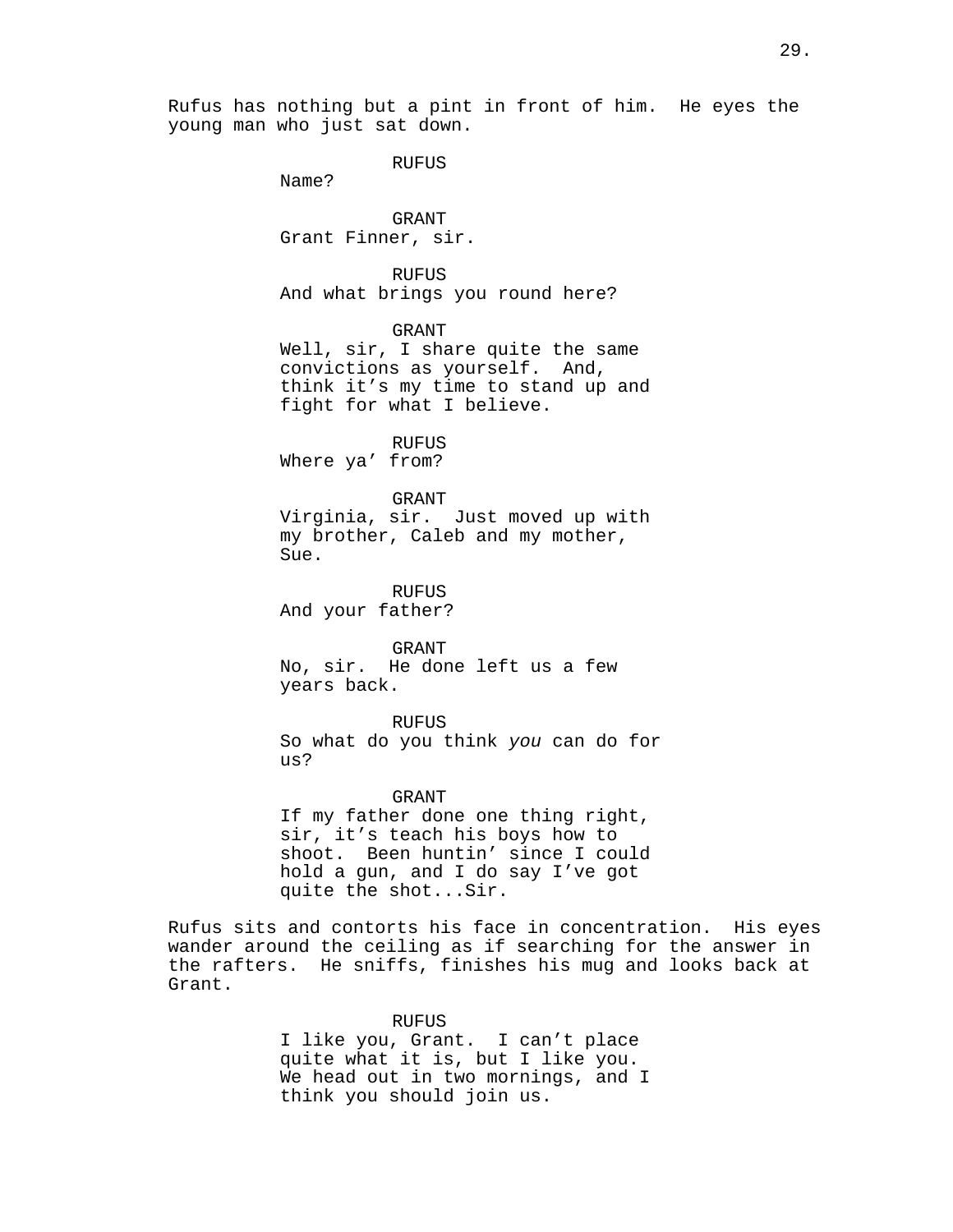Grant couldn't be happier.

GRANT Thank you, sir. Thank you.

Grant turns to walk away.

RUFUS Wait! Why don't you top me off, first?

Rufus gives Grant a huge grin that makes his cheeks scrunch up and Rufus' eyes are almost lost in the folds of his face. Grant grabs the mug eagerly and races off to the bar.

> RUFUS Welcome to the brotherhood...Next!

# INT. CUSTOMS OFFICE BOARDROOM

Elijah is standing at attention as Edward Young peeks in the doorway to watch.

> OFFICER WALLACE Proceed, Elijah.

### ELIJAH

I accept the duties, handed to me by His Majesty, as long as I bear the crest of this office and any office here after. I will serve with all my heart and all my energies to fulfill my duties and bring honor to His Majesty's crown.

Edward smiles with pride as Elijah takes his seat. Elijah's face is still stoic until he looks over to see Edward in the door. He forces out a smile but his insincerity is apparent.

# INT. FOXSBOROUGH PUB

Benjamin is seated across from Rufus, already half-way through his next pint.

> RUFUS T'was Benjamin yes?

**BEN** Hawthorne, Benjamin Hawthorne.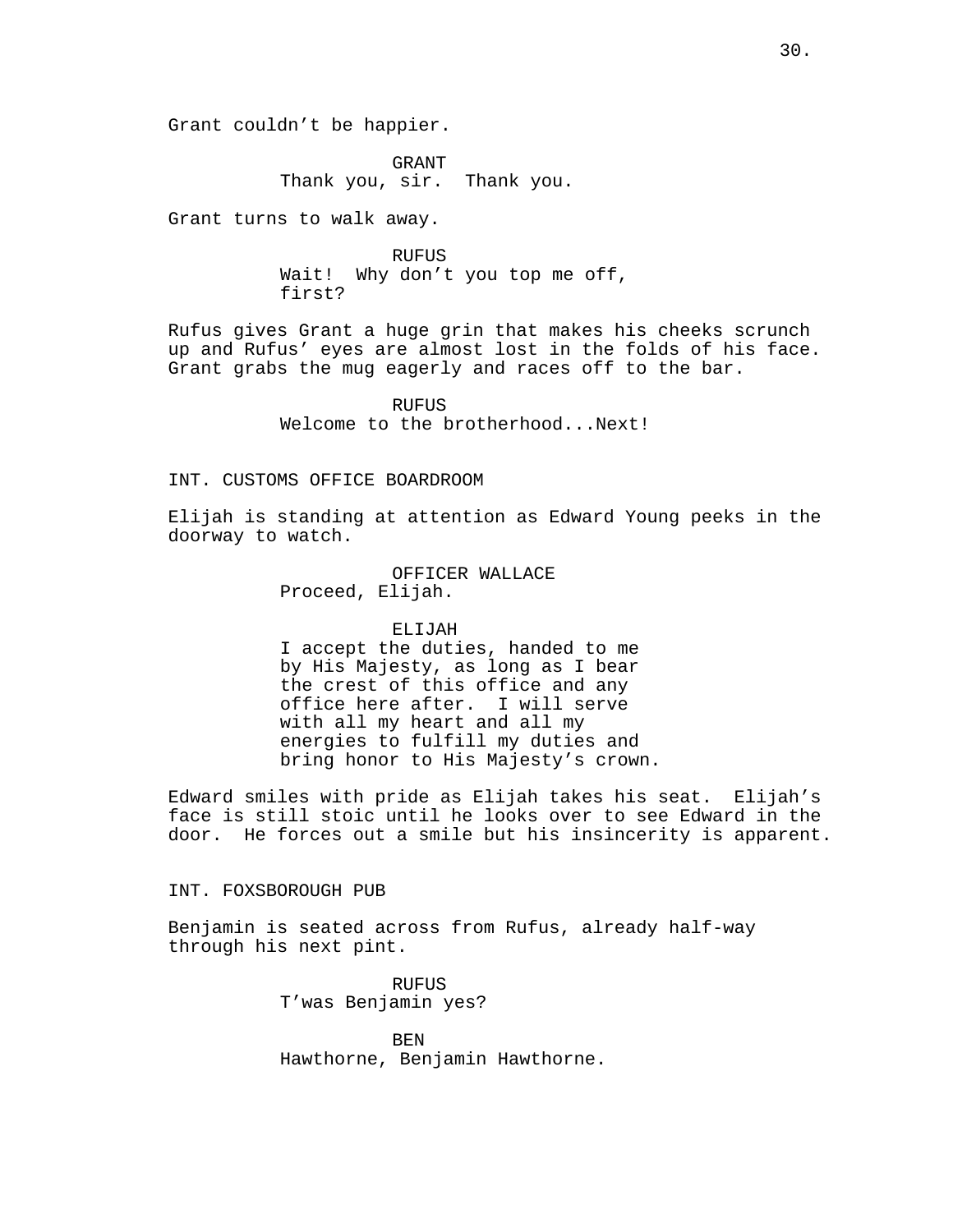RUFUS

Benjamin.

Rufus rubs his chin as Paul wanders within earshot.

RUFUS (CONT'D) What brings you, tonight?

BEN

What brings me? (searches for his words) I guess, what brought me, is the feeling I get whenever I see someone pay to send a letter, or think about someone sitting an ocean away, thinking he knows what's best for me. I don't know.

PAUL

Sounds familiar, eh Rufus? Another forty or fifty pounds and he'd look familiar too.

RUFUS Whaddya say? Give 'im a shot?

PAUL I say. Welcome to the brotherhood.

Ben looks relieved and smiles.

BEN Thank you! Thank you.

# INT. HAWTHORNE KITCHEN

The light of the fireplace illuminates the room and dark shadows dance across the floor. Daniel sits at the kitchen table as Mary tends the kettle on the stove.

> MARY It's not safe, Daniel. These are animals, who mask their actions under the name, liberty.

DANIEL This is what he wants.

MARY You can't say you agree with this?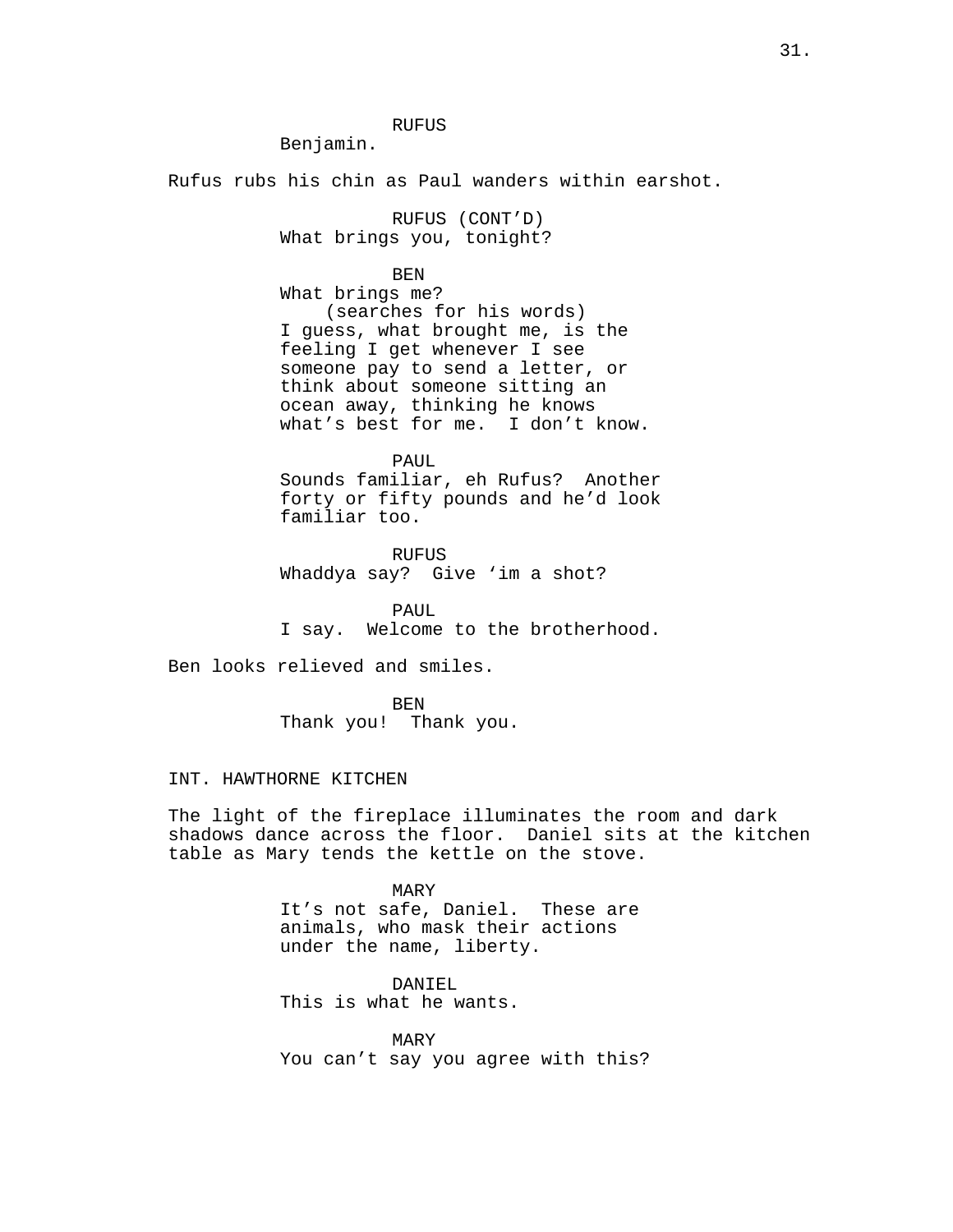Mary pulls out two cups and assembles the supplies to make tea.

> DANIEL I can't. But that doesn't mean I am blind to its merit.

> > MARY

Its merit is rotting away our colony! What of the stories, Daniel? These awful stories, of men burned and humiliated for all to see.

DANIEL I've heard them.

MARY

And?

DANIEL And they are just that. Stories. They can only be as truthful as their messenger.

Steam rises from the kettle but Mary's piercing gaze is on Daniel.

MARY

Convinced or not, that is where he wants to be. I don't want Benjamin...our Benjamin, being the one who has to...to...prove the messenger's truthfulness!

DANIEL How have you not seen this day coming, Mary? I've seen it for two years! Two years, since he saw his brother murdered before him!

MARY His brother?!

Mary smacks Daniel across the face. Daniel is shell-shocked.

MARY (CONT'D) That was your son! Not some strange brother of his. It was Aaron! And now, what, you hand Benjamin off to go die in the same, exact, fight?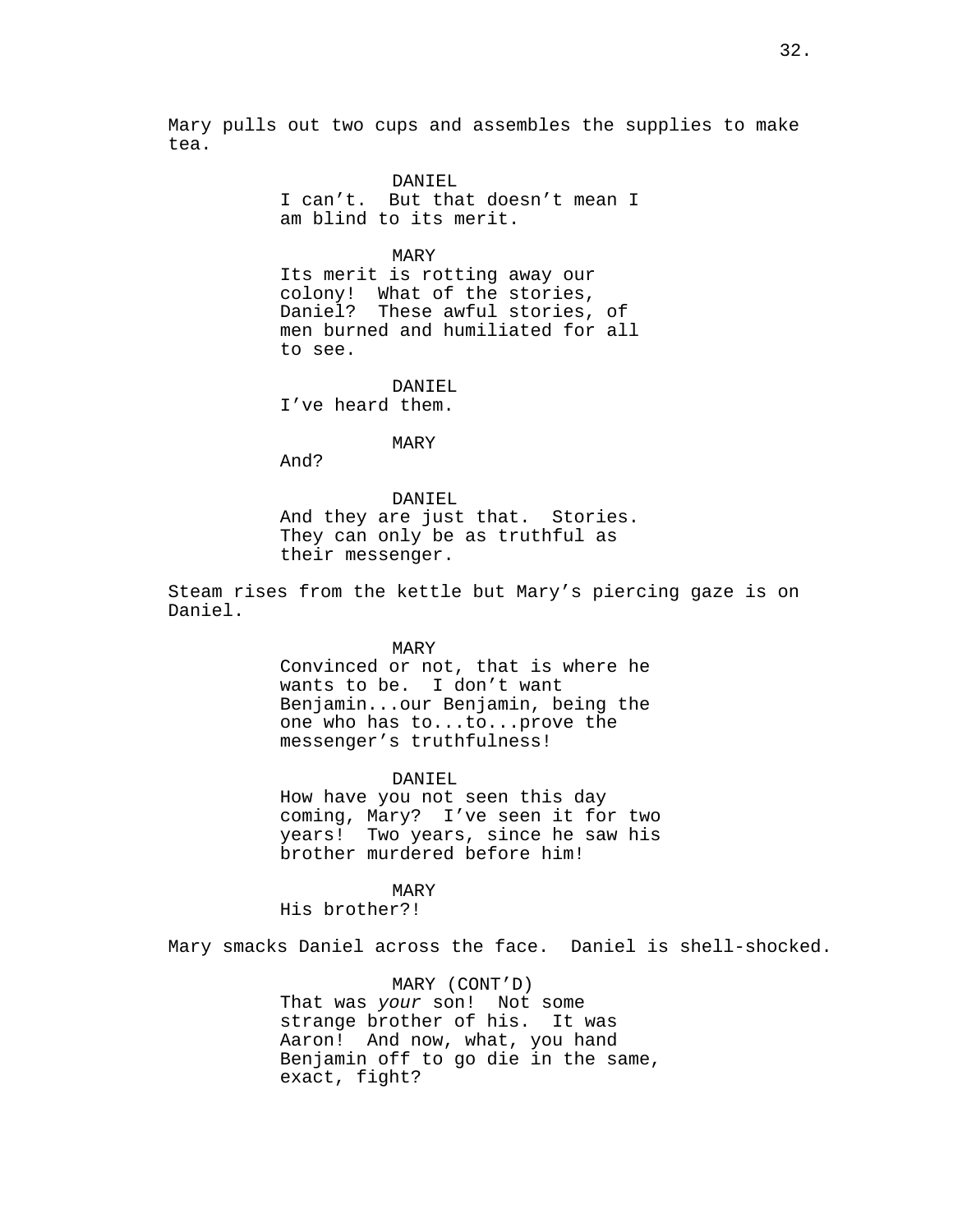Mary's eyes start to water. She storms up the stairs, leaving Daniel alone. The kettle sits, with steam overflowing from within. Daniel puts his head in his hands in silence.

EXT. BOSTON FISH MARKET - NEXT DAY

A chilly breeze sweeps through the air, the FISH VENDOR stiffens up his collar and shivers.

> FISH VENDOR Fresh Cod! Fresh today! So fresh it's still wrigglin'!

The vendor keeps howling as a small CROWD mulls about each of the stands. MEN weigh and wrap bundle after bundle of fish while simultaneously bargaining with customers.

> FISH VENDOR #2 3 for a bundle! Keep your hands off!

Ben and Elijah round the corner and walk down the row.

Elijah stops at a fish stand and looks over the selection. One extremely large fish sits with his eye still intact on a bed of harshly chopped ice.

BEN

Have a look at this gentleman. It's the size of Abigail! Imagine the look on your mother's face when you bring this handsome fella back.

Ben grabs the fish from the ice and waves it in Elijah's face. The vendor is not pleased.

> FISH VENDOR #3 Get ya rotten hands off!

### BEN

Calm down.

Elijah waves it away and Ben tosses it back on the pile. The two continue on to the next stand.

> BEN What is she makin'?

ELIJAH She? Ha! Our maid is making some sort of chowder thing.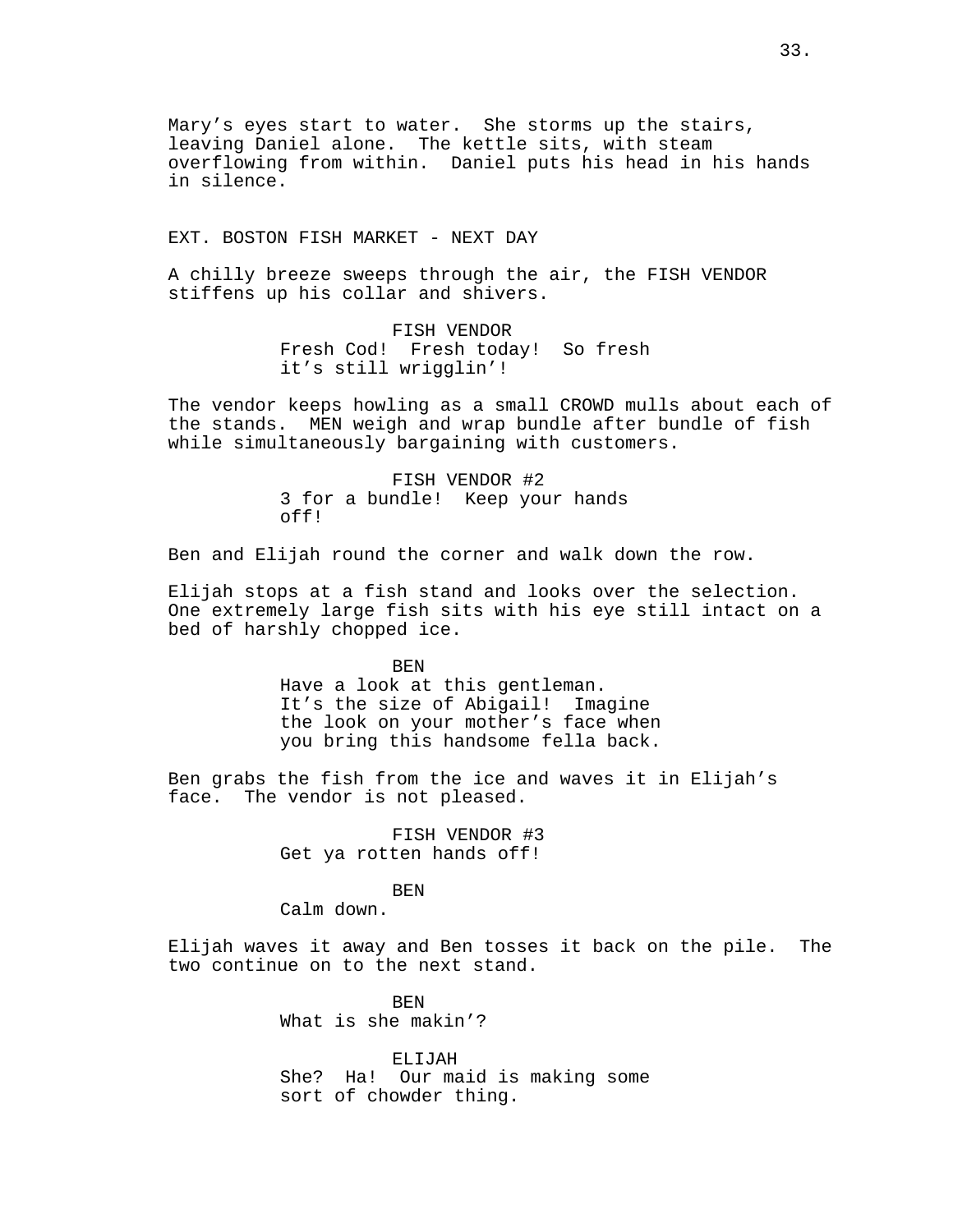BEN You're celebrating with chowder?

ELIJAH I don't know, chowder, or maybe it was cooked fish with a corn chowder? Who knows? I'm sent out with orders and I don't question them.

Elijah stops and inspects the next stand's fish selection.

BEN You're really gonna do it, huh?

ELIJAH What, get the fish?

He picks up a medium-sized, reddish fish and looks it over.

BEN

No, no. (in a mocking tone) Work for His Majesty.

A stray DOG runs up and puts his paws on the vendor's stand.

FISH VENDOR #4

Get!

The vendor slams the knife down by the dog's paw and it hops off and scampers away.

ELIJAH

I am. It'll be by my dad too, so that should be interesting.

Elijah motions for the fish vendor to package up three fish.

BEN What ever happened to teaching? Leading the men and women of tomorrow and all that.

ELIJAH It's not in my dad's plans.

BEN Do it anyways, just because your dad says so means you have to follow?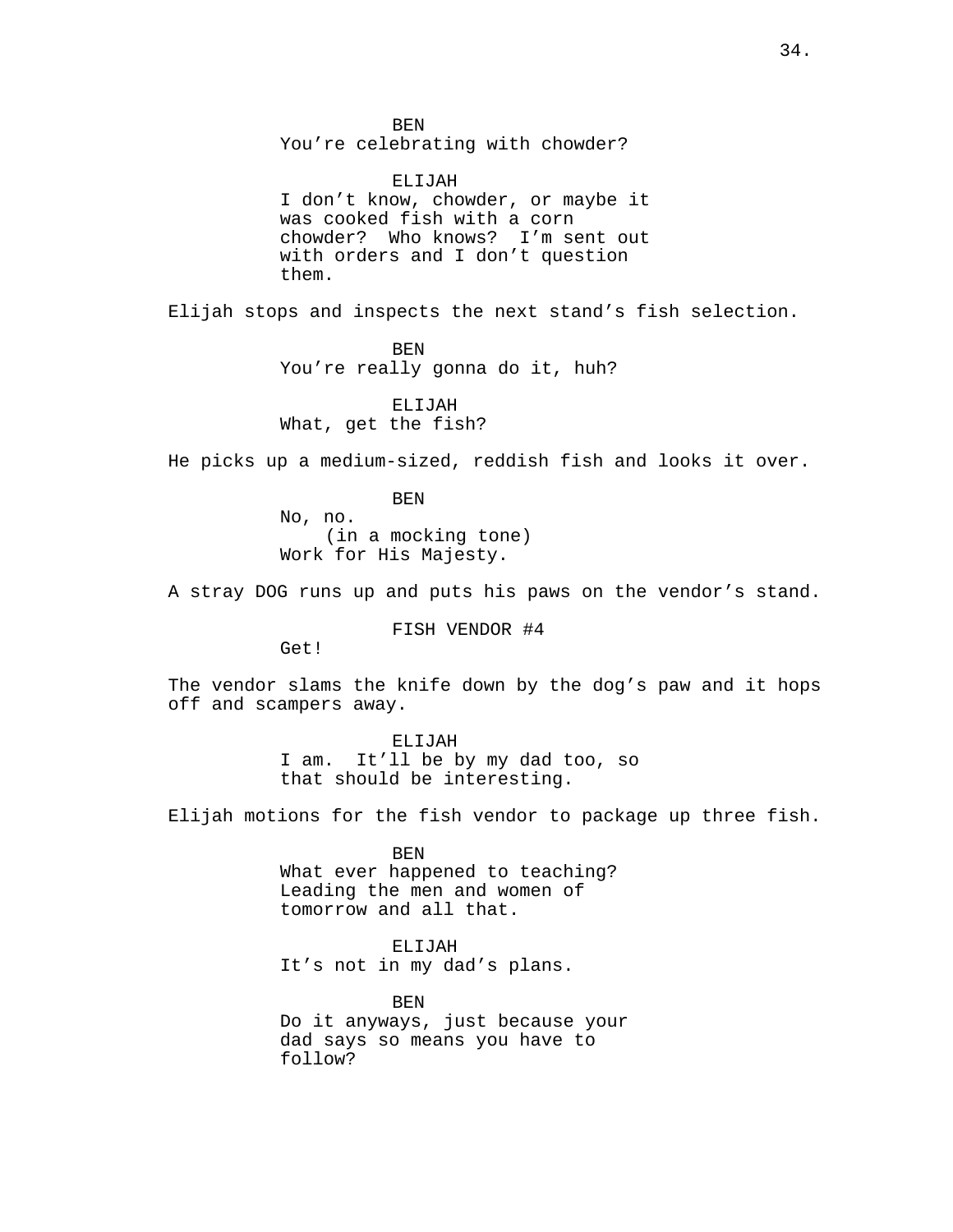FISH VENDOR #4 Five pence.

Elijah takes out a few coins, hands them over and grabs the package of fish. The two wind their way out of the crowd and head back home.

## ELIJAH

This from the one who will work at his father's shoe-smith his whole life.

BEN Not anymore. Got a new job!

ELIJAH (skeptical) Really?

BEN Don't sound so excited.

ELIJAH What would you possibly do?

Ben pauses and considers telling Elijah the truth. Elijah waits expectantly.

> BEN It's...it's a sales job. Traveling sales.

> ELIJAH Traveling sales? Not a chance your parents, mother especially, would allow that.

BEN I didn't really leave much choice. I start tomorrow morning and we leave for Providence.

Elijah stares Ben dow $_{\rm M}$  $_{\rm IR}$  a few seconds and sees his stone cold expression.

> ELIJAH You're serious?

BEN They'll have me all over the colonies. I'll write though.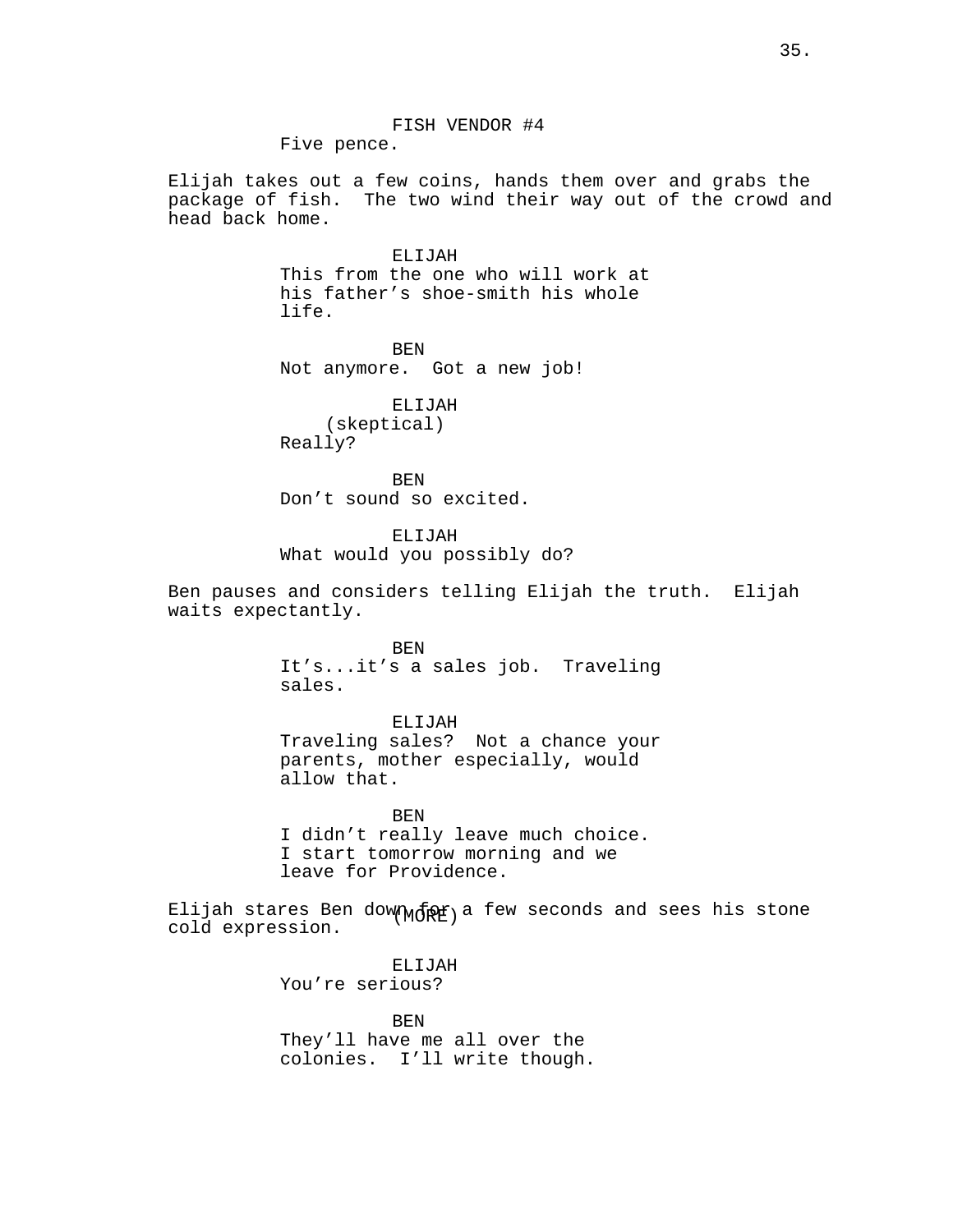BEN(cont'd) And, they said that Boston is a main city or center or something, so I will be back before you know it.

ELIJAH

Hmm.

BEN What? Don't hmm.

The two walk alongside the Hawthorne house and stop outside the door.

> ELIJAH I, uh. Hmm. It's just, well, never heard you mention this before? And I'm more curious as--

BEN To where this idea came from? Look, I have to do this.

ELIJAH Have to be a, a, traveling salesman?

Ben gets more nervous and slinks back towards the door.

BEN I just do. I'll make sure you get the address, we can write.

Ben scurries back to Elijah gives him a hug. Just as quickly as he came back, he is at the door turning the knob.

BEN (CONT'D)

I gotta go.

Ben shuts the door on Elijah who looks completely stunned.

ELIJAH

Bye.

INT. HAWTHORNE HOUSE

Benjamin looks out the window at Elijah, standing dumbfounded outside. Elijah shakes his head as he struggles to come to terms with what just occurred. Accepting defeat, he turns and walks away.

BEN

Bye.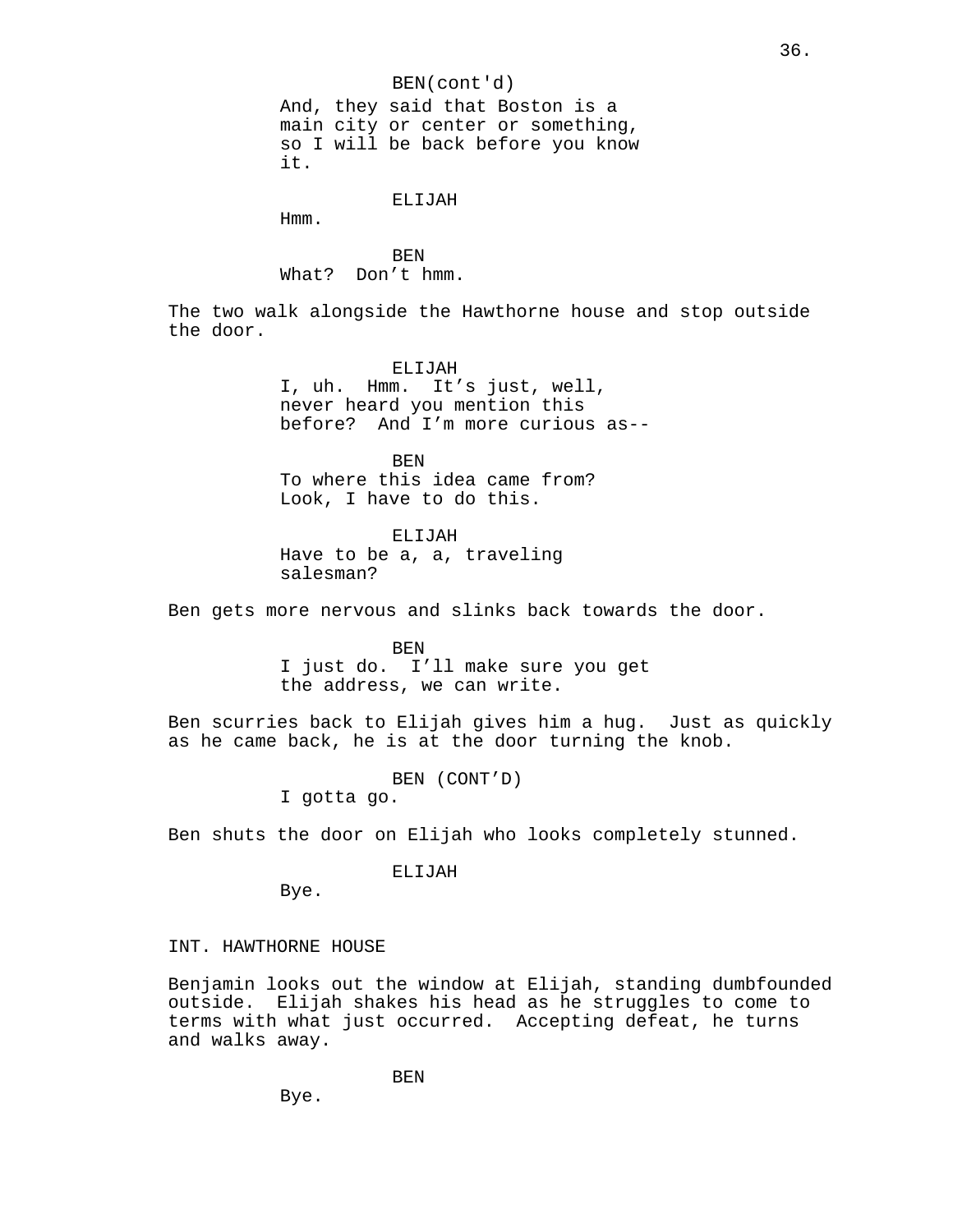Elijah walks away from the Hawthorne house and weaves in and out of PEOPLE in a daze. The occasional person brushes up against him but he pays no attention.

# EXT. SCHOOL YARD - CONTINUOUS

Ahead of Elijah is a small, two room school with a group of CHILDREN playing outside. Their ages range from 5-9. REBEKAH SQUIRE (25) stands on the school steps and watches over them as they scurry about in laughter. Rebekah is fully covered in a patterned, blue dress with her hair tied up. Her face has a genuine kindness to it, as she delights in watching the children play.

#### REBEKAH

Elijah Young?!

Elijah's face doesn't change expression as he turns to see who is calling him.

# REBEKAH

Elijah, come here.

He weaves his way through the children as they continue their games around him. Some of them recognize Elijah and smile as he passes, he grins and pats a few on the head in acknowledgement. Elijah's mind is elsewhere. A few of the kids look surprised at this reaction but shrug it off and go back to playing.

> REBEKAH You don't look well.

> > ELIJAH

I'll manage.

REBEKAH You'll manage? Now I know something's wrong.

Rebekah and Elijah begin walking around the yard.

ELIJAH It's Benjamin. He's leaving.

A young BOY runs right in front of Elijah and he nearly trips over him.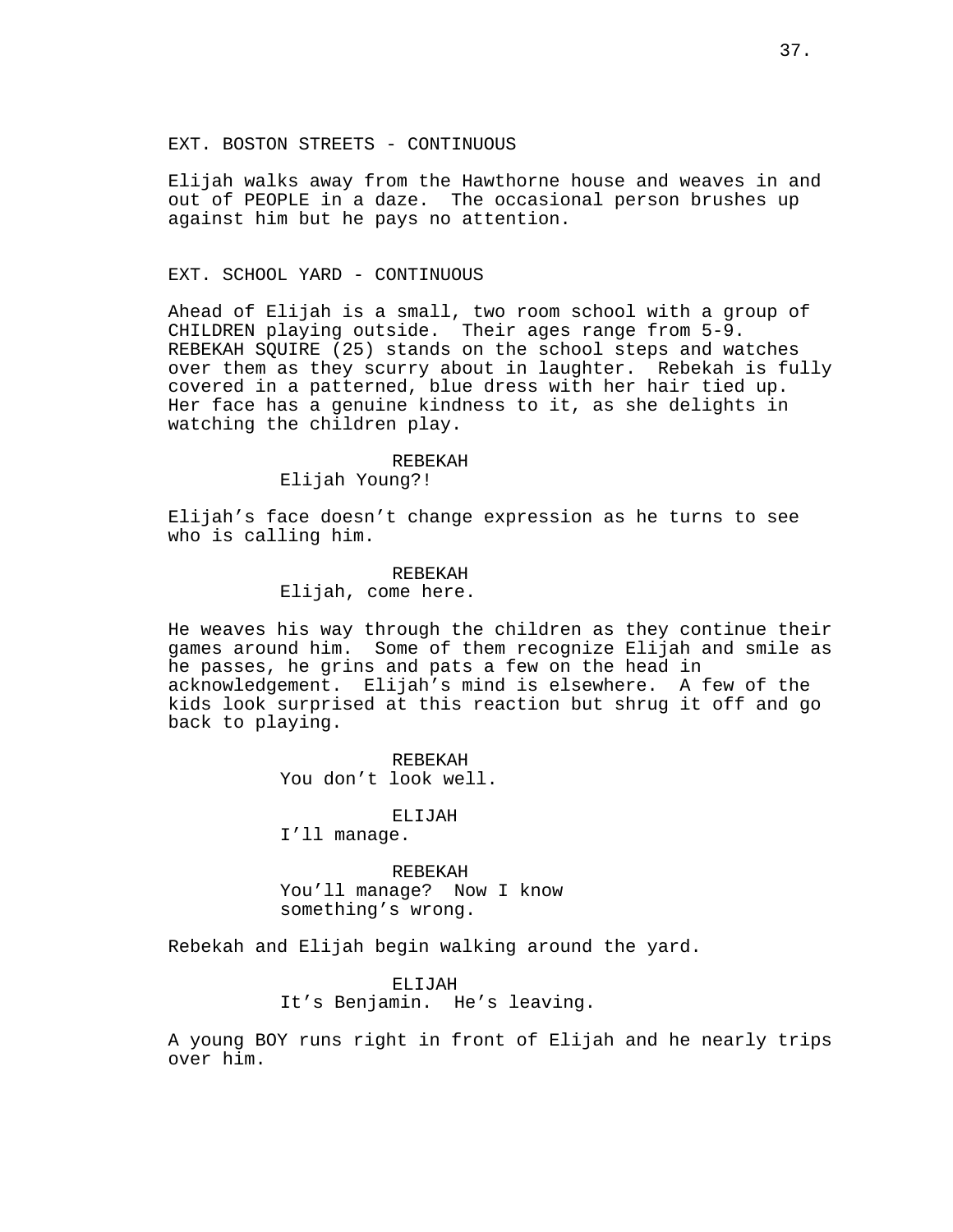REBEKAH

Michael?!

MICHAEL Sorry, Mr. Young.

Michael runs off.

#### REBEKAH

Leaving?

A young girl scampers up to Rebekah and tugs at her dress. She motions for her to come in close for a secret.

> REBEKAH (CONT'D) (to Elijah) Across town?

ELIJAH Across the colonies! Providence.

Rebekah whispers something back into the girl's ear. She taps her on the shoulder and the girl runs back out to play.

> REBEKAH My Lord, Rhode Island? What need would he have for going there?

ELIJAH Some salesman job apparently. I don't know, came out of nowhere.

REBEKAH Aww. You're going to miss your friend.

Elijah tries to act tough but Rebekah sees through it in an instant.

> ELIJAH Well, yeah. Who wouldn't be? With my new job and everything, would have been nice to have something stay the same.

REBEKAH School's still here. You're gonna keep us company too, right?

Elijah's hesitation concerns Rebekah. Another girl, CALLIE, hops to Rebekah like a bunny.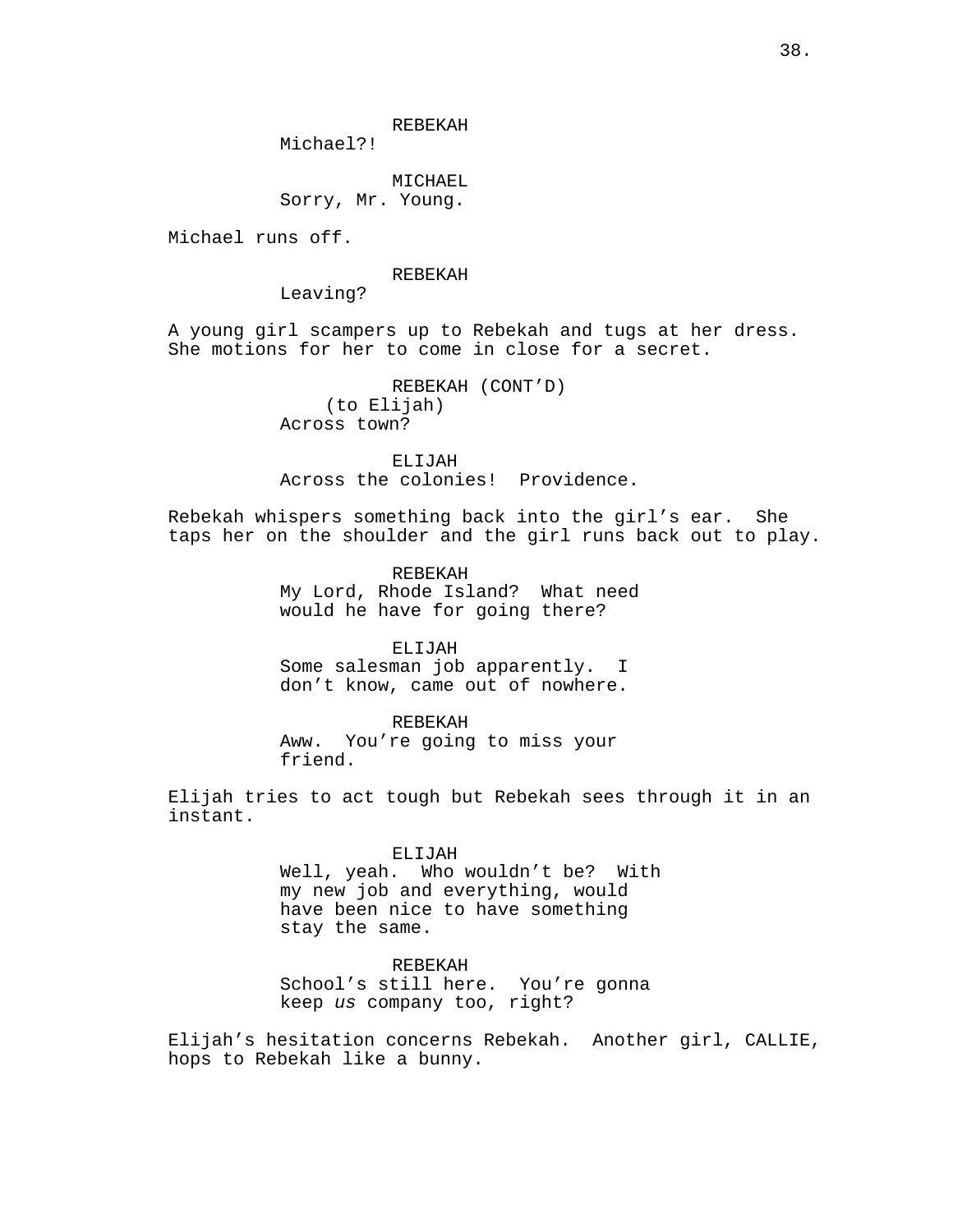ELIJAH I got to run this fish back home.

REBEKAH Elijah?! Kids'll sure miss you.

CALLIE Miss you? Where are you going, Mr. Young?

Elijah scratches his head, Rebekah and Callie are breaking him and he is moments away from giving in.

#### REBEKAH

I'll miss you.

# **CALLIE**

Oooooo!

Elijah looks around at the kids playing in the school yard.

ELIJAH I'll be by. But only for you, Callie!

Rebekah's smile stretches from ear to ear and Elijah can't help but grin back. Callie hops up and down.

#### CALLIE

Yay! Yay! Yay!

He walks back through the sea of kids playing outside and kicks their ball playfully. The kids scream in delight and chase after it. Elijah stops just before rounding the corner and looks back to Rebekah. Her eyes haven't left him and they hold each other's gaze for a beat.

### INT. CUSTOMS OFFICE HALLWAY - ONE WEEK LATER

Officer Wallace paces back and forth in front of the interns, lined up against the wall at full attention. Elijah stands on the end and peeks down the hallway to catch his father watching from around a door.

> OFFICER WALLACE For many of you, I am aware, that this is your first opportunity to work for the crown. Therefore, I will say this once. We are not children, and, therefore, your time in this building will not be frivolously wasted. Therefore,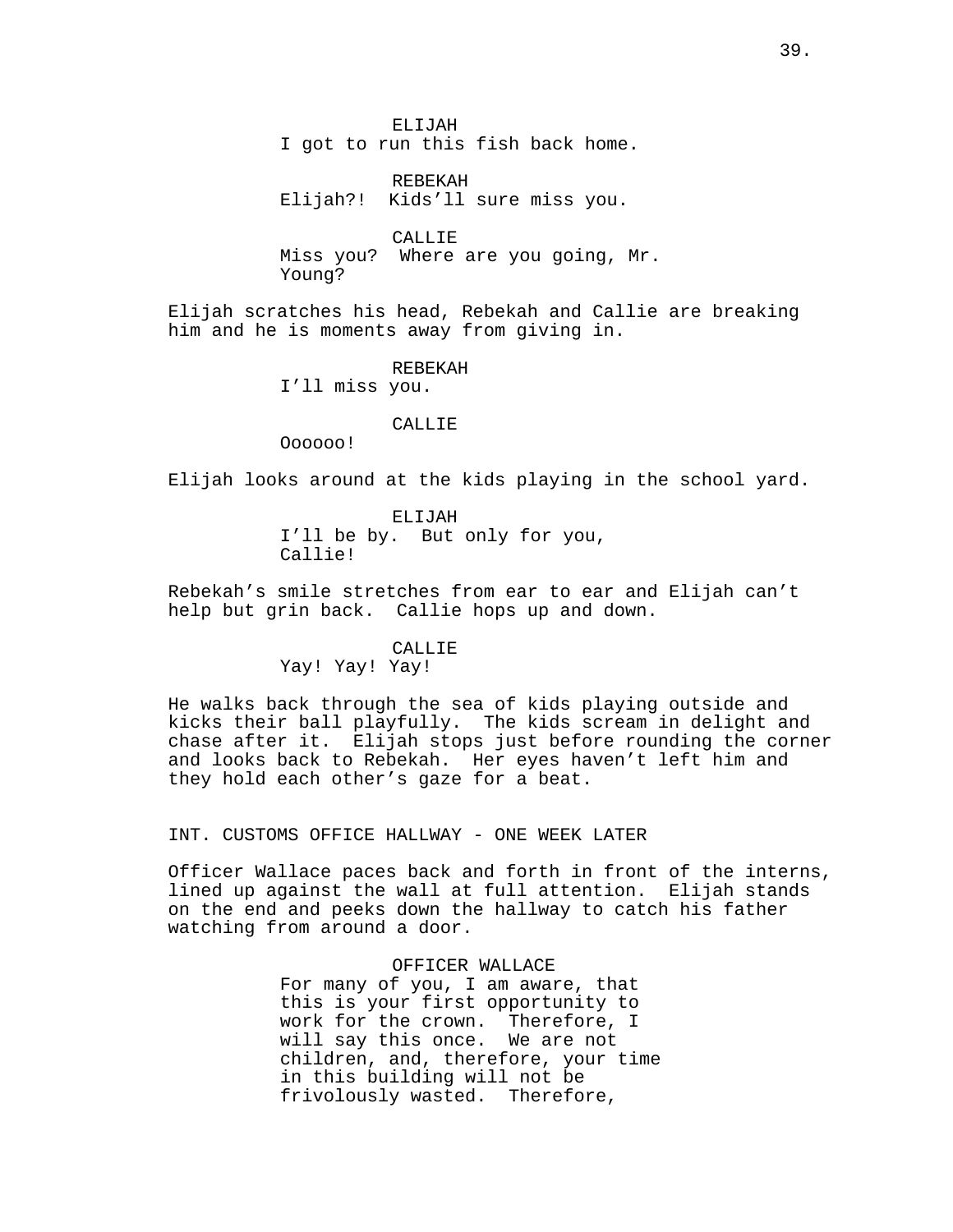Elijah puts up a third finger in front of him and looks down the line to see no one else phased by the overuse of "therefore."

> OFFICER WALLACE (CONT'D) If we catch someone, treating this office as a school yard, appropriate punishment will be administered.

Elijah puts up a fourth finger in anticipation of Wallace's next words.

> OFFICER WALLACE (CONT'D) Therefore,

Elijah snickers to himself and Wallace snaps his attention towards him.

> OFFICER WALLACE (CONT'D) Mr. Young? Something to add?

Elijah morphs his fingers into a fist and coughs into his hand. Down the hallway, Edward Young shakes his head in disappointment and slinks back into the doorway.

> ELIJAH Just something in the back of my...I got it. I got it.

Wallace is skeptical but resumes his pacing.

OFFICER WALLACE Forging on. This punishment will, therefore,

Elijah puts his fingers to the bridge of his nose, trying to contain himself. With Wallace's back to him, he checks the faces of the other interns along the wall and not one has broken a smile or even hints at amusement.

> OFFICER WALLACE (CONT'D) Reflect the severity of the infraction.

ELIJAH (V.O.) Benjamin. It hasn't been but two week since you left, and, well, I don't know. You could say, these are not my kind of people.

Elijah composes himself and sighs, it's going to be a long day.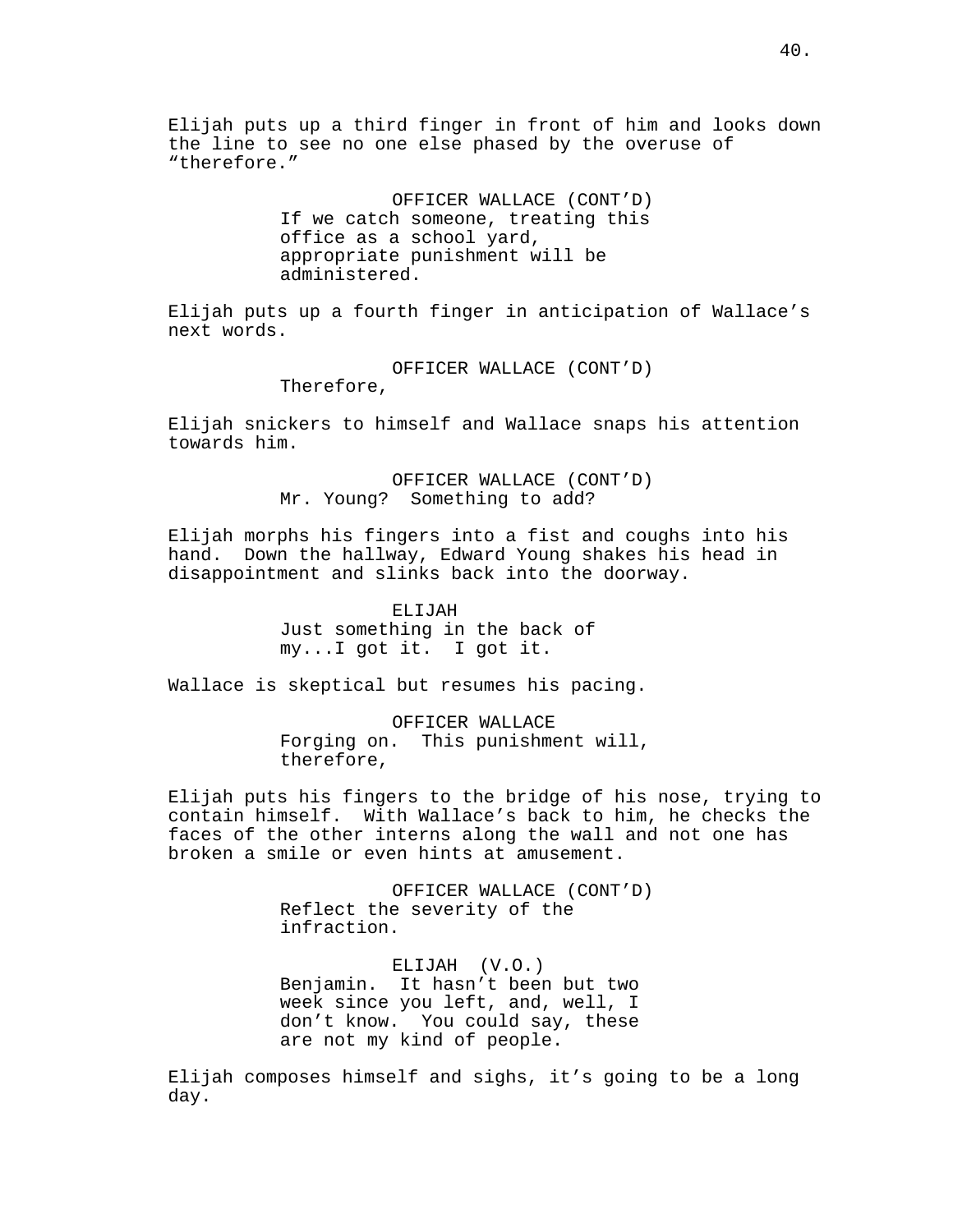The shop is empty, except for a MAN and his WIFE, mending clothes in the back. They look up eagerly but their faces quickly turn sour upon realizing that it is a customs officer. Elijah's words aren't heard but he is explaining something to them. The couple sigh and hand him some money.

> ELIJAH (V.O.) But I am forever and always indebted to the Crown and with my dad, my obligation won't be leaving any time soon. Especially with all these rumblings I have heard from Providence, his Majesty needs all the help he can muster.

# INT. CUSTOMS OFFICE - NEXT DAY

Elijah stands with the pudgy, sweaty intern facing Edward. Elijah's father is furious as he reads from a paper. Elijah becomes more and more concerned with each item read.

EDWARD They burned ten boats worth of contraband...illegal tea leaves... fifty pounds of untaxed sugar... forty five pounds of tobacco...over one hundred sacks of non-English cotton. And they roughed up Dudingston almost to death!

ELIJAH (V.O.) I pray for your safety amongst the apparent chaos. What is it about Providence that attracts such scum? News of the Gaspee affair just arrived and I can only imagine the scene. Poor Dudingston, another servant like myself, just doing his duty. But these, these, Sons of Liberty are relentless! They sniff out our cracks like rats and exploit them to no end.

# INT. ELIJAH'S BEDROOM - THAT NIGHT

Elijah sits at his desk writing out the last words of his letter as he narrates them.

> ELIJAH (V.O.) I hope this letter finds you in better health than Lieutenant Dudingston. May your prayers be with him, hope all is well with your travels. Your friend, Elijah.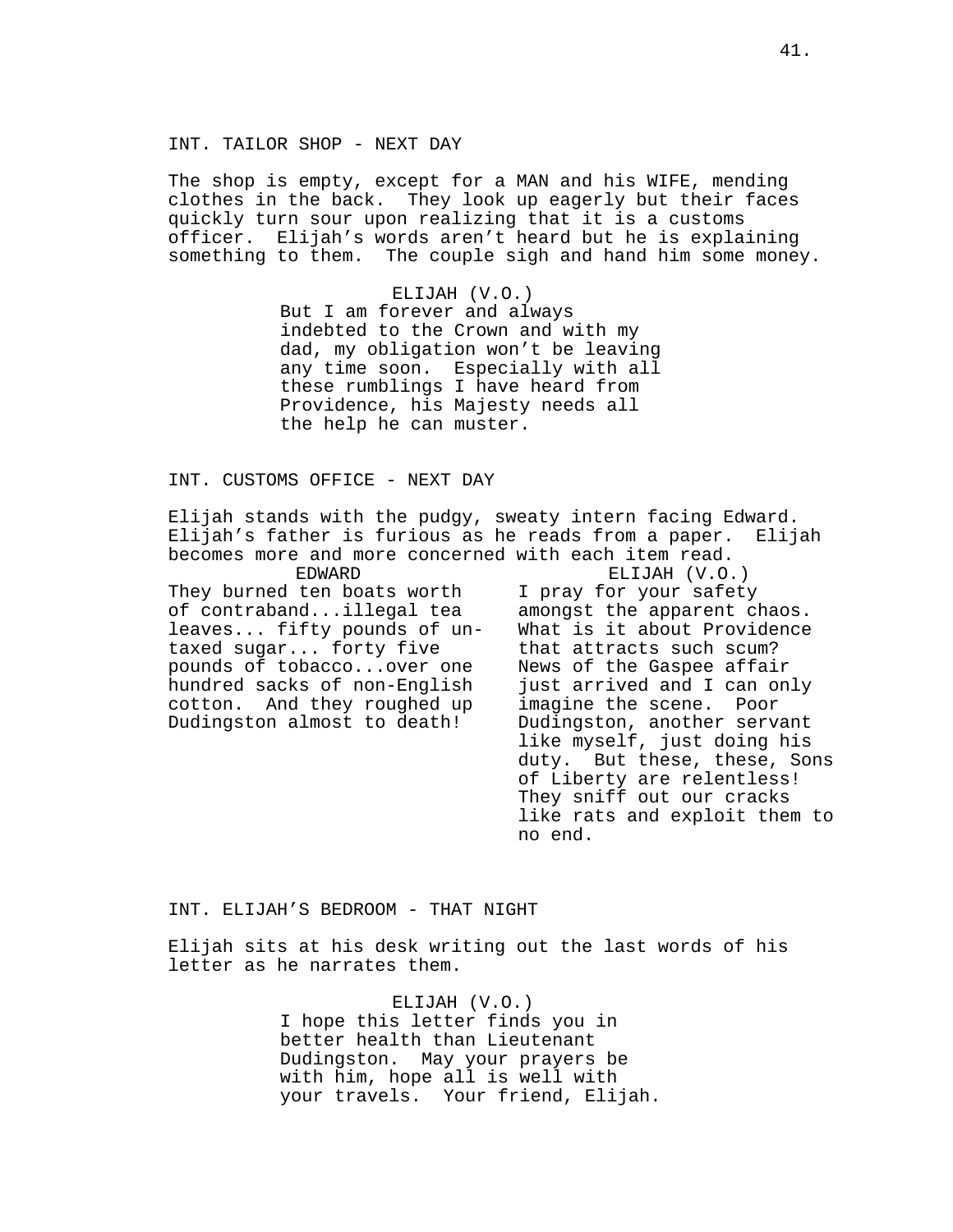Elijah blows on the letter for the ink to dry, folds it up and places it in the envelope. Elijah grabs his wax seal and stamps it shut.

### INT. JOSEPH BUCKLIN'S HOUSE

TWO WEEKS EARLIER (Title written as if by pen)

A group of MEN, including Rufus and Ben, sit hunched over playing cards at a large table. JOSEPH BUCKLIN, sits at the head of the table with a long pipe and a cloud of smoke around his head. His face is weathered and wrinkly but he can't be more than 40 years of age. Benjamin sits next to him, slightly bothered by the smoke, blowing it away whenever possible.

## JOSEPH Smoke botherin' you, boy?

Joseph lays some cards down on the table and the play passes to Ben.

BEN

No.

Ben plays his cards and play passes to Rufus. Rufus looks up from his hand to eye down Joseph. He furrows his brow and shakes his head slightly to tell Joseph to "knock it off."

> RUFUS With that cheap garbage your smokin'. Wouldn't be surprised if it was. Botherin' me halfway cross the room.

A few of the other men chuckle.

JOSEPH

You say it made it past that stench surrounding you? Now I find that hard to believe.

Rufus belches at Joseph and takes a drink of beer.

RUFUS I think it's quite charming myself.

Rufus takes a quick sniff under his arm.

RUFUS (CONT'D) Caught me on a good day, too.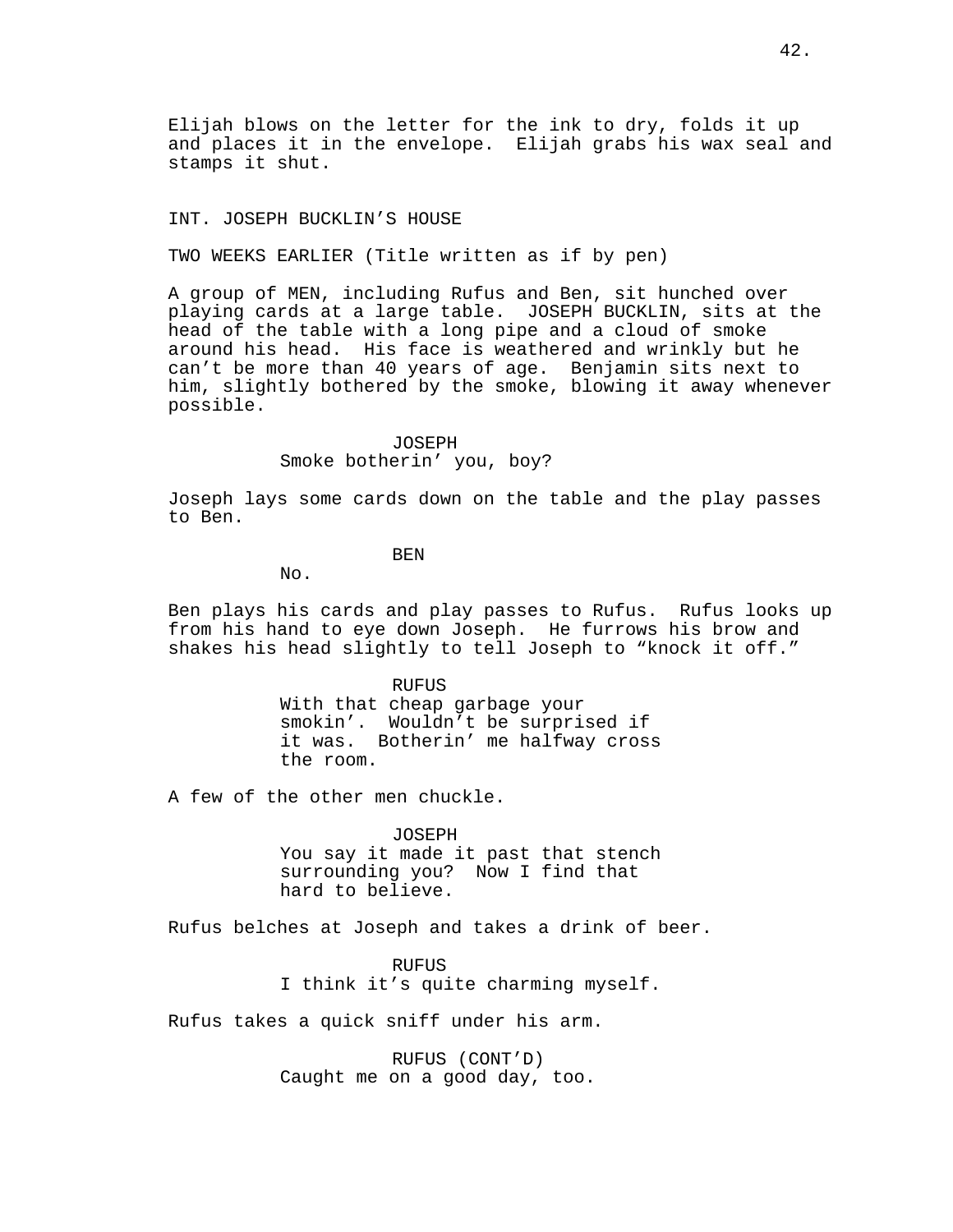The other men lay their hands down as the door bursts open. PERCY walks in the room catching his breath. Percy is a short man with thinning hair. Joseph leaps from his chair to attend to him while the other men simply turn their heads in attention.

> JOSEPH Percy, what's the news?

### PERCY

It's big.

Percy shuffles over to pour himself some whiskey.

PERCY (CONT'D) Seems Dudingston's... (takes a drink) Finally gotten what's coming to him. Apparently, he was chasing the Hannah and he run himself aground. Captain came round and said Gaspee's gonna be held up for some time.

JOSEPH Whipple doing anything about it?

**PERCY** He sent me? Said he needs a crew, 50 or 60 men. They're sailin' out.

Joseph turns to the table to see all the men's eyes watching on in anticipation. Ben looks slightly apprehensive but after seeing the reactions of those around him, joins in the excitement.

> JOSEPH Well boys, move it.

The men jump up from their chairs and begin assembling their supplies.

> JOSEPH (CONT'D) Tell Whipple, he's got 12 on the way.

# PERCY

Already done.

Percy smiles at Joseph, knowing that he would go already.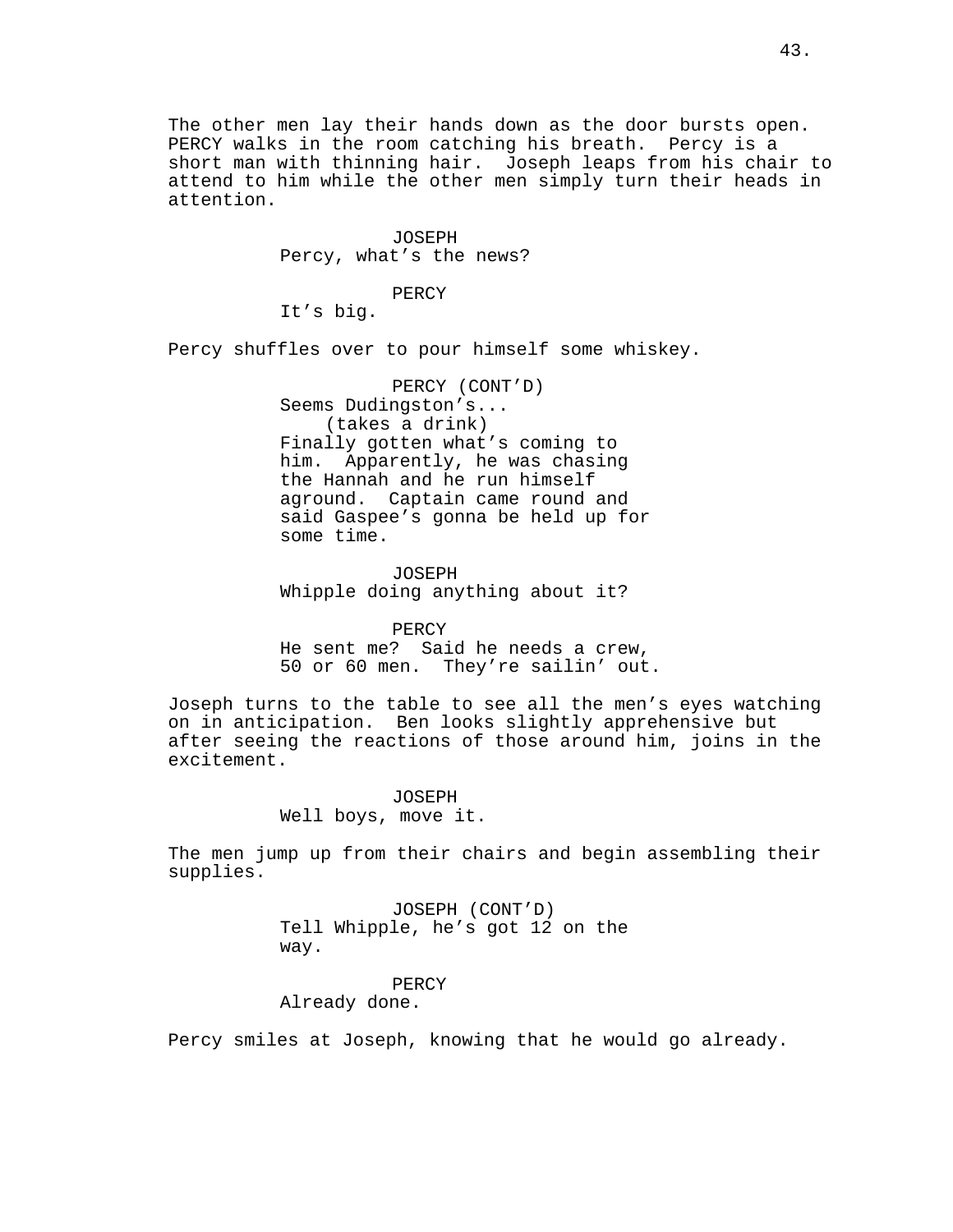PERCY (CONT'D) I'd black yourselves before headin' down though. He wants complete cover.

JOSEPH You heard him. Black up!

The men grab handfuls of soot from the fireplace and smear their faces.

EXT. PROVIDENCE CITY STREET - NIGHT

The night is moonless and the men are half-lost in the darkness. They walk down the street with Joseph along side.

> JOSEPH Keep alert, boys.

Ben, face now caked with soot, exudes fear. His hand, carrying a jug of kerosene, trembles. Joseph glances his way and Ben tries to feign confidence.

> JOSEPH (CONT'D) Not going to back out on us are you?

Ben drops the jug on the ground and quickly scoops it up.

JOSEPH (CONT'D) Careful! That's some high powered juice right there.

RUFUS He's doing fine. First time out will get to anyone.

Rufus pats Ben on the shoulder and Joseph pushes his way to the front of the men.

> RUFUS Gettin' thrown right into it tonight eh?...Ya know, despite bein' such an ass, Joseph knows what he's doin'.

Ben grins but is quickly lost in nervous concentration.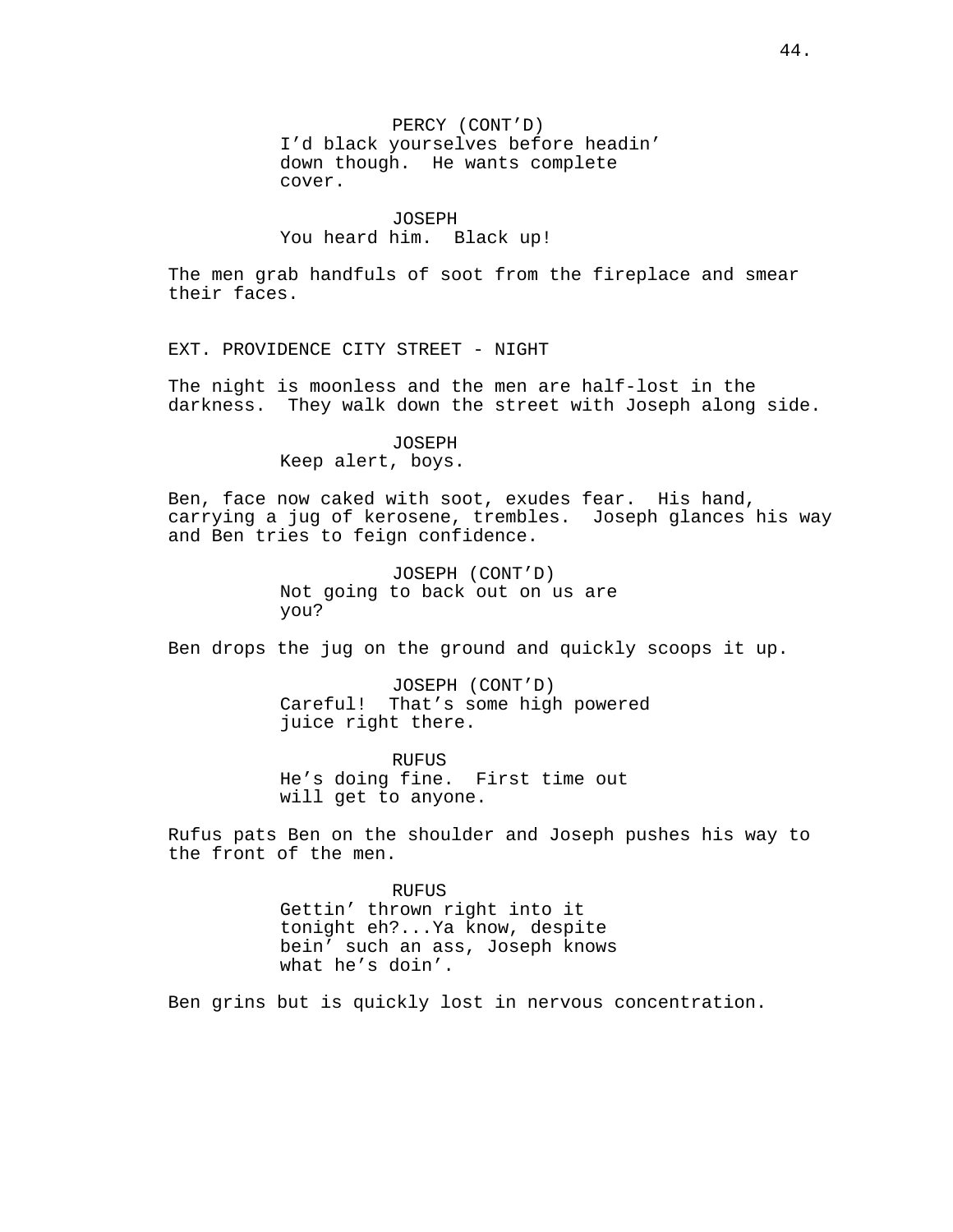EXT. PROVIDENCE DOCKS - CONTINUOUS

ABRAHAM WHIPPLE, a leathery older man, walks up and down the dock amongst the thirty or so MEN already waiting. Everyone is covered in soot.

He grabs a few of the men out and points them to nearby boats.

> ABRAHAM You four get the last one.

Percy taps Whipple on the shoulder and points at Joseph and the group coming down the street. Abraham nods.

> ABRAHAM Everyone else, group up and find a boat.

Abraham walks up to meet Joseph. They shake hands.

ABRAHAM

I left three extra boats for your men. Divvy them up quickly.

Joseph grabs the shoulders of the first five men and sends them off, then the next five, then the last three with Ben and Rufus.

#### ABRAHAM

Your men will hit the starboard. Most of their crew will be asleep so no paddle noise, no coughs, no words, no nothing. Do they understand?

JOSEPH

They're ready.

ABRAHAM See you on the other side.

They shake again and Abraham launches his boat. Joseph's men scramble to their own vessels and push off, swiftly and silently.

# EXT. BENJAMIN AND RUFUS BOAT

Benjamin sits in the middle as two men row silently behind him. He faces Rufus' bulky back and looks from side to side but sees nothing but the dark water.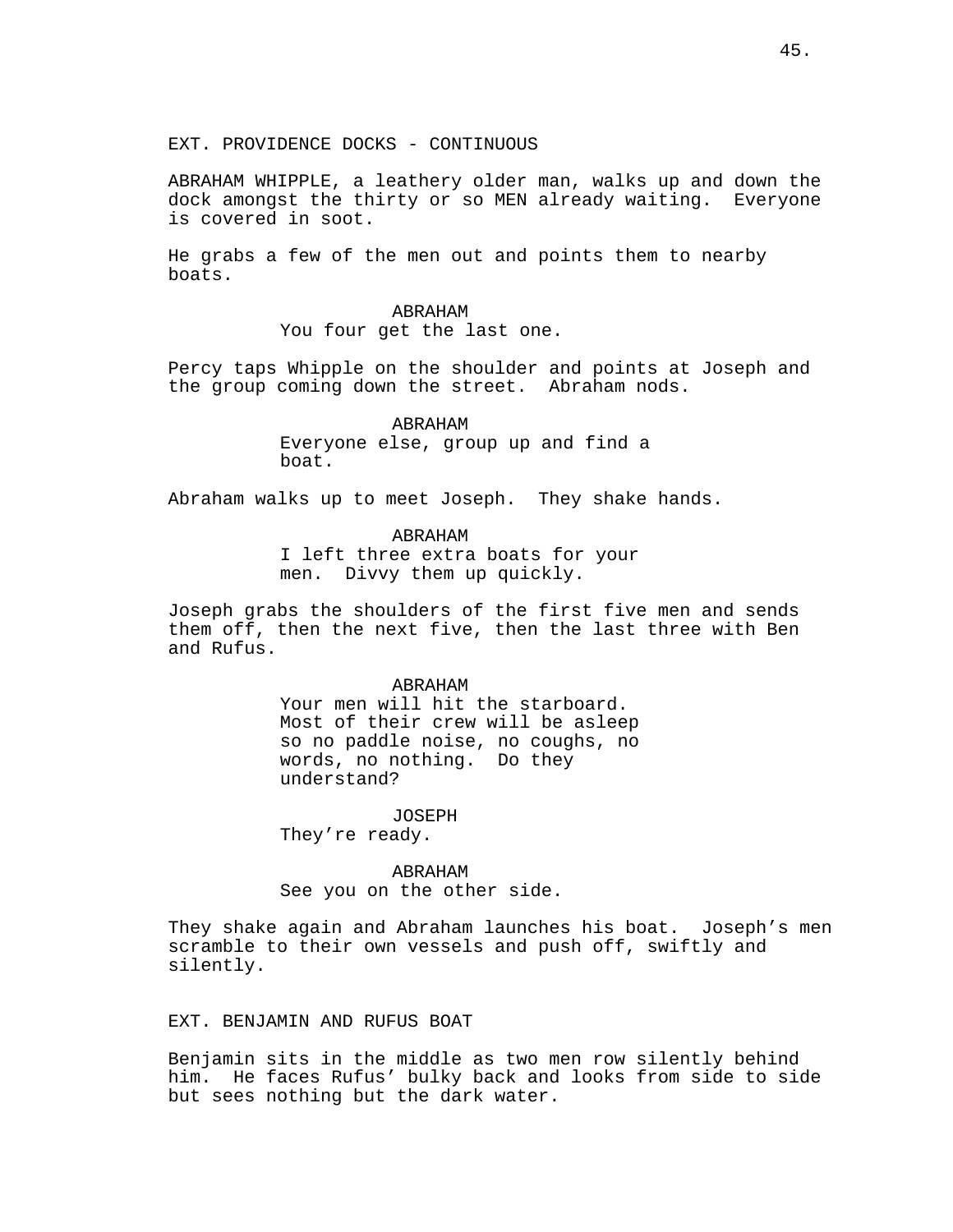Ahead, a small beacon of light grows closer as they row to the beached HMS Gaspee. The boat dwarfs the row boats and its two masts extend high into the night. The cannon ports are opened but no activity is seen inside. The tension can be cut with a knife, one sound and the ship could open fire upon them.

<beat> As they get closer to the ship.

The first of the boats have reached the ship and men climb up the ropes. A few disappear over the edge and shouts are heard.

# EXT. GASPEE - CONTINUOUS

Rufus and Ben's boat has reached the starboard side. The men collect the cans of kerosene and tie them onto their belts as they haul themselves up by the ropes. As they near the top, more shouts are heard, a scuffle is underway.

EXT. GASPEE DECK - CONTINUOUS

Benjamin is first onto the deck from his boat and minor chaos has taken over. Soot-covered men struggle with the handful of GUARDS and force them to the ground. A group of a dozen men take off into the hull with rope to tie up the crew.

Rufus tumbles over the side and quickly rights himself. He tosses Benjamin a large coil of rope.

> RUFUS Come now. Best be tyin' them up before they get too excited.

Rufus jogs headlong into the boat and Benjamin follows closely behind. As the two disappear into the boat, an officer, who we will later know as LT. DUDINGSTON, rings the alarm bell.

### INT. GASPEE SLEEPING QUARTERS

Some of the men have the crew at gunpoint, with their backs against the walls. The crew stand in their long underwear as their belongings are strewn about.

# GUNMAN

On the wall!

A few of the straggling crew are hauled out of their bunks and tossed with the others against the wall.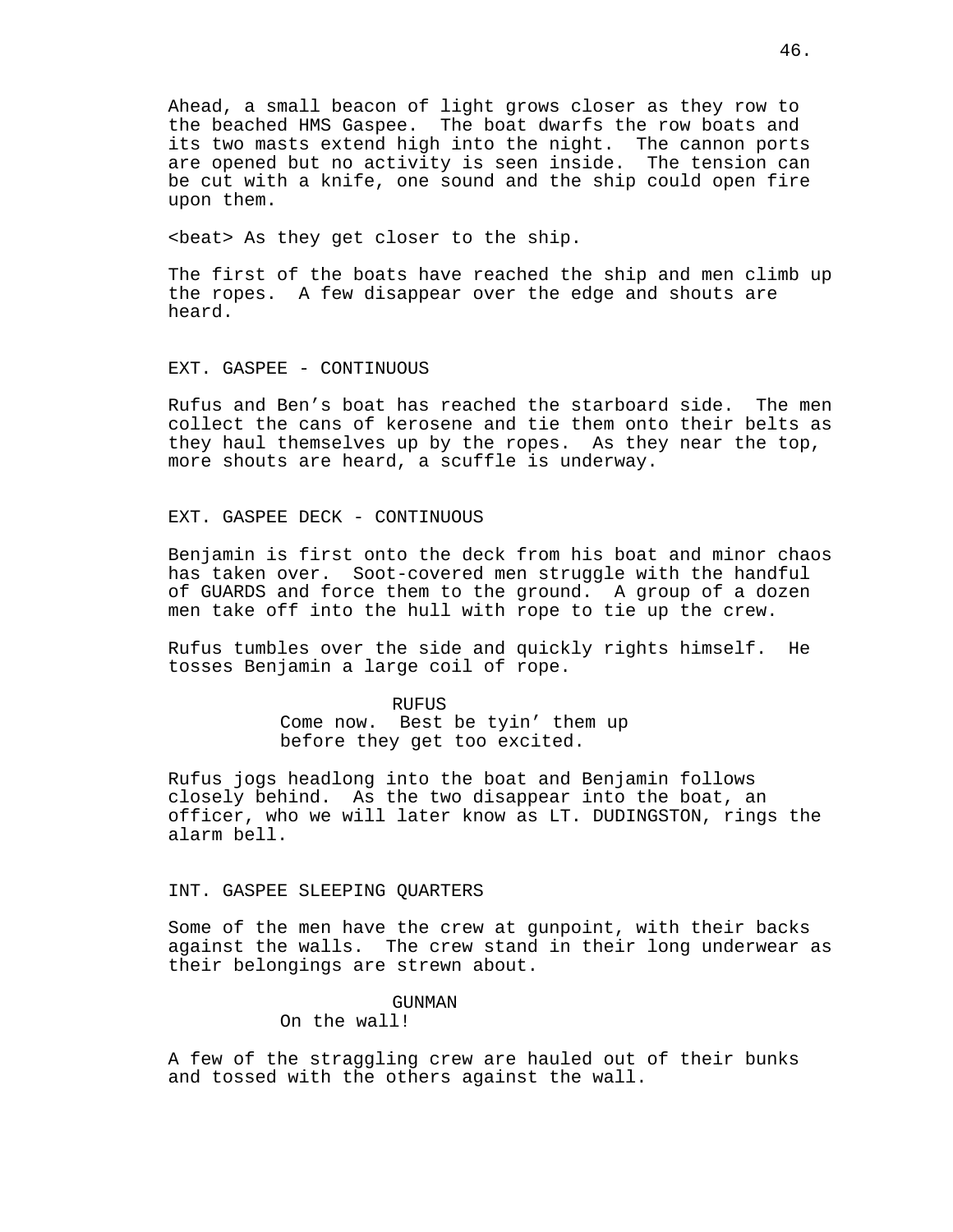GUNMAN #2 Quit draggin' your heels and get over there.

Benjamin arrives with the rope and hurries over to begin tieing up some of the men. Rufus grabs the other end of the rope and ties up more of them.

> RUFUS Hold still and you'll all be fine. Our battle's not with you.

EXT. GASPEE DECK - CONTINUOUS

Dudingston, whose eye is beginning to swell, is held at gun point by Joseph. Rufus emerges from the hull leading a train of the crew, bound by the single rope. He leads them out and sits them all down along the ship's railing.

Joseph leans his gun against the mast and takes a can of kerosene from one of the men. Just as he turns back around, Dudingston lunges for the gun and one of the other men fires a shot right into his arm. Joseph grabs his gun and gets closer to Dudingston, who is bleeding and on the ground. Joseph looks down into Dudingston's face and steps on the injured arm. He slowly puts more and more pressure on it as Dudingston growls in pain.

#### JOSEPH

The great, Lieutenant Dudingston.

Joseph looks around the ship while continuing the pressure on his arm.

> JOSEPH (CONT'D) Remarkable ship I do say. Fit. Clean. A smuggler's, worst, fear.

He jams his boot further down into Dudingston's arm for emphasis and walks away, opening the can of kerosene.

> JOSEPH (CONT'D) But you know what? I think her days are done.

Joseph pours the kerosene over boxes and on the floor as he walks.

> JOSEPH (CONT'D) Lucky for you and your crew, you won't be going down with it.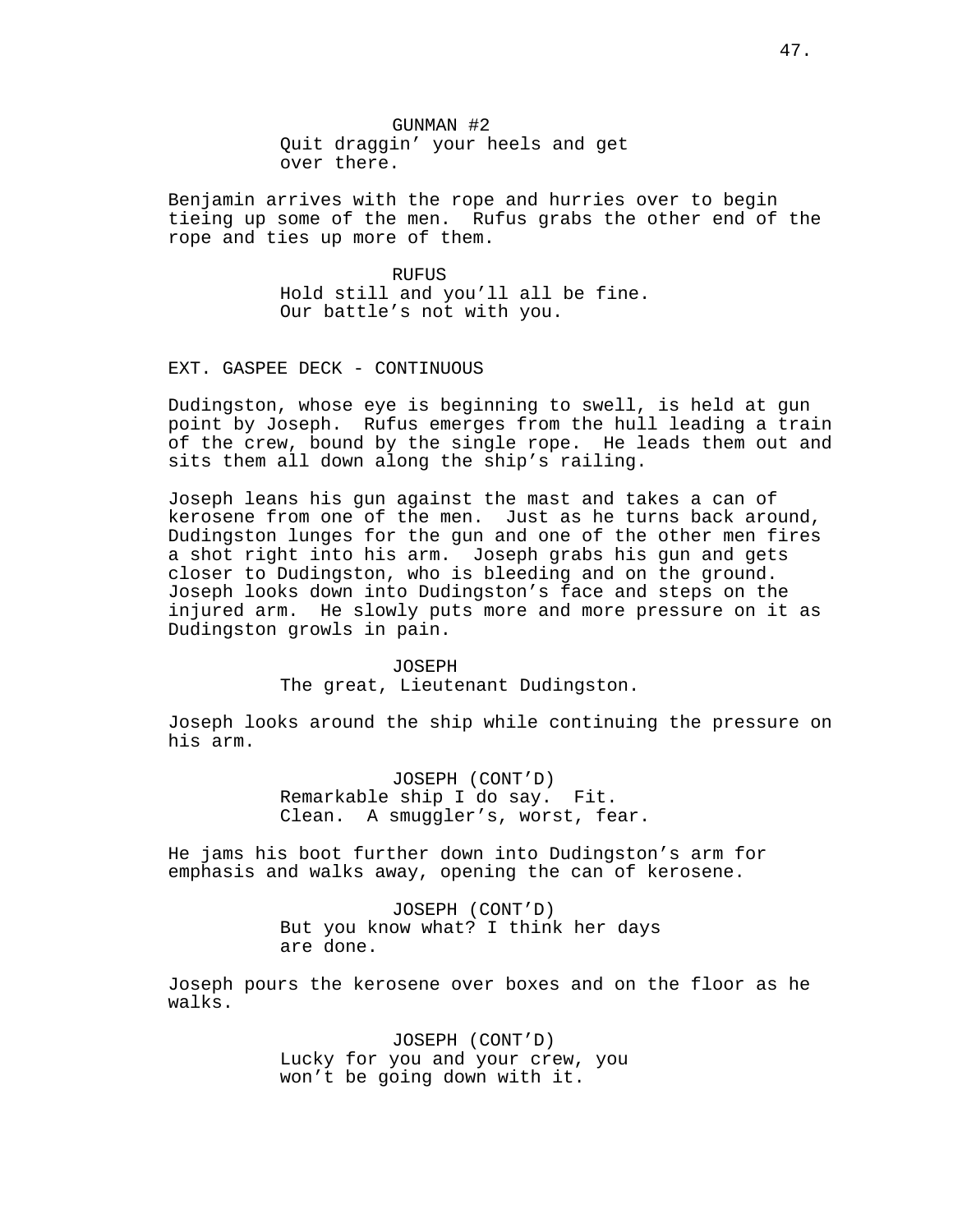Joseph empties the can and tosses it. He turns to the other men holding cans of kerosene and nods. They empty their cans in the same way all around, leaving no spot uncovered.

> JOSEPH (CONT'D) Load 'em up. They're going to want a good seat for this.

## EXT. BENJAMIN AND RUFUS BOAT

Ben is rowing with Rufus and some of the bound crew from the HMS Gaspee sit in back and watch their ship. A few men can be seen climbing down the ship with lit lanterns in hand. As they near the bottom, they whip the lanterns back onto the deck. It erupts into brilliant red and orange flames. The fire pierces the deep black night and illuminates the crew's saddened faces.

<beat> On ship as it is engulfed by flame.

Ben turns around to witness the fire.

BEN (V.O.) Elijah. The seeds of change have been sowed. I was able to witness the burning of the Gaspee and it will last with me for a lifetime. You should have seen it. The kind of courage it must have taken for those men to take a stand against such tyranny...

He smiles, mission accomplished.

EXT. COUNTRY ROAD

Benjamin and Rufus ride by on horseback with a dozen or so Sons of Liberty.

> BEN (V.O.) Unfortunately, I couldn't stay for long but my travels have kept me busy.

EXT. CREEK

Benjamin bends down and shaves with the other men in the water.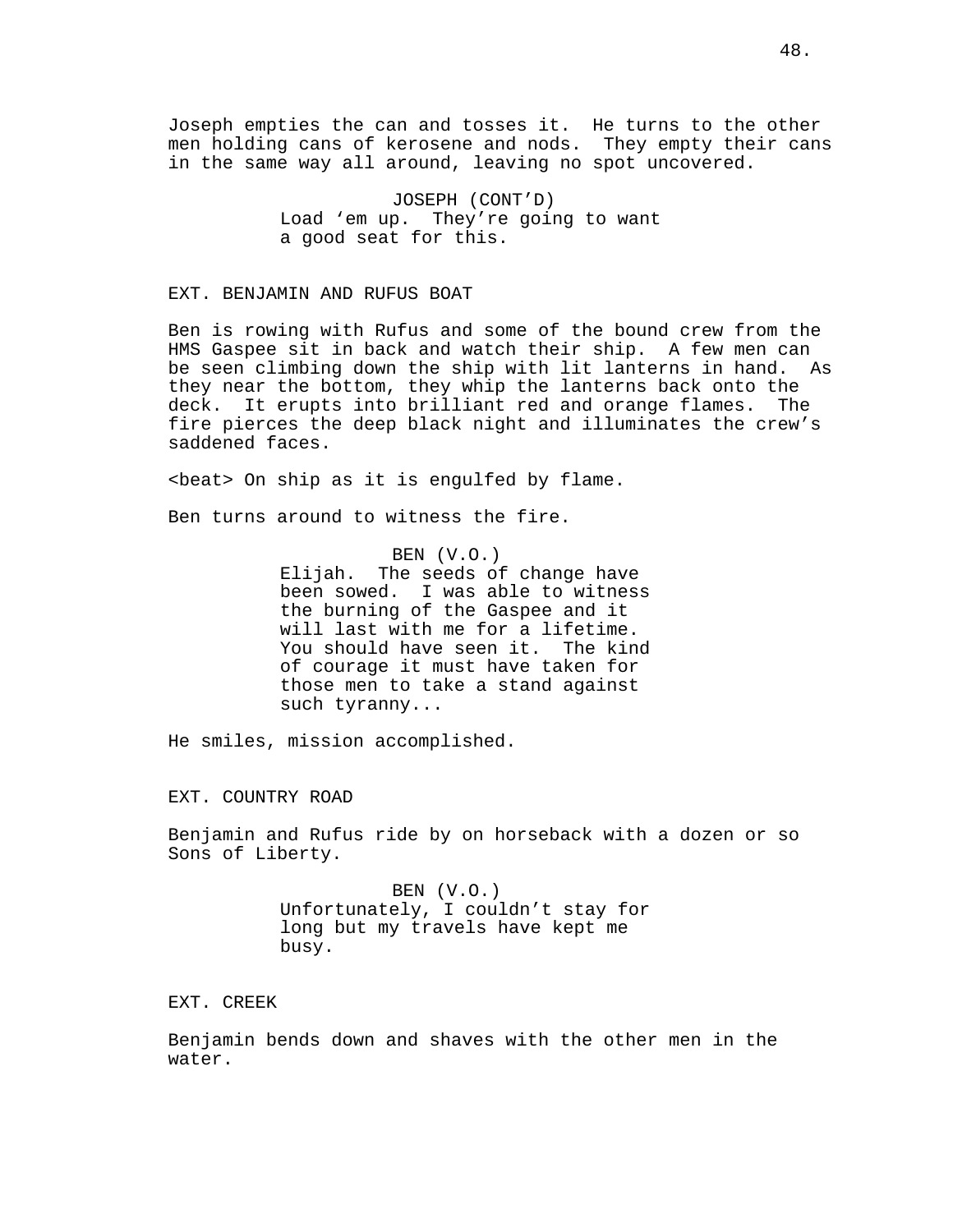BEN (V.O.) Life on the road is wonderfully simple. I find myself in awe of the leaves and the water like never before.

### EXT. TOWN SQUARE

Benjamin and the Sons talk with TWO LOCALS. The two men hop on their horses and ride off with the Sons.

> BEN (V.O.) Met some remarkable people, far different than those back in Boston. Your kind of people. Genuine, well-intentioned.

# EXT. INDEPENDENCE HALL

Ben and the Sons dismount and walk down the street. Benjamin drops off his letter at the post office.

> BEN (V.O.) We are stopping off in Philadelphia for what should be a significant time. I've included the house where I will be staying. It's one of my friends and he even says that he will introduce me to the Samuel Adams. Imagine that, me and Sam. Just incredible.

INT. CLASS ROOM - SPRING - WEEKS LATER

Elijah and Rebekah stand at the black board, washing it down with a wet rag.

> BEN (V.O.) Hope all is well. Hear from you soon...Dearest friend, Benjamin.

Rebekah sets down the rag and walks to the window. It's now springtime out and the smattering of trees and shrubs in the school yard have started filling out with leaves. Rebekah smiles as the children play. Rebekah takes a deep breath of the air sweeping through the open window.

> REBEKAH I love this time of year.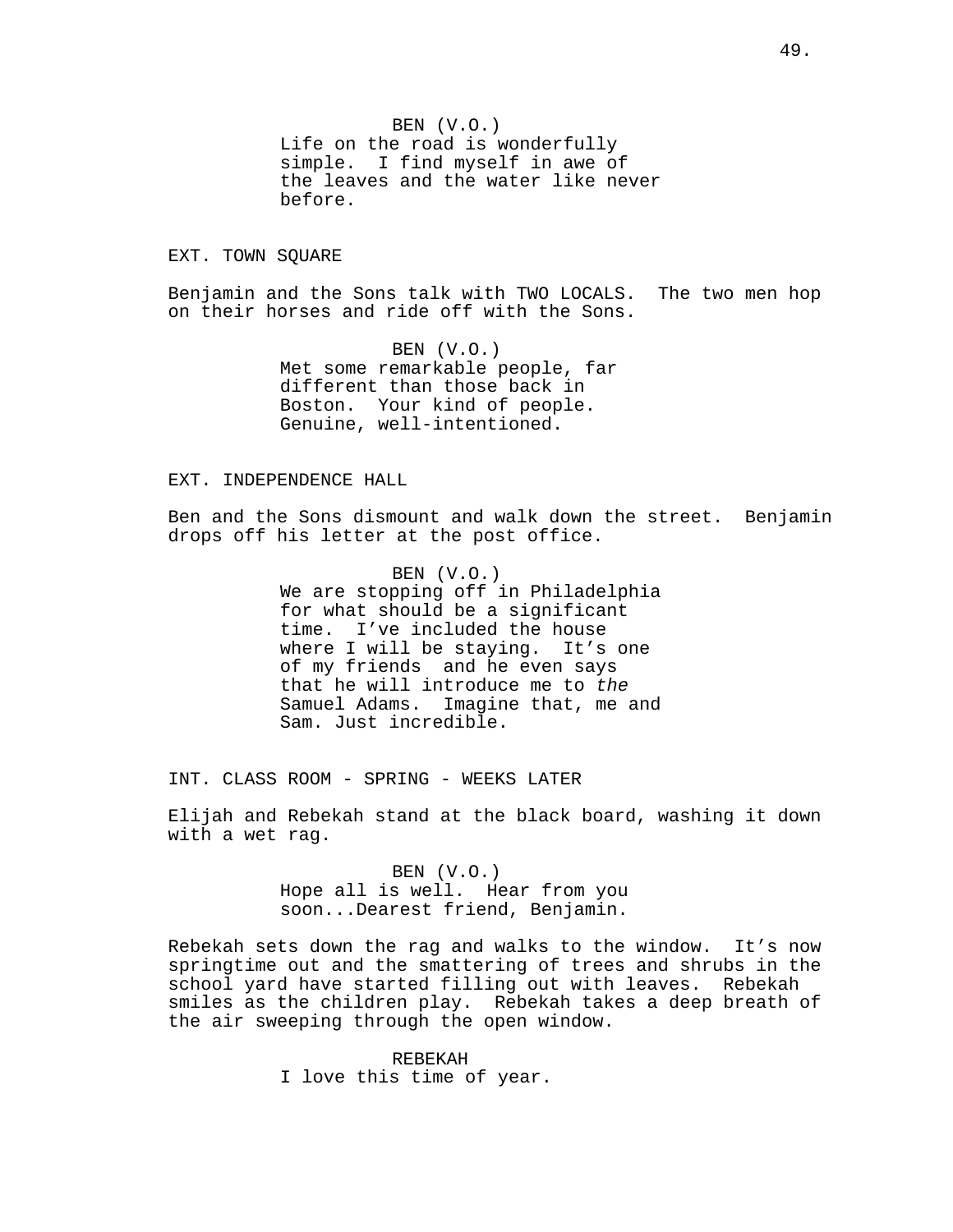Elijah looks over to Rebekah as he finishes up cleaning the board.

> REBEKAH (CONT'D) Everything springs back to life. And the kids couldn't be happier.

Rebekah lifts the window completely open and sticks her head into the school yard.

> REBEKAH (CONT'D) That's enough children! Back inside, please!

A collective sigh is exhaled by all the kids as they file inside and throw their toys in the corner.

> REBEKAH (CONT'D) Can't let them be too happy, however.

She grins at Elijah who shyly smiles back.

ELIJAH I think that's my sign to leave then.

Elijah puts down his rag and makes his way towards the door. Forcing his way through the kids coming in, like a man wading up-stream.

#### REBEKAH

Stay.

#### ELIJAH

Pardon?

The children sit on their respective sides, boys on the left, girls on the right.

> REBEKAH Stay. I'm sure the children would love to have a little change from the normal. Class?

CHILDREN Yay! Stay, Stay, Stay!

Elijah stands in the doorway, clearly weighing his options.

REBEKAH What else do we say?!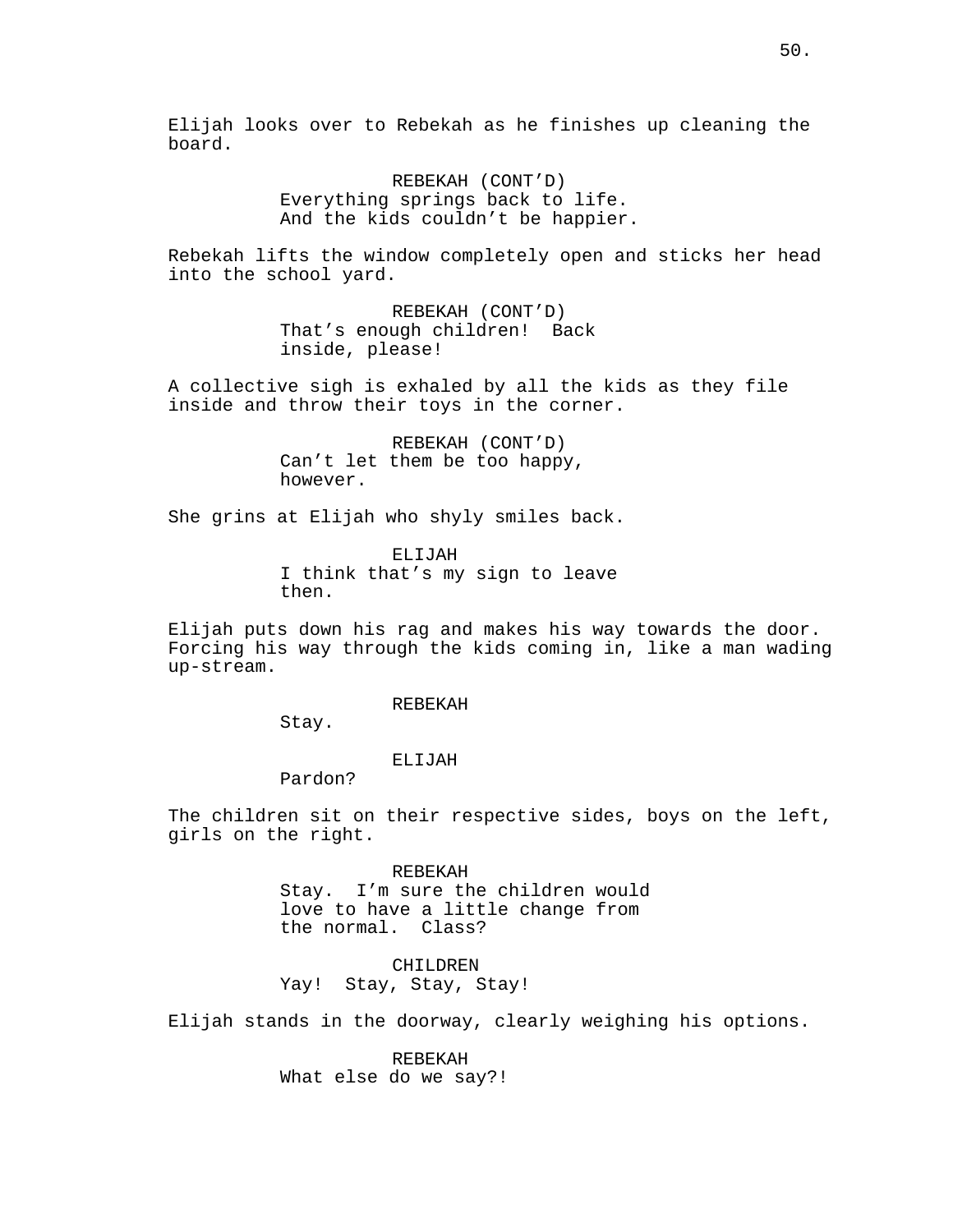#### CHILDREN

Please!

The kids are too cute to resist. Elijah heads back to the board.

> ELIJAH Ah! You guys win! (to Rebekah) I've got work today though, so I can't stay for long.

> REBEKAH Whatever you please...Mr. Young.

Rebekah is loving this moment, as she moves to the side with her chair and watches Elijah grab the chalk. Elijah faces the board and takes a deep breath before spinning to face the class.

> ELIJAH So. Who can tell me where you left off!

Three hands shoot in the air. Most of the kids smile at the sheer novelty of the situation and some even giggle to themselves as they see Rebekah in the corner smiling back at them. Elijah chooses one of the kids.

> GIRL #1 Page one hundred seven.

Elijah flips his book open.

ELIJAH Times tables!

GIRL #2 Hey! Stop poking me.

Elijah turns around to see one of the boys reaching across the aisle and poking a girl with a stick.

> ELIJAH What was that five seconds?

Elijah looks to Rebekah for help. Rebekah shrugs it off - "You're the teacher."

> ELIJAH Liam! Corner.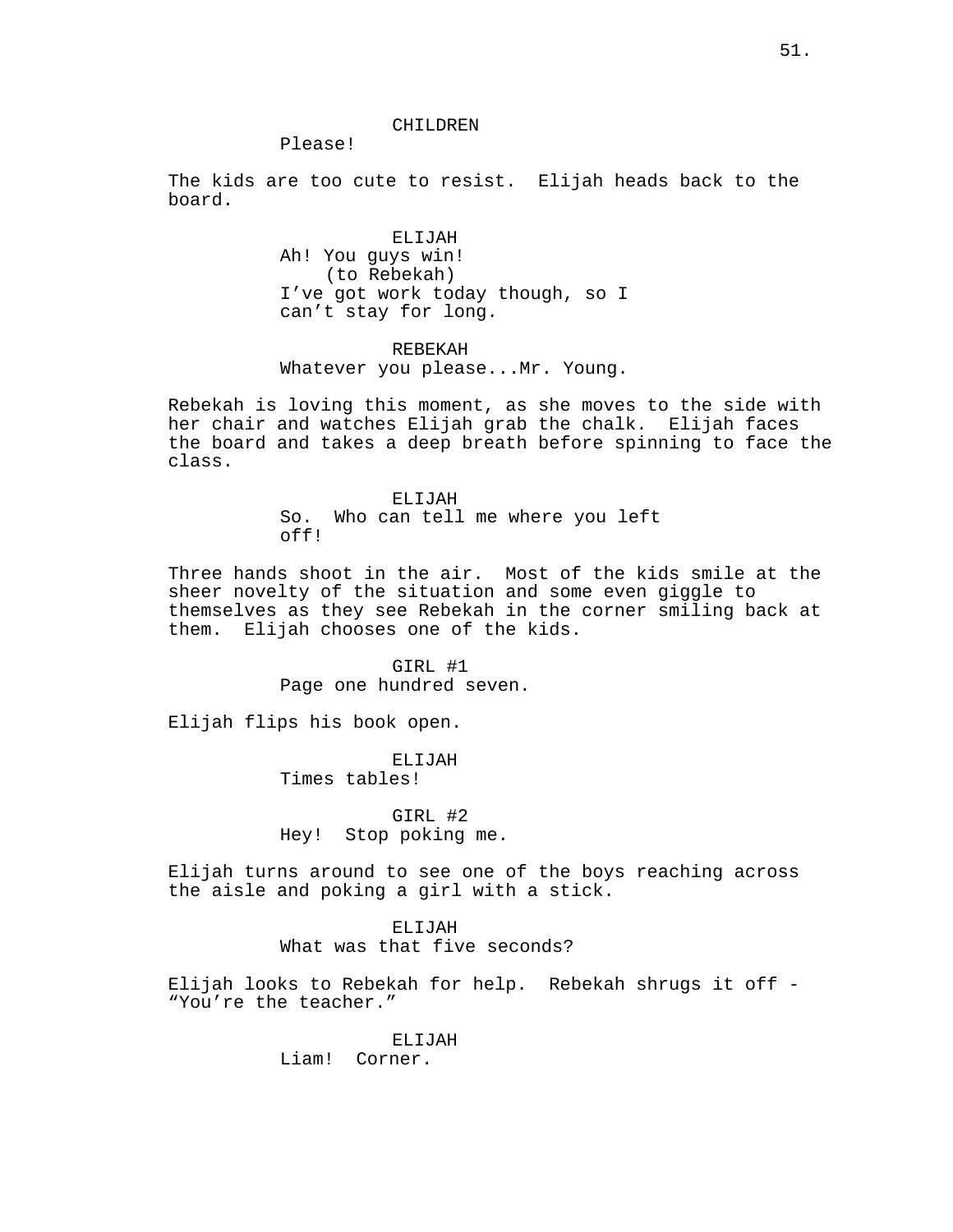LIAM Aww...it was just a stick!

ELIJAH Rules are rules.

Liam hangs his head and takes one step towards the corner.

ELIJAH (CONT'D) Ah, ah, ah. The stick Liam.

Liam sullenly gives Elijah the stick and walks to the corner, where he buries his head.

Elijah looks slightly sad at having to punish Liam. Rebekah catches his eye and nods in approval.

> ELIJAH Phew. Now, who knows the answer to five times three?

Eight hands shoot up and a barrage of "me, me!" and "over here!" fills the air.

INT. CUSTOMS OFFICE

Edward stands in the open door facing the street, wiggling around trying to look for someone. Officer Wallace stands behind him, tapping his foot on the ground.

> OFFICER WALLACE Edward, this is unacceptable!

EDWARD He will be here, sir.

OFFICER WALLACE This is the last of a long line of indiscretions. He was sufficiently warned.

EDWARD I know he was, sir. And I also know he will have a very good reason for not being here.

Elijah comes around the corner from across the square. He is sprinting full speed, knocking people aside with no regret.

> EDWARD (CONT'D) Please, sir. Just let me talk with him, first.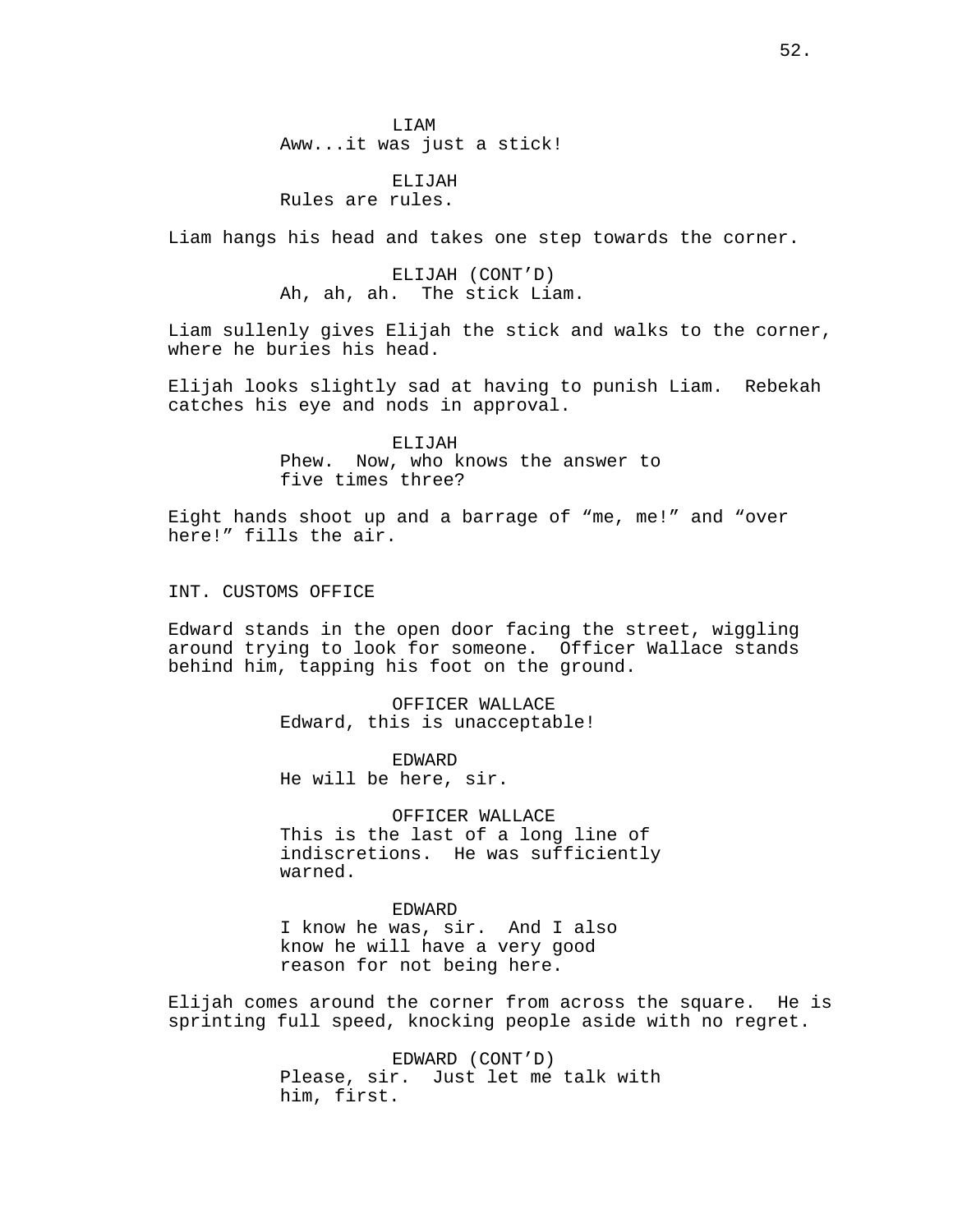OFFICER WALLACE He's on very shaky ground, Edward. He must know--

EDWARD Not again. I promise.

Officer Wallace is frustrated and storms off down the hallway. Elijah, now within earshot of the office, looks up and sees Edward standing in the doorway. Elijah immediately deflates and stumbles up the stairs to stand directly in front of his father. Edward stares him down.

> ELIJAH (out of breath) Sorry...dad. I was just... (pointing off in the distance) Had to...got caught up.

Elijah hunches over trying to catch his breath.

#### EDWARD

Do you even realize the things I had to do to get you in here? This isn't a job that just anyone can come take. I put my neck on the line for you! What in the Lord's name, makes you think coming an hour late is acceptable, Elijah?!

## ELIJAH

Nothing, sir.

EDWARD Where were you for the past hour anyway?

#### ELIJAH

I lost track of time, and I was with the children and--

# EDWARD

Excuse me? Elijah, you have a job. One job. And it's here, not playing school teacher with the women. Understand?

### ELIJAH

Yes, sir.

EDWARD Get inside!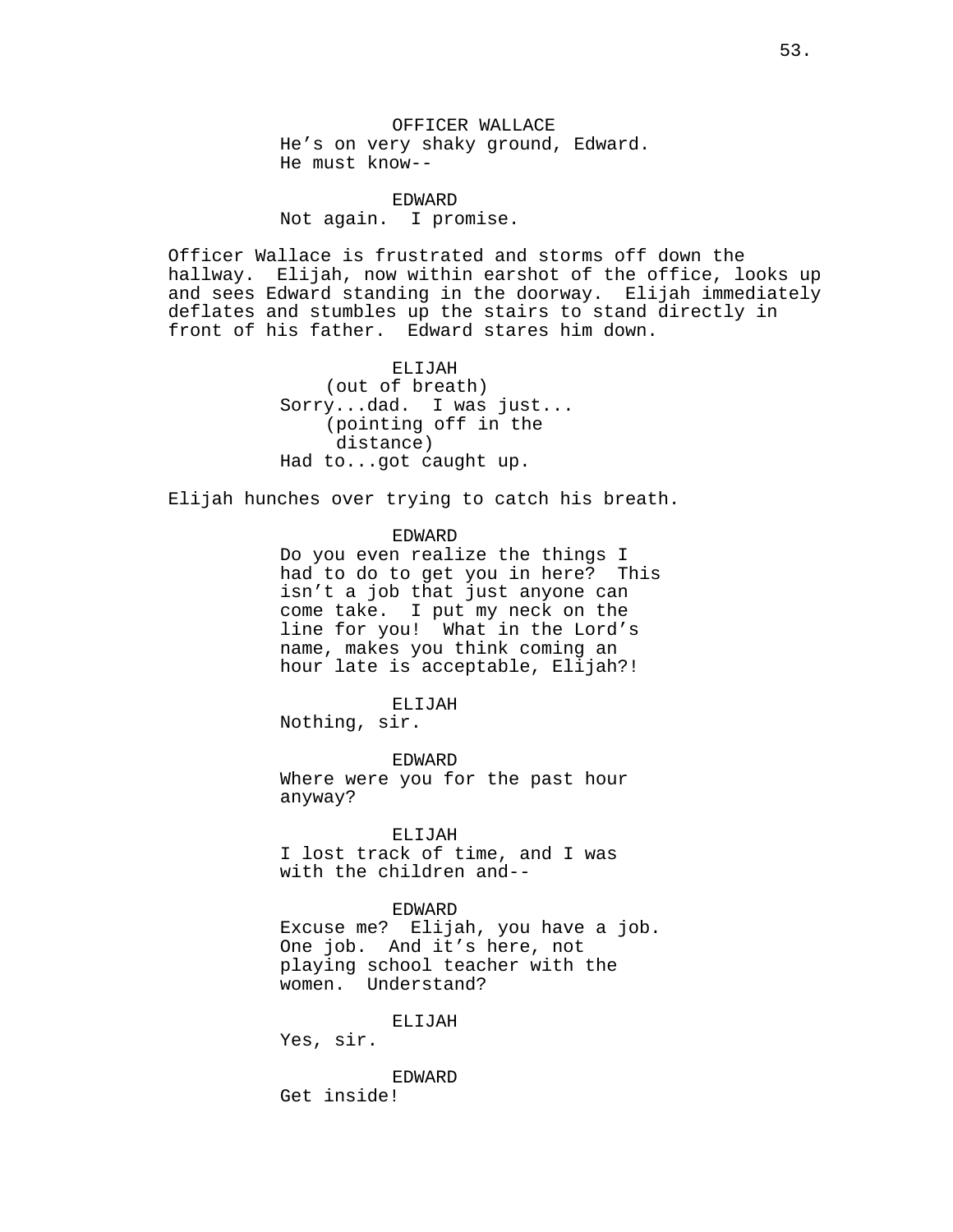Elijah looks up at his father, who is staring off into the square. Elijah slinks off into the office and leaves Edward standing alone.

INT. CUSTOMS OFFICE INTERN ROOM - CONTINUOUS

All of the interns sit around at long tables, books and ledgers scattered everywhere. A few of the interns talk with one another while others are buried into books or writing. Elijah walks into the room and all noise stops. Everyone sits up and faces Elijah as he sits down at his empty spot next to Caleb. Elijah slumps down and puts his head into his arms on the table. Everyone resumes their work except Caleb.

CALEB

Hey. What happened?

Elijah doesn't even lift his head.

ELIJAH Don't worry about it.

CALEB

Well, I have to. I've been doing all your work for you. Got a big load this morning, too. Some new act just got announced from Parliament.

Elijah lifts his head.

ELIJAH You've been doing my work?

CALEB Yeah. Looked like you were having a tough time with something, but it's not going to last! I'm really stickin' myself out for you.

Elijah looks down at the papers in front of him. All the sheets are tallied and filled out with signatures and everything.

# ELIJAH

Thanks.

He shuffles through more of them and sees that all his stuff is done.

ELIJAH

Thank you.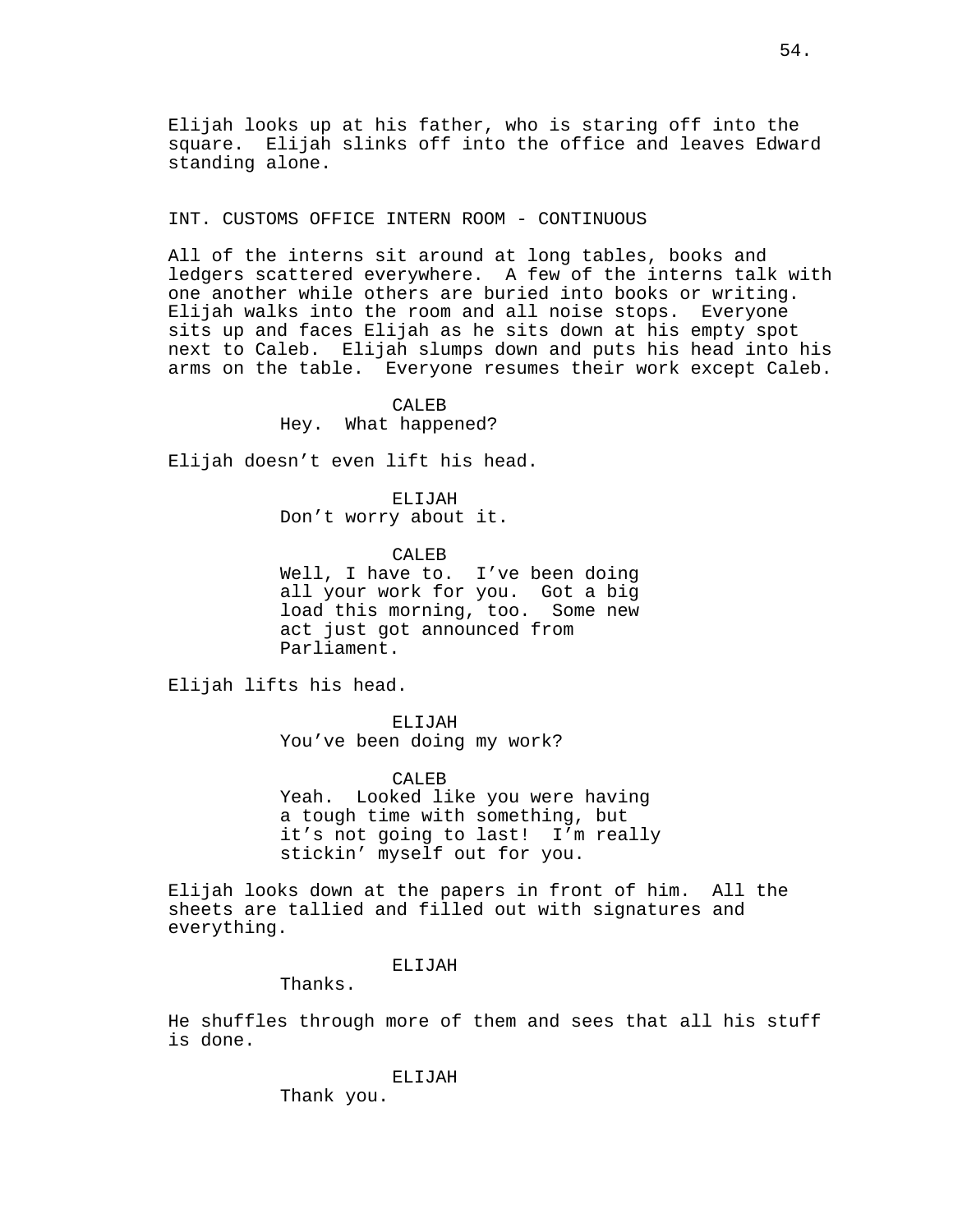CALE<sub>B</sub> Don't thank me too much. That's not even a quarter of it.

Caleb uncovers a whole stack of work hidden underneath the table.

> CALEB (CONT'D) Just did enough to make it look like you weren't doing nothing.

He takes a pile and slams it down in front of Elijah.

CALEB (CONT'D) Came just in time, Sheppard is about to announce the new Act. Should probably get going. (to everyone) Let's go.

All the interns get up and file out. Caleb stands but watches as Elijah looks through the papers again and smiles.

INT. CUSTOMS OFFICE BOARDROOM

The room is packed as the interns fill any available space. Elijah and Caleb are the last ones in and stand in the doorway. Everyone is there, except Sheppard. A few seconds pass as everyone looks from one another, expecting someone else to start talking.

Elijah is shoved in the back by Sheppard who walks with a sense of determination into the room.

> OFFICER SHEPPARD Here it is, gentlemen.

He holds a rolled piece of parchment in his hand and unrolls it on the podium at the head of the boardroom. He pulls his reading glasses out of his front pocket and begins to read.

> By order, qhdhis Majesty, King OFFICER SHEPPARD George and his parliament. The following is to be enacted swiftly and immediately upon arrival. The Tea Act, will allow a drawback on duties of customs on the exportation of tea, to any, of his Majesty's colonies or plantations in America.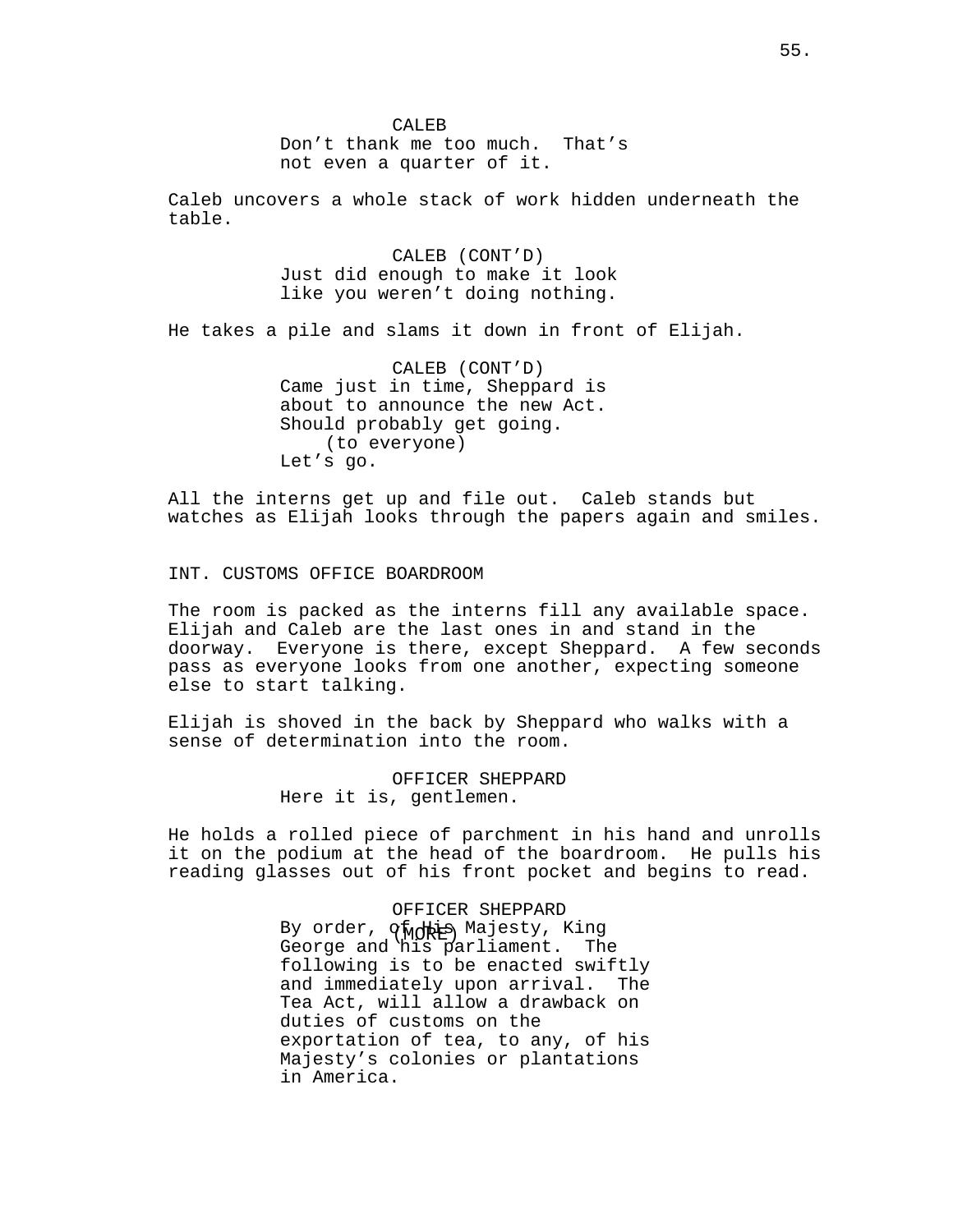OFFICER SHEPPARD(cont'd)

To increase, the deposit on bohea tea to be sold at the East India Company's sales, and to empower the commissioner's of the treasury to grant licenses to the East India Company, to export, duty free.

The room bursts into a commotion as everyone discusses the act and the implications thereof.

OFFICER SHEPPARD

Gentlemen!

Everyone quickly quiets down.

OFFICER SHEPPARD As is the case with any and all previous acts passed by Britain, we must expect dissent and resistance. It is our duty to squash these concerns and ensure, that the transition goes as smoothly as possible...That is all.

Sheppard leaves as quickly as he came in and the room erupts into commotion yet again.

> OFFICER #1 They're not going to like this.

> > OFFICER #2

Too bad!

OFFICER #3 What His Majesty wants, His Majesty will recieve.

EXT. BOSTON STREETS

Elijah hangs a tea act poster on a building. A small group of colonists crowd in after to read the act and are immediately disgusted.

### ELIJAH (V.O.)

Benjamin. It appears that change is afoot, both in my personal and professional lives. As I am sure you will soon find out, a new tea act has been passed down to the colonies.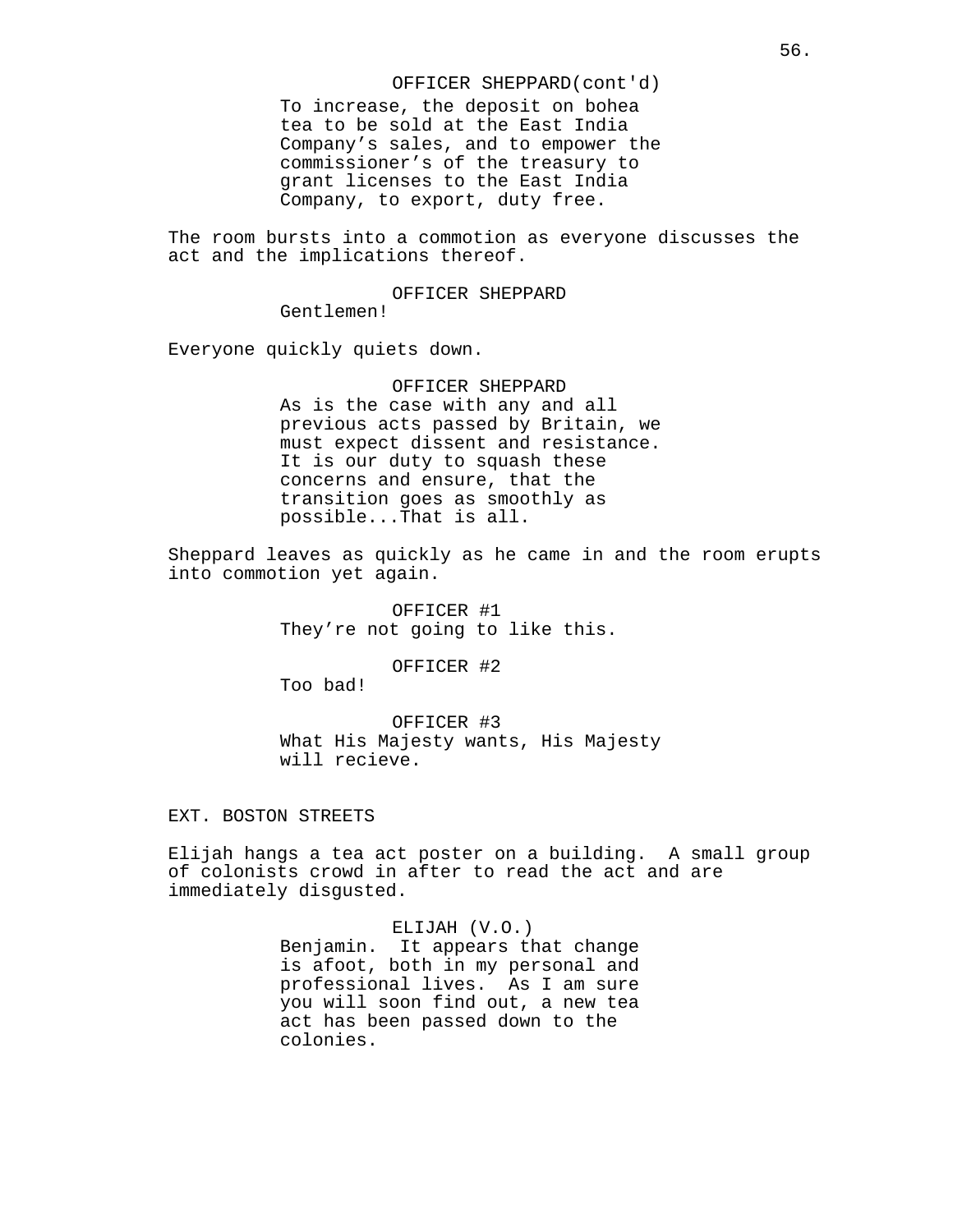### EXT. BOSTON STREETS - LATER

Elijah walks down the street in his Customs uniform past group after group of people who shoot him dirty, disgusted looks.

> ELIJAH (V.O.) And if history is any indication, I fear retaliation is soon to come. The glamour of my profession is all but lost. I feel like an outcast every time I wear my uniform.

EXT. BOSTON STREETS - LATER

Elijah, no longer in uniform, passes by a small group of youths, who are ripping down a tea act sign. Some of the boys stand look-out and eye Elijah as he walks past. Elijah does nothing and continues on.

> ELIJAH (V.O.) My enthusiasm wanes and it becomes harder and harder to walk in to that office every day. And yet, to make matters both worse and better, my time with Rebekah at the school is going incredibly well.

EXT. YOUNG HOUSE - DUSK

Elijah walks towards his home and stops a hundred yards out to slip on his customs jacket. He continues walking to the house and we see Edward in the window, watching out, unknowing of Elijah's activities.

> ELIJAH (V.O.) I am afraid that it is a matter of time, however, until my father learns of my activities at the school house. I can only imagine the punishment that will follow. But as you have taught me, I continue to do what I love and I could not be happier with Rebekah and the children.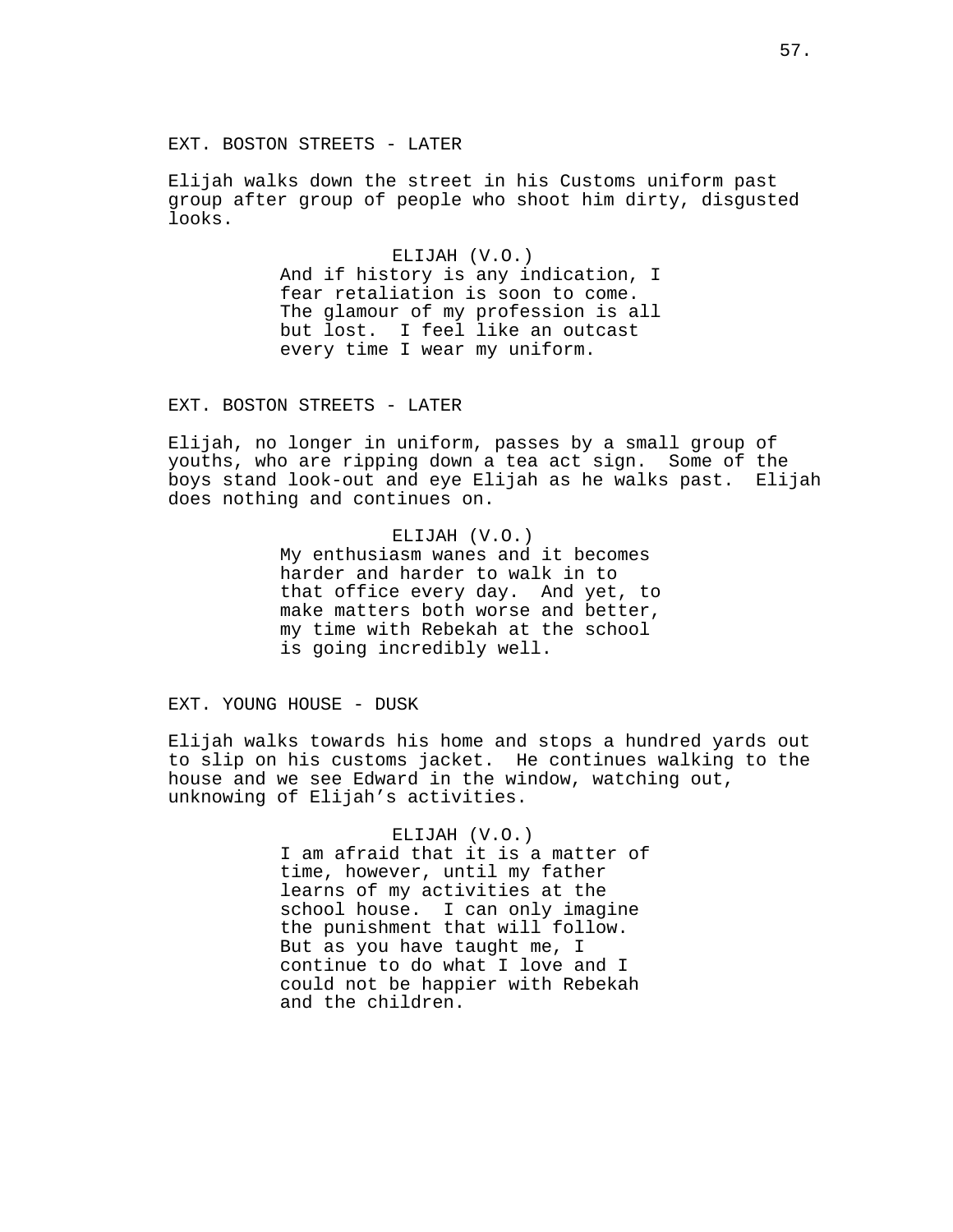Benjamin sits in the back of a horse-drawn cart with several other SONS, including Rufus and Grant. He reads the end of Elijah's letter.

> ELIJAH (V.O.) I await your next response and wish that you are still happy with your travels. Hear from you soon, your friend, Elijah.

Benjamin stuffs the folded letter back into his pocket and looks around at the other men in the cart. Grant, who is sitting next to Ben, leans in and nods towards the letter in Ben's pocket.

> GRANT That from your family?

BEN No. A friend back in Boston.

GRANT I notice you're the only man who gets any letters from home. Must care a lot about you.

BEN

I can't be the only one, can I?

He looks around to the few men eavesdropping and they shake their heads. Ben turns back to Grant.

> BEN (CONT'D) What about you? No family or friends back home?

> > GRANT

Got family, but we just moved, so no real friends. My brother's back there still, Caleb.

BEN

Didn't agree with your decision?

GRANT Didn't agree might even be too soft on him. Hated it, if I'm being honest.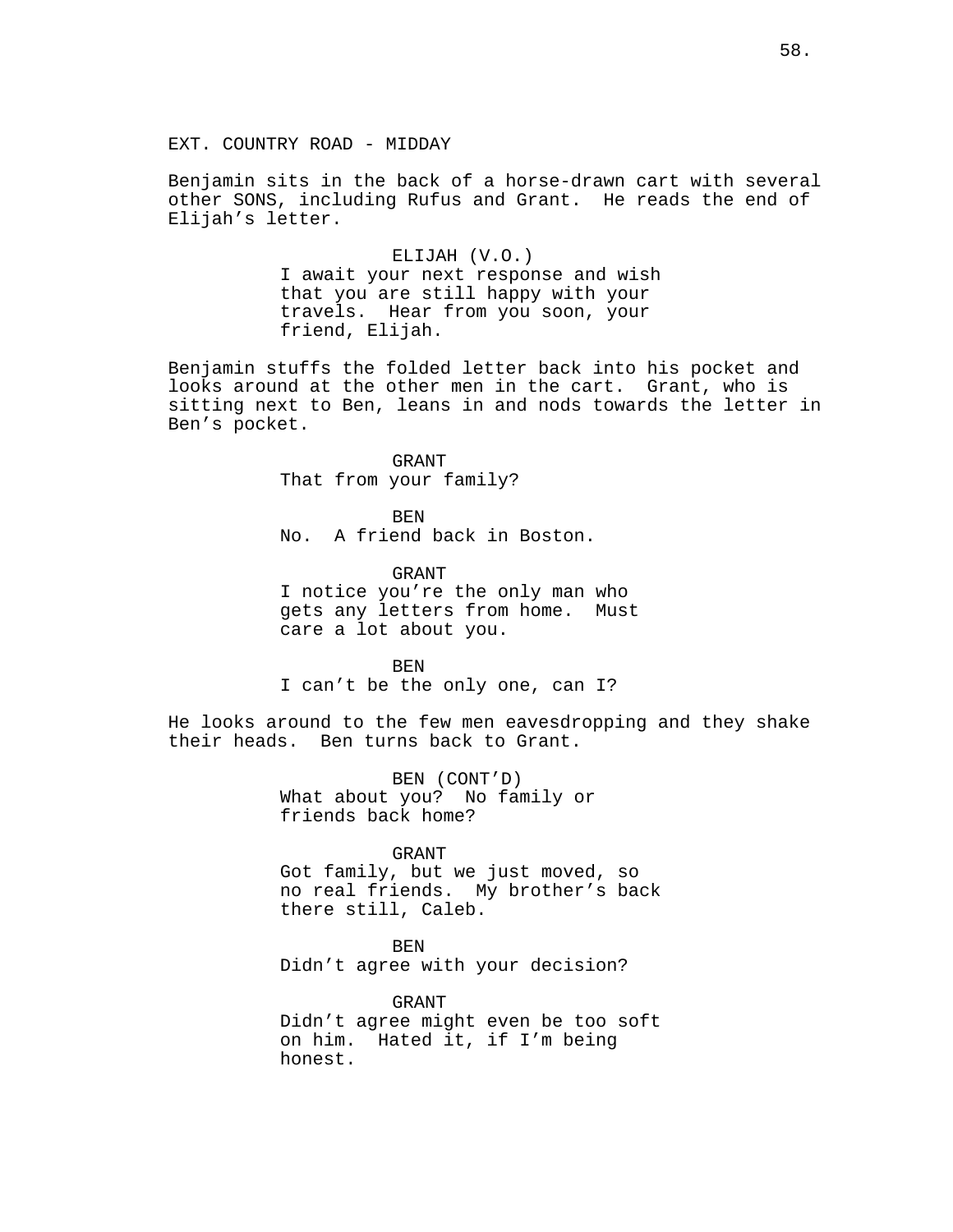BEN A loyalist?

GRANT In every bit of the word. Works in customs back in Boston. Eats it up for breakfast, lunch and dinner.

Ben pats the pocket with the letter.

BEN

My friend too. Whole issue has been quite heated. Can't imagine it all under the same roof.

GRANT We've certainly grown apart, but, our mother, bless her soul, keeps us a family.

Rufus is fast asleep across from Grant and Ben but is jarred awake as the cart runs over a ditch. Rufus gives a quick snort and rubs his eyes awake.

> BEN You got family back home, Rufus?

**RUFUS** Family? Course I got family. What

do you wanna know that for?

BEN

Curiosity is all. Never really knew anything 'bout you.

GRANT I don't think I've ever heard you talk about yourself, either.

RUFUS Well boys, gotta lotta years on me. It'd be a long story to tell.

BEN We gotta whole lotta time.

RUFUS 'Tis a story you want, 'tis a story you'll get.

Rufus adjusts himself in the cart and scrunches the crotch of his pants around to make himself more comfortable.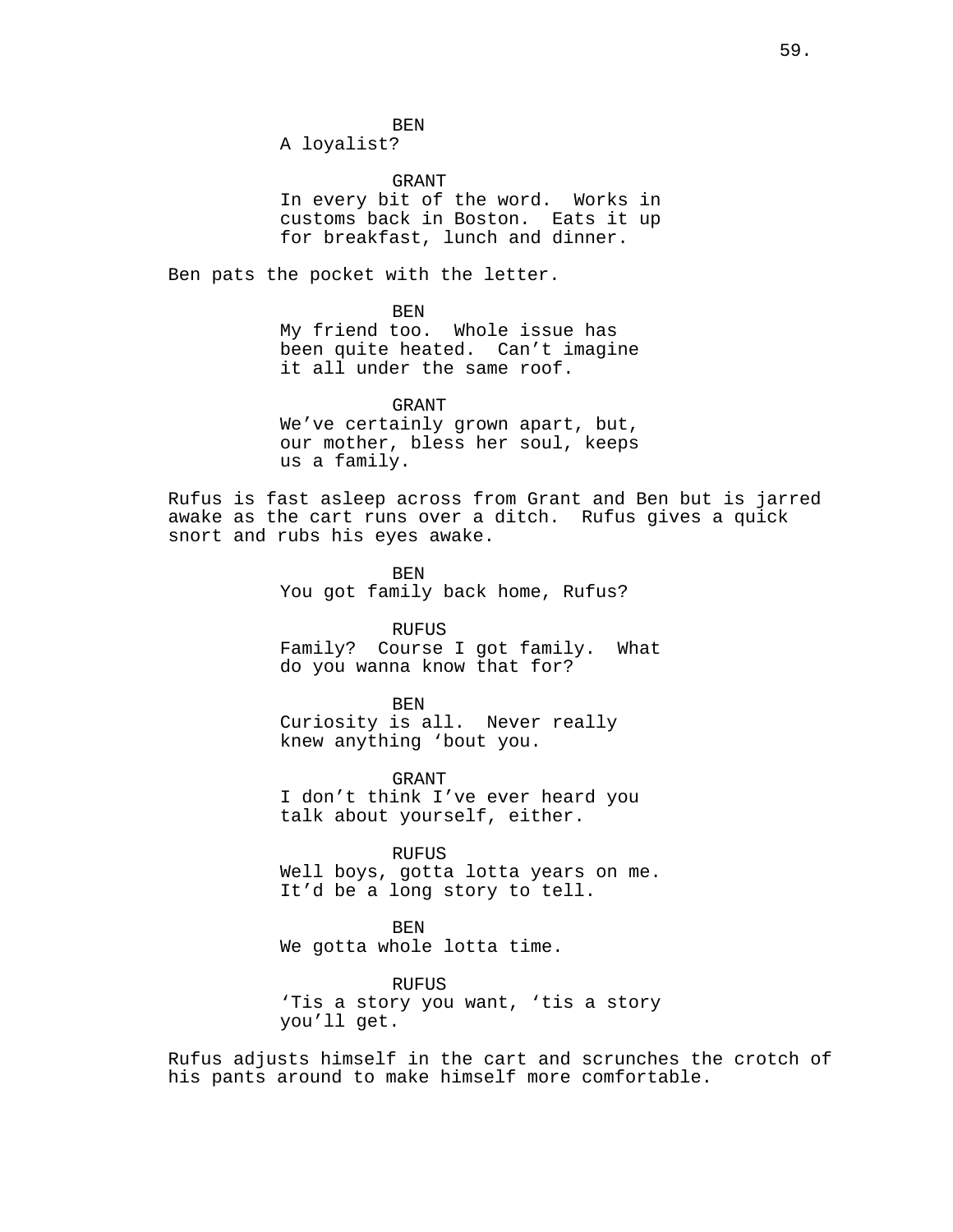RUFUS (CONT'D) We begin in our beloved Britain, where a young Rufus was raised on a sheep farm in the lowlands to a humble couple.

# EXT. WOODS BY THE ROAD - AFTERNOON

The three men stand in a line, urinating on trees. Rufus is swaying his hips from side to side and making designs on the tree with his stream. Ben and Grant, on either side, inch away as Rufus' movements become more exaggerated.

> RUFUS Opposed to the devel-ish ways of city life, we grew up on meager wages and little frill. Manners gave way to a hard day's work in the fields.

EXT. COUNTRY ROAD - AFTERNOON

Rufus unwraps a parcel of bread and dried meat.

RUFUS

With business wearing brutally thin, and the promise of land and prosperity in the new world.

Rufus rips a hunk of bread off and shoves it in his mouth.

RUFUS (CONT'D) (in between chews) We shipped off...with little more...than the clothes on our back.

Rufus swallows and bites a piece of meat off. He then offers some of the pre-bit meat to Ben and Grant, who decline. Rufus shrugs this off.

> RUFUS (CONT'D) Once in the new world, my father, me and my mother, set up on a plot of land near the Western frontier of Pennsylvania.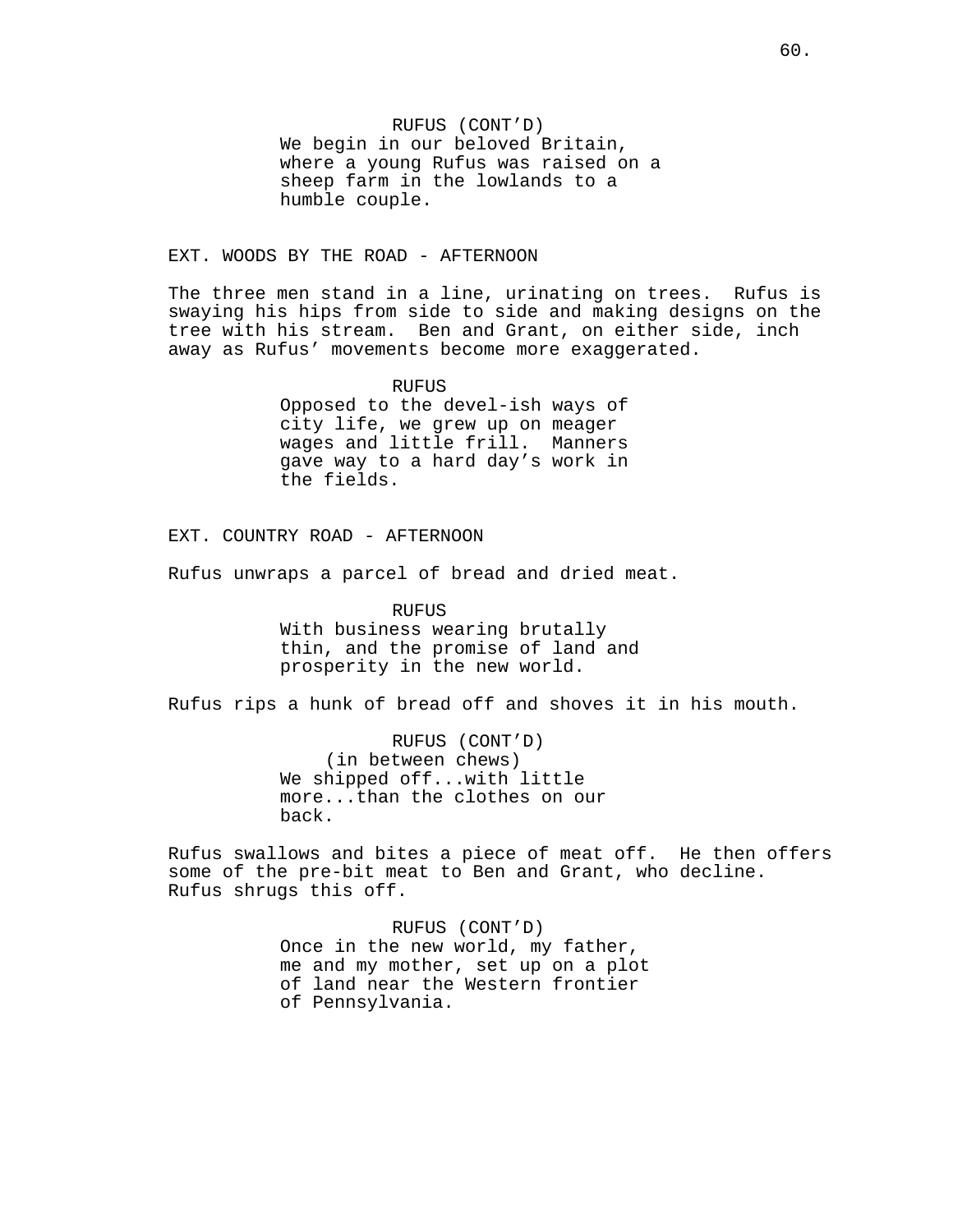EXT. OPEN FIELD - SUNSET

Rufus and the boys sneak through the grass with a rifle. Rufus has three dead rabbits strung over his shoulder.

> RUFUS (whispered) The land was beauuutiful! Fertile soil for as far as the eye could see.

Rufus waves his hand for everyone to stop and he creeps up a few extra paces, raises the gun and fires.

> RUFUS (CONT'D) And the best hunting you could ever know.

Rufus waddles over to his kill, a medium sized rabbit. He grabs it and strings it up with the others.

> RUFUS (CONT'D) Life was just dandy.

INT. INN DINING ROOM - NIGHT

Rufus, the boys and the other Sons, sit around a long feasting table with bowls of rabbit and bread in front of each. The inn is dark and rustic with a rack of antlers hanging on the wall.

> **RUFUS** Until the natives came.

Rufus scoops a spoonful of stew into his mouth and swallows.

RUFUS (CONT'D) And let me tell ya', it wasn't the natives who ruined things. Truthfully, all they really did was watch us watch them. Never went further than that.

Rufus takes another spoonful of stew and swallows.

RUFUS (CONT'D) But these damned British soldiers came by on patrol!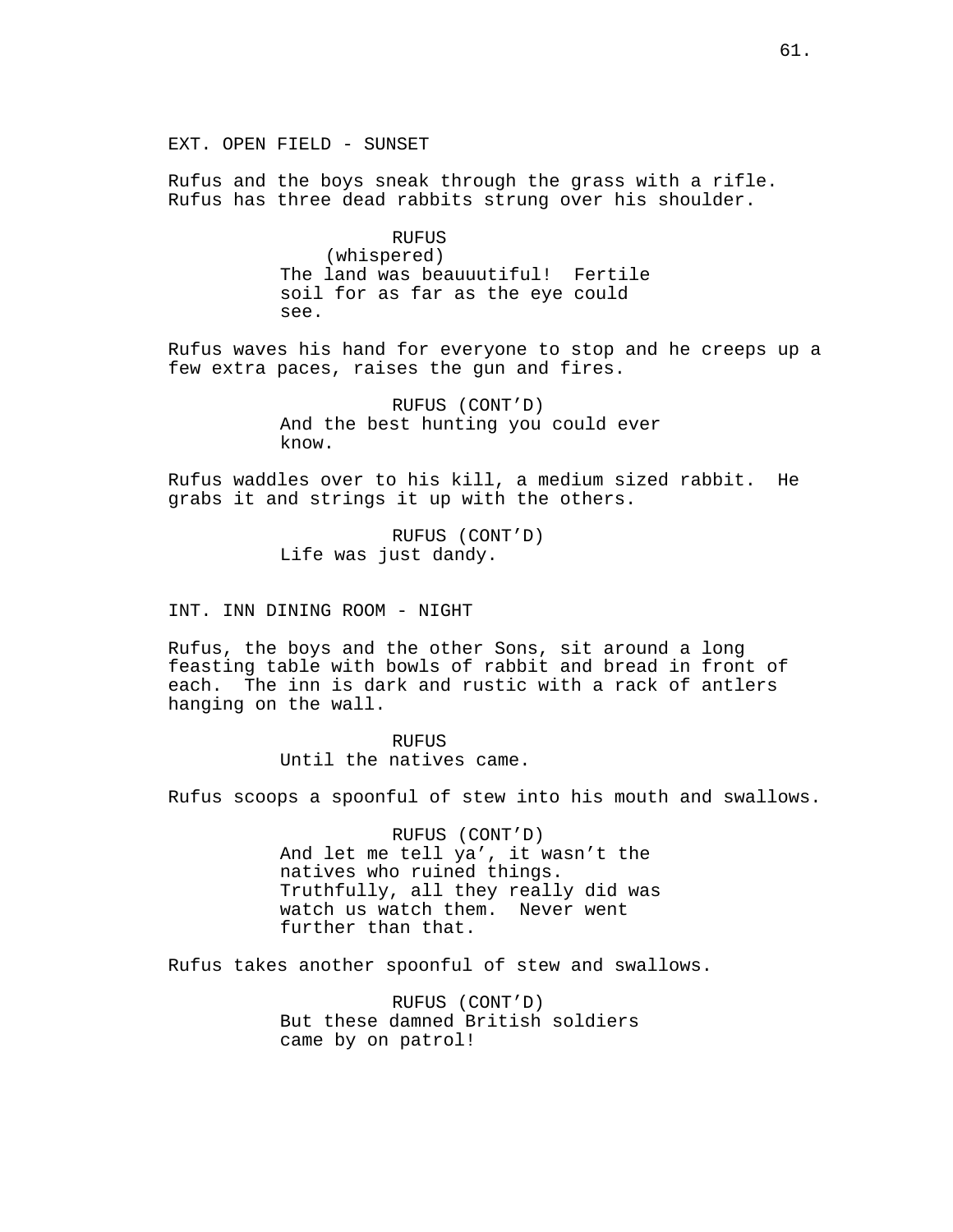The three are the only ones left in the common room, except for the INN KEEPER, who is busy cleaning and closing up shop for the night. They sit by the fire in a circle as Rufus continues his story with a pint of beer at his side.

> RUFUS Wood for brains Brits, decided that the natives were showing aggression towards us.

Rufus takes a long swig from his pint.

## RUFUS (CONT'D)

And must be our enemies. Within a day, a patrol of soldiers had come out to hunt down these natives. Needless to say, my father was not pleased. But, doin' as the Brits do, they continued on and hunted down every last native they could find.

Rufus takes another swig and kills the pint.

### RUFUS (CONT'D)

The real nerve of these Brits came when they returned to our farm and demanded payment, payment! That wasn't happening, so he told 'em to piss off, my father did! And they left alright but promised they'd be back for punishment. Unfortunately, my parents wouldn't be waiting when they returned. That night, more natives came by, scalped 'em both and left me behind. <br/>beat> You wonder how I forgive 'em though? I guess I just understood them. As far as they knew, we were the ones who killed their families and we had to pay for it. Eye for an eye. Can't say that night doesn't still haunt me, but every time I see my parents dead on the floor, it's not a savage standing over them, but a filthy Brit. Holdin' out his smug little hand. < beat> Joined the Sons a week later and here I am.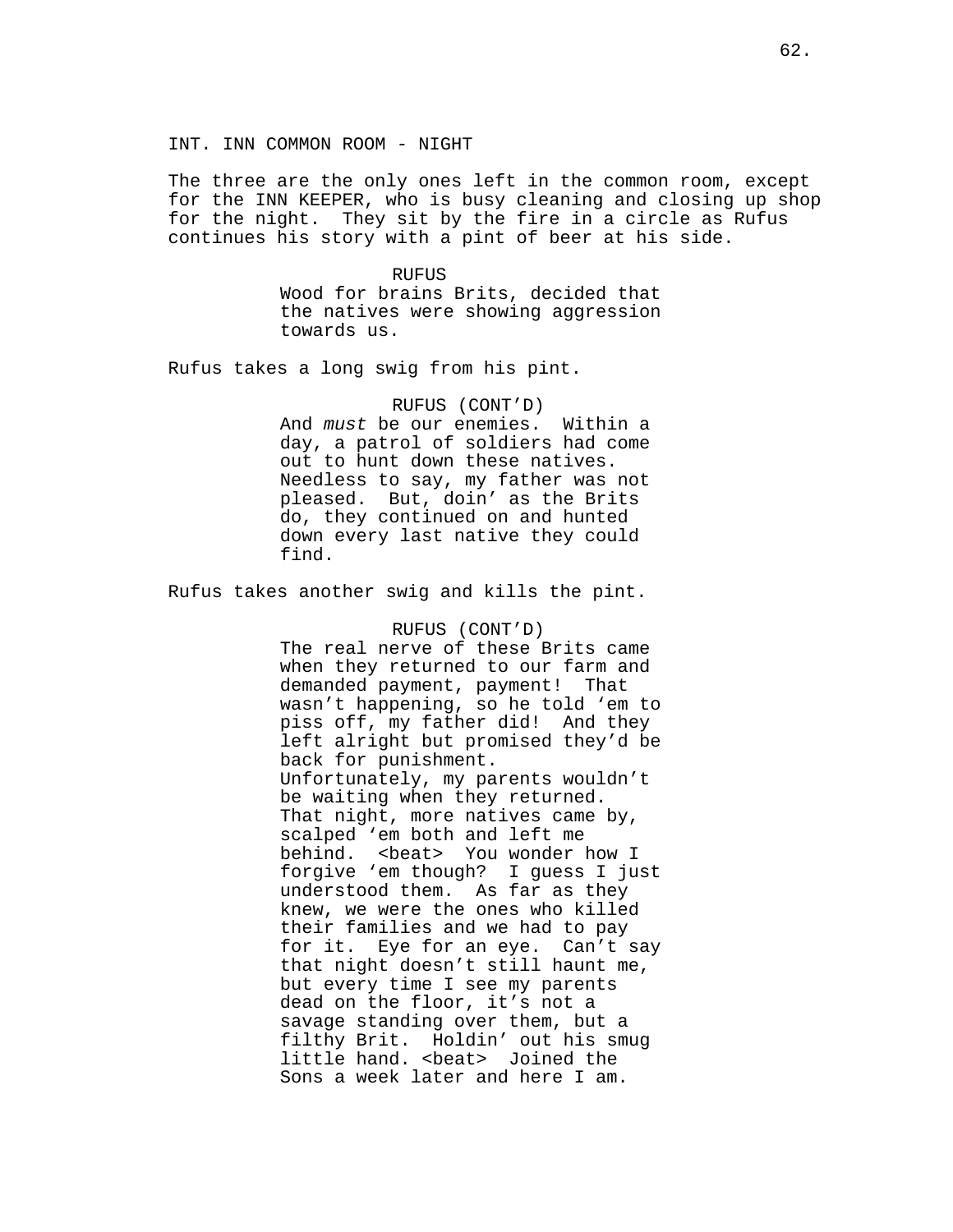The three listen silently to the fire crackle.

RUFUS (CONT'D) 'Scuse me boys.

Rufus walks up the stairs to his room. Benjamin and Grant don't make a peep. The inn keeper continues to clean.

FADE OUT.

INT. INN COMMON ROOM - MORNING

The men are ravenously eating their breakfasts of bread and porridge. A few men talk in low voices but the majority sit in silence as they try to wake up.

Suddenly, the door bursts open and a MESSENGER runs in. The Sons stop eating and watch as the messenger approaches the head of the table.

#### MESSENGER

Sons, the time for action is upon you. Mr. Samuel Adams has needs of great importance and require any and all hands in Boston, immediately.

RUFUS

What 'tis it?

### MESSENGER

That was all they gave me, I am simply to round up as many men to Boston as possible.

BEN Is someone hurt?

MESSENGER I simply do not know.

GRANT How many of us are needed?

MESSENGER Any and all hands!

Rufus rises from the table forcefully.

RUFUS That's all I need to hear.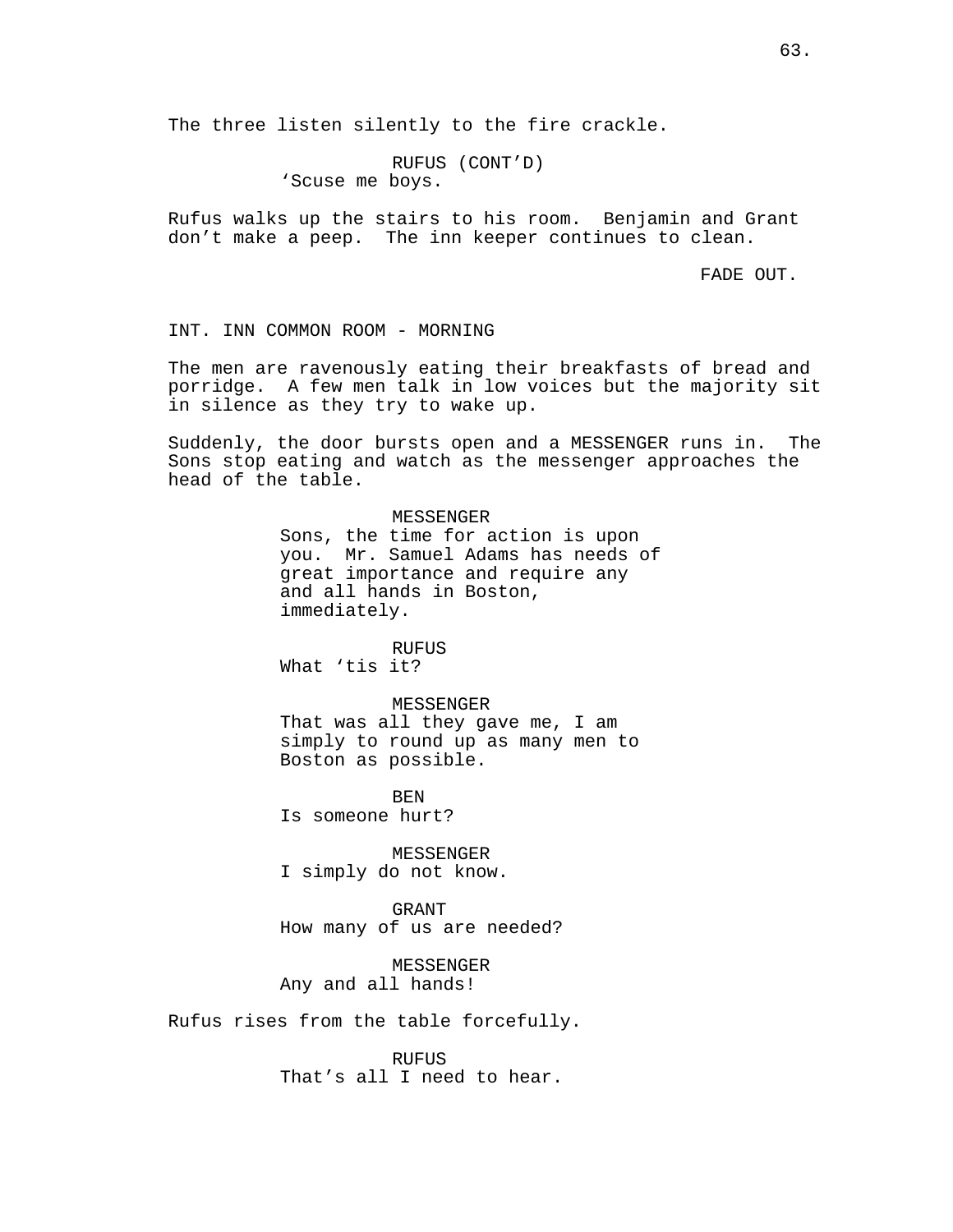The men shovel their last few bites in and leave the inn. Rufus runs back to the table and grabs a few extra pieces of meat and bread from the unfinished plates.

# EXT. BOSTON STREETS

The cart, hauling the Sons, rides down the street. Some of the men crane and look around with mouths agape at the bustling city around them. Benjamin turns to Rufus.

> BEN Rufus. I will meet up with you soon.

Ben hops off the moving cart as Rufus tosses his bag to him.

GRANT Where are you going?

BEN

Home.

Ben hurries off into the alleyways and disappears. A distressed Grant looks over to Rufus, who simply grins back.

RUFUS

Let him be.

## EXT. HAWTHORNE HOUSE

Benjamin appears from a nearby alley and pauses outside his front door. Benjamin stands for a few moments and takes a few deep breaths. Finally, he gathers himself and knocks on the door. Footsteps are heard running up the door and a muffled voice emerges from inside.

> ABIGAIL (O.S.) Who is it?

> > BEN

Abby?

The door swings open to reveal a significantly taller and more mature Abigail. Abigail's face is awe-struck as she pounces on Benjamin and gives him a big hug. Benjamin rushes inside with Abigail still attached.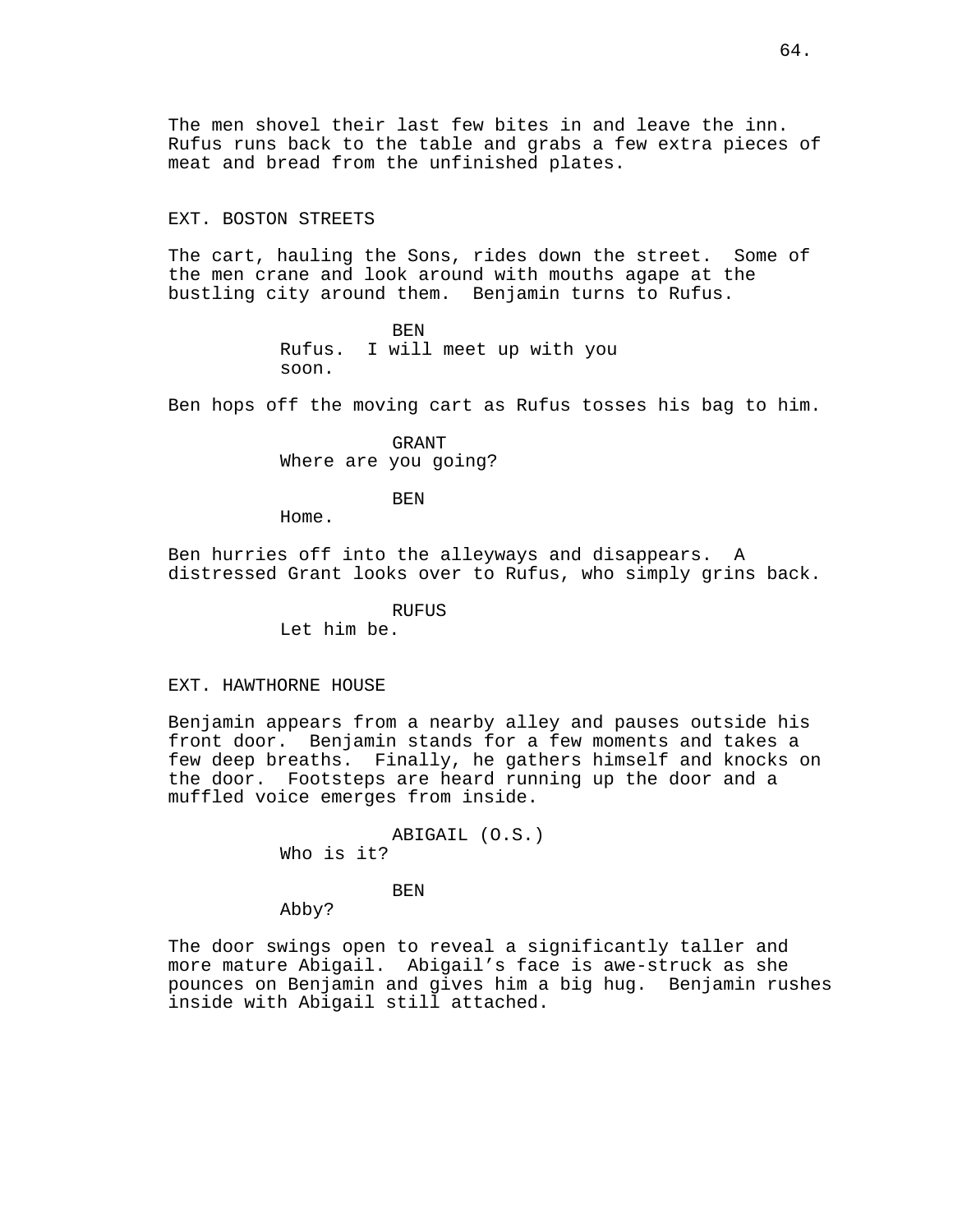Benjamin shuts the door behind himself and Abigail finally releases. No one else is in the main room. Abigail's school work is sprawled across the floor and table.

> ABIGAIL Benjamin! Benjamin, look at you. You're here.

> > BEN

Look at you! Have I really been gone this long?

Benjamin takes some of Abigail hair in his hands and runs his fingers through it. He takes off a glove and touches her face, as if to make sure it wasn't a dream.

Mary emerges from around the corner with reading glasses on.

MARY Abby, who's here?

Mary takes off her glasses and stops dead.

<beat>

BEN

M<sub>O</sub>m.

<beat>

MARY

No. No.

Mary's eyes water as she storms up to Ben, raising her hand for a slap.

MARY

No!

Mary slaps Benjamin across the face, once, twice. Benjamin stands and takes it while Abigail struggles to stop her mother.

# MARY

No!

Tears pour from her eyes. She takes a step back and breathes heavily, staring at her son before her. She moves back in and hugs him tightly.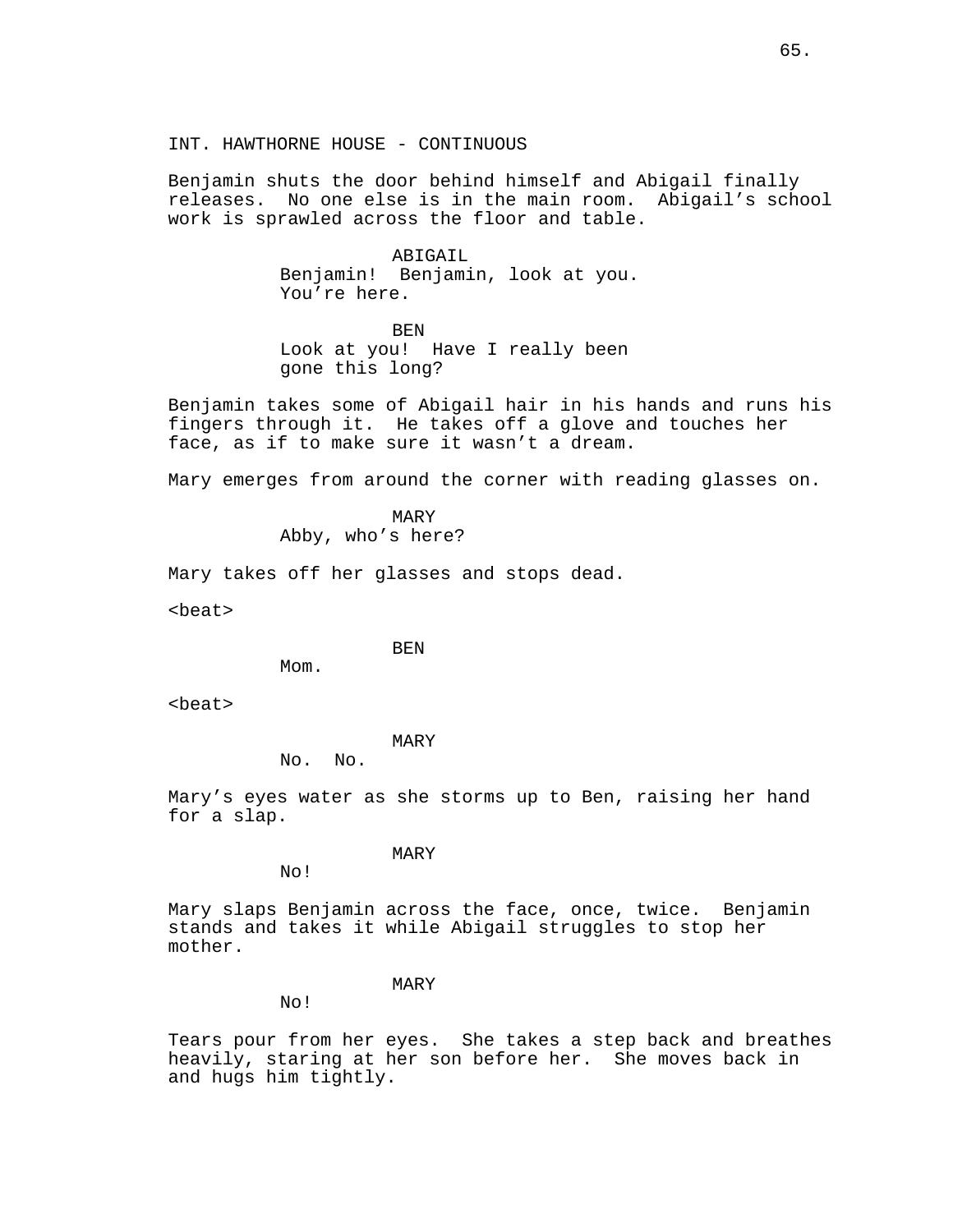MARY (whispered) Oh, Benjamin.

BEN (whispered) I'm sorry, ma.

Abigail leaves to set a kettle on the stove. Mary finally breaks off but keeps one arm around Benjamin as she guides him into the kitchen. Her other arm wipes the tears from her face.

> MARY Dear, you must be starving.

INT. HAWTHORNE KITCHEN - CONTINUOUS

BEN I'm fine. Some tea with milk would be great, though.

Benjamin sits at the table and Mary stands and just stares in disbelief that her son is back home. She covers her mouth and forces back another round of tears.

#### MARY

Are you well? Oh, the stories we've heard are just awful. Please tell me you are fine!

**BEN** I'm fine. Trust me, I'm fine.

Ben looks around the kitchen as the two continue to stare.

BEN (CONT'D)

And father?

MARY At the shop. You will stay until he comes home?

**BEN** 

Yes. We are here for a few days at least. You haven't told anyone why I left?

MARY Nothing beyond a traveling sales job.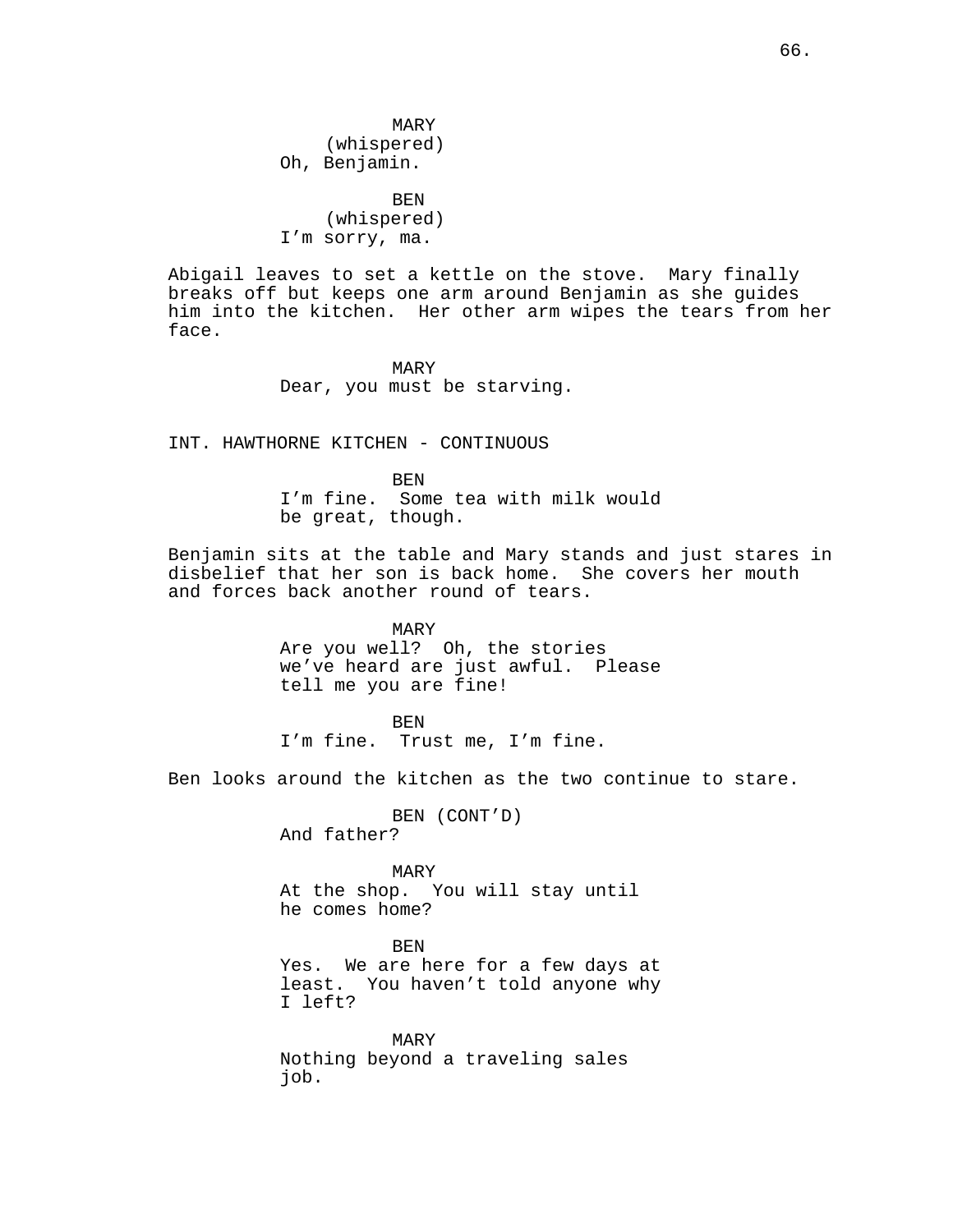The kettle begins to boil and Abigail fixes Ben his cup of tea.

#### MARY

Look, I don't want to get into this, but, just humor me for a second. Are you happy? I worry every day for you and it would do me greatly to just hear how you are.

BEN

There has not been a day that I have regretted my decision. This is what I was supposed to do. We are doing great things, mom.

Ben smiles genuinely at his mother who fights back yet another round of tears.

> MARY (barely choked out) Good. Then, I'm happy for you.

INT. HAWTHORNE LIVING ROOM - LATER

The three are seated in the living room and Abigail and Mary watch as Benjamin continues his story.

> BEN And it's absolutely beautiful. You can't imagine the colors on these trees. Reds and yellows that burn like a sun into the countryside. Ma, you would love it.

From the hallway comes the sound of a door opening and boots clomping out snow.

DANIEL (O.S.)

Hello?

Mary gets a mischievous grin on her face in anticipation of Daniel's reaction to Benjamin.

> MARY We're in the parlor.

DANIEL (O.S.) It's brutal out there, my face feels....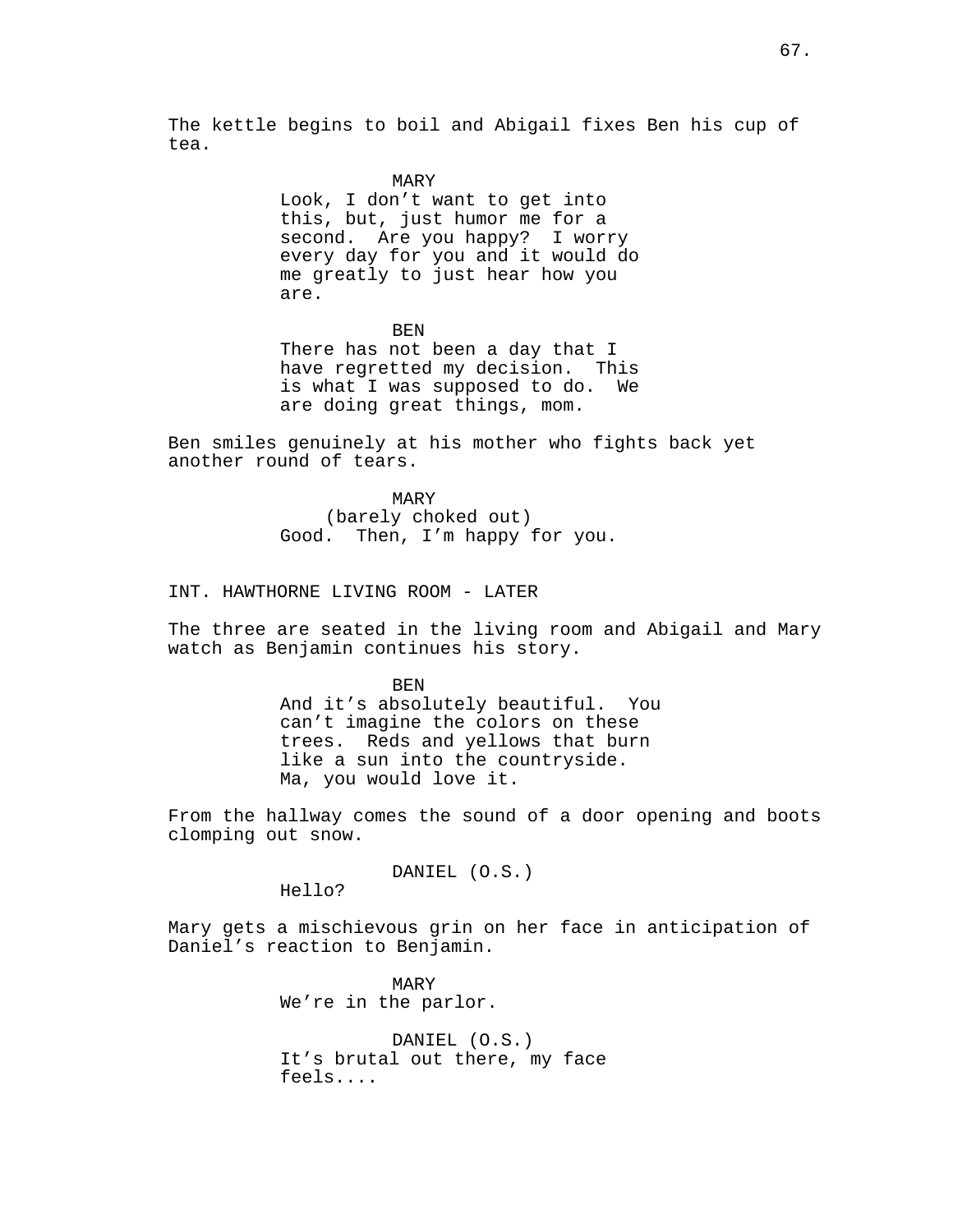# DANIEL

Benjamin?

Benjamin is frozen, is his father happy or sad or angry?

### DANIEL

Benjamin!

Daniel bee-lines to Ben and wraps him in a warm and loving hug.

> DANIEL Are you safe? How do you feel?

MARY He's very well.

Daniel inspects his son's face and sees some remnants on from Mary's slaps on either cheek.

> DANIEL This doesn't look well!

MARY I'm afraid he has me to blame for that.

### DANIEL

So what are you doing here? I passed what must have been your friends at the meeting house.

BEN

Meeting house?

DANTEL. Drawing quite the crowds already from the looks of it.

Ben scrambles to collect his things and races out into the main room.

> BEN It's happening!

He slips on his coat and gloves and pauses at the door. The family appears in the living room doorway and stops.

> **BEN** I'll be back, I promise.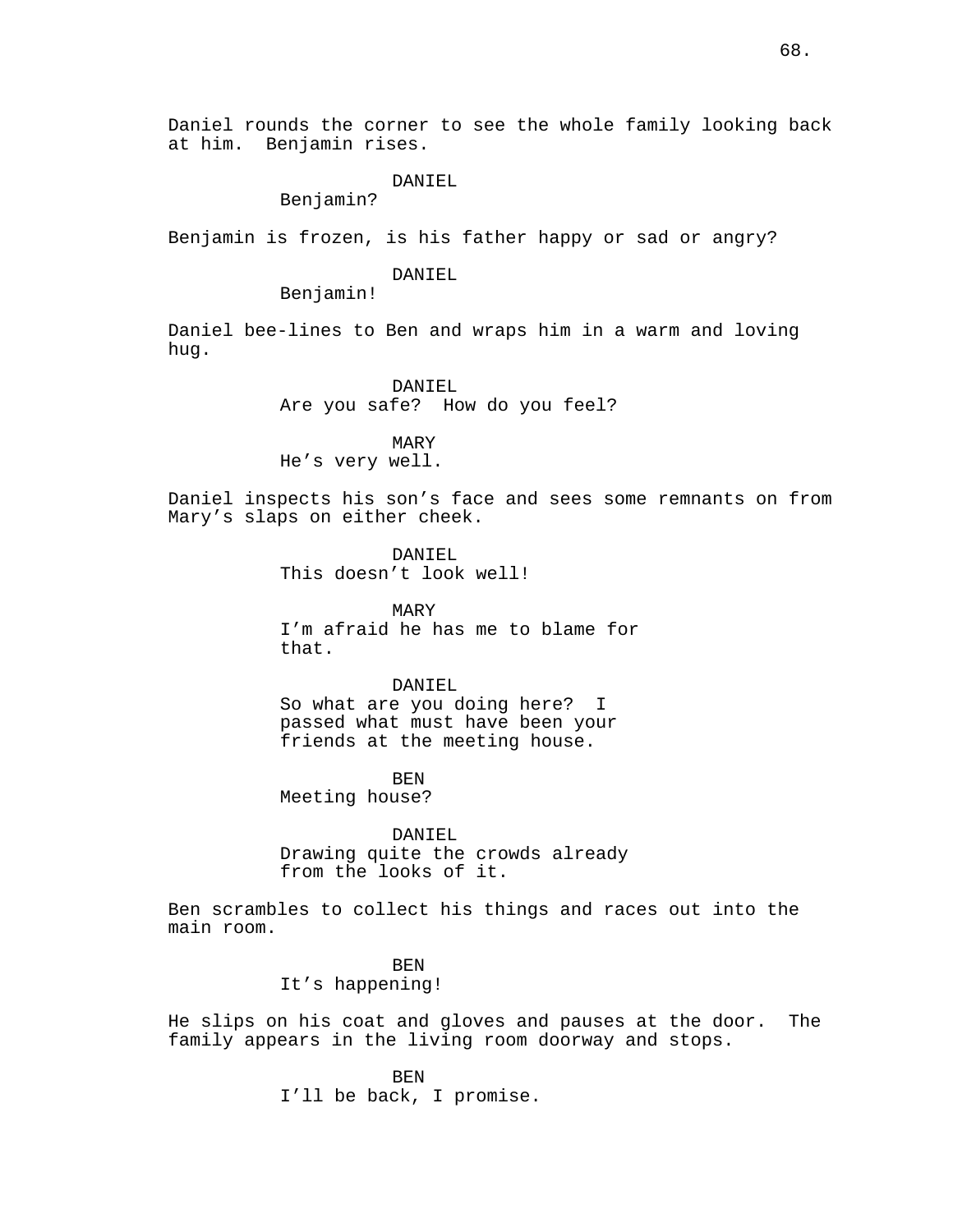Benjamin opens the door and just as he is about to close it...

ABIGAIL

Benjamin!

He stops.

ABIGAIL (CONT'D)

Keep safe.

Benjamin smiles and closes the door behind him.

# EXT. SOUTH MEETING HOUSE

A hefty circle of people, 5 or 6 deep, surrounds Samuel Adams. Although his hair has grayed and his face shows signs of aging, he stands with a healthy youthfulness about him. Samuel stands on the meeting house steps and faces his crowd like a minister on a pulpit. He raises his hands out to the crowd.

#### SAMUEL

Gentlemen, gentlemen!

Samuel looks around the crowd and smiles, this is what he lives for.

### SAMUEL

The hour is upon us. By some divine right, we have three ships at our discretion.

Benjamin appears from down the street. He hustles up to the back of the crowd and hunches over, catching his breath.

> SAMUEL (CONT'D) Three ships, loaded to the decks with fine, East Indian brew.

Samuel's grin doesn't fade. He loves his cocky swagger.

SAMUEL (CONT'D) And they think we are going to follow whatever Father George says!

The crowd boos and hisses at the sound of George's name.

SAMUEL (CONT'D) Ha. Do tell me, are we going to roll over?!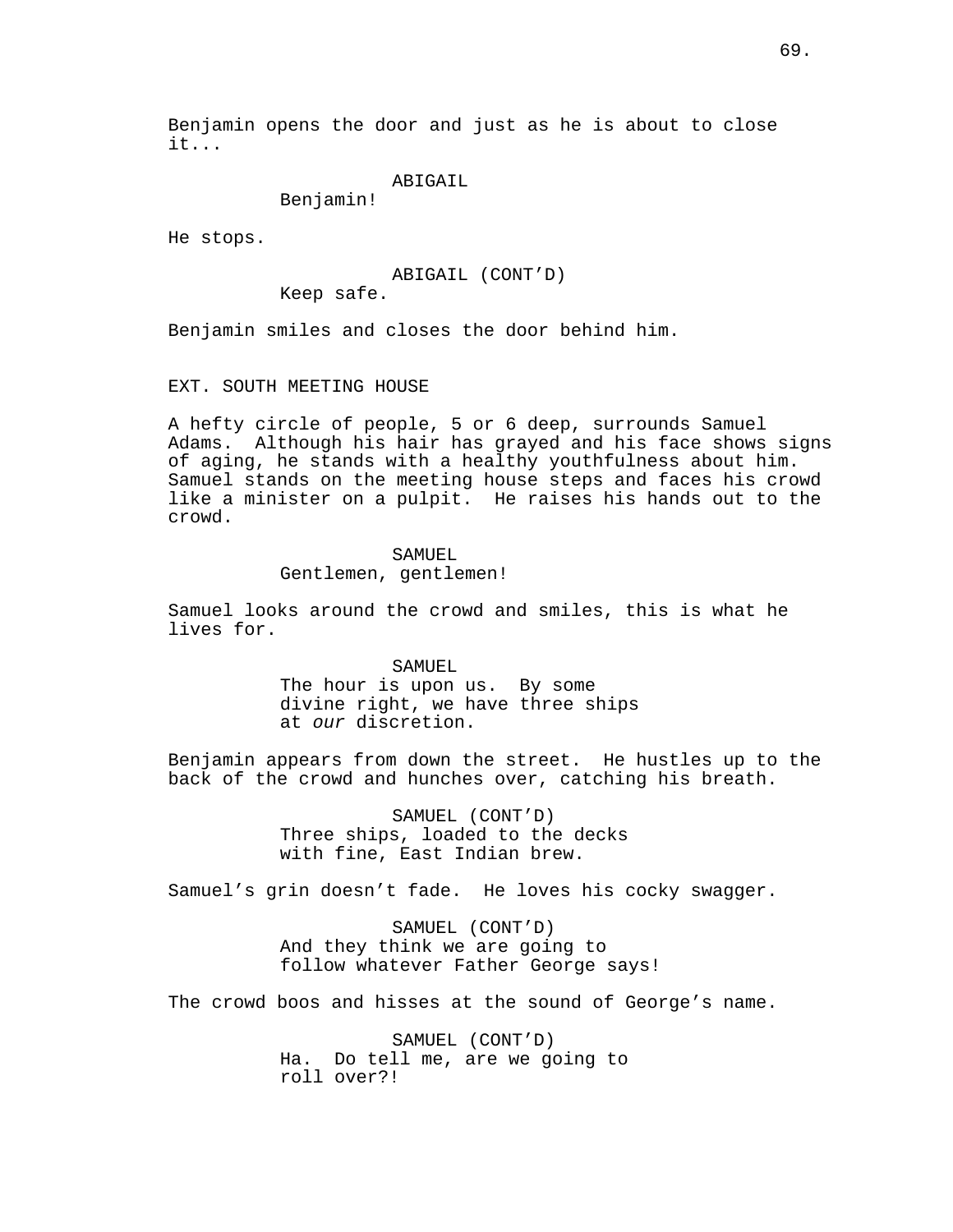### CROWD

NO!

Benjamin looks around the crowd to try and catch familiar faces.

> SAMUEL Are we going to surrender?

> > CROWD

NO!

Benjamin sees Rufus in the middle and he grins, knowing he is in the right place.

> SAMUEL Are we going to lie down and let them have their way!?

This time, Benjamin joins in with an emphatic fist pump.

CROWD

NO!

SAMUEL Men, they want peace. But you know what I say. If you want peace...prepare for war!

The crowd hoots and hollers. Benjamin swings his arm around in the air.

> SAMUEL (CONT'D) Tomorrow night! Boston Harbor will be but a teapot!

EXT. SOUTH MEETING HOUSE - NEXT DAY

A man walks up the street towards the meeting house. A few pockets of Sons stand outside the meeting house, anxiously discussing the plans for that night. We follow the man through the first group.

> SON #1 Row up to the side and apparently just climb...

He walks out of earshot and then passes by another group.

SON #2 Samuel should be starting us up soon. Most of them are insi...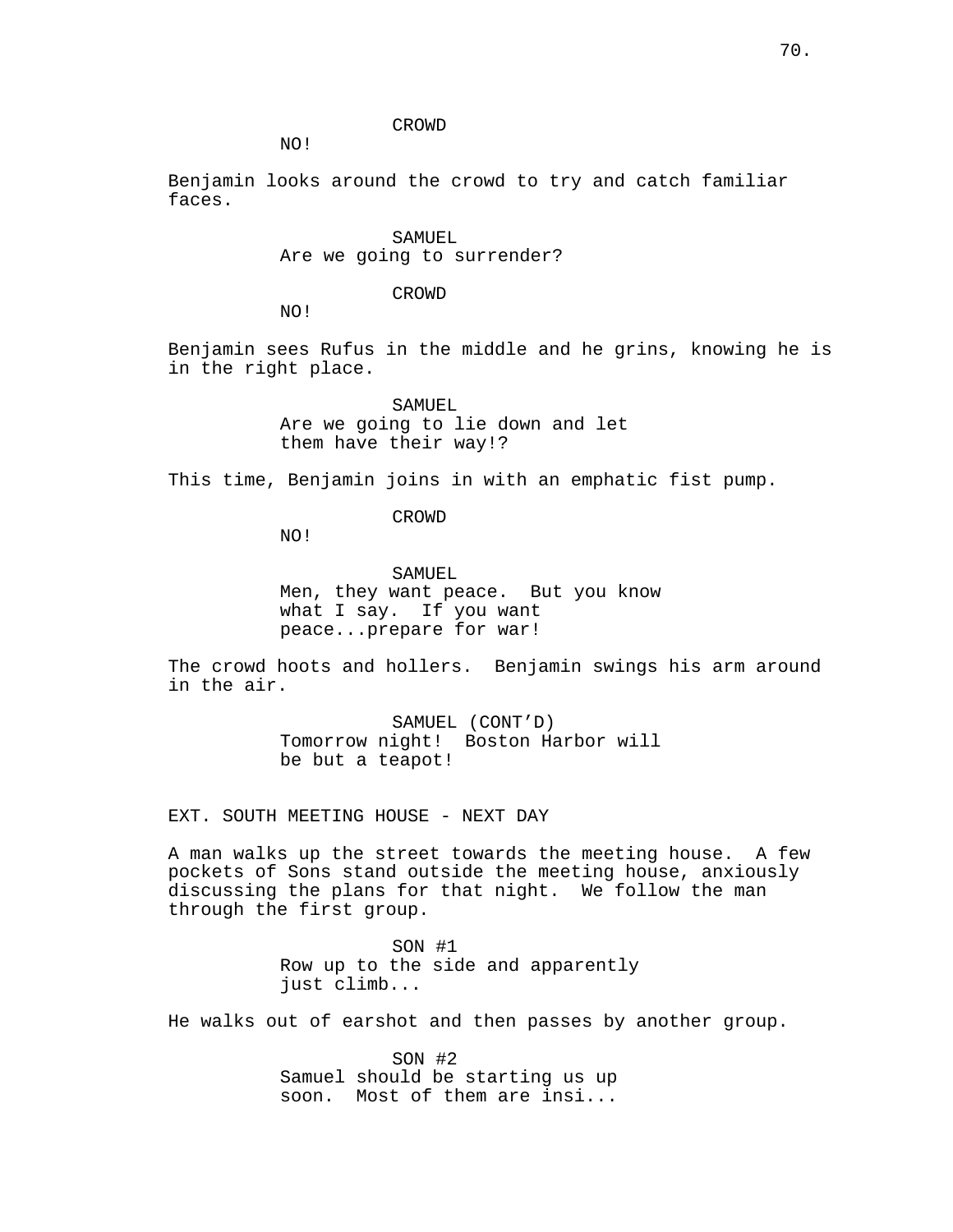The man walks out of earshot again and reaches the steps to the meeting house. Halfway up the steps, another man wearing an Indian headdress walks out of the doors, his face covered in soot. They acknowledge each other as we enter the meeting house.

# INT. SOUTH MEETING HOUSE - CONTINUOUS

Electric excitement fills the room. Over a hundred men half dressed in Indian costumes line the walls and tables. Some paint each other's faces with black soot while others pull on the last pieces of their costumes.

Rufus and Benjamin stand near the corner. Benjamin is beaming and in full Indian garb, his face is almost unrecognizable underneath the soot caked on his face. Rufus tugs at the crotch of his snugly fitting leather pants and takes a swig from his flask.

RUFUS

Now how?...

Rufus scrunches again in his pants, clearly uncomfortable.

RUFUS (CONT'D) They're gonna split on me.

BEN (sarcastically) Look good though. How about me?

RUFUS

Looks like you can actually breathe down there. Hey, Samuel, day's not gettin' brighter!

Samuel Adams, whose back has been facing the two, holds up a finger to the man he was talking with and spins around. Samuel is still in the midst of finishing his "face paint" and smudges it around as he speaks.

SAMUEL

Yes, of course, of course. (to everyone) Sons...Sons! This is it. Many of you have waited for your chance, your chance to show your mettle. They are testing us, poking us until we give. Some may call them just boxes of tea but those leaves will soon stand for far more. Boys. This, is, it! Oo-ah!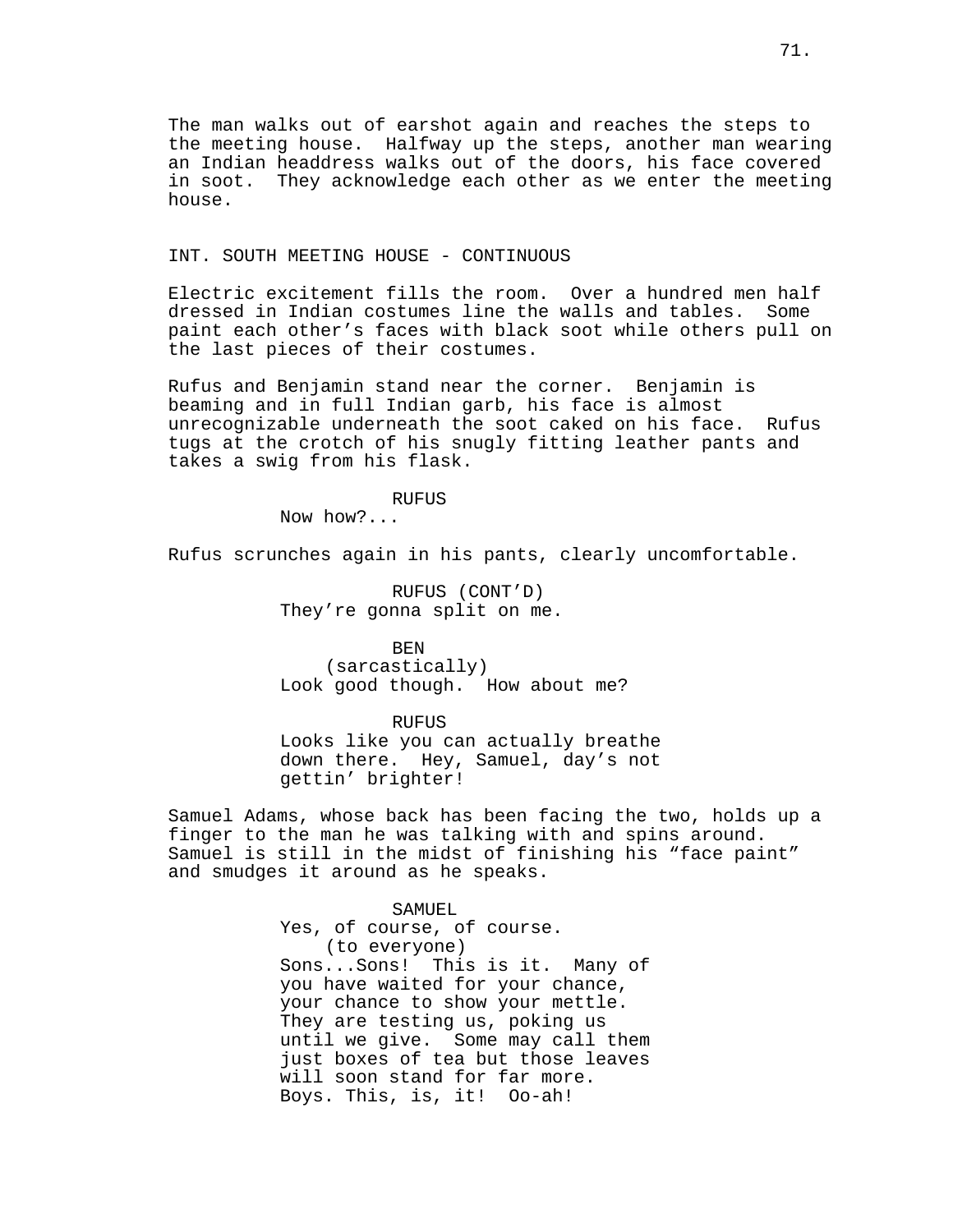#### EVERYONE

Oo-ah!

# SAMUEL History awaits!

Samuel grabs one more handful of soot and smears it all over his face and neck. He turns and leads the men out of the meeting house. Everyone follows, some with fists held high, some mimicking Indian noises and swinging their hatchets. Benjamin and Rufus exchange one last look and file into the crowd.

## EXT. BOSTON STREETS

The gang of soot covered Indians file down the streets and fall into stony silence as they see the pockets of colonists waiting and watching.

MONTAGE OF FOLLOWING CLIPS:

COLONISTS eyes fill with fear, awe and excitement.

CHILDREN hide behind their MOTHERS' dresses and peek at the Indians' impressive procession.

MEN hold up their fists in support.

FAMILIES collect themselves and run into their houses before the Indians pass by.

A little BOY marches alongside the group for a few paces before his older SISTER scoops him up and scurries off.

EXT. GRIFFIN'S WHARF

Three ships sit idly by in the golden light of the afternoon sun. A crowd of hundreds has formed on the docks to watch the events unfold. Up the hill, approaching the docks, are the Sons of Liberty with a considerable amount of colonists buzzing about them.

The Sons look glorious.

The crowd on the docks part for the Sons to come through, like the Red Sea opening for Moses. A few COLONISTS stand off to the side, restraining the officers on duty. The men section off into ten man groups and file off to their respective rowboats. Their movements are swift and without any verbal orders from Samuel; each man knows his place.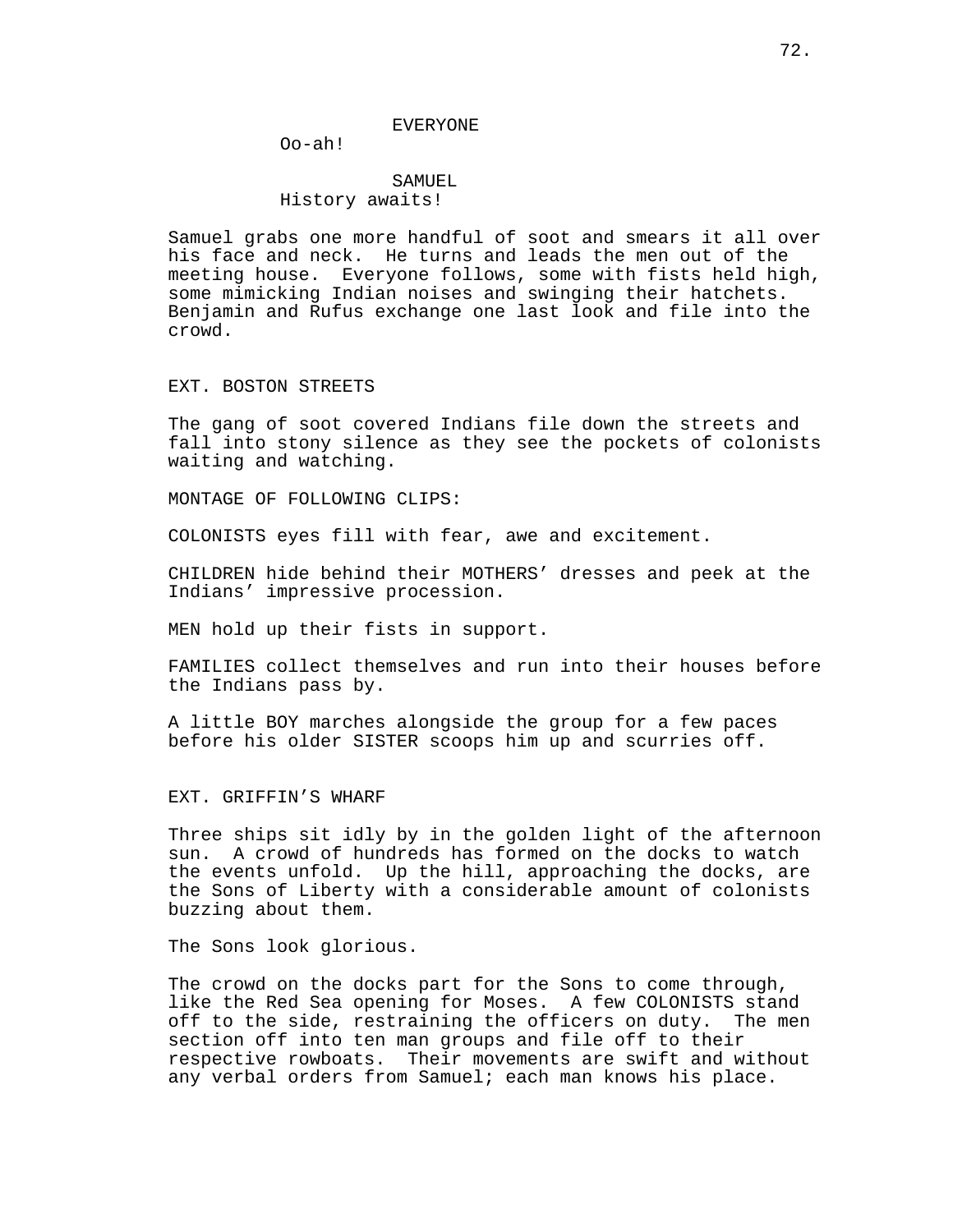## EXT. HARBOR

The rowboats of Indians move with precision like a coordinated military attack. They descend upon the three cargo ships holding the tea. The ships' crew scramble on the deck and the alarm bells ring out.

## EXT. ELEANOR DECK

Benjamin is first over the rail of the ship and is met by the small CREW that has been stationed to keep the tea secure.

The men's eyes are glazed over with fear as they stand guard.

Benjamin stands alone, staring at them through his blackened face. Slowly, one by one, his fellow Sons join behind him and form a wall of soot-covered Indians.

> BEN We're here for our tea.

The majority of the crew step aside but one crew-member stands put like a sentry in front of the doors that lead below deck.

> CREW MEMBER I...order you to stop. In the name of His Majesty.

A BURLY INDIAN raises his fist at the crew member, who stares ahead sternly, bracing himself for the blow.

> BURLY INDIAN You? Order me?

Ben quickly rushes over and pulls back on the burly Indian's arm to restrain him.

> BEN (to crew member) Please. This is happening, whether you're conscious or not. Now I can let go of my friend here, if your pride is too much?

The crew member considers these words and after a brief pause, moves one step to the side. The burly Indian snarls and chuckles to himself as he pushes past and leads the rest of the Indians below deck.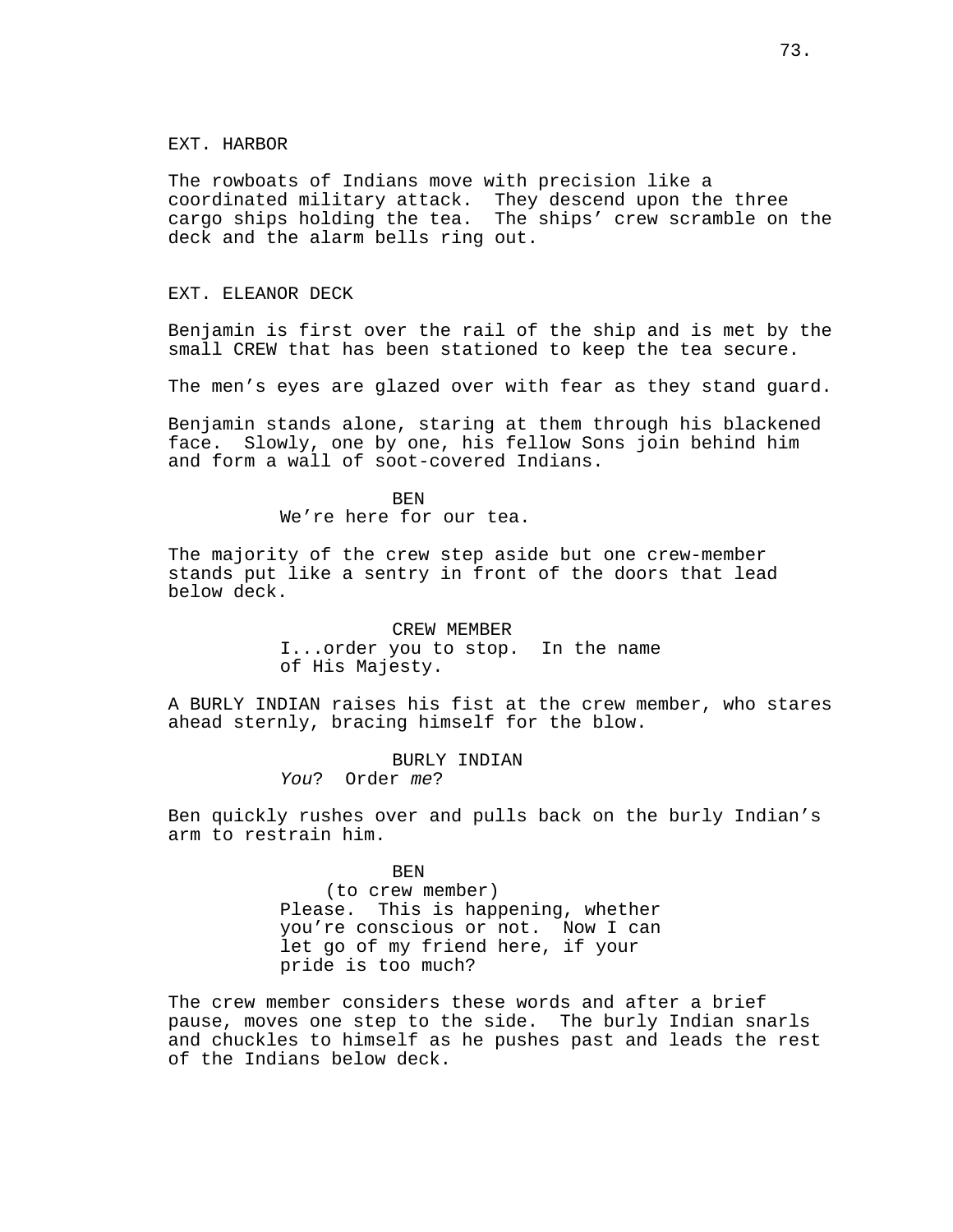## EXT. HARBOR - SUNSET

The scene is right out of a painting. The sky is lit in brilliant shades of orange, red and yellow. The ships sit peacefully in the harbor while men scurry around like ants, hurling box after box of tea into the bay. Small pools of tea leaves surround each of the boats and the boxes bob up and down in the water like buoys.

#### EXT. ELEANOR DECK

Ben and the burly Indian emerge, hauling a crate of tea from below deck and heave it down on the ground. The crate has the Royal seal and East India Trading Company insignia on top. Ben grabs a metal wedge from the ground and pries open the box to expose the tea leaves inside. They both lift it up and dump it over into the water. Silently and efficiently.

Down the railing, another team of two crack open a crate to find leaves of tobacco inside. One of the Indians reaches down and grabs a handful to his nose and takes a whiff.

> INDIAN #1 Mmm. Smell that?

He passes a handful to his partner who takes it and breathes it in.

> INDIAN #2 Ooh. Tobacco!

Indian #2 looks around to check that the crew isn't watching and stuffs a handful into his coat pocket.

> INDIAN #1 I like your thinkin'.

Ben sees the two men stuffing tobacco into their pockets and rushes over. He smacks down their hands and throws the lid back on the crate.

> **BEN** No! We are not thieves.

INDIAN #1 And what do you call all this brew sitting in the harbor?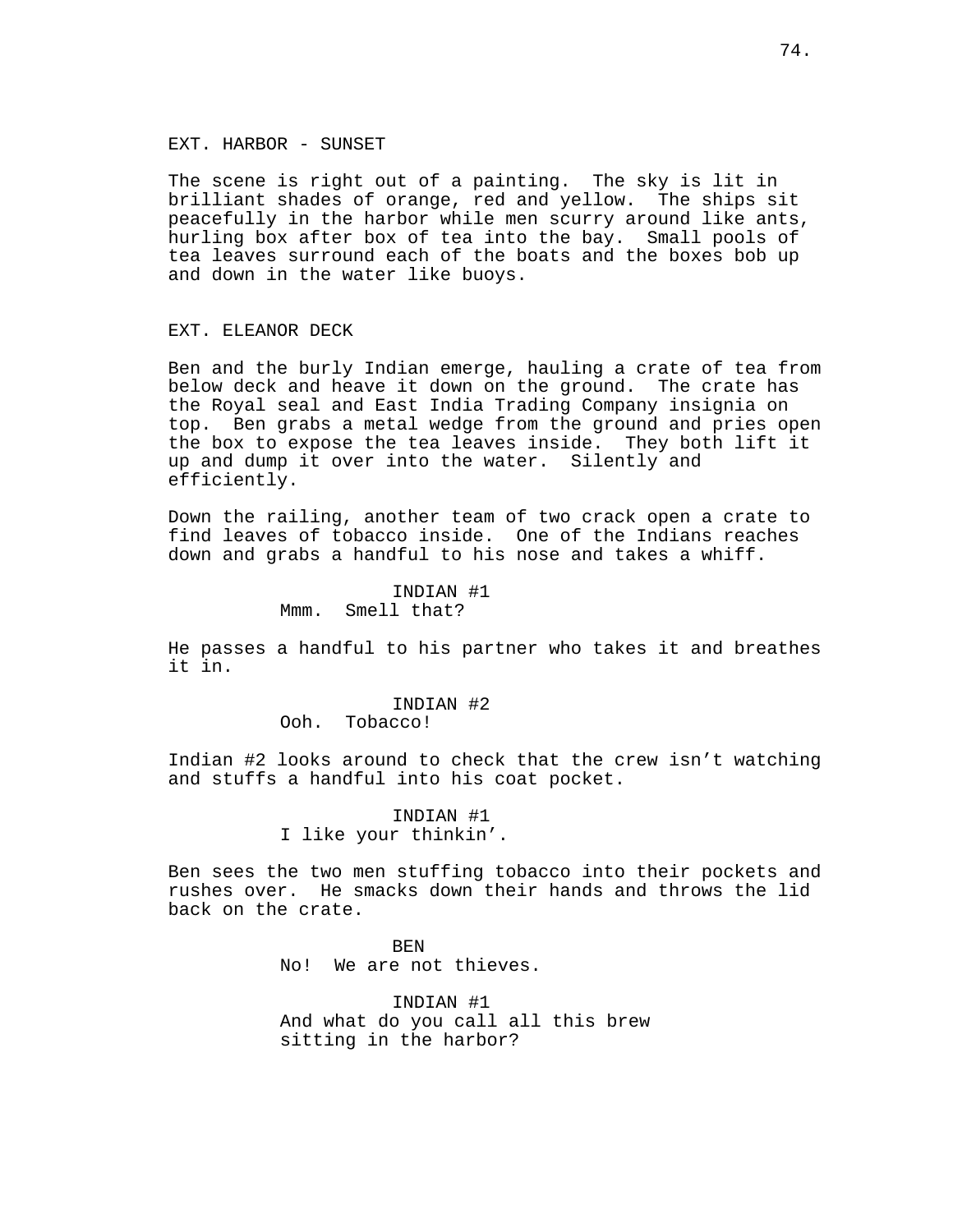**BEN** We had one goal, this... (grabs a handful of tobacco) Isn't it. Box it up and put it back.

The two men look at each other, a little blown away at a young kid giving them orders. The burly Indian steps up behind Benjamin and sends a threatening glare at the two men. Indian #2 nods at Indian #1 as they box it back up and bring it below deck.

## EXT. ELEANOR DECK - LATER THAT NIGHT

The last box is tossed over the edge. The Indians hoot and holler in celebration. The men hug each other and they even pat the crew members of the ship on the back in elation.

Down the line of ships, the last few boxes are emptied as well and the celebration spreads. A faint cheer can be heard from the few people still gathered on the docks watching on.

INT. FOXSBOROUGH PUB - LATER

A small band plays in the corner of the stuffed pub, a joyous and celebratory song. The room is filled with warmth and smiles. Men pat each other on the back, clink their beerfilled mugs and toast to a job well done.

The burly Indian, whose soot is now smeared all around his face and his clothes, sits across the table from Benjamin. Benjamin and he are locked in a dead stare, each holding a mug of beer. Rufus' chubby face pokes in.

RUFUS

Go!

within seconds Benjamin has already lost. The burly Indian Benjamin and the burly Indian begin chugging their beers and slams his mug back down on the table as Benjamin merely finishes a quarter. Ben sets his mug back down in defeat as the burly Indian reaches over the table and scrunches his hair in a noogie-like motion.

> BEN (V.O.) Elijah. Your letter has found me in good health and great spirits.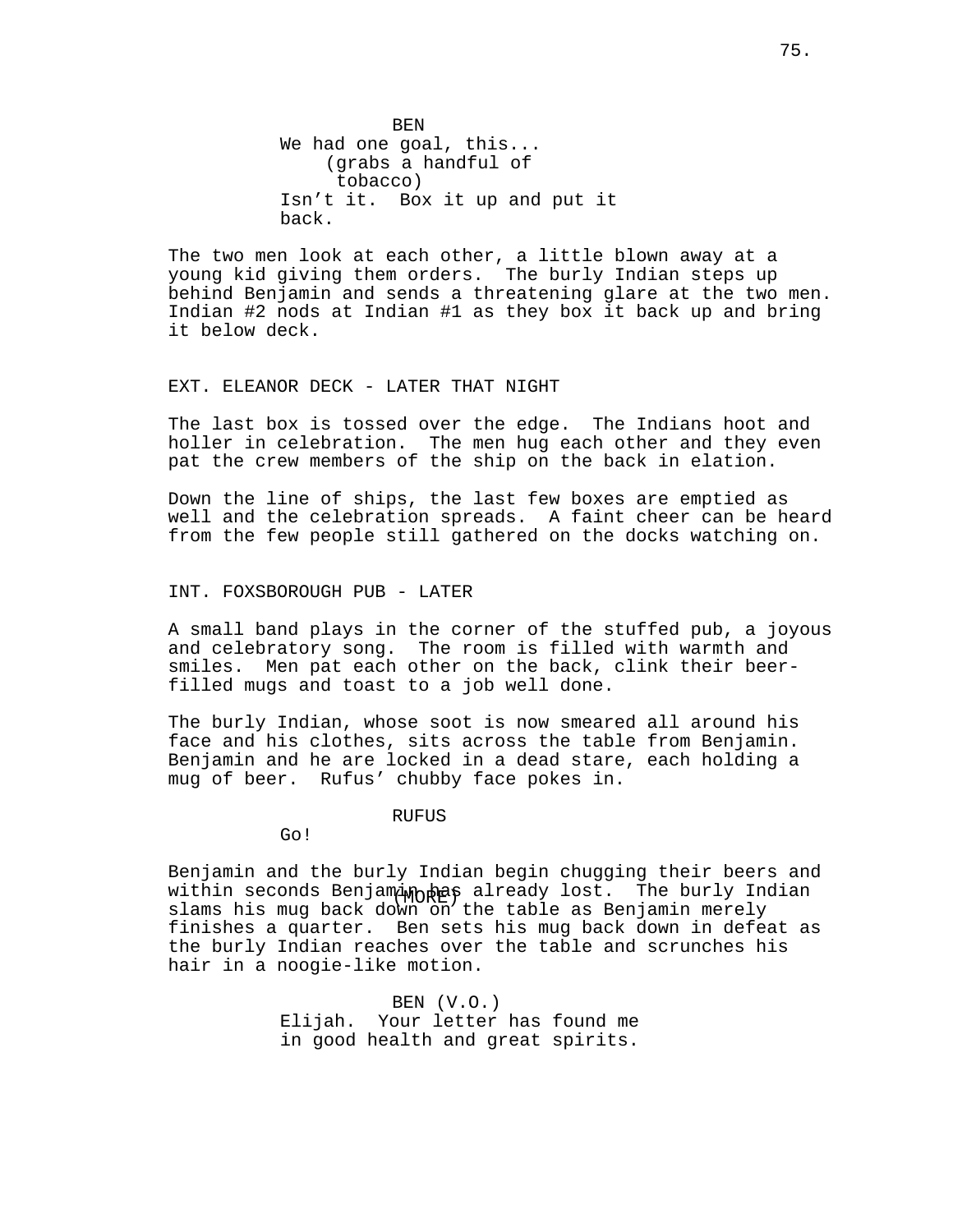## BEN(cont'd)

I was fortunate enough to return to Boston for a brief while but it appears the next leg of my journey will take me to Richmond. I can't apologize enough for not seeing you while I was home.

Benjamin is beaming as he looks around the pub. Men stand in a line with their arms around each other's shoulders chanting non-sense along with the music.

EXT. CUSTOMS OFFICE

Benjamin approaches the building, as men in customs uniforms frantically come and go out the door.

> BEN (V.O.) I passed by the customs office briefly but it appears I may have missed you.

Benjamin peeks into a window to see Elijah, standing at attention before Officer Wallace's desk.

> BEN (V.O.) Looks like you had quite enough on your hands regardless, with the incident in Boston Harbor and all.

Elijah is being screamed at by Officer Wallace and yet, he remains stoic. Their words are all but muffled by the glass but their power still remains.

> BEN (V.O.) I still try to fathom how so much tea was destroyed by so little men and with very little casualty by my understanding. I will save my enthusiasm for the matter because I know how close it is to your heart.

Benjamin turns away from the window just as Elijah looks over. Elijah's expression changes as if he recognized Benjamin at the window, but his attention snaps back to Wallace who continues yelling.

INT. ELIJAH'S BEDROOM

Elijah has Benjamin's letter in his hand and he continues reading it under the light of a single candle.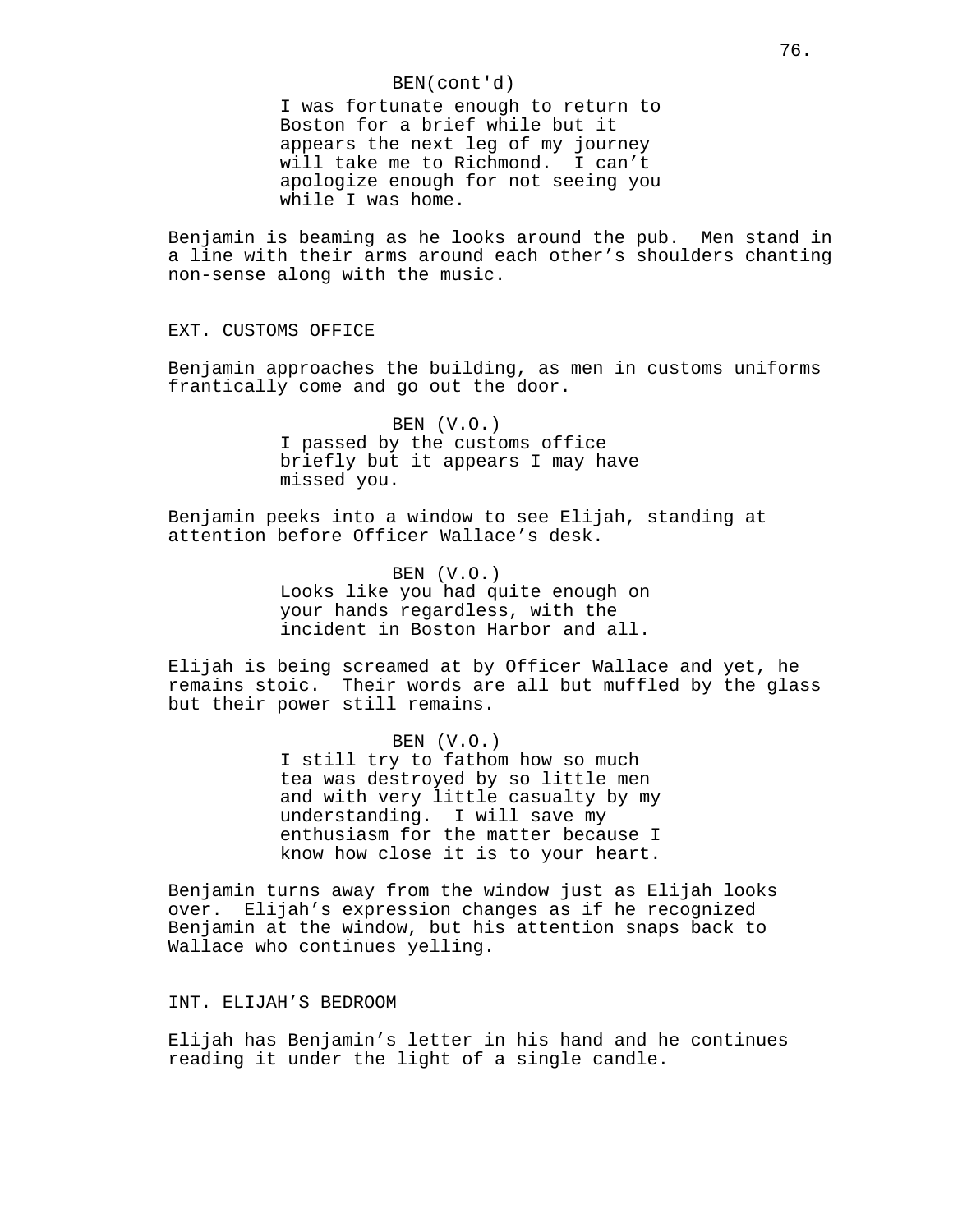BEN (V.O.) The lighter side, is that my superiors assured me we will be back soon. I give you my solid promise, I will not leave Boston without a meeting. Until then, Dearest friend, Benjamin.

Elijah slips the letter on his table and blows out the light. Elijah sits in the darkness as the final ember from the candle fades away.

FADE OUT.

INT. CLASS ROOM - DAY

Elijah stands at the board. The room is full of children with books of blank paper for them to practice penmanship. The kids are concentrating deeply on writing, while Elijah clears off the letters on the board.

ELIJAH

That it all for today. Please, go home and practice. I want you all to have four pages of sentences by tomorrow. And don't forget about our math tables as well. You are dismissed.

Chairs screech across the floor as kids toss their books into nap-sacks and chatter to one another.

Rebekah enters from outside and stands in the doorways as everyone files out. Elijah collects his things and is the last out of the room. Elijah walks out the door but as he passes Rebekah, he double checks to make sure none of the children see as he kisses Rebekah.

> REBEKAH A good lesson today, Mr. Young?

ELIJAH Even I was getting a little fidgety near the end there.

Elijah locks the door up behind him.

REBEKAH I'm sure you did fine.

Rebekah slips her arm through Elijah's and the two start to walk away, arm-in-arm.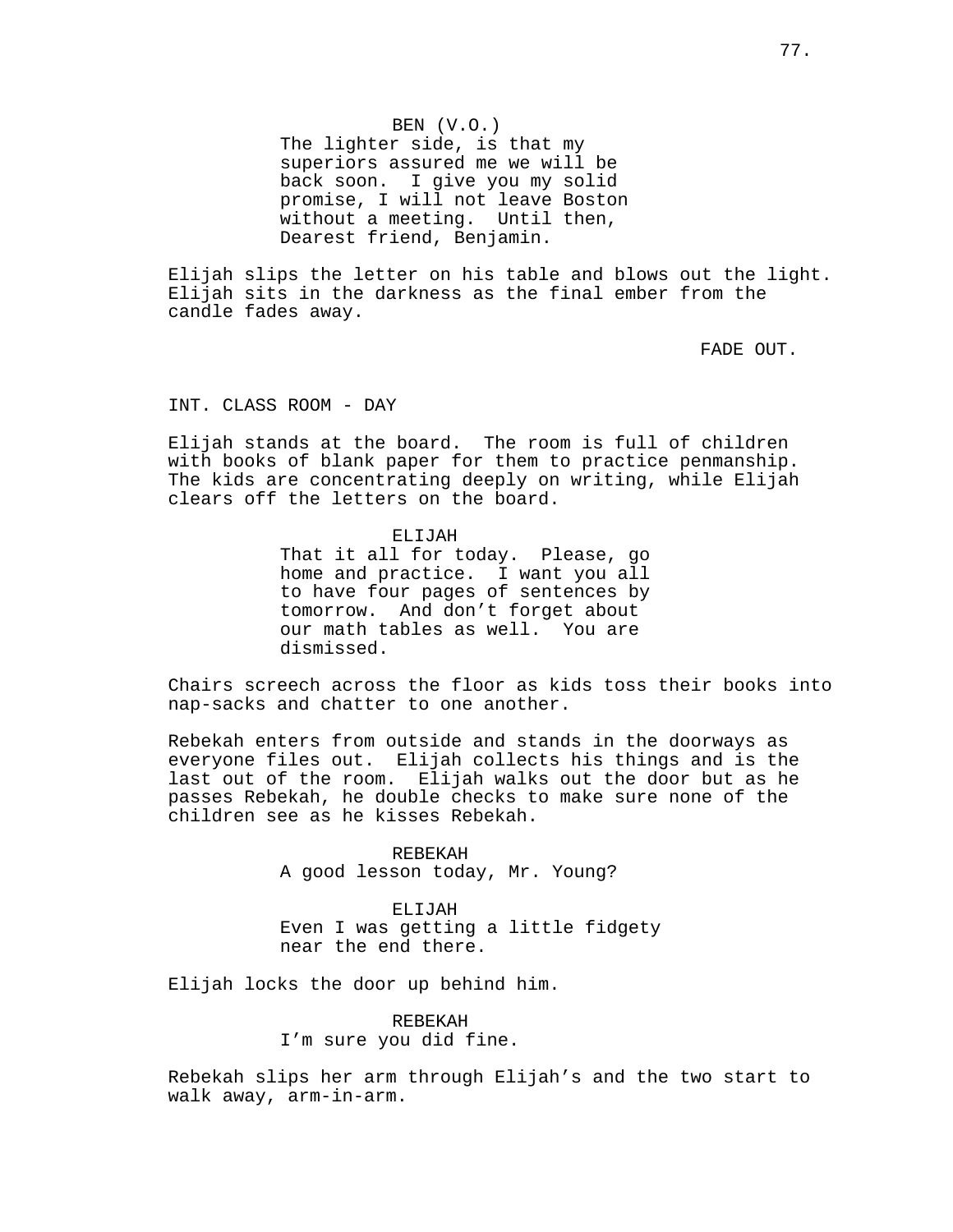ELIJAH Now for the race home against my father.

REBEKAH Stop it. Just enjoy the afternoon.

Callie runs back down the street towards Elijah and Rebekah and the two release their arms from one another.

> CALLIE Mr. Young? I forgot my book inside!

REBEKAH Oh no! Mr. Young can get it for you.

CALLIE

Really?

Elijah looks around, double checking that his father is not within eyeshot.

# ELIJAH

Apparently.

The three double back and Callie's face beams in delight.

ELIJAH (CONT'D) Don't want you missing that times tables practice.

Elijah unlocks the door and Callie runs inside. Seconds later she pops back out with her book in hand.

> CALLIE Thank you, Mr. Young!

Callie starts running away again but stumbles across a man's path. It's Edward.

# CALLIE

Sorry, sir!

Callie looks back to see Elijah and Rebekah, arm-in-arm again.

#### CALLIE

See you tomorrow, Mr. Young!

Elijah waves after Callie, who has now disappeared down the streets.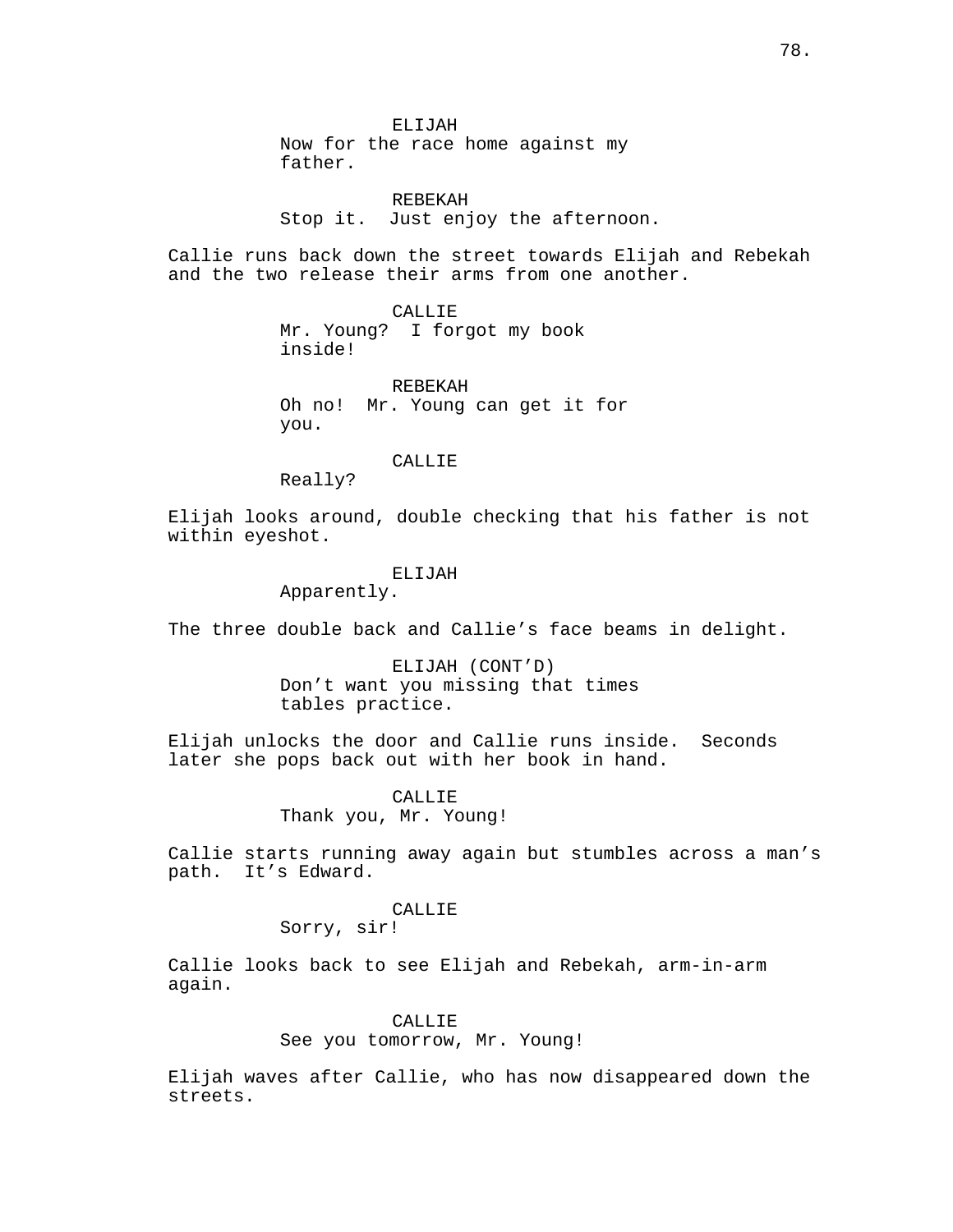As his eyes start to look away, he catches a glimpse of his father, standing in the road, trying to piece together why the girl said Mr. Young. Edward follows her trail with his eyes back to see Elijah, standing frozen in fear next to Rebekah. Edward's mood turns very sour and he marches over.

#### ELIJAH

No, no, no, no! I told you it was a race home. Go, Rebekah.

## REBEKAH

He can't be that mad? What does it matter what you do in your free time?

#### ELIJAH

It's not free time when it overlaps my customs work. I've been skipping out early to come here for over a week now.

# REBEKAH

Elijah?

# ELIJAH Please, leave. I don't want you around now.

Rebekah walks off looking concerned and she steals occasional glances backwards as the father and son near one another. Edward picks up speed as he closes in and hits Elijah across the face. Rebekah stops and covers her mouth as she watches the confrontation from afar.

## EDWARD

The school house, Elijah? You waste your time that should be spent at work, at a school house?!

ELIJAH

Dad,  $I--$ 

EDWARD Get home! Now!

Edward shoves Elijah off and Edward continues on towards Rebekah, who is watching from a small distance.

> ELIJAH Don't hurt her!

> > EDWARD

Home!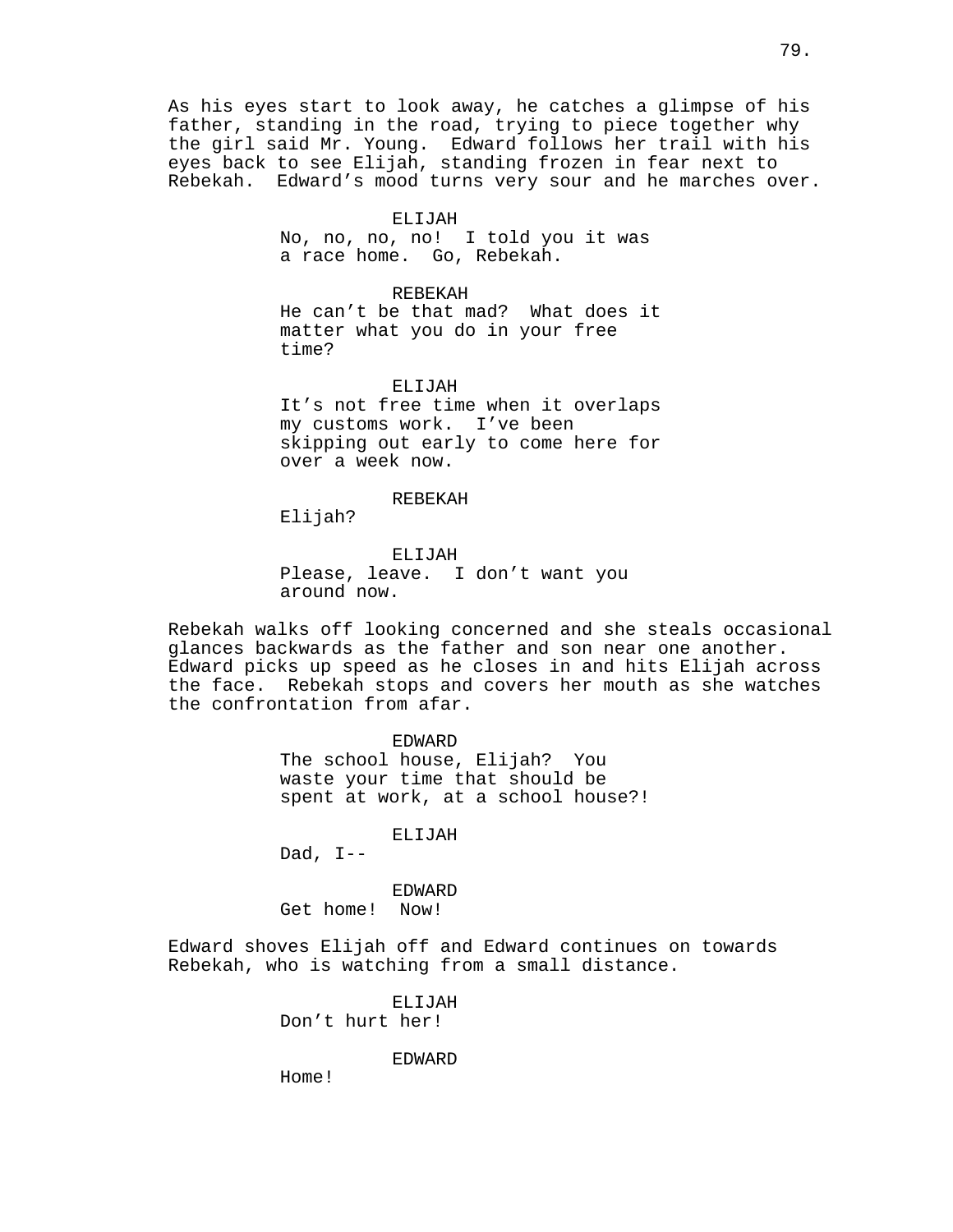REBEKAH Mr. Young, I can expl--

EDWARD You won't explain a thing! His job is not to do yours, you hear? Take a good look, he won't be back any time soon.

Edward is livid and charges back up the street towards home. Elijah is several yards ahead, turning around at every second, trying to see what transpired. Rebekah stands in place and cries.

INT. YOUNG FOYER

The front door bursts open as the two men walk in. Sarah rushes around the corner with a look of surprise on her face.

> SARAH Elijah? Edward? What's the--

EDWARD Not now. Get in there, Elijah.

He half-shoves Elijah into the living room as Edwards rips off his coat, tosses it down and follows in.

INT. YOUNG LIVING ROOM - CONTINUOUS

Elijah throws his bag on the floor and stands facing his father.

> ELIJAH This isn't fair, father!

EDWARD Isn't fair! Have you lost your mind? Skipping work to go do that woman's job!

ELIJAH I'm not doing her job. It's mine. And I've worked there for weeks now.

EDWARD You work at the office. With me.

ELIJAH I hate it there, always have.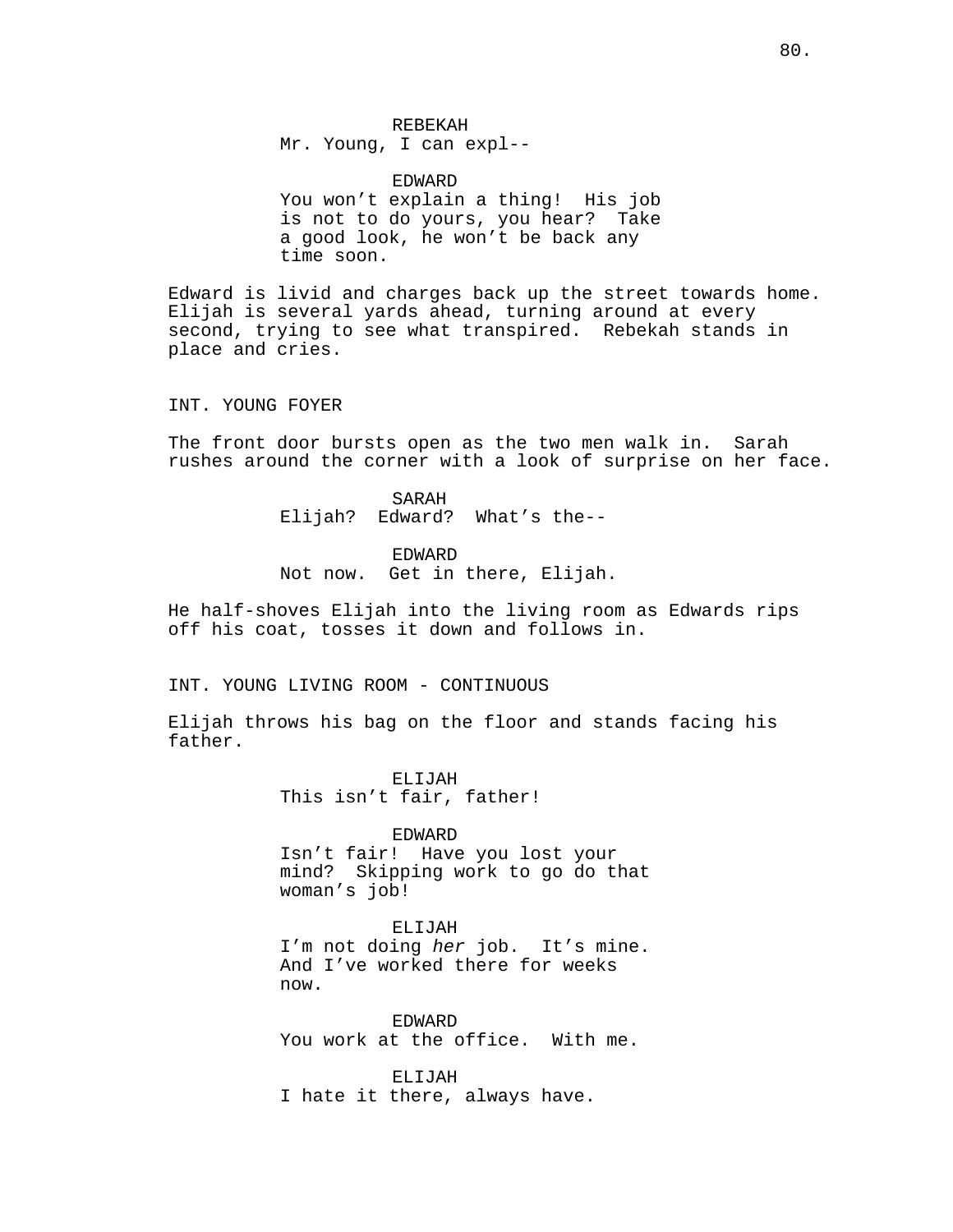EDWARD

So what? You're going to wear one of your mother's dresses and begin teaching? Son, the job is for women!

ELIJAH The job is for anyone! Since when is teaching children, only for women.

EDWARD It is not your place. Your place is with me.

ELIJAH It's not and it will never be.

EDWARD This is un-believable.

Edward breaks off their stare and paces about the room.

EDWARD (CONT'D) What did I possibly do?...Where did I go wrong?

# ELIJAH

There's nothing wrong!

# EDWARD

Son, you've skipped work and completely ignored your duties. Duties to His Majesty, none-theless.

ELIJAH Well that's a shame for His Majesty.

EDWARD Get upstairs! Now.

# ELIJAH

Happily.

Elijah leaves Edward furiously pacing about the room.

EDWARD You're going tomorrow! And you're staying!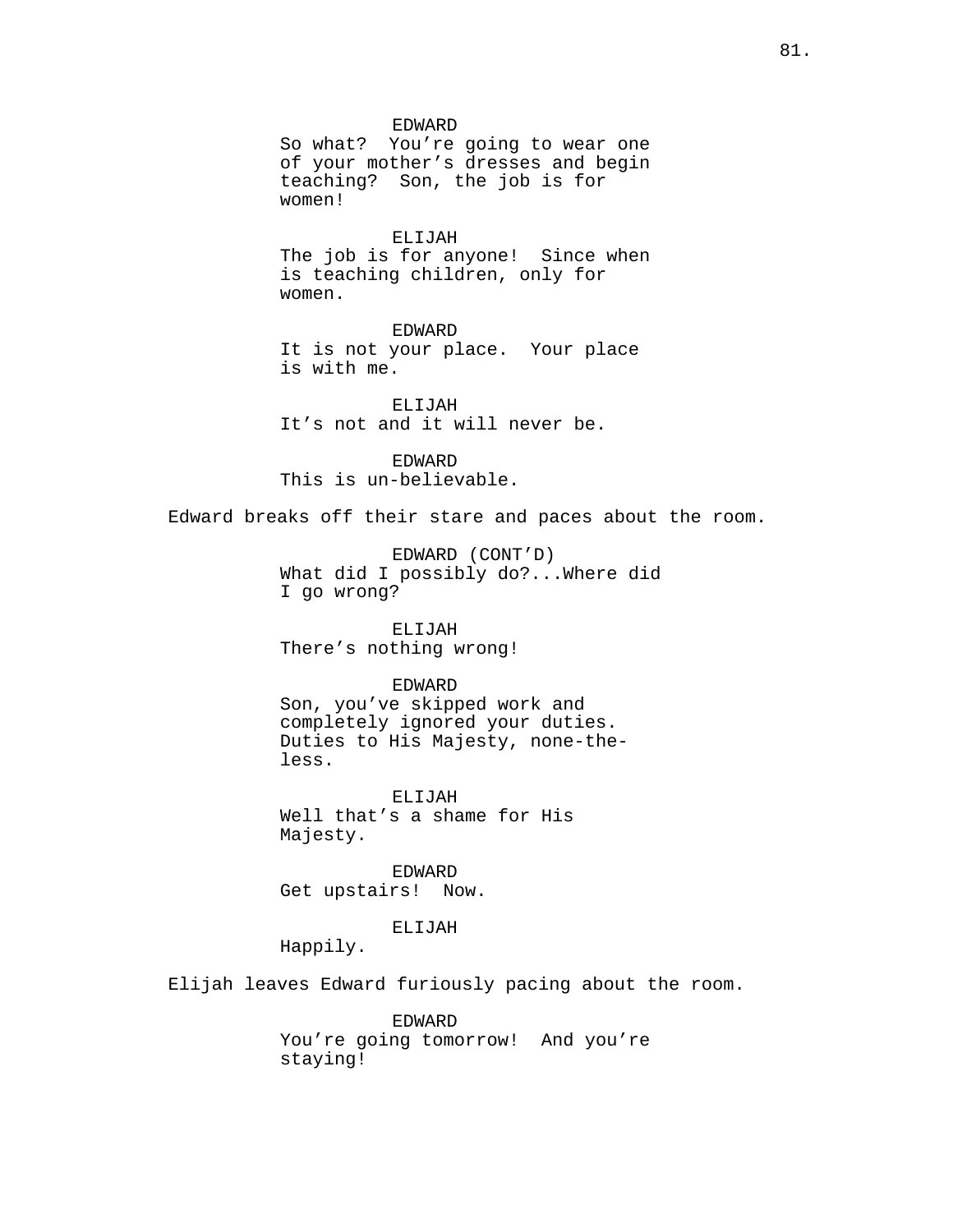Edward swipes a bowl off the table and it breaks on the floor. He breathes deeply and takes a seat, burying his face into his hands.

INT. CUSTOMS OFFICE INTERN ROOM - NEXT DAY

Elijah sullenly and quietly is buried in work. He scribbles on papers and checks books that are scattered about. Each motion is completed with an extra bit of frustration to it. Caleb comes bursting into the room, clearly shaken up by the news he carries.

> CALEB Sheppard is hurt!

## INTERN #1

How so?

CALEB Those bastard Sons of Liberty. Made a spectacle of it all.

ELIJAH Caleb, of what?

CALEB They tarred him! They tarred him and they humiliated him! And a crowd watched and did nothing. They cheered!

INTERN #2 The Sons aren't looking for more of us, are they?

CALEB He was an example, they said. How dare they...they mock...the very men that give them liberty.

Caleb sits down at his desk next to Elijah.

ELIJAH It was only a matter of time.

CALEB How can you say that?

ELIJAH What? With the kind of laws we give them, they will only take it for so long.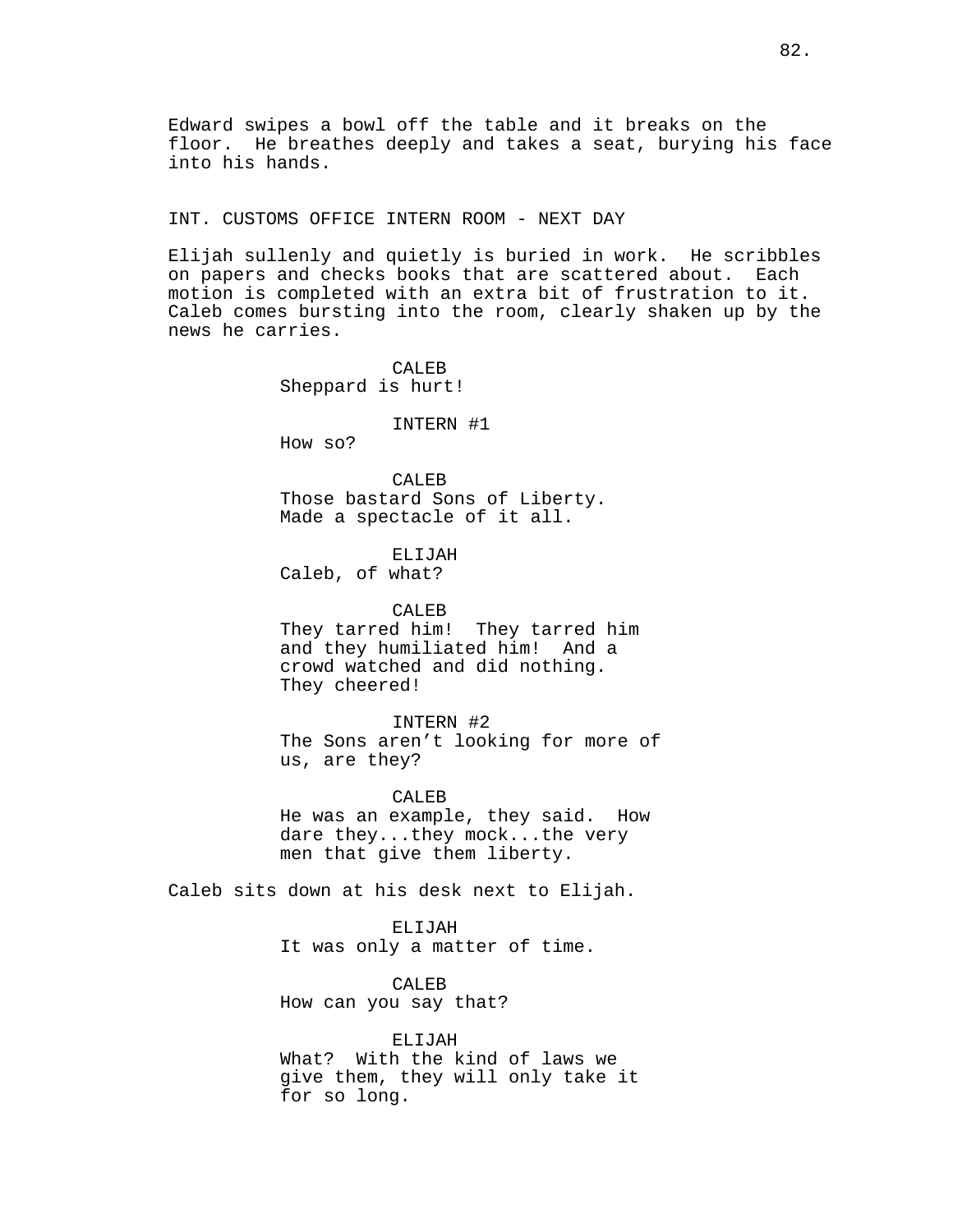# CALEB

What are you saying?

ELIJAH

Look at us. We tax their stamps, they protest. We take their tea, they dump it in the harbor. We pass these absurd Coercive acts under the name of security and they respond with violence. You can't expect someone to sit and take this.

CALEB You're walking a fine line, Elijah.

#### ELIJAH

I am. But I think I'm finally standing on the right sight of it.

Elijah stands up, grabs his papers and walks out of the room, leaving the interns baffled.

INT. CUSTOMS OFFICE HALLWAY

Elijah pushes past men as he heads straight for Wallace's office.

INT. WALLACE'S OFFICE

Elijah barges straight in without knocking.

OFFICER WALLACE What is the mean--

Elijah chucks his papers all over Wallace's desk.

ELIJAH I'm through! What you're all doing is not right, and I'm at my end!

OFFICER WALLACE You're making a mistake, son.

ELIJAH I really don't think so.

Elijah turns and leaves as Wallace tries to collect the papers strewn across his office.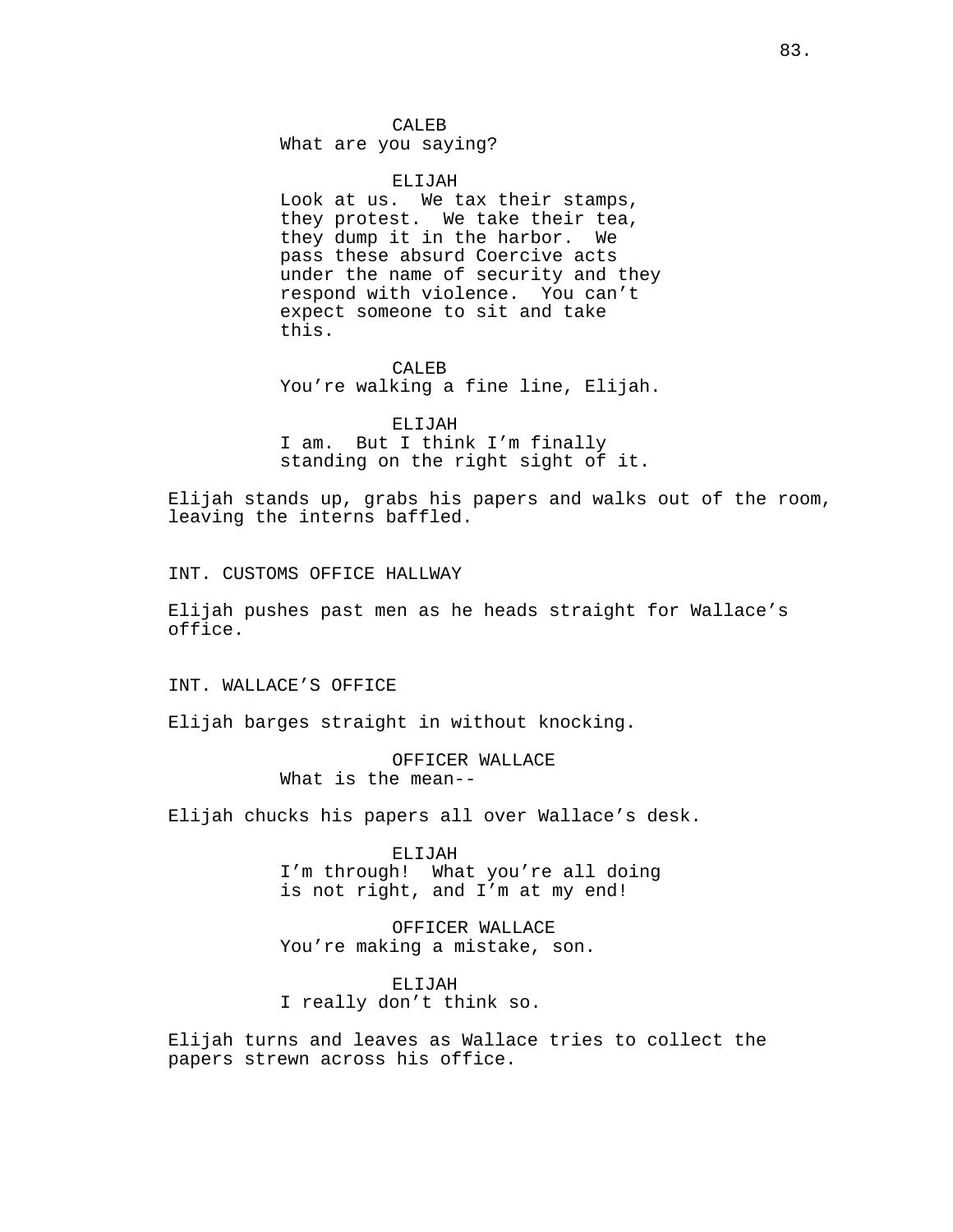# EXT. BOSTON STREETS

Elijah is steaming. He walks down the streets and through the alleyways with fervor and determination.

#### ELIJAH (V.O.)

Benjamin. Never have I needed another person to truly talk to. I can only say so much with Rebekah. I quit customs today. Up and left in a real fury too, you would have been proud. We pushed these Sons too far and I think we're paying the price for it.

Elijah walks by an old tea act sign and he rips it off the wall and throws it onto the ground.

#### ELIJAH (V.O.)

Another tar and feather happened. They got a real officer this time, too. You know, I've never agreed with you on the these things before, but after being on the other side, I don't know. Public spectacles aren't the answer, but at least it's something. It's absurd to think that someone can take this kind of blatant abuse laying down. Well, I've had it.

Elijah reaches the school yard and walks to the door.

ELIJAH (V.O.) I'm breaking free and I am doing what I please.

EXT. RICHMOND STREETS - DAY

Benjamin walks with a few unknown Sons and Paul Revere. Normal city life goes on around them.

> ELIJAH (V.O.) I am going to start full time with Rebekah, regardless of my father's reaction. I've wasted too much time under his thumb. I must see you soon, your friend, Elijah.

Up ahead, is a BRITISH SOLDIER reprimanding a pathetic looking COLONIST. Paul stops the group as they pass by.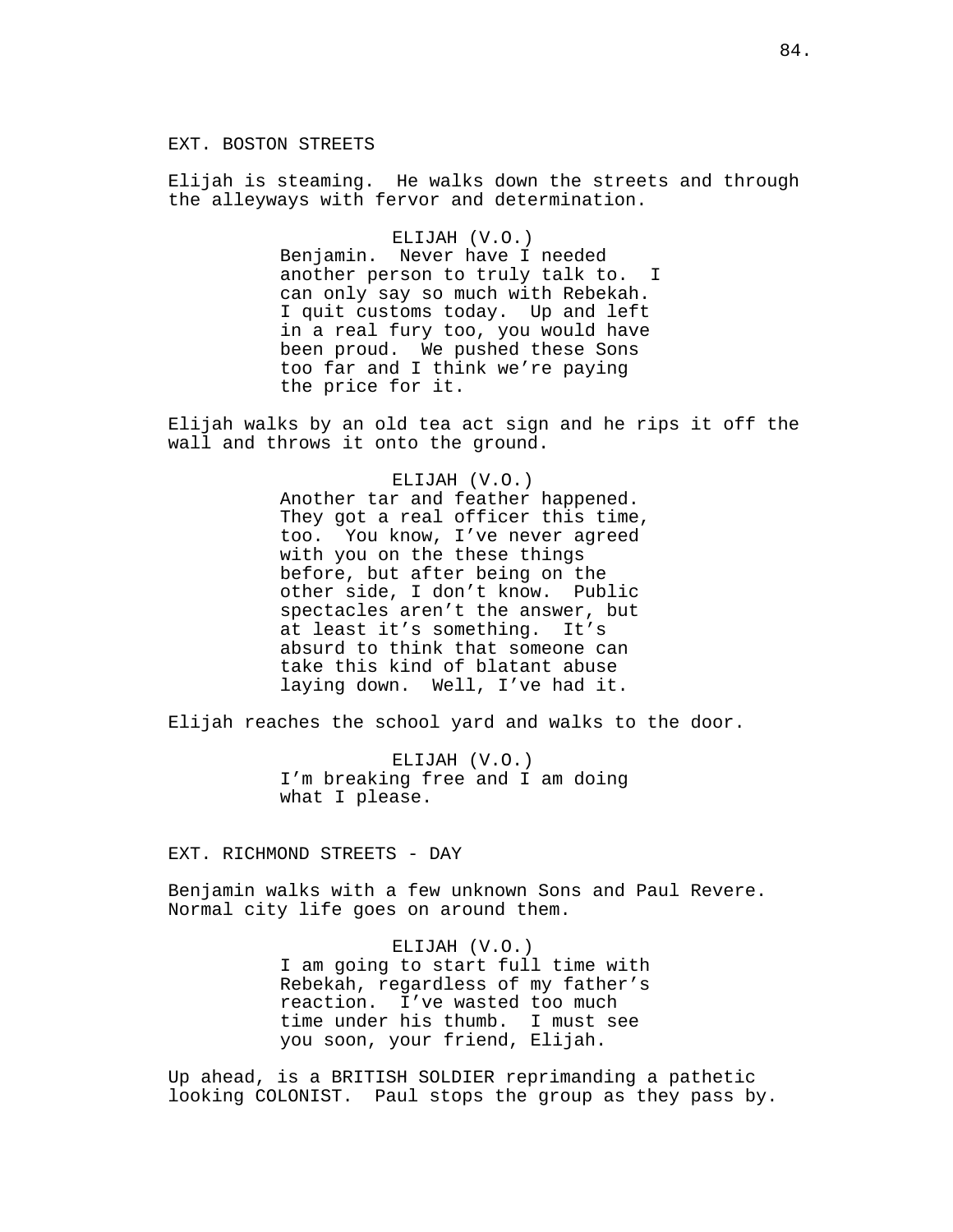BRITISH SOLDIER If I tell you to not look at me again, then you won't!

PAUL

Hey!

The soldier stands up and the pathetic looking colonist scurries off.

> BRITISH SOLDIER Hey, yourself.

> > PAUL

What's going on here?

The soldier is suddenly surrounded by several Sons and he's beginning to sense the impending danger.

> BRITISH SOLDIER That man spat in my direction.

> > PAUL

That's curious. I don't see any spit on your shoes here. Or on this fine uniform.

The soldier looks increasingly concerned as the Sons close the circle tighter and tighter.

> BRITISH SOLDIER It was...in my direction.

PAUL So if I was to say...

Paul spits on the ground, directly in front of the officer's shoes.

> PAUL do that. You might have a problem.

BRITISH SOLDIER Well, I mean it dep--

Paul grabs the soldier by his collar and pulls him in close.

PAUL It's not wise to start threatening people around here, now. You see, because you never know, who might be watching.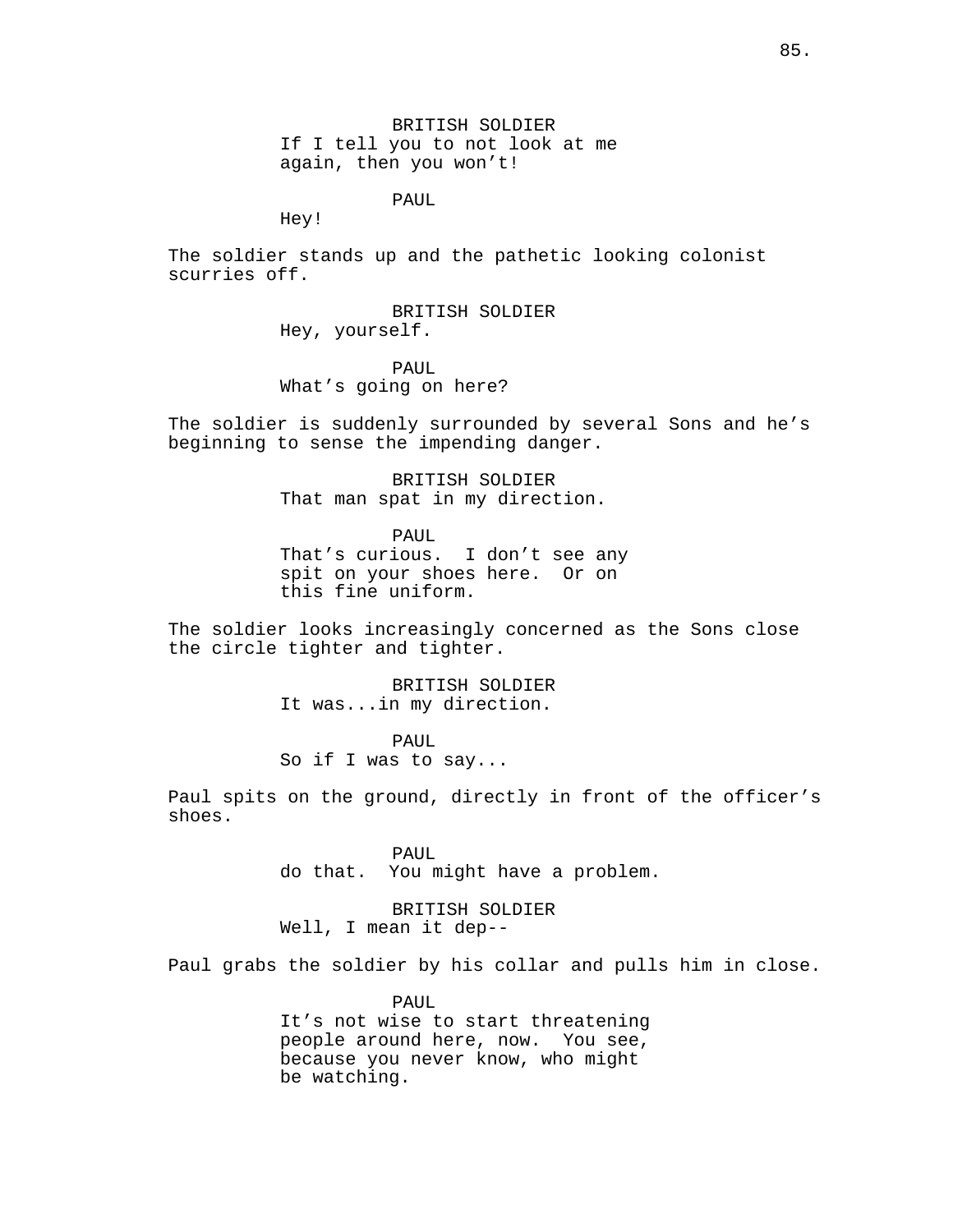Paul shoves the man off and the Sons open up the circle for the soldier to leave.

PAUL (CONT'D)

Clear?

BRITISH SOLDIER

C-c-clear.

The soldier walks off with his tail between his legs as the Sons all chuckle.

EXT. RICHMOND MEETING HOUSE

The group stops outside the meeting house and Paul faces the men before heading in.

> PAUL Well Sons, a special day today. A good friend wants to have a meet with us about the future of our cause. This isn't just any man either, so please respect him and do the Sons name proud.

## INT. RICHMOND MEETING HOUSE

The double doors shove open as Paul leads the group into the meeting house. THOMAS JEFFERSON sits hunched over papers, furiously scribbling away.

> PAUL Gentlemen, this is the great Thomas Jefferson.

Thomas moves his glasses down his nose and looks up at the men filing in.

> THOMAS The Sons of Liberty have arrived.

Thomas stands and shakes hands with Paul. Benjamin and the other men takes seats in the background.

> THOMAS (CONT'D) It's been quite a while Paul, you and your men's reputation far precedes you.

PAUL As does yours.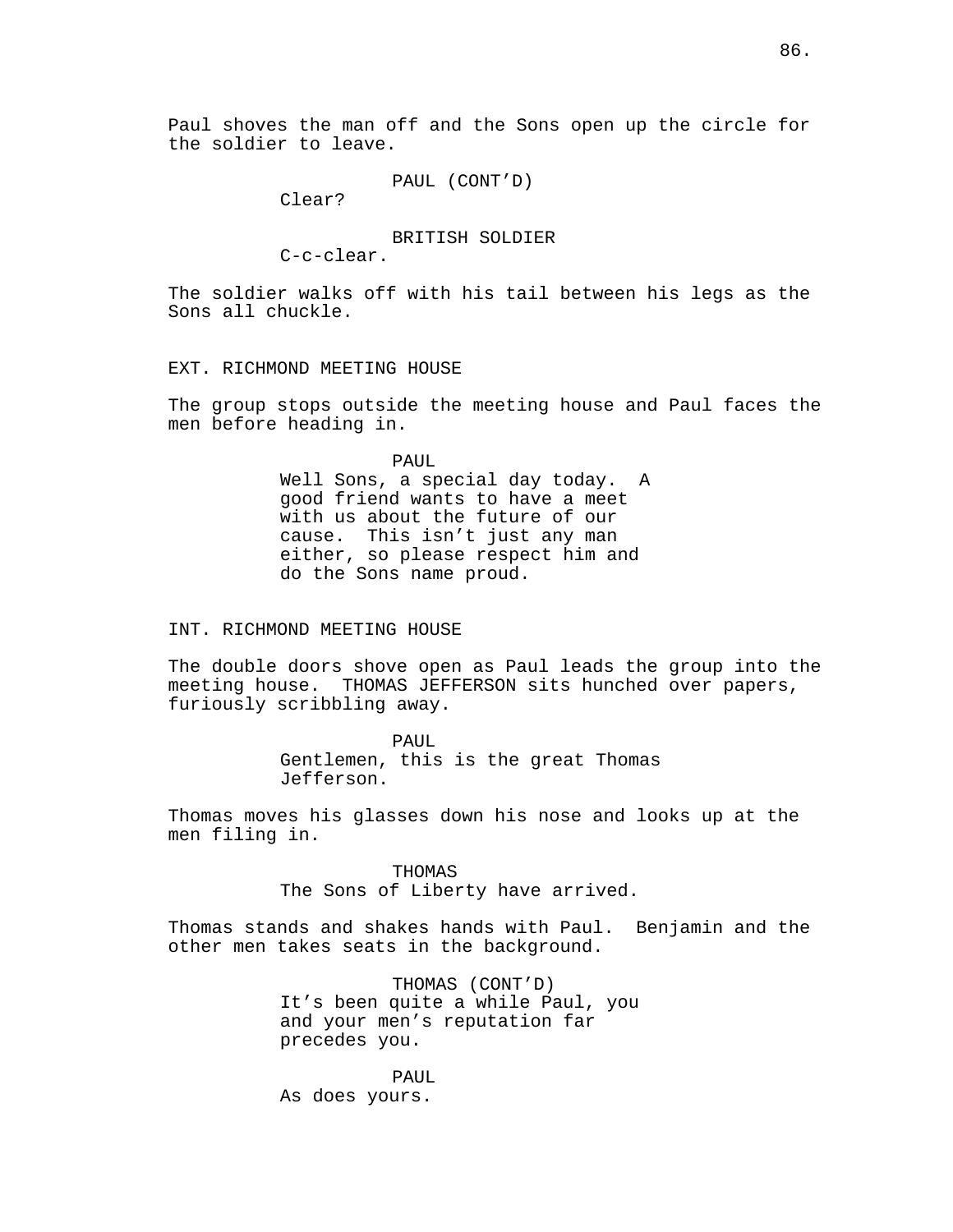THOMAS Take a seat, please.

PAUL I hear exciting things from you.

#### THOMAS

The Brits are on their heels. Thanks in most part to you and your men's work. I believe it's an exciting time to be a colonist.

Thomas looks down at his work and runs his hand over the page.

# THOMAS (CONT'D)

I am just finishing my draft to the Virginia delegation.

#### PAUL

Your ideas are scaring quite a number of people, loyalists and colonists alike.

# THOMAS

People have a right to govern themselves, Paul. A natural right. And if that scares people, then the colonies of America is not the place to be.

# PAUL

How can we help?

## THOMAS

Your help is fast becoming what scares me. I'm afraid there is quite a difference between standing for what's right and some of the rumors I have heard of your deeds.

#### PAUL

motivation (want to assert our God-Our deeds? I can honestly say, we have never acted out of any other given right...our natural right as you say, to govern ourselves.

#### THOMAS

Governing comes with law, Paul. These stories I hear of the needless torturing and bully-like tactics are lawless.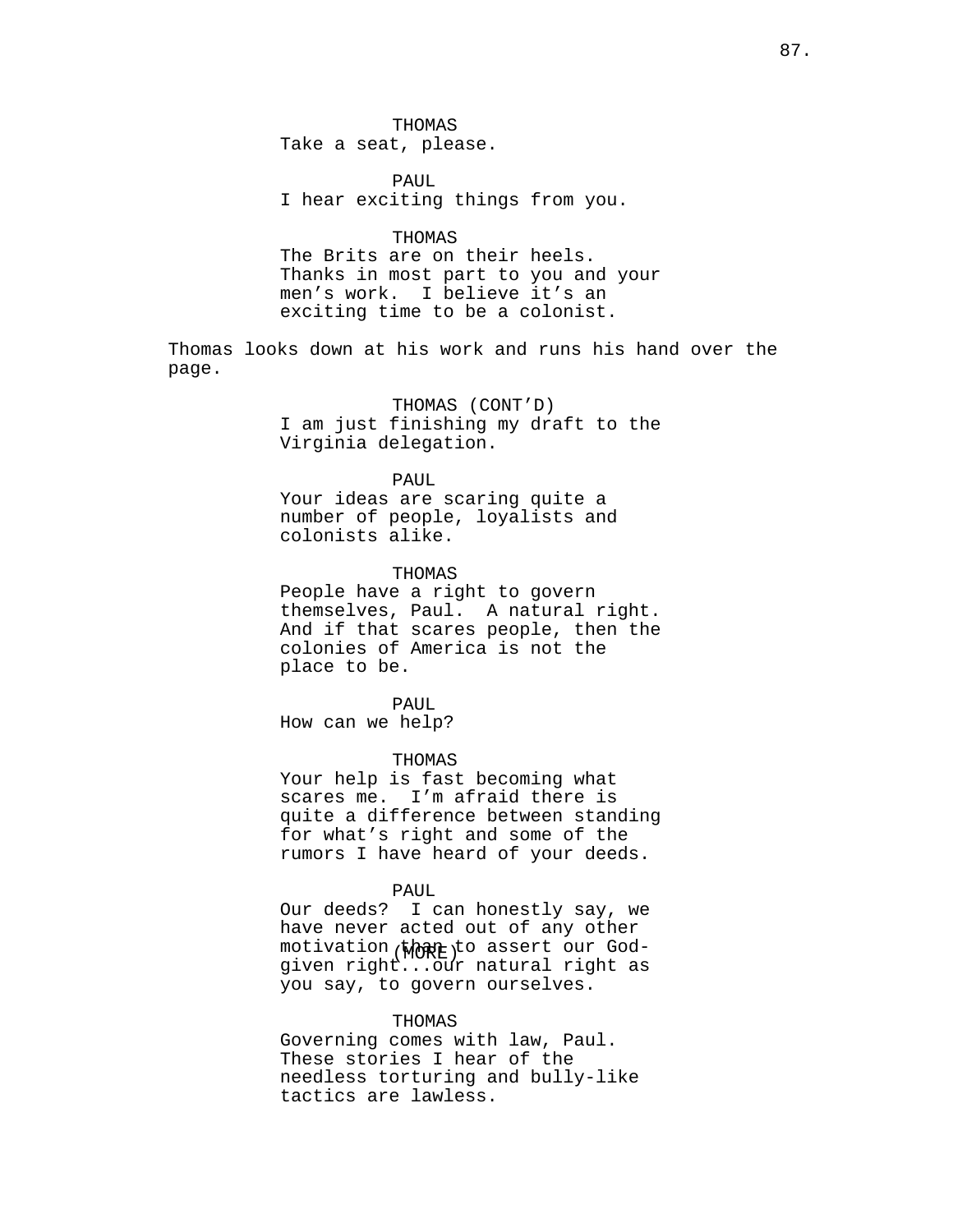# THOMAS(cont'd)

On a level with criminals. I'm afraid if our needs are to be heard, we must be seen as nobles. Not noble savages.

#### PAUL

We have never acted out of anyone else's interests but the colonies. These Brits are far more savage than we. They prod us and probe us until we break. Someone must deal with them.

#### THOMAS

There is a right and there is a wrong. And I believe you and your men are simply walking too close to the sun. Please, I ask of you only to resist the torturous ways.

PAUL

 $But --$ 

#### THOMAS

Paul!

PAUL Of course, sir.

#### THOMAS

You will hear from me soon. It is always a pleasure, Paul. And thank you for meeting with me, gentlemen. I must be back to work.

# PAUL

Good day.

Thomas puts his glasses back on and picks up writing, right where he left off. Paul is peeved and leads the men out of the meeting house.

# EXT. RICHMOND STREETS

Paul bursts out of the meeting house and lets his inhibitions go now that he is out of Thomas' earshot.

> PAUL Lawless? How can we be considered lawless? The ones who uphold these laws are corrupt themselves.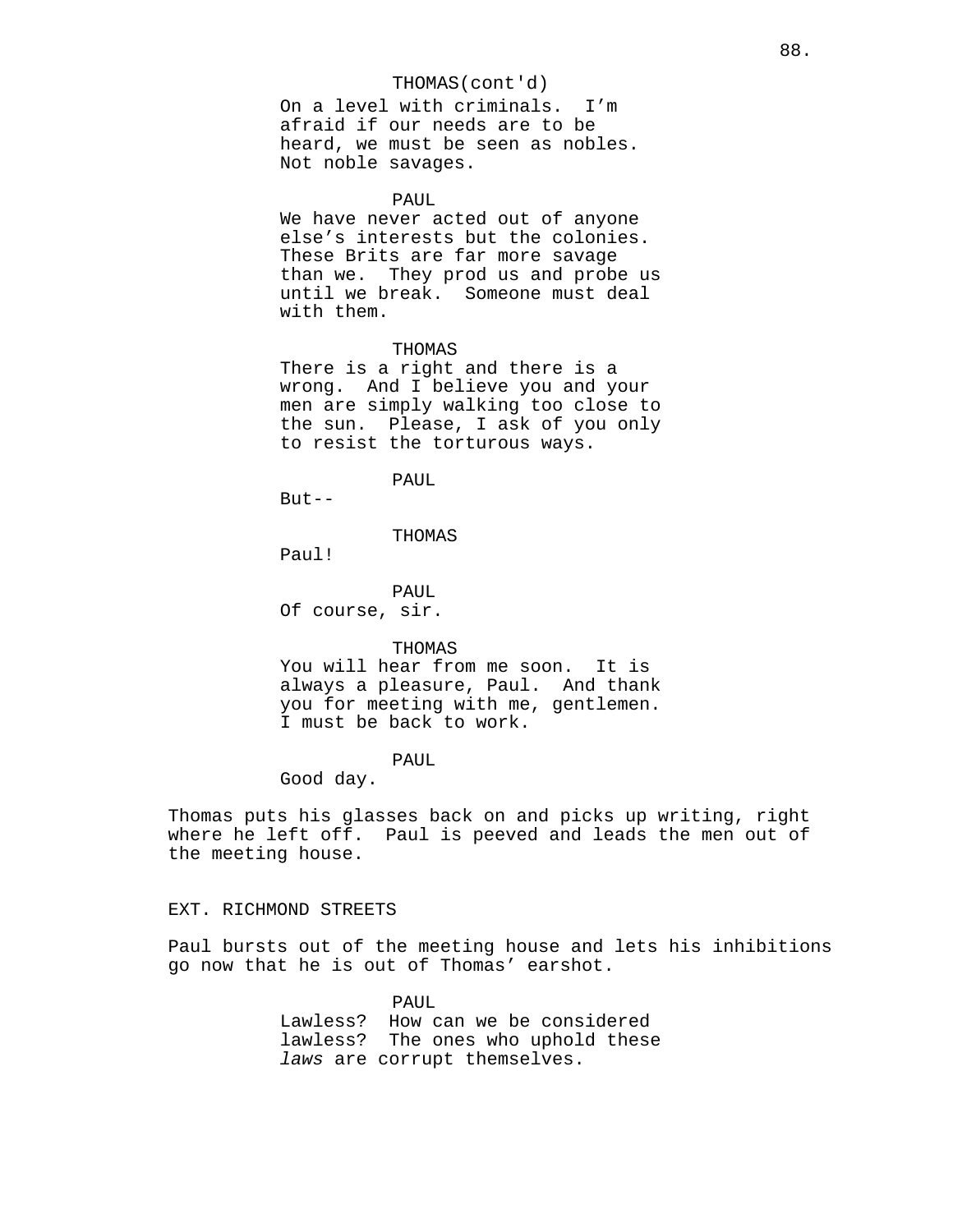The same British soldier is now reprimanding another colonist up ahead. Produce is spilled all over the ground and the soldier takes an apple and chucks it at the colonist.

> PAUL Speak of the devil...Tie him up! Show him just how close to the sun we can get.

Two of the Sons race ahead and tackle the soldier to the ground. His face turns white upon seeing Paul again and squirms on the ground, trying to get away. Paul bends in close and whispers something into his ear. He kicks him on the ground and walks away. The two Sons stand the soldier up and haul him off behind Paul. A few spectators stand in shock at the blatant disrespect for authority but keep quiet anyway.

# EXT. RICHMOND CITY SOUARE

A small crowd has formed in the city square. A pot of boiling tar sits in the middle and Paul stands holding a tar brush with three minions. The British soldier kneels completely naked on the ground, with drool and tears streaming from his face.

# BRITISH SOLDIER Please, please, no!

Benjamin, Rufus, Grant and the rest of the Sons stand out in the crowd and cheer on Paul. Some of the colonists in the crowd get into the cheering while others wait with looks of distress.

> PAUL We gave you warning. And now, you must pay the consequences.

Paul plunges his tar brush into the pot and plays with the tar. He takes a brush load and walks over to the soldier. The brush drips boiling tar on the ground, leaving a trail from the pot to the soldier. Paul teases the soldier as the crowd gets more and more into it.

|            |  | Ben and Grant crane to see. |  |  |  |        |       |
|------------|--|-----------------------------|--|--|--|--------|-------|
| <b>BEN</b> |  |                             |  |  |  |        | GRANT |
| Tar him!   |  |                             |  |  |  | Do it! |       |

Paul slowly, drip by drip, pours the tar for the brush onto the soldier's exposed back. He lets out a blood curdling scream as Paul and his minions laugh heartily.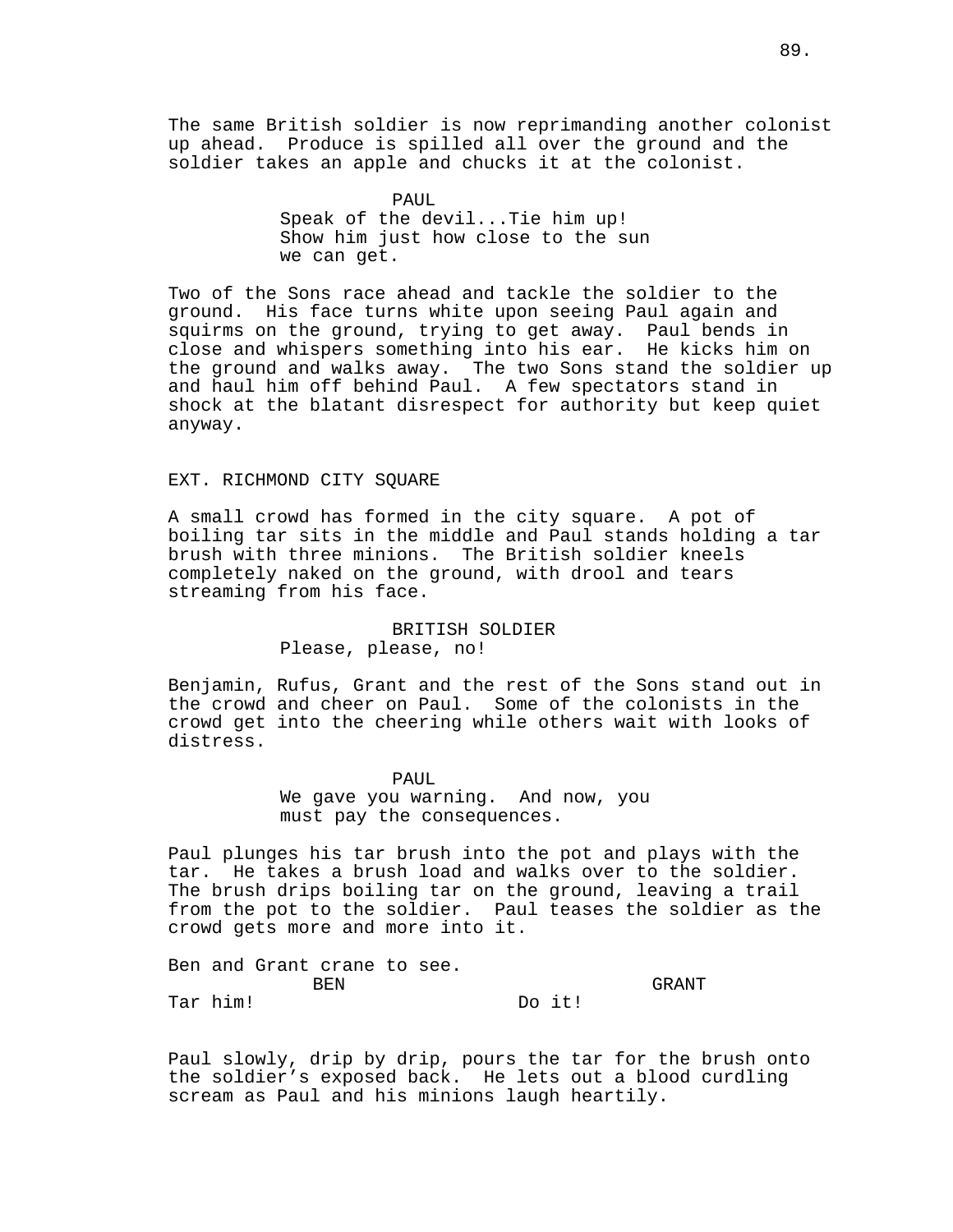Benjamin's face turns from excitement to disgust. He looks over to Rufus, who watches with no emotion on his face. Benjamin turns to Grant, who is still whole-heartedly cheering on Paul.

The soldier presses his face against the ground, his hair a sweaty, dirty mess. Another brush load of tar drips down onto his neck and he jerks upright with another horrific scream.

Paul stands like a king over the soldier. He gets an even more menacing look on his face as he pours a load of tar on the soldier's genitalia.

The soldier's scream send chills to Benjamin's bones. Benjamin covers his mouth as he catches a whiff of the singed flesh and hair, he's about to vomit. Benjamin turns and forces his way out of the crowd. He sees Thomas standing far in the background, shaking his head in supreme disappointment.

Paul reaches for a bag of feathers and dumps them all over the trembling soldier. Paul looks out to the crowd and sees Benjamin walking towards Thomas in the far back. His eyes narrow.

EXT. RICHMOND STREETS - CONTINUOUS

Benjamin and Thomas walk with the sounds of the tarring in the background.

> BEN I can still smell that horrible odor. How do they stand there and take it like that?

THOMAS Regrettably, it's a sight that's all too common.

BEN But that's just torture for torture's sake.

THOMAS And where has it gotten us?

different than a loyalist?

BEN They seem so sure it's right. If I stand against it, aren't I no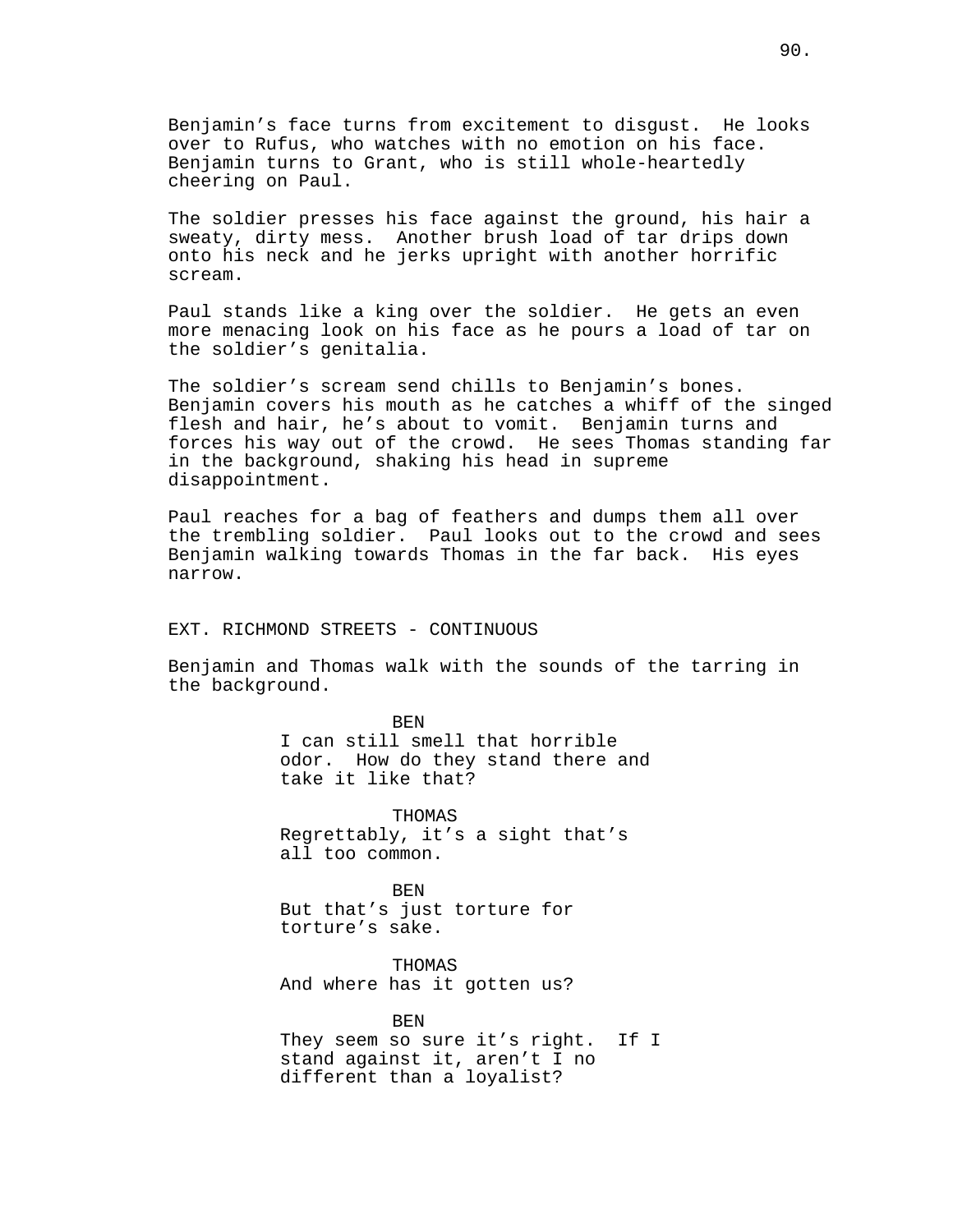THOMAS

This has never been a matter of black and white. It doesn't have to be us versus them.

**BEN** What else do we have?

# THOMAS

Diplomacy and unity. For as long as we remain divided, with men like Paul causing terror across the land, Britain will never accept us.

BEN

I feel like there is no place for me.

#### THOMAS

Your place is right where you are. I never said there was no merit to doing what the Sons do. Why can't you be the voice of change? Take a stand. No one ever said there was only one way.

The two arrive back the Richmond meeting house. Thomas walks up the stairs and Ben waits at the bottom.

> THOMAS (CONT'D) Never lose sight of what you truly desire. Hold strong, you'll have your day.

Thomas walks inside and the door shuts behind him. Benjamin waits and considers what Thomas said, as one, last, brutal scream echoes off the buildings.

INT. RICHMOND SAFE HOUSE - NIGHT

Benjamin and Rufus sit alone in the common room of the safe house. Rufus reads a book while Ben stares transfixed into the fire.

> BEN How did you just stand there?

Rufus looks up from his book at Ben, whose gaze hasn't left the fire.

RUFUS

Hmm?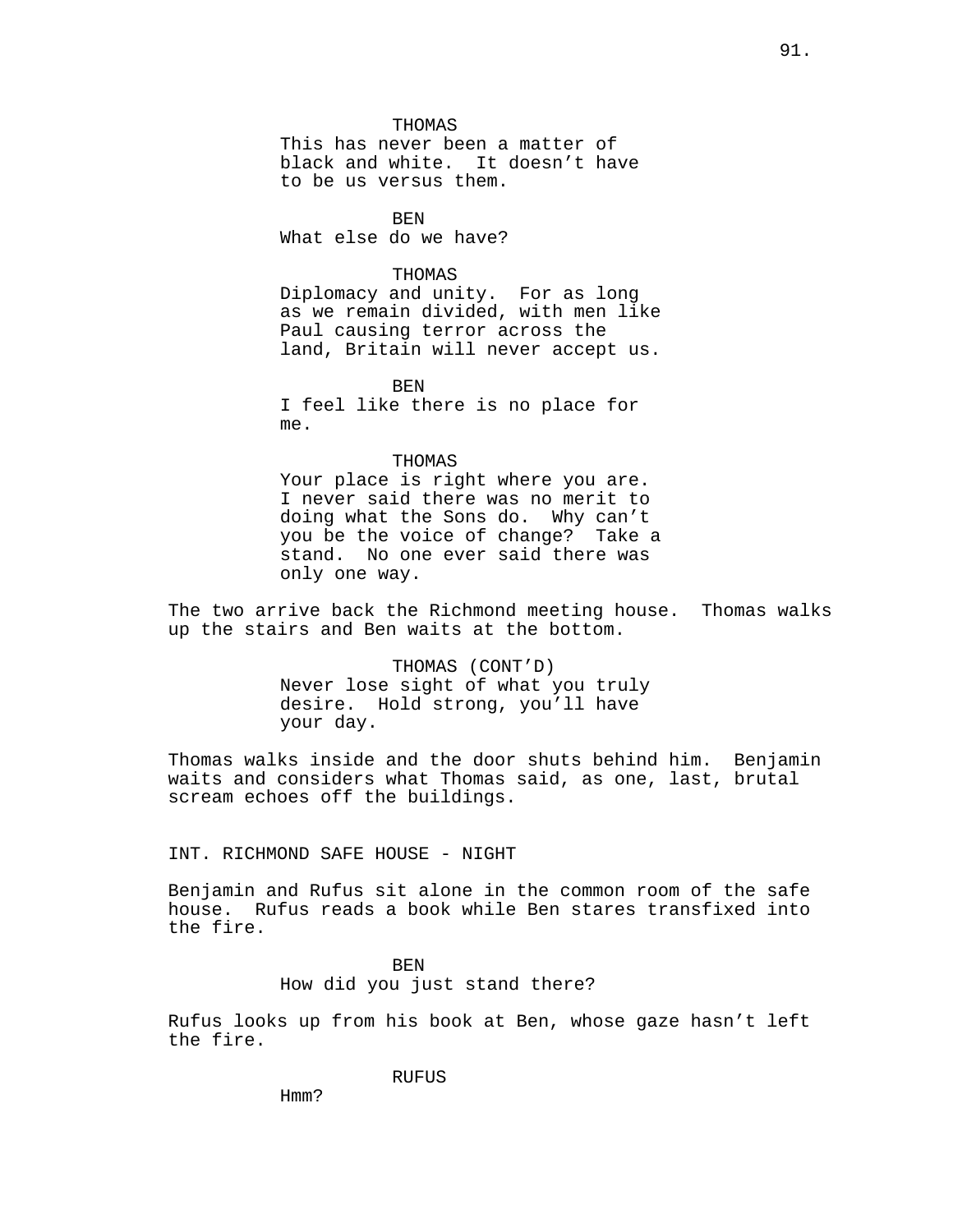BEN

Today, at the tarring. You stood there, without any hint of an expression.

Paul walks down the first few stairs but stops to eavesdrop on the conversation.

> RUFUS I've seen plenty in my life.

BEN That man was screaming his heart out. He can't walk straight any more.

#### **RUFUS**

It's not torture to me, Ben. It's revenge. When you stop seeing it as torture, it becomes just another eye for an eye.

BEN

There are other ways.

RUFUS I'm sure there are, but this is ours.

Ben doesn't respond and looks back to the fire.

RUFUS (CONT'D) Just push it out. No need worryin' about things you can't change.

Rufus gets up and blows out the candle by him. Paul quietly steps back as Rufus makes his way towards the stairs.

> RUFUS (CONT'D) Comin'? We got a long trip back to Boston tomorrow.

> > **BEN**

Not now.

Rufus shrugs and disappears upstairs. Ben is lost in the dancing flames, he doesn't look like he will start moving any time soon.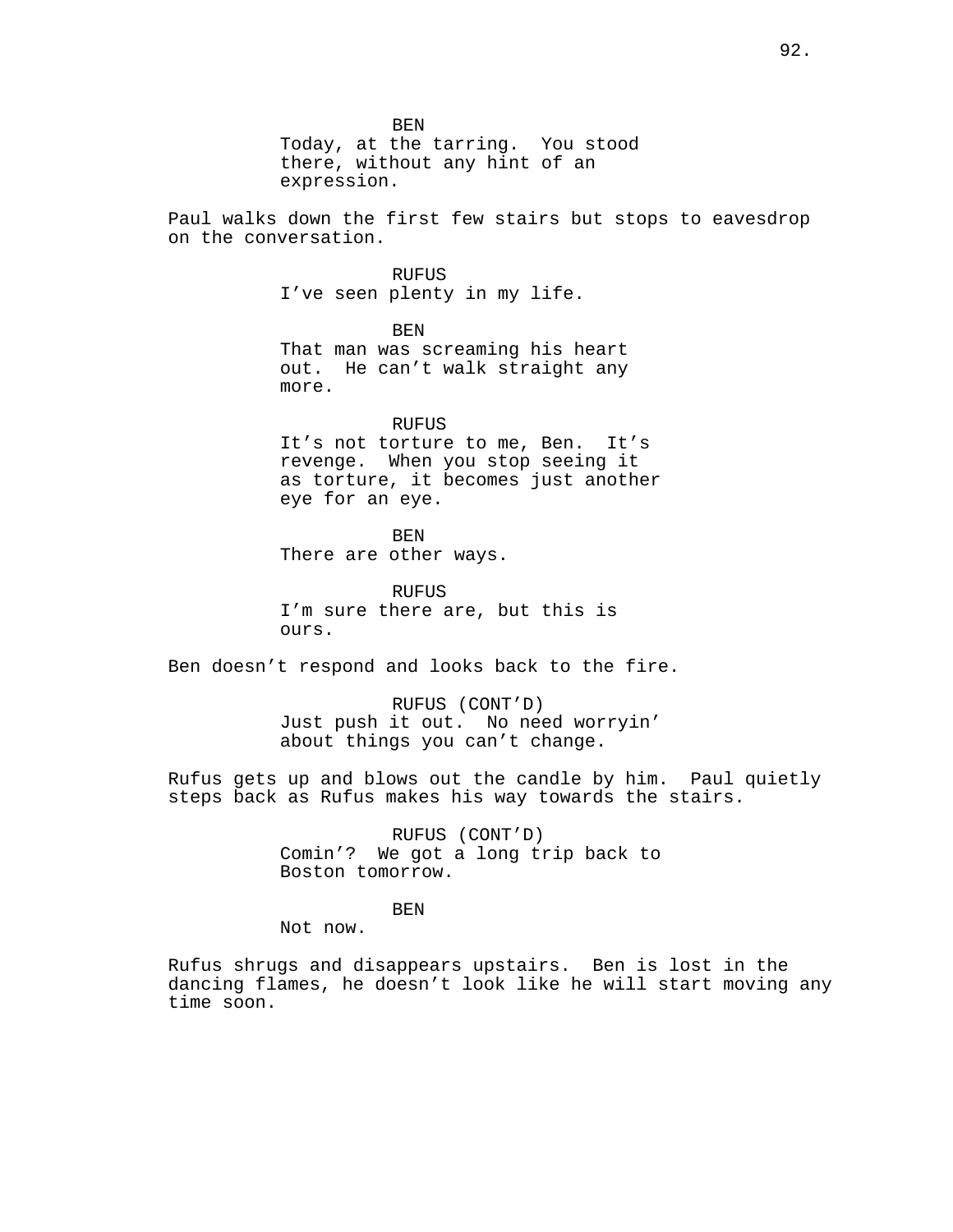INT. YOUNG KITCHEN

The family sits silently at the table as they eat. Elijah scrapes his plate clean.

> SARAH This can't go on.

ELIJAH You're talking to the wrong person.

SARAH Elijah. Please.

ELIJAH Well, speak with your husband.

SARAH

Edward?

#### EDWARD

The boy does what he wants now, Sarah. He is too good for his father's job and wants to live a life of scholarly pursuits.

ELIJAH

Petticoat and all.

Edward excuses himself from the table and leaves the room.

SARAH

Edward?!

ELIJAH He's not going to understand, mother. I'm a failure to him and I've accepted that. Can I please have that roll?

Sarah passes Elijah the roll and the two sit in extended silence as Elijah eats. Half-way through he puts it down and excuses himself.

> ELIJAH I'll be at the school house. Or should I say powder room?

Elijah grabs his Customs coat and slams the door behind him.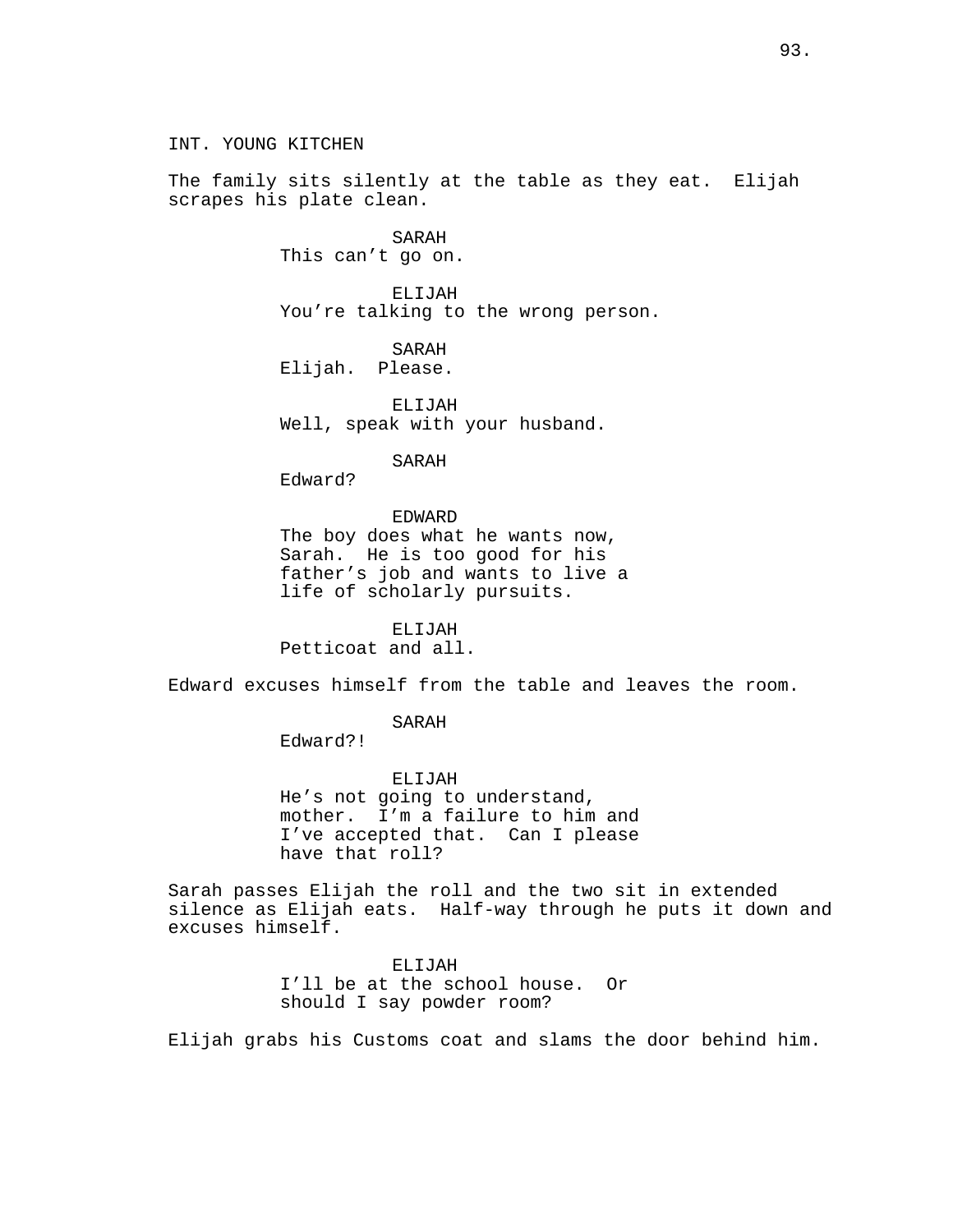# INT. CLASS ROOM - NIGHT

Elijah works by candlelight in the darkened class room. Thunder claps outside and the occasional lightning bolt sends crooked shadows over the room. Despite the commotion outside, Elijah continues to write. The candle is down to the bare nub and the light begins to flicker away. Elijah the bare nub and the light begins to flicker away. looks around his desk, in search of a new candle, but without success. He scribbles out his last line as the candle dies to nothing. Elijah closes his books and puts on his Customs office jacket. He grabs his filled knapsack, leaves the school house and locks it behind him.

## EXT. BOSTON STREETS - NIGHT

Elijah pauses a moment and looks up and down the street. Only a few lanterns are lit outside the homes. He flips up the collar on his jacket and walks away briskly.

Lightning flashes to reveal a sign for the local silversmith. Thunder claps and the sounds morph into horse clomps. A horse drawn buggy comes barreling down the street past Elijah. The driver nods but his attention quickly returns to the road. A few seconds later, the horse neighs and Elijah turns around but sees nothing. The buggy was already around the corner. He does another double take around the eerielooking street and quickens his pace.

More thunder claps and the faint sound of footsteps rise from one street over. Elijah peeks down the alley as he passes and sees three men in coats, looking back. As he passes the next alley, he sees them again, looking back. Elijah breaks into a jog as the sounds of the men running carries over.

Elijah is within eye-shot of his house and the footstep noises have disappeared. He slows to a brisk walk. Suddenly, from around the corner appear the three men. Elijah breaks into a sprint away from his house, down an alley. Elijah and the men duck and weave through the many twisting alleys and streets until Elijah is knocked on his back by the arm of a large man with a handle-bar moustache. Elijah's vision fades away as the two shadowy men come from behind and put a sack over his face.

INT. SOUTH MEETING HOUSE - EARLIER THAT DAY

The core group of Sons, including Rufus, Ben and Grant, sit at the long tables and face Paul.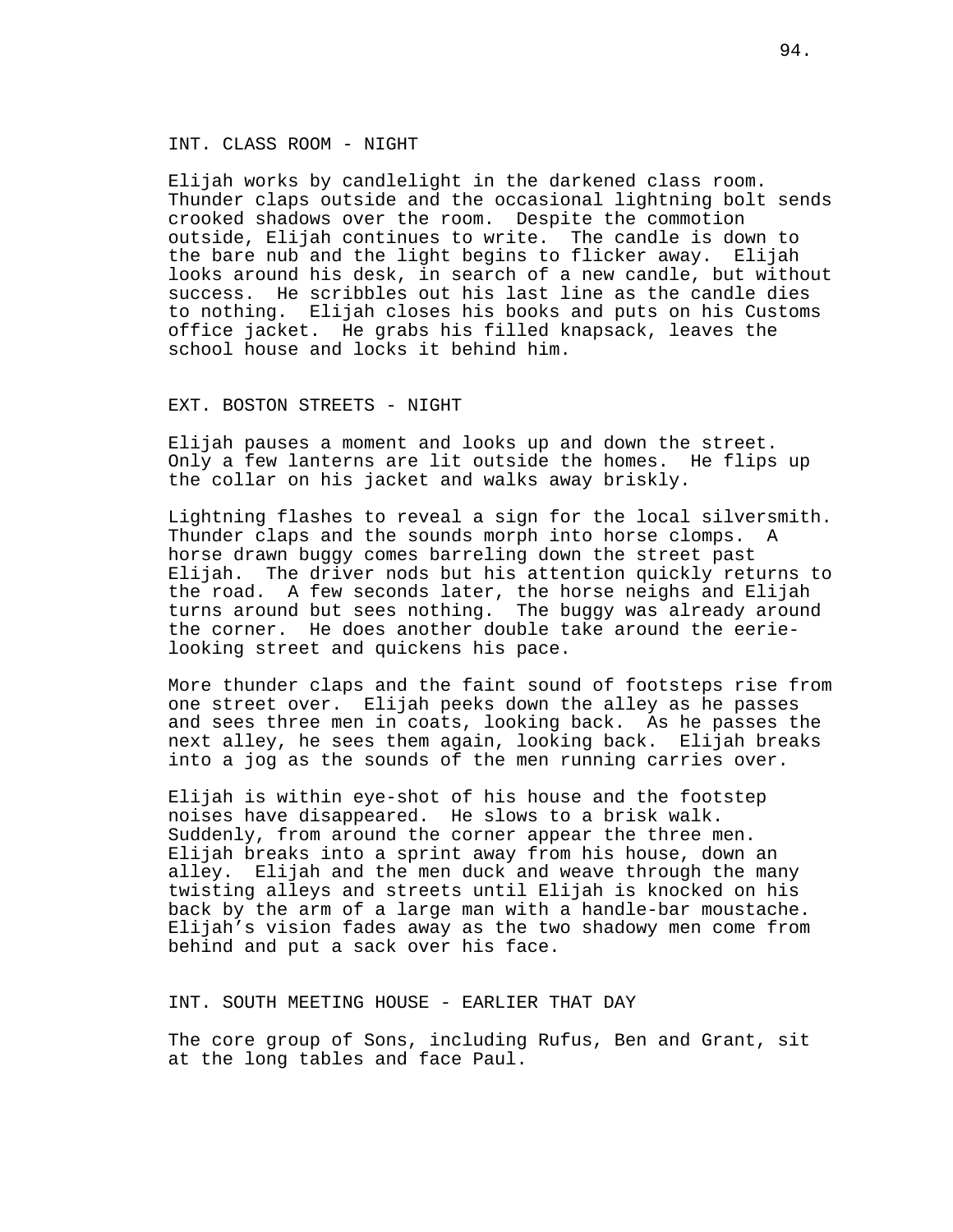PAUL

Can you feel it? The tides are<br>turning and we are winning. Right turning and we are winning. now, men much brighter than ourselves are gathered, discussing the future of our colonies. The day of separation, the day of revolution nears. And we all have our part. If this Congress is to work, we need numbers. And what better place than our fair Boston!

A few of the men grunt in approval.

## PAUL (CONT'D)

I sense there are some, however, who do not have the same strength of conviction. So, tomorrow evening, I have planned a recruitment meeting, of sorts. A meeting to demonstrate our power and our resolve, and, most importantly, prove our convictions. Benjamin!

Benjamin is jarred at the sound of his name.

PAUL (CONT'D) Benjamin, please come here.

Benjamin suspiciously stands and joins Paul before the congregation.

> PAUL (CONT'D) Benjamin is going to help us by leading this event. Aren't you?

> > BEN

I, sure.

#### PAUL

Wonderful. Then it's settled, everyone gather all the men you can muster out in the clearing for tomorrow afternoon. It will be quite the spectacle.

The men rise and mutter to one another on where they will begin recruiting.

> PAUL Thank you, Benjamin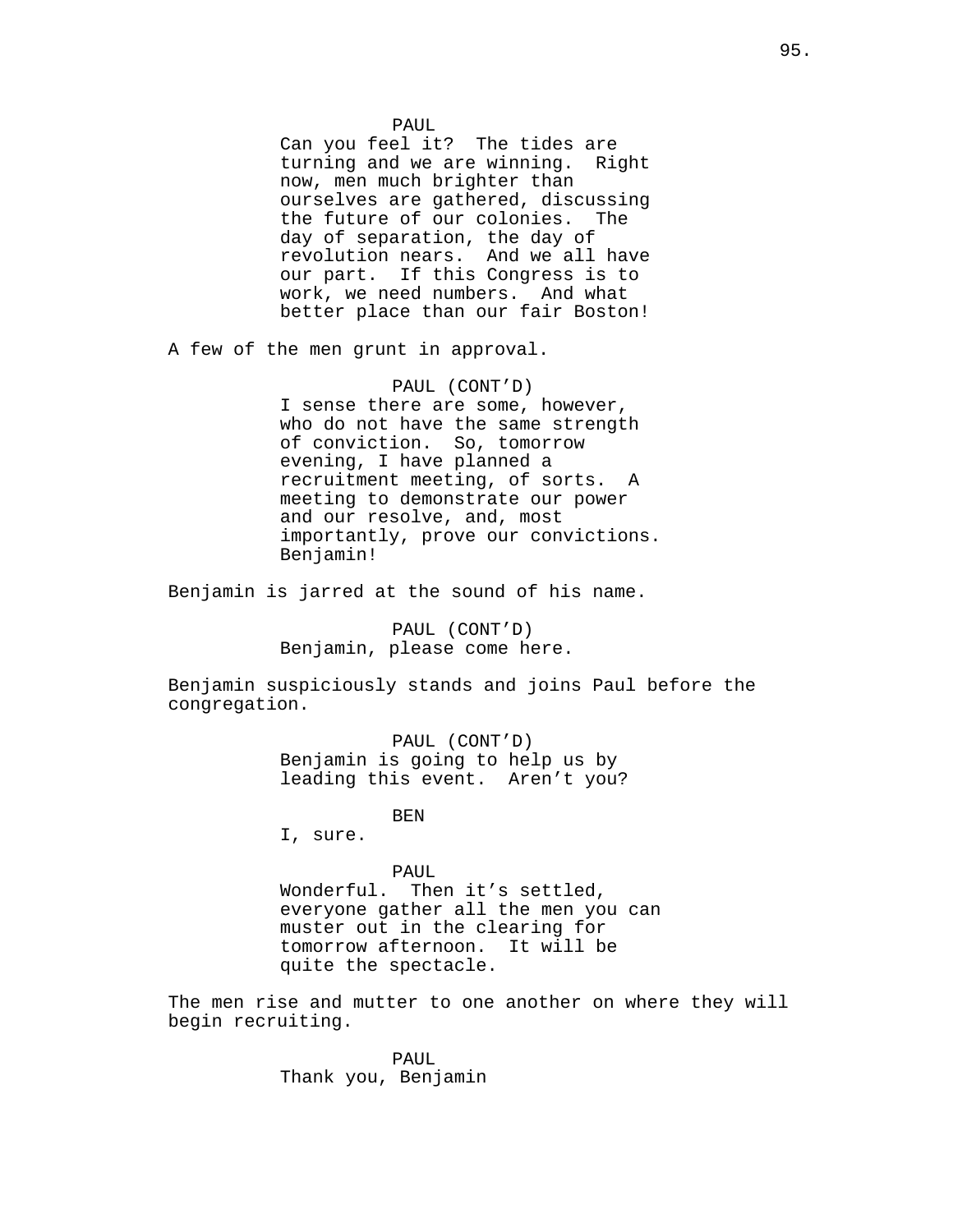Paul wears a mischievous grin; he is very pleased with himself.

> PAUL Grant and Clark! I'd like to see you two before you begin.

Grant and Clark, a well built man with a handle-bar moustache, look to one another in confusion and join Paul. Benjamin watches cautiously as the three whisper to one another. Benjamin looks one last time over his shoulder as he leaves the meeting house. Something is afoot.

# EXT. CLEARING NEAR OUTSKIRTS OF BOSTON - AFTERNOON

Benjamin stands with Paul, facing the group of a dozen SONS and thirty RECRUITS. In the center of the group sits a pot of boiling tar on red hot embers and a burlap sack of feathers. Behind Benjamin and Paul, kneels a hooded figure who is clearly sobbing and breathing heavily.

PAIII.

Sons, friends. It is men exactly like the one kneeling behind me that have taken this battle to a new level. They call us damned rebels and they will stop at nothing to silence our voice. And today, our faithful brother, Benjamin, is going to show us all just how serious we are.

The hood is whipped off of the figure to reveal Elijah, whose face is covered in tears. Elijah tries to yell through his gag but nothing but a muffled noise emerges. Paul turns Benjamin to face Elijah and grabs the tarring brush from the pot.

> PAUL (CONT'D) These threats can not be taken lightly. An eye for an eye, Benjamin.

Benjamin meets eyes with Elijah and utter panic consumes him. Benjamin's forehead pours sweat and his eyes begin to water at the pitiful sight of Elijah, hands tied and bare chested, kneeling before him.

> PAUL We are the Sons of Liberty and we can not be silenced! Oo-ah!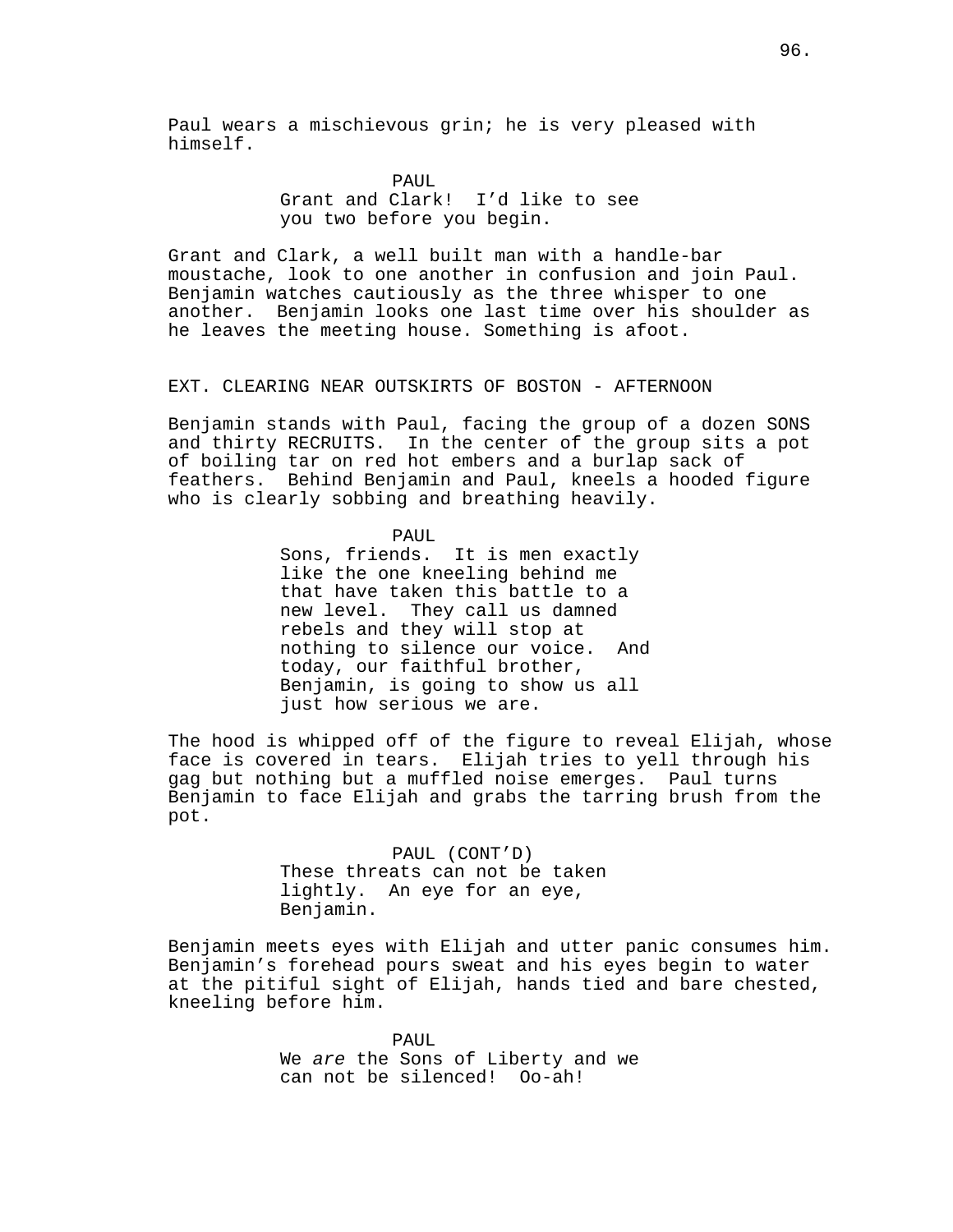Paul hands the dripping tar brush to Benjamin as the crowd chants OO-AH around him. Benjamin pauses and looks from the brush to Elijah to Rufus to Grant and back.

## <beat>

Benjamin's eyes snap up with a newly found anger and he smacks Paul across the face with the brush. Paul crumbles to the ground screaming in pain as tar covers his right cheek. Benjamin whips the brush at the circle of men, kicks over the pot of tar and turns to Elijah.

# BEN

# Elijah!

He lifts Elijah to his feet and they take off. They run with all their strength across the field as Benjamin holds Elijah's elbow in support.

Some of the Sons attend to Paul. A few others chase after Ben and Elijah. Grant is about to take off but turns to Rufus first. Rufus hasn't moved.

# GRANT

# He's getting away!

Rufus shakes his head and stares at Grant. <beat> Grant lets out a disappointed sigh and sprints after them. The rest of the crowd stands in awe of the events transpiring before them.

#### EXT. FIELD

Elijah and Ben are in a full out sprint as a few of the Sons appear in the background.

Elijah stumbles over the uneven ground and falls to the grass. Benjamin darts back to help Elijah to his feet but the Sons are immediately upon them and force the two to the ground. Elijah's face is pressed to the ground while Benjamin is punched across his eye. The two struggle but to no avail.

Grant catches up to the two and doubles over, winded.

GRANT Ben? Why are you doing this?

Ben spits blood out of his mouth and squints up at Grant.

BEN This is my--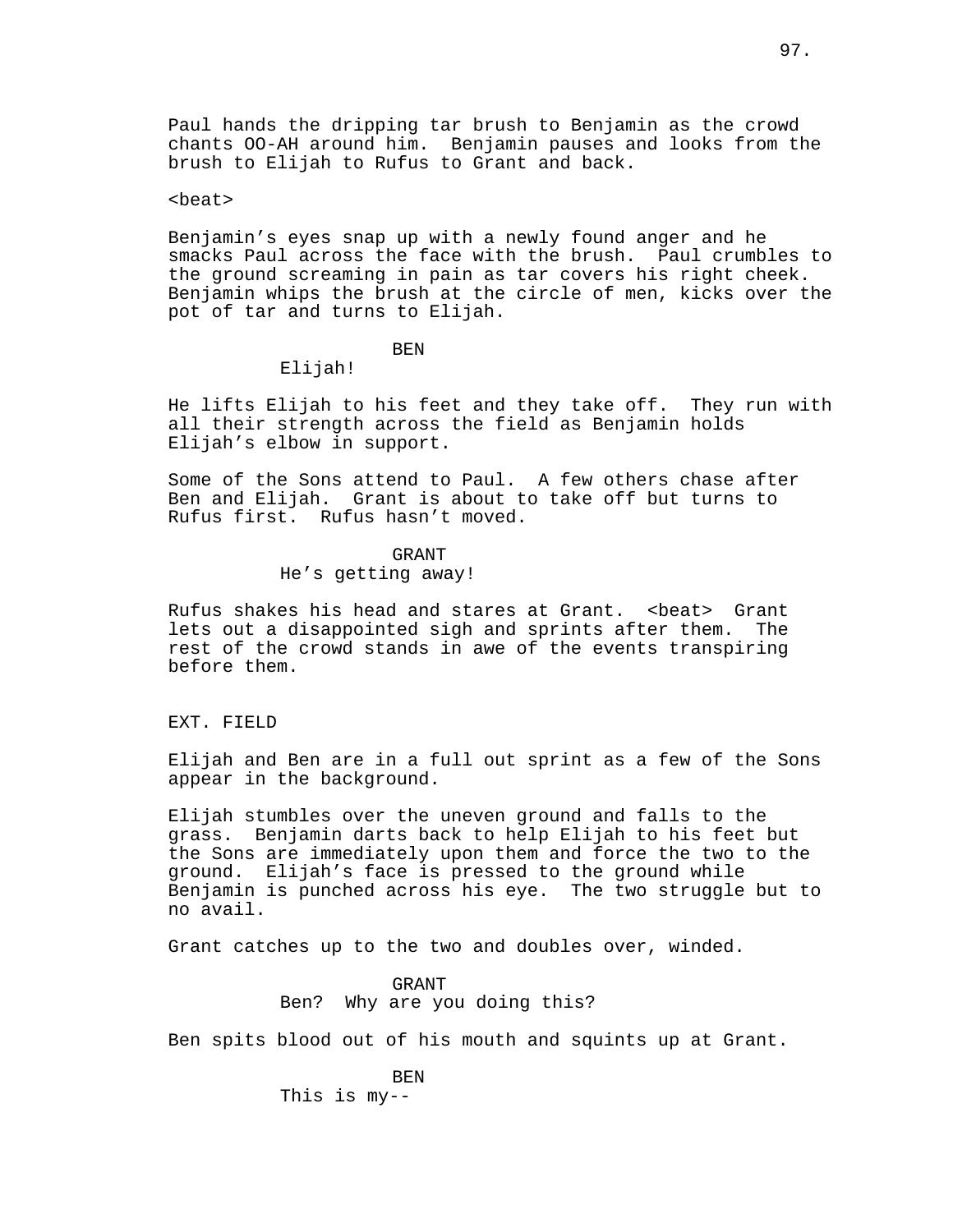Ben is punched across the face again as Paul walks up from behind. His face is partially concealed by the tar and it bubbles with rage as he looks down at the two. He motions the two Sons and Grant away and stares at the boys. His eyes are filled with ferocious anger.

# PAUL

Look at yourself.

Paul spits on Benjamin.

PAUL Hell, look at him, Benjamin! Look at him!

Benjamin and Elijah turn and lock eyes.

PAUL Was it worth it?

# <beat>

Paul nods at one of the men. The MAN whips out his pistol, cocks and fires directly into Elijah's head. The blood sprays over Benjamin's face as Ben screams in agony.

> PAUL Thought you were quite the savior.

Benjamin forces his face away from Elijah's bloody mess.

BEN You can't get away with this.

PAUL I can't? Ben, we are this colony. I am, this colony! The wheels of change have begun and they can't be stopped. Especially not by you, or your little excuse for a friend here.

Paul nudges Elijah's corpse with his foot.

**BEN** Go to hell.

Paul shakes his head and stares back pitifully at Ben. Paul hands the gun to Grant.

> PAUL Say good bye, Benjamin.